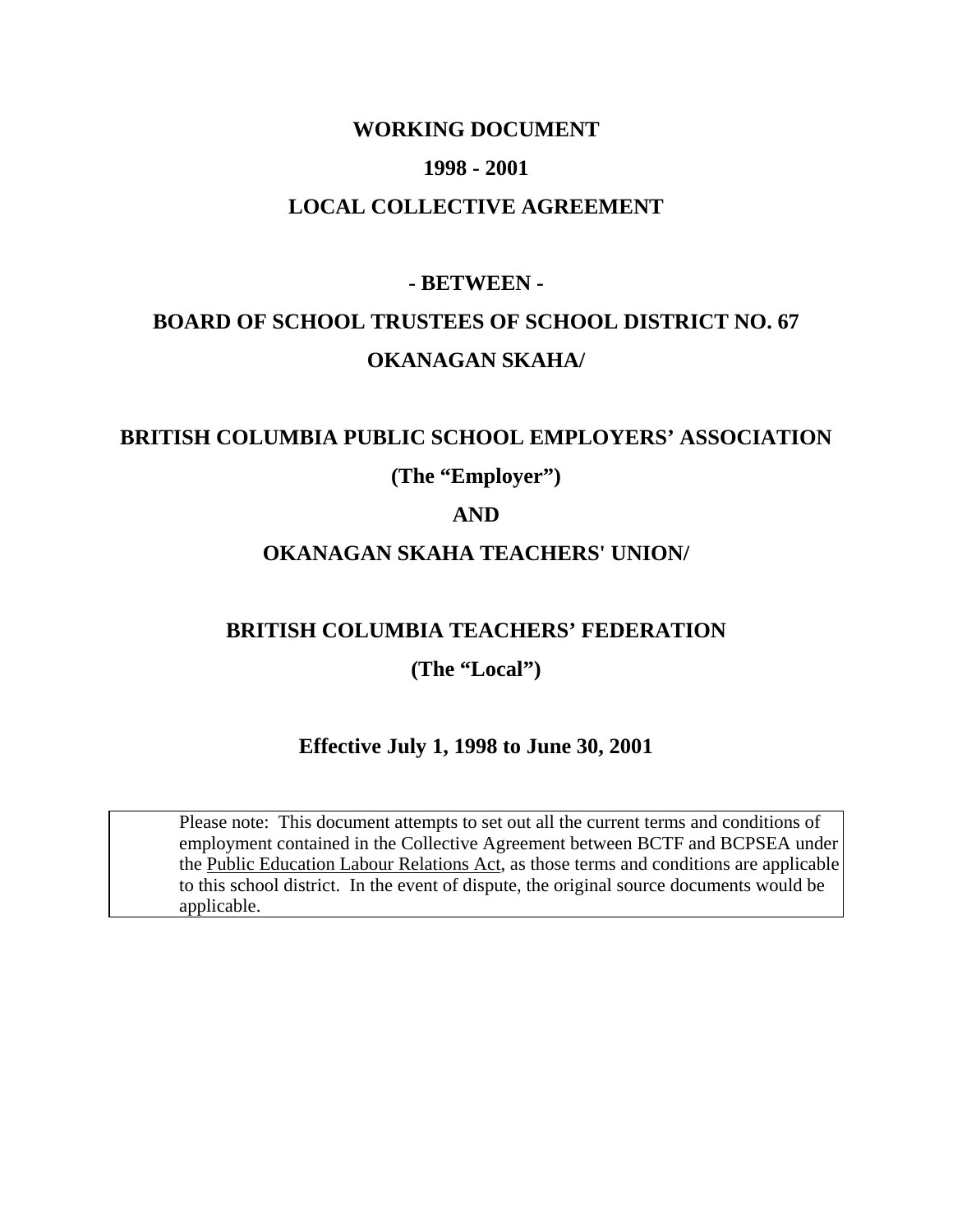## **TABLE OF CONTENTS**

| A.1.0                   |                                                                          |  |
|-------------------------|--------------------------------------------------------------------------|--|
| A.2.0                   |                                                                          |  |
| A.3.0                   |                                                                          |  |
| A.4.0                   |                                                                          |  |
| A.5.0                   |                                                                          |  |
| A.6.0                   |                                                                          |  |
| A.7.0                   |                                                                          |  |
| A.8.0                   |                                                                          |  |
| A.9.0                   |                                                                          |  |
| A.10.0                  |                                                                          |  |
| A.11.0                  |                                                                          |  |
| A.12.0                  |                                                                          |  |
| A.13.0                  |                                                                          |  |
| A.14.0                  |                                                                          |  |
| A.15.0                  |                                                                          |  |
| A.16.0                  |                                                                          |  |
| A.17.0                  |                                                                          |  |
| A18.0                   |                                                                          |  |
| A.19.0                  |                                                                          |  |
| A.20.0                  |                                                                          |  |
| A.21.0                  |                                                                          |  |
| A.22.0                  |                                                                          |  |
| A.23.0                  |                                                                          |  |
| A.24.0                  |                                                                          |  |
| A.25.0                  |                                                                          |  |
| A.26.0                  |                                                                          |  |
| A.27.0                  |                                                                          |  |
|                         |                                                                          |  |
| B.1.0                   |                                                                          |  |
| B.2.0                   |                                                                          |  |
| B.3.0                   |                                                                          |  |
| <b>B.4.0</b>            |                                                                          |  |
| B.5.0                   |                                                                          |  |
| B.6.0                   |                                                                          |  |
| <b>B.7.0</b>            |                                                                          |  |
| <b>B.8.0</b>            |                                                                          |  |
| B.9.0                   | ASSOCIATED PROFESSIONALS - LETTER OF UNDERSTANDING - SEE APPENDIX A OSTU |  |
|                         |                                                                          |  |
| <b>B.10.0</b>           |                                                                          |  |
| <b>B.11.0</b>           |                                                                          |  |
| <b>B.12.0</b>           |                                                                          |  |
| <b>B.13.0</b>           |                                                                          |  |
| <b>B.14.0</b>           |                                                                          |  |
| <b>B.15.0</b><br>B.16.0 |                                                                          |  |
| <b>B.17.0</b>           |                                                                          |  |
| <b>B.18.0</b>           |                                                                          |  |
| <b>B.19.0</b>           |                                                                          |  |
| <b>B.20.0</b>           |                                                                          |  |
|                         |                                                                          |  |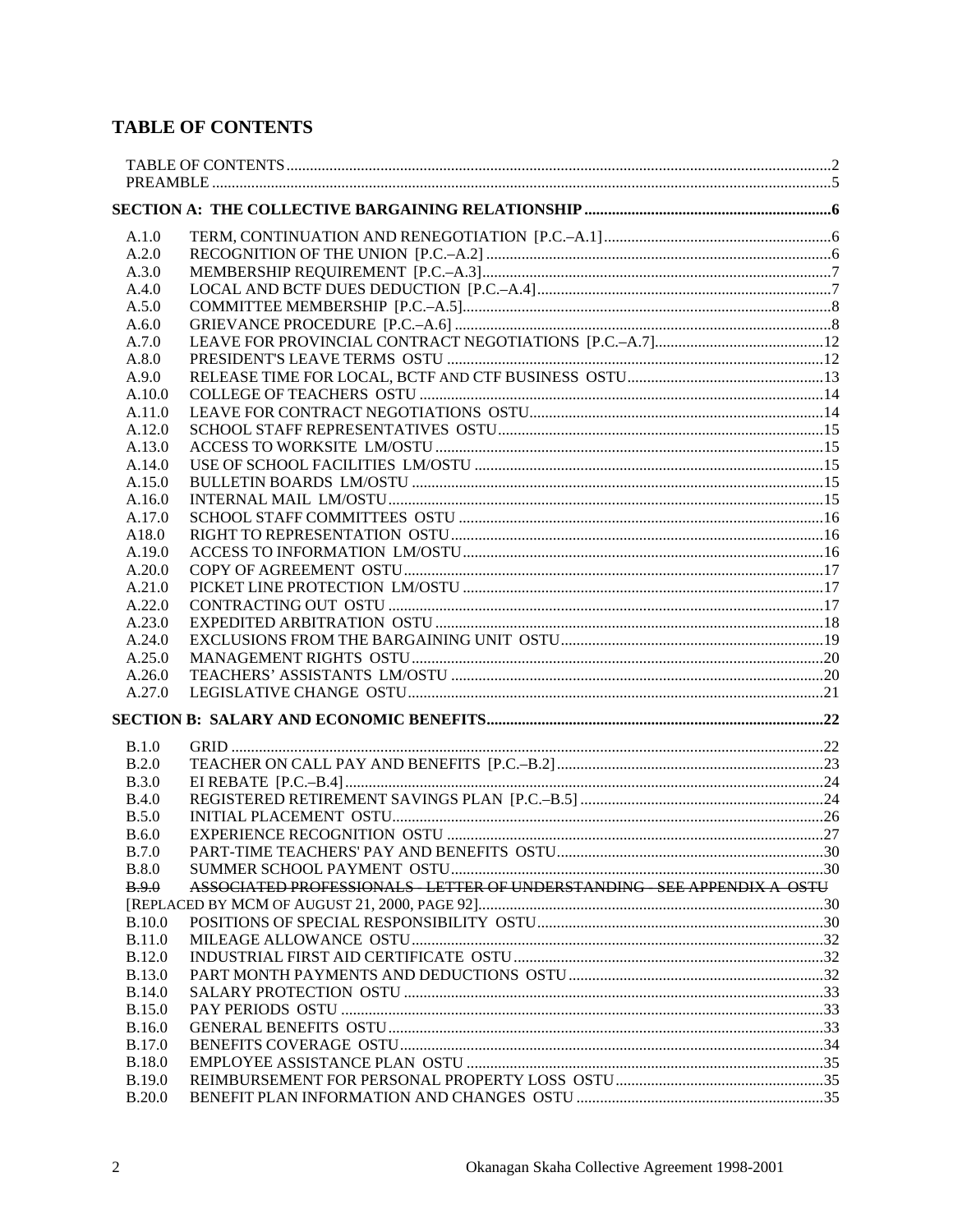| <b>B.21.0</b><br><b>B.22.0</b> |                                                                        |  |
|--------------------------------|------------------------------------------------------------------------|--|
|                                |                                                                        |  |
|                                |                                                                        |  |
| C.1.0                          |                                                                        |  |
| C.2.0                          |                                                                        |  |
| C.3.0                          | PROCEDURES WHERE DISMISSAL BASED ON PERFORMANCE OSTU 38                |  |
| C.4.0                          |                                                                        |  |
| C.5.0                          |                                                                        |  |
| C.6.0                          |                                                                        |  |
| C.7.0                          |                                                                        |  |
|                                |                                                                        |  |
| D.1.0                          | STAFFING FORMULA - NON-ENROLLING/ENGLISH AS A SECOND LANGUAGE TEACHERS |  |
|                                |                                                                        |  |
| D.2.0                          |                                                                        |  |
| D.3.0                          |                                                                        |  |
| D.4.0                          |                                                                        |  |
| D.5.0                          |                                                                        |  |
| D.6.0                          |                                                                        |  |
| D.7.0                          |                                                                        |  |
| D.8.0                          |                                                                        |  |
| D.9.0                          |                                                                        |  |
| D.10.0                         |                                                                        |  |
| D.11.0                         |                                                                        |  |
| D.12.0                         |                                                                        |  |
| D.13.0                         |                                                                        |  |
| D.14.0                         |                                                                        |  |
| D.15.0                         |                                                                        |  |
|                                |                                                                        |  |
| E.1.0                          |                                                                        |  |
| E.2.0                          |                                                                        |  |
| E.3.0                          |                                                                        |  |
| E.4.0                          |                                                                        |  |
| E.5.0                          |                                                                        |  |
| E.6.0                          |                                                                        |  |
| E.7.0                          |                                                                        |  |
| E.8.0                          |                                                                        |  |
| E.9.0                          |                                                                        |  |
| E.10.0                         |                                                                        |  |
| E.11.0                         |                                                                        |  |
| E.12.0                         |                                                                        |  |
| E.13.0                         |                                                                        |  |
|                                |                                                                        |  |
| F.1.0                          |                                                                        |  |
| F.2.0                          |                                                                        |  |
| F.3.0                          |                                                                        |  |
| F.4.0                          |                                                                        |  |
| F.5.0                          |                                                                        |  |
|                                |                                                                        |  |
| G.1.0                          |                                                                        |  |
| G.2.0                          |                                                                        |  |
| G.3.0                          |                                                                        |  |
| G.4.0                          |                                                                        |  |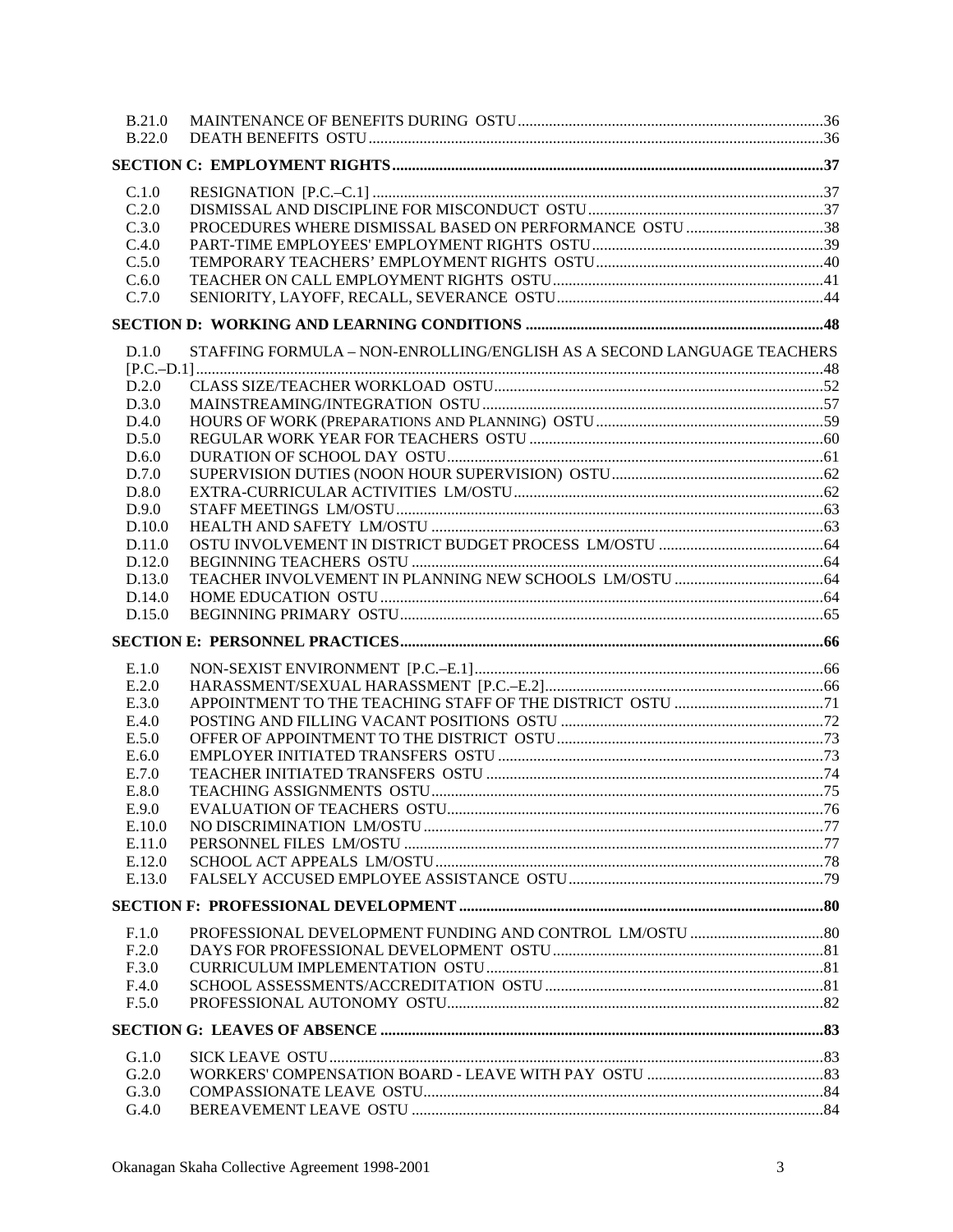| G.5.0  |                                                                                         |  |
|--------|-----------------------------------------------------------------------------------------|--|
| G.6.0  |                                                                                         |  |
| G.7.0  |                                                                                         |  |
| G.8.0  |                                                                                         |  |
| G.9.0  |                                                                                         |  |
| G.10.0 |                                                                                         |  |
| G.11.0 |                                                                                         |  |
| G.12.0 |                                                                                         |  |
| G.13.0 |                                                                                         |  |
| G.14.0 |                                                                                         |  |
| G.15.0 |                                                                                         |  |
| G.16.0 |                                                                                         |  |
| G.17.0 |                                                                                         |  |
| G.18.0 |                                                                                         |  |
| G.19.0 |                                                                                         |  |
| G.20.0 |                                                                                         |  |
| G.21.0 |                                                                                         |  |
| G.22.0 |                                                                                         |  |
|        |                                                                                         |  |
|        | REPLACED BY LETTER OF UNDERSTANDING RE PSYCHOLOGISTS [MCM AUGUST 21, 2000] 92           |  |
|        |                                                                                         |  |
|        | APPENDIX C DUTIES DEPARTMENT HEAD - LEVEL II AND MIDDLE SCHOOL TEAM LEADER [MCM         |  |
|        |                                                                                         |  |
|        |                                                                                         |  |
|        |                                                                                         |  |
|        |                                                                                         |  |
|        |                                                                                         |  |
|        | LETTER OF UNDERSTANDING NO. 1: (DESIGNATION OF LOCAL AND PROVINCIAL MATTERS IN          |  |
|        |                                                                                         |  |
|        | LETTER OF UNDERSTANDING NO. 2: IMPLEMENTATION OF ARTICLE E.2.0 [P.C. ARTICLE E.2]104    |  |
|        | PROVINCIAL LETTER OF UNDERSTANDING NO. 3: MID CONTRACT MODIFICATIONS 105                |  |
|        |                                                                                         |  |
|        | PROVINCIAL LETTER OF UNDERSTANDING NO. 5: PROVINCIAL COLLECTIVE AGREEMENT (PCA) ARTICLE |  |
|        |                                                                                         |  |
|        | PROVINCIAL LETTER OF UNDERSTANDING NO. 6: GRIEVANCE PROCEDURE RELEASE AND TOC COSTS     |  |
|        | 115                                                                                     |  |
|        | PROVINCIAL LETTER OF UNDERSTANDING NO. 7 RE: PROVINCIAL COLLECTIVE AGREEMENT ARTICLE    |  |
|        |                                                                                         |  |
|        |                                                                                         |  |
|        |                                                                                         |  |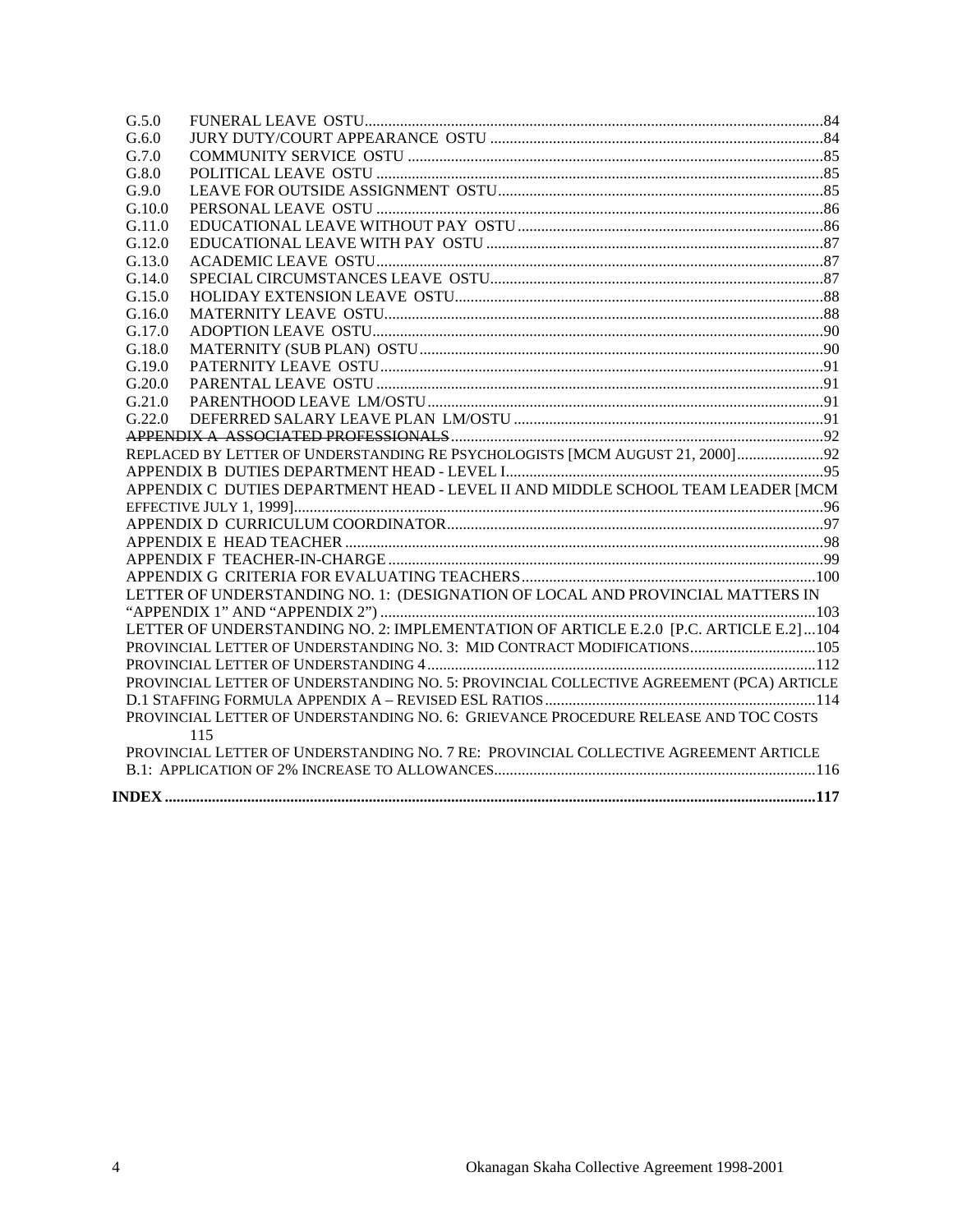#### **PREAMBLE**

| 1. |     | The parties recognize and support the purposes of this Agreement to be:                                                                         |  |  |
|----|-----|-------------------------------------------------------------------------------------------------------------------------------------------------|--|--|
|    | 1.1 | to set forth the terms and conditions of employment agreed to between the<br>parties;                                                           |  |  |
|    | 1.2 | to promote harmonious relations between the Employer and its officials<br>and the Union and all teachers;                                       |  |  |
|    | 1.3 | to set forth mechanisms for the expeditious settlement of disputes which<br>may arise as to the application or interpretation of the Agreement; |  |  |
|    | 1.4 | to encourage cooperation in providing efficient quality education services<br>to the pupils in the District.                                    |  |  |

2. This Agreement is made pursuant to and governed by the School Act and the Labour Relations Code. Terms used in this Agreement defined in those Acts shall have the meanings defined in those Acts.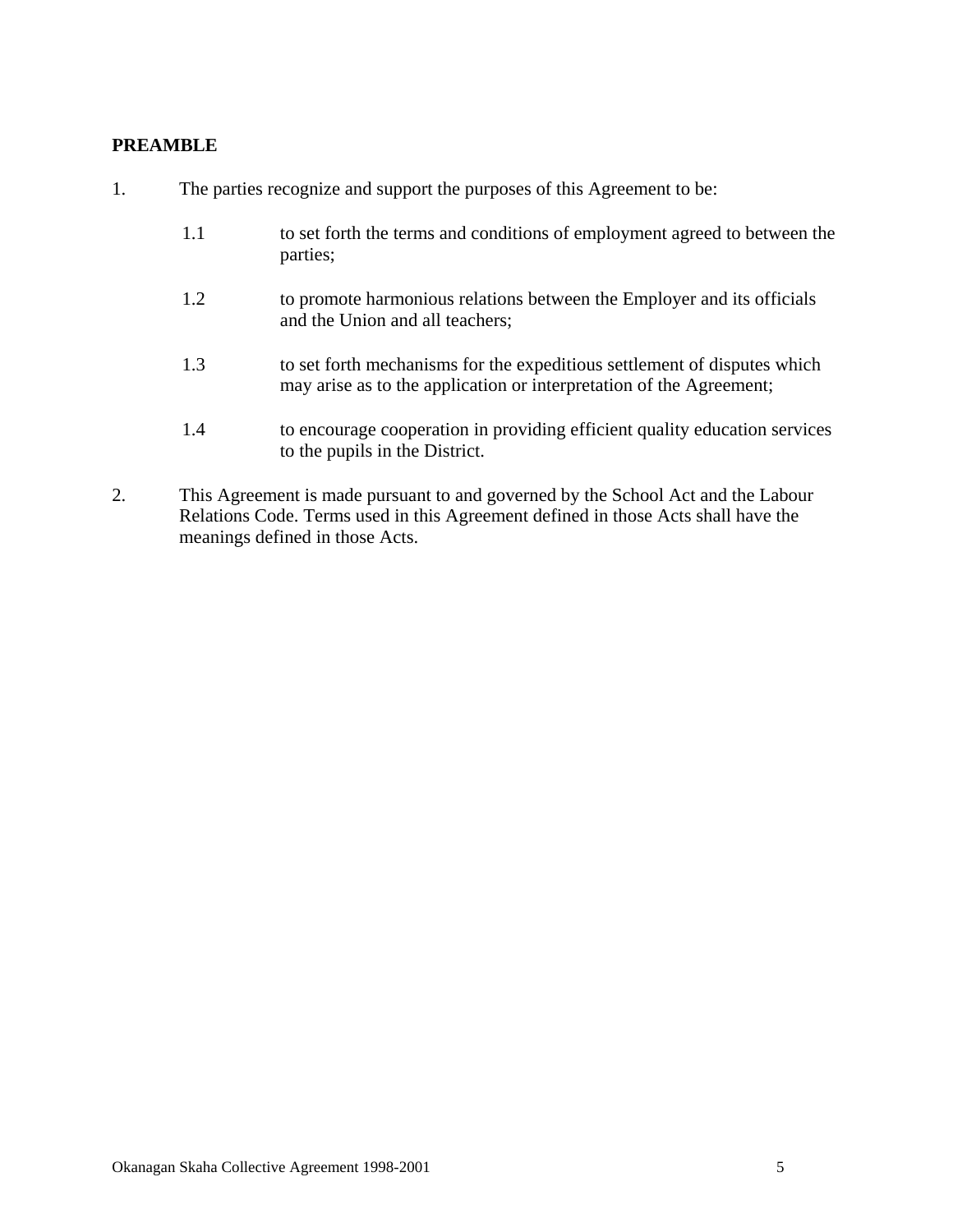## **SECTION A: THE COLLECTIVE BARGAINING RELATIONSHIP**

## **A.1.0 TERM, CONTINUATION AND RENEGOTIATION [P.C.–A.1]**

- A.1.1 Except as otherwise specifically provided, this Collective Agreement is effective July 1, 1998 to June 30, 2001. The parties agree that not less than four (4) months preceding the expiry of this Collective Agreement, they shall commence collective bargaining in good faith with the object of renewal or revision of this Collective Agreement and the concluding of a collective agreement for the subsequent period.
- A.1.2 In the event that a new collective agreement is not in place by June 30, 2001, the terms of this Collective Agreement are deemed to remain in effect until that date on which a new agreement is concluded.
- A.1.3 Subject to A.1.4 below, all terms and conditions of the Previous Collective Agreement are included in this Collective Agreement, except where a term or condition is amended or modified by or in accordance with this Collective Agreement.
- A.1.4 Where the Previous Collective Agreement contains a term or condition which provides additional or superior provisions to those provided in this Collective Agreement, the additional or superior provisions of the Previous Collective Agreement shall remain part of this Collective Agreement.
- A.1.5 a. Where employees are added to the bargaining unit established under section 5 of the PELRA during the term of this Collective Agreement, the parties shall negotiate terms and conditions that apply to those employees.
	- b. Where the parties are unable to agree on terms and conditions applicable to those employees, either party may refer the issues in dispute to a mutually acceptable arbitrator who shall have jurisdiction to impose terms and conditions.
	- c. Where the parties are unable to agree on an arbitrator either party may request the Director of the Collective Agreement Arbitration Bureau to appoint an arbitrator.
- A.1.6 In this Collective Agreement the term "Previous Collective Agreement" means the terms and conditions of employment established by the "Transitional Collective Agreement" between the B.C. Public School Employers' Association (BCPSEA) and the British Columbia Teachers' Federation (BCTF) for the period June 17, 1996 to June 30, 1998, as such terms and conditions apply at June 30, 1998.

#### **A.2.0 RECOGNITION OF THE UNION [P.C.–A.2]**

A.2.1 The BCPSEA recognizes the BCTF as the sole and exclusive bargaining agent for the negotiation and administration of all terms and conditions of employment of all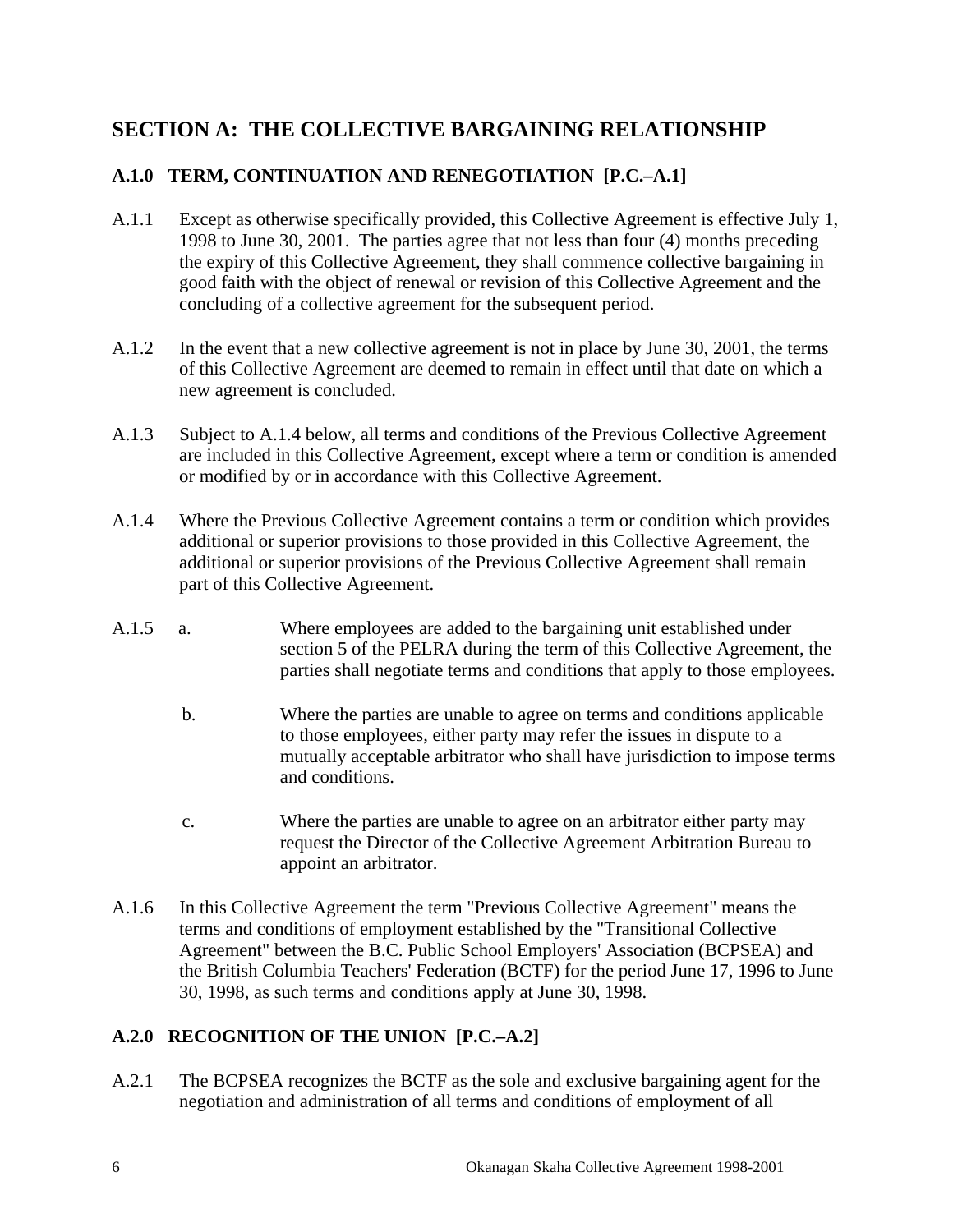employees within the bargaining unit for which BCTF is established as the bargaining agent pursuant to PELRA and subject to the provisions of this Collective Agreement.

- A.2.2 Pursuant to PELRA, the employer recognizes the Okanagan Skaha Teachers' Union as the teachers' union for the negotiation in the district of all terms and conditions of employment determined to be local matters, and for the administration of this Collective Agreement in the district subject to PELRA and the Provincial Matters Agreement.
- A.2.3. The BCTF recognizes BCPSEA as the accredited bargaining agent for every school board in British Columbia. BCPSEA has the exclusive authority to bargain collectively for the school boards and to bind the school boards by collective agreement in accordance with Section 2 of Schedule 2 of PELRA.

[Variation in Certification of April 21, 1998 and Mid Contract Modification June 9, 2000]

A.2.4 The Collective Agreement as it relates to employees in School District No. 67 (Okanagan Skaha) shall apply in full to psychologists except where the agreement language relates solely and exclusively to classroom-based assignments (e.g. class size or class composition provisions), or where specifically modified by this Letter of Understanding. Wherever the term "teacher" is used in a provision in the Collective Agreement, that provision applies to psychologists.

#### **A.3.0 MEMBERSHIP REQUIREMENT [P.C.–A.3]**

A.3.1 All employees covered by this Collective Agreement shall, as a condition of employment, become and remain members of the British Columbia Teachers' Federation and the Okanagan Skaha Teachers' Union.

## **A.4.0 LOCAL AND BCTF DUES DEDUCTION [P.C.–A.4]**

- A.4.1 The employer agrees to deduct from the salary of each employee covered by this Collective Agreement an amount equal to the fees of the BCTF according to the scale established pursuant to its constitution and by-laws, inclusive of the fees of the Local in the district, according to the scale established pursuant to its constitution and by-laws, and shall remit the same to the BCTF and the Okanagan Skaha Teachers' Union respectively. The employer further agrees to deduct levies of the BCTF or of the Local established in accordance with their constitutions and by-laws, and remit the same to the appropriate body.
- A.4.2 At the time of hiring, the employer shall require all new employees to complete and sign the BCTF and Local application for membership and assignment of fees form. The BCTF agrees to supply the appropriate forms. Completed forms shall be forwarded to the Local in a time and manner consistent with the Previous Local Agreement or the existing practice of the parties.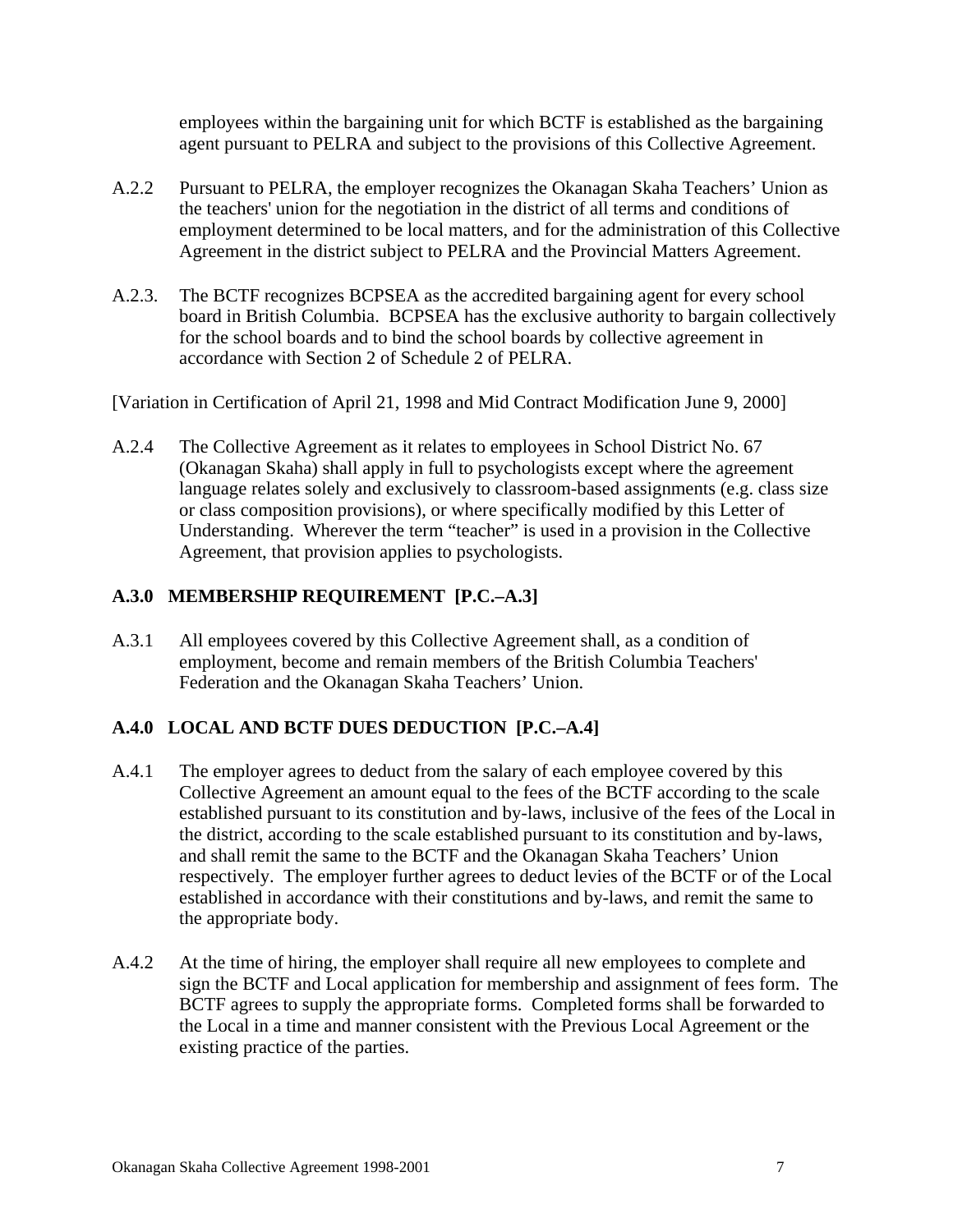- A.4.3 The employer will remit the BCTF fees and levies by direct electronic transfer from the district office where that is in place, or through inter- bank electronic transfer. The transfer of funds to the BCTF will be remitted by the 15th of the month following the deduction.
- A.4.4. The form and timing of the remittance of Local fees and levies shall remain as they are at present unless they are changed by mutual agreement between the Local and the employer.
- A.4.5. The employer shall provide to the BCTF and the Local at the time of remittance an account of the fees and levies, including a list of employees and amounts paid.

#### **A.5.0 COMMITTEE MEMBERSHIP [P.C.–A.5]**

- A.5.1 Local representatives on committees specifically established by this Collective Agreement shall be appointed by the Local.
- A.5.2 In addition, if the employer wishes to establish a committee which includes bargaining unit members, it shall notify the Local about the mandate of the committee, and the Local shall appoint the representatives.
- A.5.3 Release time with pay shall be provided by the employer to any employee who is a representative on a committee referred to in Clause A.5.1 and A.5.2 above, in order to attend meetings that occur during normal instructional hours. Teacher on Call costs shall be borne by the employer.
- A.5.4 When a Teacher on Call is appointed to a committee referred to in Clause 1 or 2 above, and the committee meets during normal instructional hours, the Teacher on Call shall be paid pursuant to the provisions in each district respecting Teacher on Call Pay and Benefits. A Teacher on Call attending a "half day" meeting shall receive a half day's pay. If the meeting extends past a "half day," the Teacher on Call shall receive a full day's pay.

## **A.6.0 GRIEVANCE PROCEDURE [P.C.–A.6]**

#### A.6.1 Preamble

 The parties agree that this article constitutes the method and procedure for a final and conclusive settlement of any dispute (hereinafter referred to as "the grievance") respecting the interpretation, application, operation or alleged violation of this Collective Agreement, including a question as to whether a matter is arbitrable.

#### **Steps in Grievance Procedure**

#### A.6.2. Step One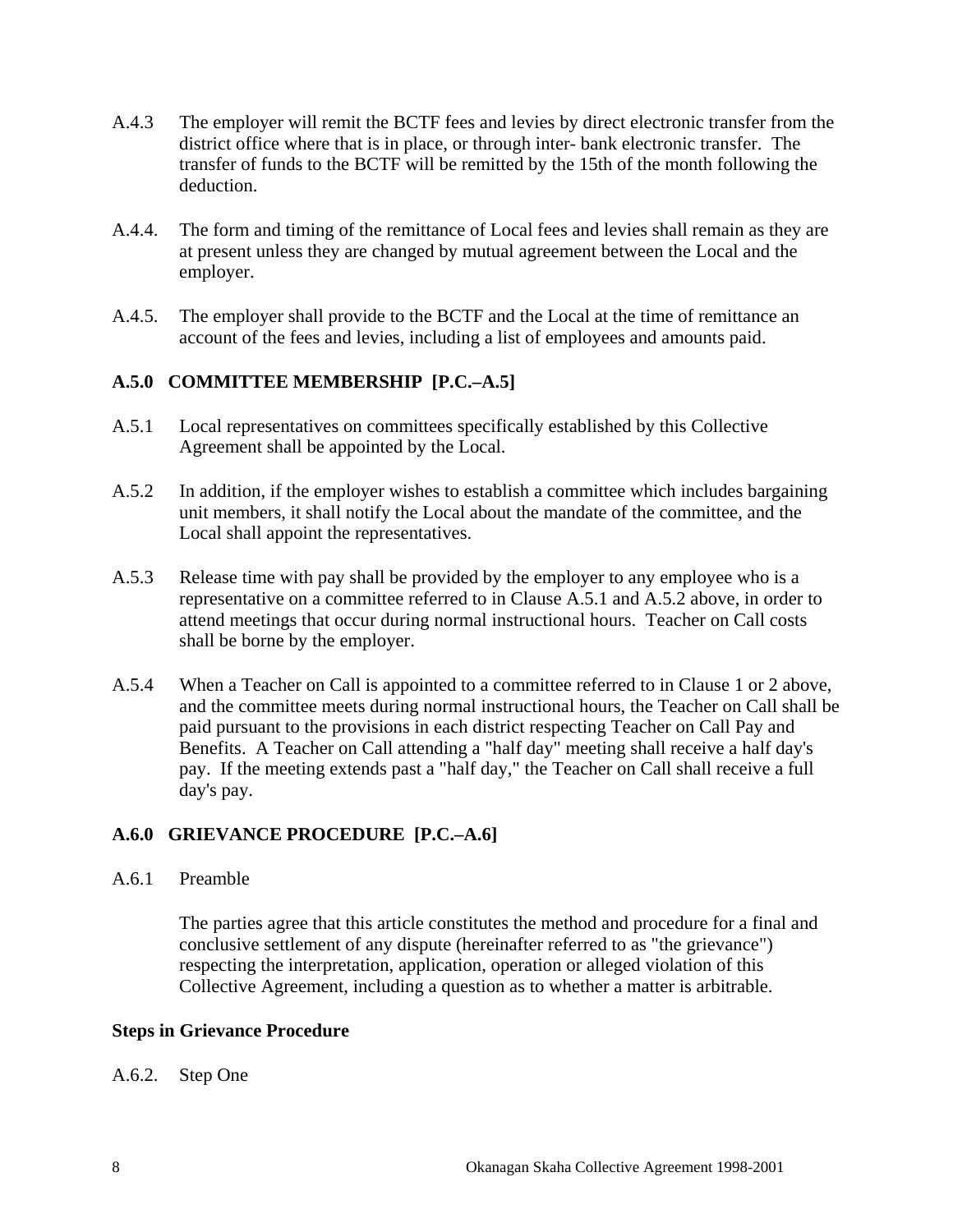- a. The Local or an employee alleging a grievance ("the grievor") shall request a meeting with the employer official directly responsible, and at such meeting they shall attempt to resolve the grievance summarily. Where the grievor is not the Local, the grievor shall be accompanied at this meeting by a representative appointed by the Local.
- b. The grievance must be raised within thirty (30) working days of the alleged violation, or within thirty (30) working days of the party becoming reasonably aware of the alleged violation.

#### A.6.3 Step Two

- a. If the grievance is not resolved at Step One of the grievance procedure within ten (10) working days of the date of the request made for a meeting referred to in paragraph (2a) the grievance may be referred to Step Two of the grievance procedure by letter, through the president or designate of the Local to the superintendent or designate. The superintendent or designate shall forthwith meet with the president or designate of the Local, and attempt to resolve the grievance.
- b. The grievance shall be presented in writing giving the general nature of the grievance.
- A.6.4 Step Three
	- a. If the grievance is not resolved within ten (10) working days of the referral to Step Two in paragraph (3a) the Local may, within a further ten (10) working days, by letter to the superintendent or official designated by the district, refer the grievance to Step Three of the grievance procedure. Two representatives of the Local and two representatives of the employer shall meet within ten (10) working days and attempt to resolve the grievance.

 If both parties agree and the language of the Previous Local Agreement stipulates:

- i. the number of representatives of each party at Step Three shall be three; and/or
- ii. at least one of the employer representatives shall be a trustee.
- b. If the grievance involves a Provincial Matters issue, in every case a copy of the letter shall be sent to BCPSEA and the BCTF.
- A.6.5 Omitting Steps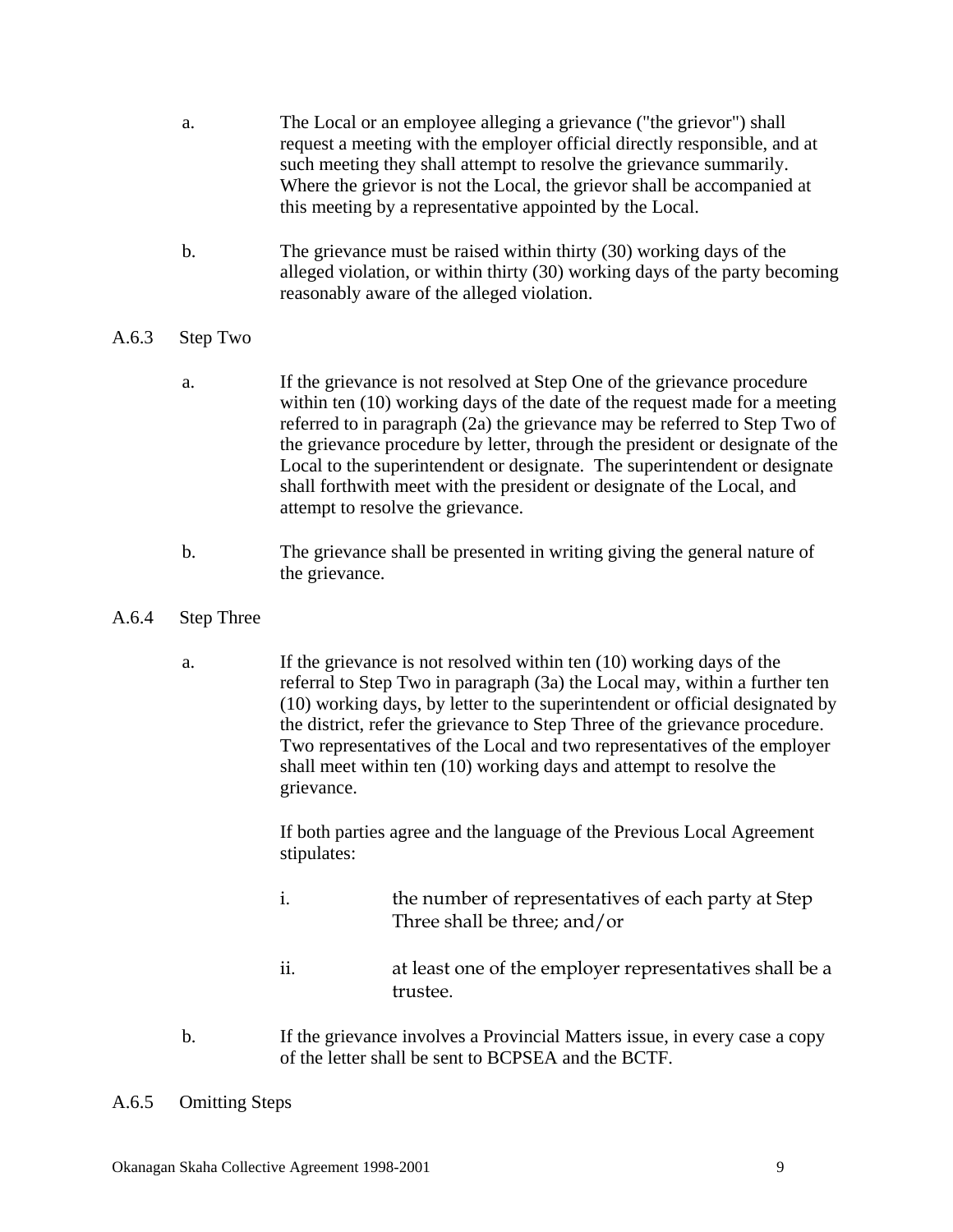- a. Nothing in this Collective Agreement shall prevent the parties from mutually agreeing to refer a grievance to a higher step in the grievance procedure.
- b. Grievances of general application may be referred by the Local, BCTF, the employer or BCPSEA directly to Step Three of the grievance procedure.
- A.6.6 Referral to Arbitration: Local Matters
	- a. If the grievance is not resolved at Step Three within ten (10) working days of the meeting referred to in paragraph (4), the Local or the employer where applicable may refer a "local matters grievance," as defined in Appendix 2 and Addendums, to arbitration within a further fifteen (15) working days.
	- b. The referral to arbitration shall be in writing and should note that it is a "local matters grievance." The parties shall agree upon an arbitrator within ten  $(10)$  working days of such notice.
- A.6.7 Referral to Arbitration: Provincial Matters
	- a. If the grievance is not resolved at Step Three within ten (10) working days of the meeting referred to in paragraph (4), the BCTF or BCPSEA where applicable may refer a "provincial matters grievance," as defined in Appendix 1 and Addendums, to arbitration within a further fifteen (15) working days.
	- b. The referral to arbitration shall be in writing and should note that it is a "provincial matters grievance." The parties shall agree upon an arbitrator within ten  $(10)$  working days of such notice.
	- c. Review Meeting:
		- i. Either the BCTF or BCPSEA may request in writing a meeting to review the issues in a provincial matters grievance that has been referred to arbitration.
		- ii. Where the parties agree to hold such a meeting, it shall be held within ten (10) working days of the request, and prior to the commencement of the arbitration hearing. The scheduling of such a meeting shall not alter in any way the timelines set out in 7.a and 7.b of this article.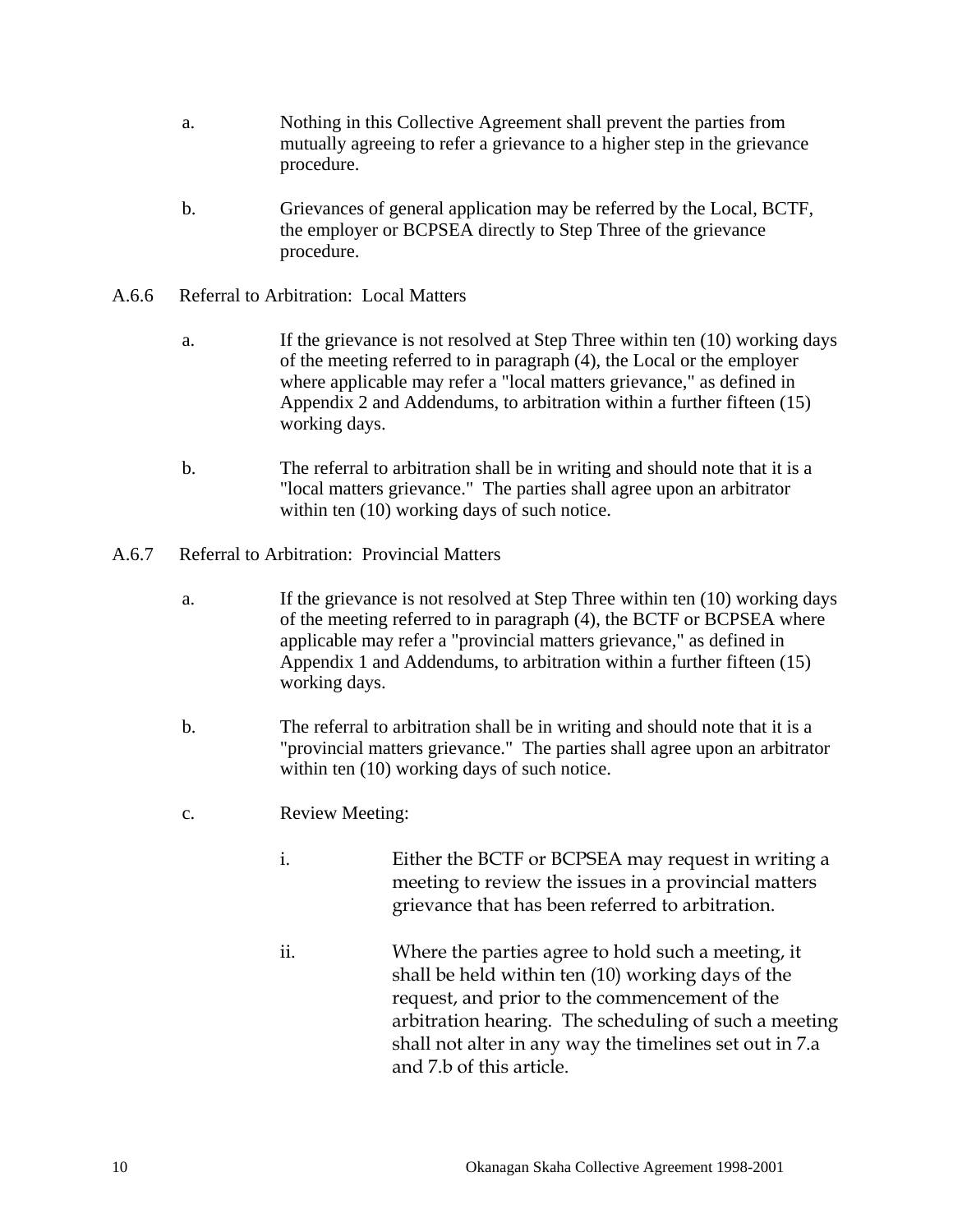| $\cdots$<br>111. | Each party shall determine who shall attend the |
|------------------|-------------------------------------------------|
|                  | meeting on its behalf.                          |

- A.6.8 Arbitration (Conduct of)
	- a. All grievances shall be heard by a single arbitrator unless the parties mutually agree to submit a grievance to a three-person arbitration board.
	- b. The arbitrator shall determine the procedure in accordance with relevant legislation and shall give full opportunity to both parties to present evidence and make representations. The arbitrator shall hear and determine the difference or allegation and shall render a decision within sixty (60) days of the conclusion of the hearing.
	- c. All discussions and correspondence during the grievance procedure or arising from Article A.6.7.c shall be without prejudice and shall not be admissible at an arbitration hearing except for formal documents related to the grievance procedure, i.e., the grievance form, letters progressing the grievance, and grievance responses denying the grievance.
	- d. Authority of the arbitrator
		- i. It is the intent of both parties to this Collective Agreement that no grievance shall be defeated merely because of a technical error in processing the grievance through the grievance procedure. To this end an arbitrator shall have the power to allow all necessary amendments to the grievance and the power to waive formal procedural irregularities in the processing of a grievance in order to determine the real matter in dispute and to render a decision according to equitable principles and the justice of the case.
		- ii. The arbitrator shall not have jurisdiction to alter or change the provisions of the Collective Agreement or to substitute new ones.
		- iii. The provisions of this article do not override the provisions of the BC Labour Relations Code.
	- e. The decision of the arbitrator shall be final and binding.
	- f. Each party shall pay one half of the fees and expenses of the arbitrator.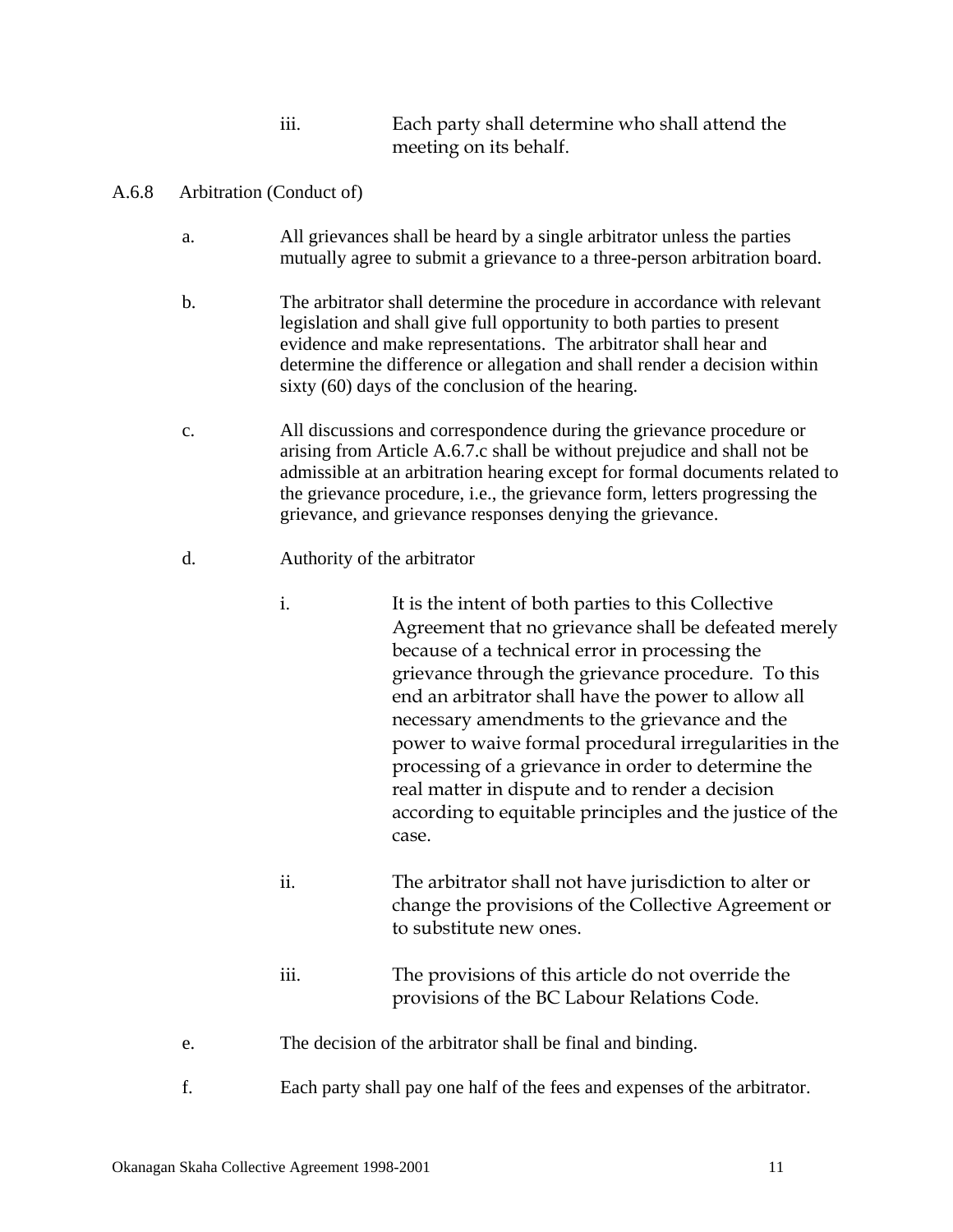#### A.6.9 General

- a. After a grievance has been initiated, neither the employer's nor BCPSEA's representatives will enter into discussion or negotiations with respect to the grievance, with the grievor or any other member(s) of the bargaining unit without the consent of the Local or the BCTF.
- b. The time limits in this grievance procedure may be altered by mutual written consent of the parties.
- c. If the Local or the BCTF does not present a grievance to the next higher level, they shall not be deemed to have prejudiced their position on any future grievance.
- d. No employee shall suffer any form of discipline, discrimination or intimidation by the employer as a result of having filed a grievance or having taken part in any proceedings under this article.
- e. Any employee whose attendance is required at any grievance meeting pursuant to this Article, shall be released without loss of pay when such meeting is held during instructional hours. If a Teacher on Call is required, such costs shall be borne by the employer.

## **A.7.0 LEAVE FOR PROVINCIAL CONTRACT NEGOTIATIONS [P.C.–A.7]**

- A.7.1 The school board shall grant a leave of absence without pay to an employee designated by the Provincial union for the purpose of preparing for, participating in or conducting negotiations as a member of the Provincial bargaining team of the BCTF.
- A.7.2 To facilitate the administration of this Clause, when leave without pay is granted, the school board shall maintain salary and benefits for the employee and the BCTF shall reimburse the school board for the salary costs.
- A.7.3 Any other leaves of absence granted for Provincial bargaining activities shall be granted on the basis that the salary and benefits of the employees continue and the BCTF shall reimburse the school board for the salary costs of any teacher employed to replace a teacher granted leave.
- A.7.4 Any leaves of absence granted for local bargaining activities shall be granted in accordance with the Previous Local Agreement.

#### **A.8.0 PRESIDENT'S LEAVE TERMS OSTU**

A.8.1 The Employer agrees to release the President of the Union from teaching duties for the period and percentage of time up to and including 100% (one hundred percent) as determined by the Union each year.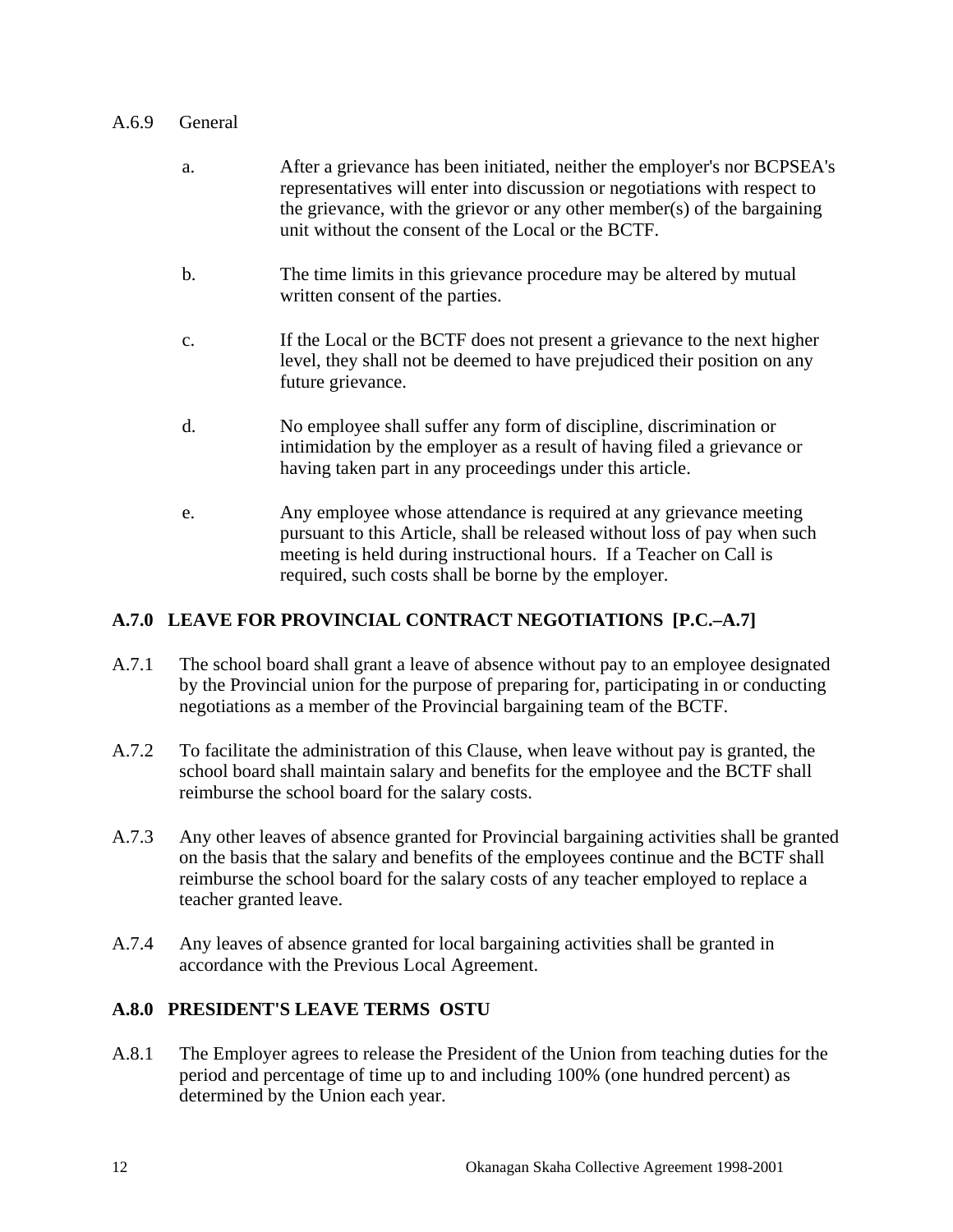- A.8.2 If the period of time is less that 100% (one hundred percent), the President-elect, in consultation with the Superintendent and the appropriate administrative officer, shall arrange his/her leave so that it meets the requirements of Union responsibilities and his/her teaching duties.
	- A.8.2.1 The President-elect, in consultation with the Superintendent and the appropriate administrative officer, shall be entitled to arrange his/her leave for the portion of the school year remaining in the current school year provided the arrangements meet the requirements of the Union and the requirements of his/her teaching duties. The other provisions of A.8.0 shall apply, except that the OSTU shall pay the employer's share of the Teachers' Pension Plan contributions and CPP contributions for the president elect of the OSTU.
- A.8.3 Request for such leave shall be in writing and received by the Superintendent prior to May 31st preceding the school year for which the leave is requested.
- A.8.4 The Employer shall continue to pay the President's salary and to provide benefits as specified in the Agreement.
- A.8.5 The Union shall reimburse the Employer for 100% (one hundred percent) of such salary, benefits and pension costs upon receipt of a monthly statement.
- A.8.6 The President, returning to teaching duties upon completion of a leave period, shall be assigned:
	- A.8.6.1 to the same position in the same school, or if the position does not exist:
	- A.8.6.2 to a comparable position in the same school commensurate with his/her most recent experience and training, or if a comparable position is not available;
	- A.8.6.3 to a comparable position in the District that is acceptable to the teacher.
- A.8.7 For purposes of pension, experience, sick leave and seniority, the President shall be deemed to be in the full employ of the Employer.
- A.8.8 In the event the President is unable to fulfill the presidential duties, the Employer shall provide a Teacher on Call to permit another Union member to assume the duties of the President. The provisions of this article shall also apply.

#### **A.9.0 RELEASE TIME FOR LOCAL, BCTF and CTF BUSINESS OSTU**

A.9.1 Upon receipt of reasonable notice, the Employer shall grant individual members of the Union leaves of absence with pay from teaching duties to a maximum of eight (8) days per school year in order to carry out the business of the Union, BCTF or CTF.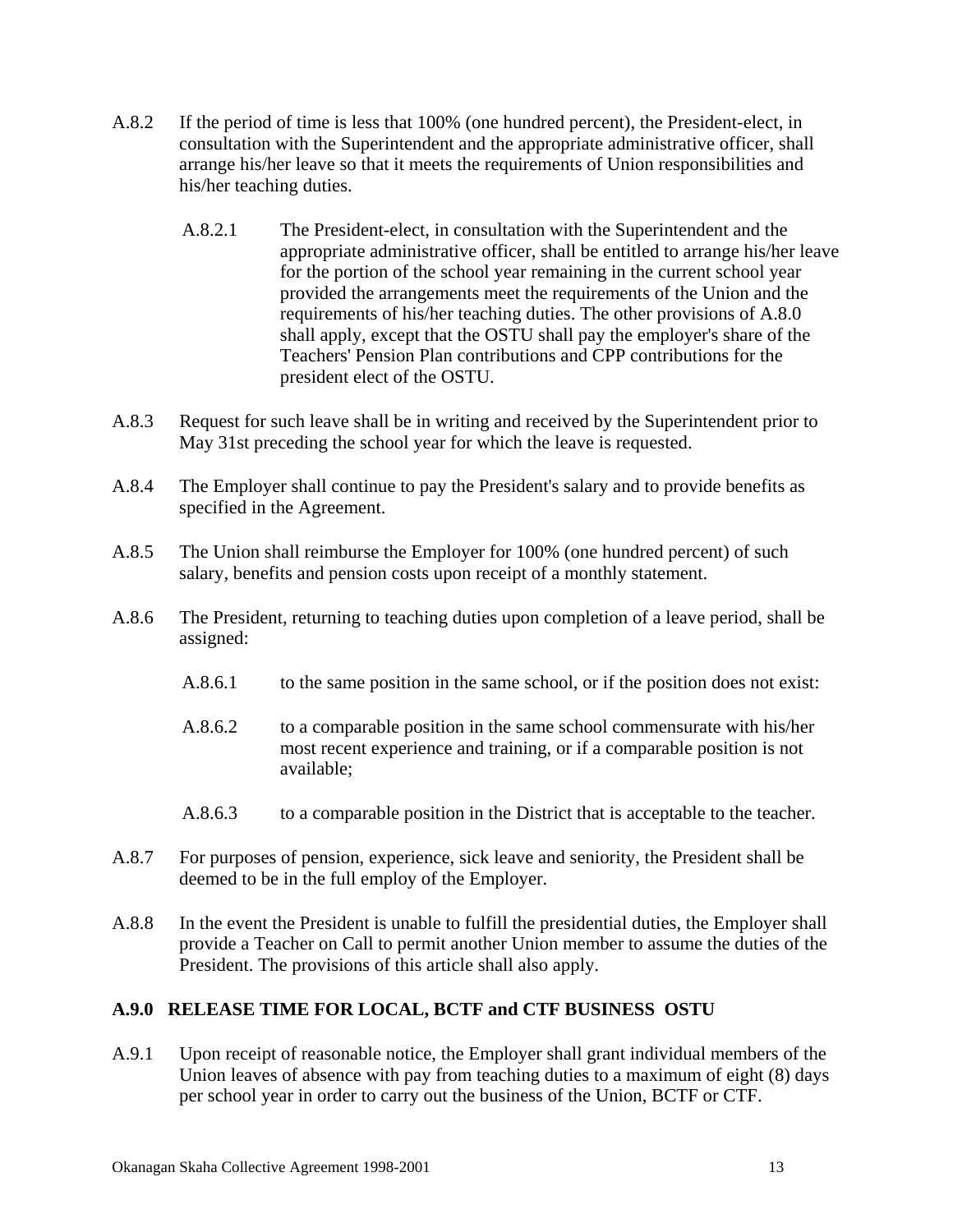- A.9.2 The following leaves shall not be included in the maximum leave provision of eight (8) days:
	- A.9.2.1 Employer paid Union leaves;
	- A.9.2.2 leaves for the negotiating team to prepare for and attend contract negotiations with the Employer;
	- A.9.2.3 leaves to attend arbitrations involving the Employer;
	- A.9.2.4 leave to serve as members of a committee and/or task force of the BCTF or CTF.
- A.9.3 Unless otherwise specified in this Agreement, such release from duties shall be granted without loss of pay and shall be granted subject only to the Employer being reimbursed for the cost of the Teacher on Call.
- A.9.4 If a Union member is elected to a full-time position with the BCTF or CTF, leave of absence without pay shall be granted for the duration of that member's office.
- A.9.5 If a Union member is appointed to a position with the administrative staff of the BCTF or CTF, leave of absence without pay shall be granted for a maximum period of four (4) years.
- A.9.6 Union members returning from leaves as specified in four (4) and five (5)(above) must inform the Employer at the earliest possible date but not later than May 31, and shall be assigned:
	- A.9.6.1 to a comparable position in the same school commensurate with his/her experience and training, or if not available;
	- A.9.6.2 to another comparable position in the District.

#### **A.10.0 COLLEGE OF TEACHERS OSTU**

A.10.1 Paid leave of absence as required will be granted to a teacher elected to the College of Teachers, provided the College reimburses the Employer for costs.

#### **A.11.0 LEAVE FOR CONTRACT NEGOTIAT**I**ONS OSTU**

- A.11.1 Leave of absence with pay shall be granted to two (2) members of the Union to conduct negotiations held during instructional hours.
- A.11.2 Up to three (3) additional representatives, as determined by the Union, shall be released with pay for negotiating sessions held during instructional hours, and the Employer shall bill the Union for the costs of the Teacher on Call.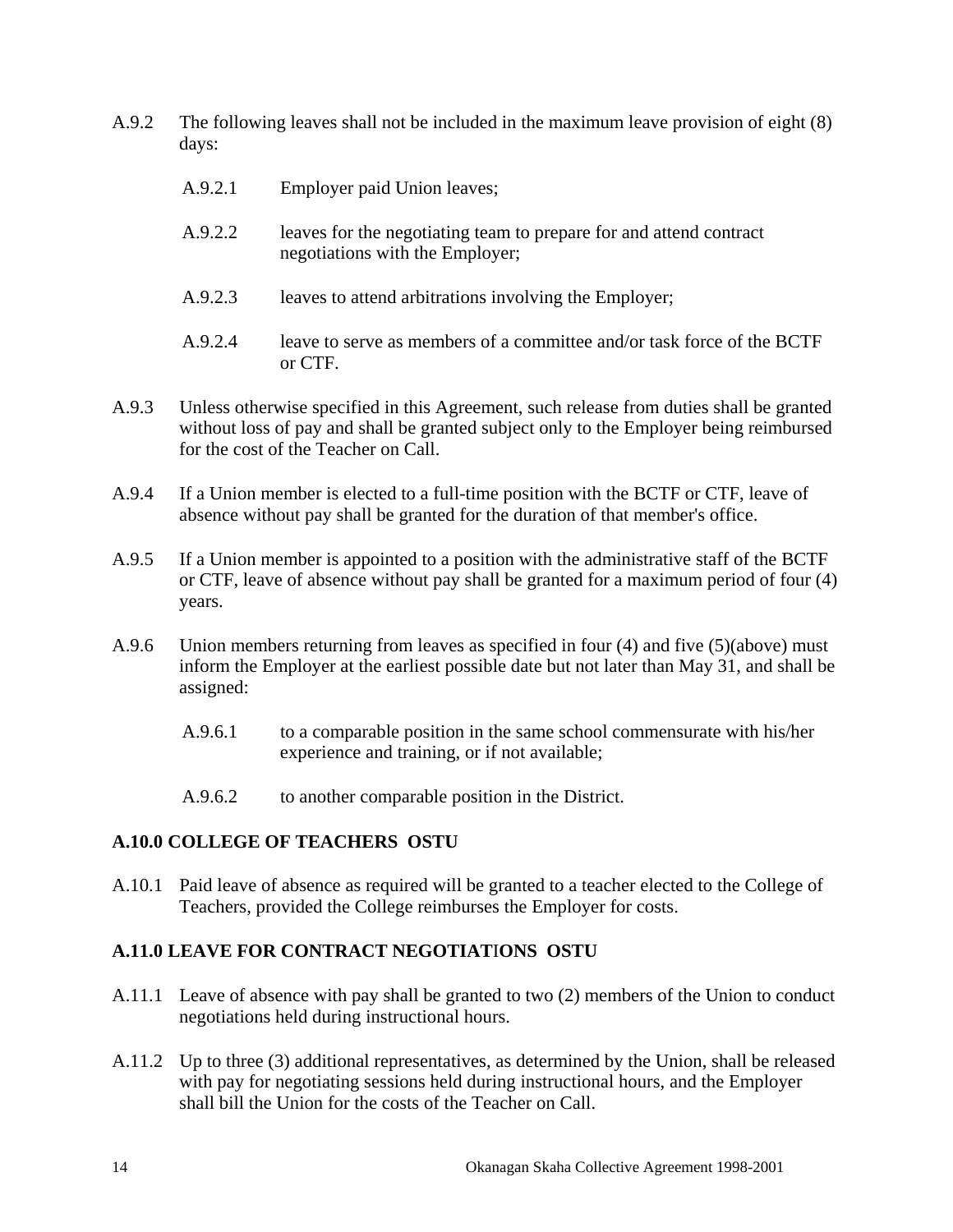#### **A.12.0 SCHOOL STAFF REPRESENTATIVES OSTU**

- A.12.1 The Employer shall recognize a Staff Representative in each school, elected in accordance with the Union's procedures to carry out the duties of investigating and settling teacher employer disputes within the school and to participate in grievance resolution in the school as required.
- A.12.2 The Union shall notify the Employer in writing of the name of each staff representative.
- A.12.3 Staff representatives shall have the right to convene meetings in the school to conduct Union business provided that they follow the District's existing booking practices and that the meetings do not interfere with scheduled activities or teacher duties.
- A.12.4 Staff representatives shall arrange to conduct grievance investigations in such a manner as not to disrupt classroom or other instruction and shall not normally be granted leave from instructional duties for this purpose.
- A.12.5 When requested by a teacher or the Employer, a staff representative shall be relieved of instructional duties without loss of pay to attend any meeting involving the teacher and the Employer concerning any grievance or dispute.

#### **A.13.0 ACCESS TO WORKSITE LM/OSTU**

A.13.1 Upon notification to the Employer, representatives of the Union and the BCTF shall have the right to enter school property to transact Union business at all reasonable times provided that such visits do not interfere with classroom instruction.

#### **A.14.0 USE OF SCHOOL FACILITIES LM/OSTU**

A.14.1 The Union shall be permitted the use of school facilities and equipment for Union meetings and other Union business by following the District's usual "booking" practices. The Union agrees that such use will not include direct preparation for job action.

#### **A.15.0 BULLETIN BOARDS LM/OSTU**

A.15.1 The Union shall have the right to post Union approved notices of activities and matters of Union concern on bulletin boards. These bulletin boards shall be provided in each staff room in each school.

#### **A.16.0 INTERNAL MAIL LM/OSTU**

A.16.1 The Union shall have access to the District mail service and employee mail boxes, free of charge, for communication with teachers provided any increased volume does not add extra costs to the Employer.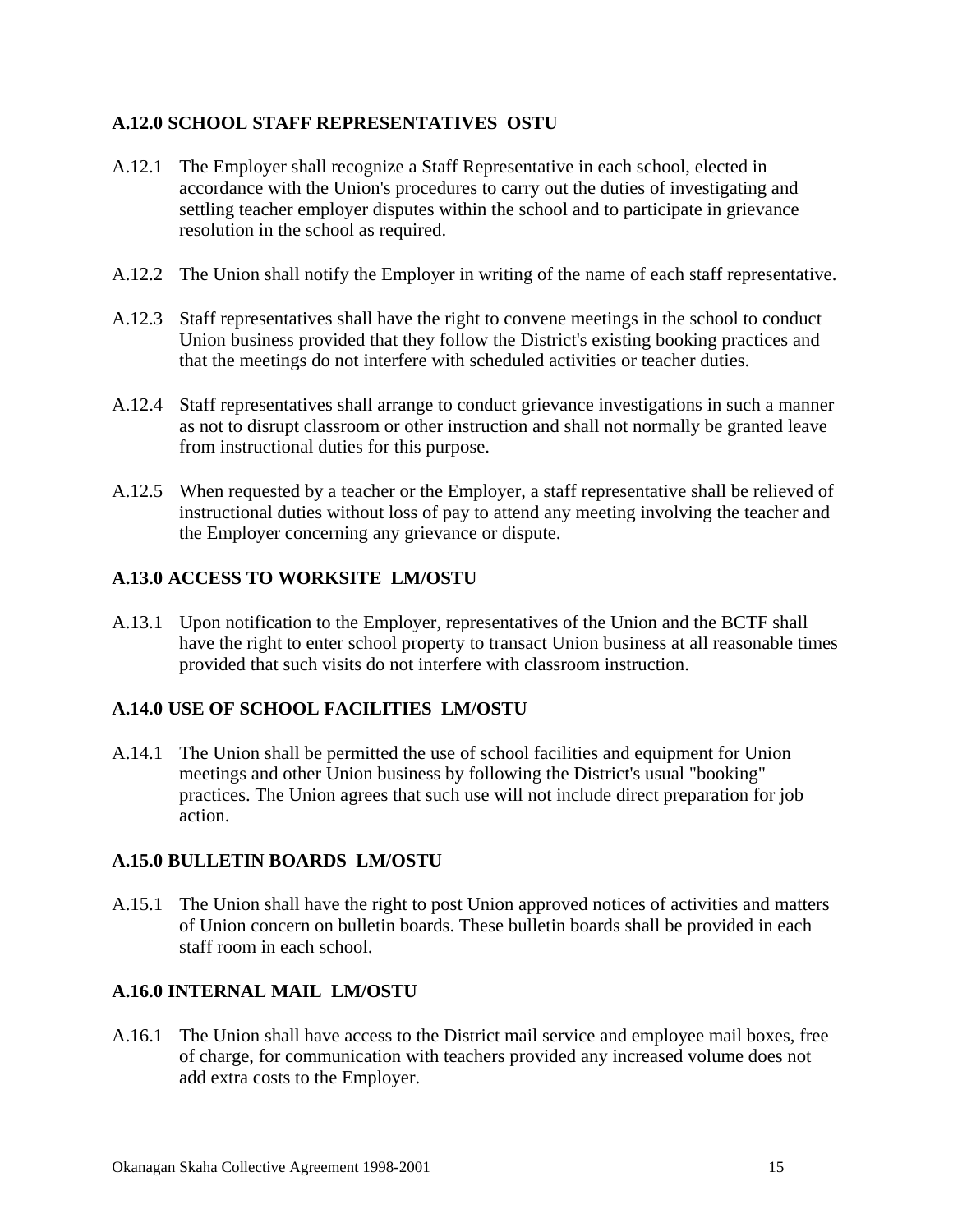#### **A.17.0 SCHOOL STAFF COMMITTEES OSTU**

A.17.1 The Employer and the Union encourage each school to develop a staff committee.

To this end, staff committees shall:

| A.17.1.1 | be established at the beginning of each school year;                                                                                          |
|----------|-----------------------------------------------------------------------------------------------------------------------------------------------|
| A.17.1.2 | consist of a size and membership to be determined by the staff;                                                                               |
| A.17.1.3 | review and make recommendations on matters relating to staff concerns;                                                                        |
| A.17.1.4 | have the right to receive budget information and make presentations to the<br>Administrative Officer(s) regarding the school's annual budget. |

A.17.2 The school administration shall consider recommendations put forward by the staff committee.

Should the school administration not act on a recommendation, of the school Staff Committee, the Administrative Officer shall provide reasons. If the recommendations are in writing, the reasons shall be in writing. If the recommendations are oral, then the reasons shall be oral.

#### **A18.0 RIGHT TO REPRESENTATION OSTU**

A.18.1 The Superintendent or Administrative Officer shall inform the teacher of his/her right to have a representative of the Union in attendance at any meeting that can reasonably be expected to become discipline related. For the purposes of this Article, the teacher has the right to waive, in writing, this representation.

## **A.19.0 ACCESS TO INFORMATION LM/OSTU**

- A.19.1 The Employer upon request by the Union agrees to furnish to the Union or its designated representatives, the following information, as soon as it is available:
	- A.19.1.1 a list of employees covered by this Agreement showing names, addresses, phone numbers, grid placement, seniority and staff assignments;
	- A.19.1.2 notification of transfers, resignations, retirements, employee deaths, discharges, notice of positions available, appointments and leaves of absence;
	- A.19.1.3 public board meeting agendas;
	- A.19.1.4 minutes of public board meetings;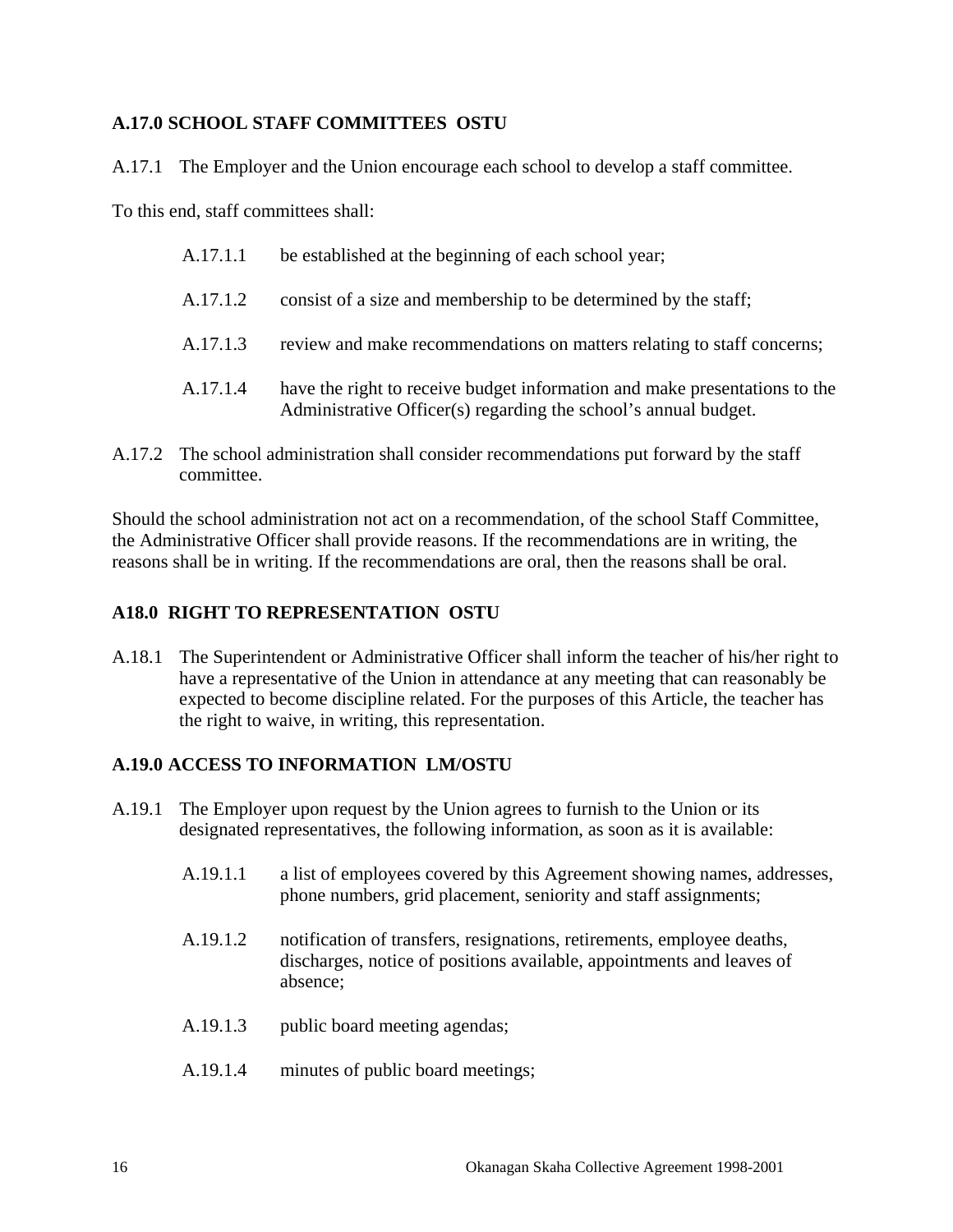#### A.19.1.5 public information as required by law.

#### **A.20.0 COPY OF AGREEMENT OSTU**

A.20.1 The parties shall share equally the cost of printing this Agreement in sufficient quantities for distribution to all teachers and management personnel. Teachers hired during the school year shall receive from the Employer a copy of the current Collective Agreement. The details of printing the contract as agreed to by the parties shall be the responsibility of the Union.

#### **A.21.0 PICKET LINE PROTECTION LM/OSTU**

- A.21.1 The parties agree that all teachers under this Agreement shall have the right to refuse to cross a legally constituted picket line arising out of a dispute as defined in the Labour Relations Code. Any employee failing to report for duty for this reason shall be considered to be absent without pay.
- A.21.2 In the event the Employer is confronted with a picket line or is served with seventy-two (72) hours strike notice, the Union President or designate will meet with the Superintendent if requested to do so.
- A.21.3 Teachers will not be requested or required to perform, nor to direct pupils to perform duties that are under the jurisdiction of employees who are on strike or locked out.
- A.21.4 Failure to cross a duly constituted picket line encountered in carrying out School Board business shall not be considered a violation of this Agreement nor shall it be grounds for disciplinary action by the Board.

#### **A.22.0 CONTRACTING OUT OSTU**

- A.22.1 All work performed by members of the bargaining unit as part of their regular duties and responsibilities shall continue to be performed only by members of the bargaining unit. Except as mutually agreed upon by the parties, the Board shall not contract out educational services of a type and kind normally and regularly assigned to teachers in this District. This provision shall be subject to A.22.2 below.
- A.22.2 The parties agree that the following shall not be considered as violations of this article and agree that:
	- A.22.2.1 This article does not restrict or regulate the assignment of teaching duties to administrative officers.
	- A.22.2.2 This article does not limit the Board's ability to employ persons other than teachers to assist teachers in carrying out their duties as provided for in section 18 of the School Act.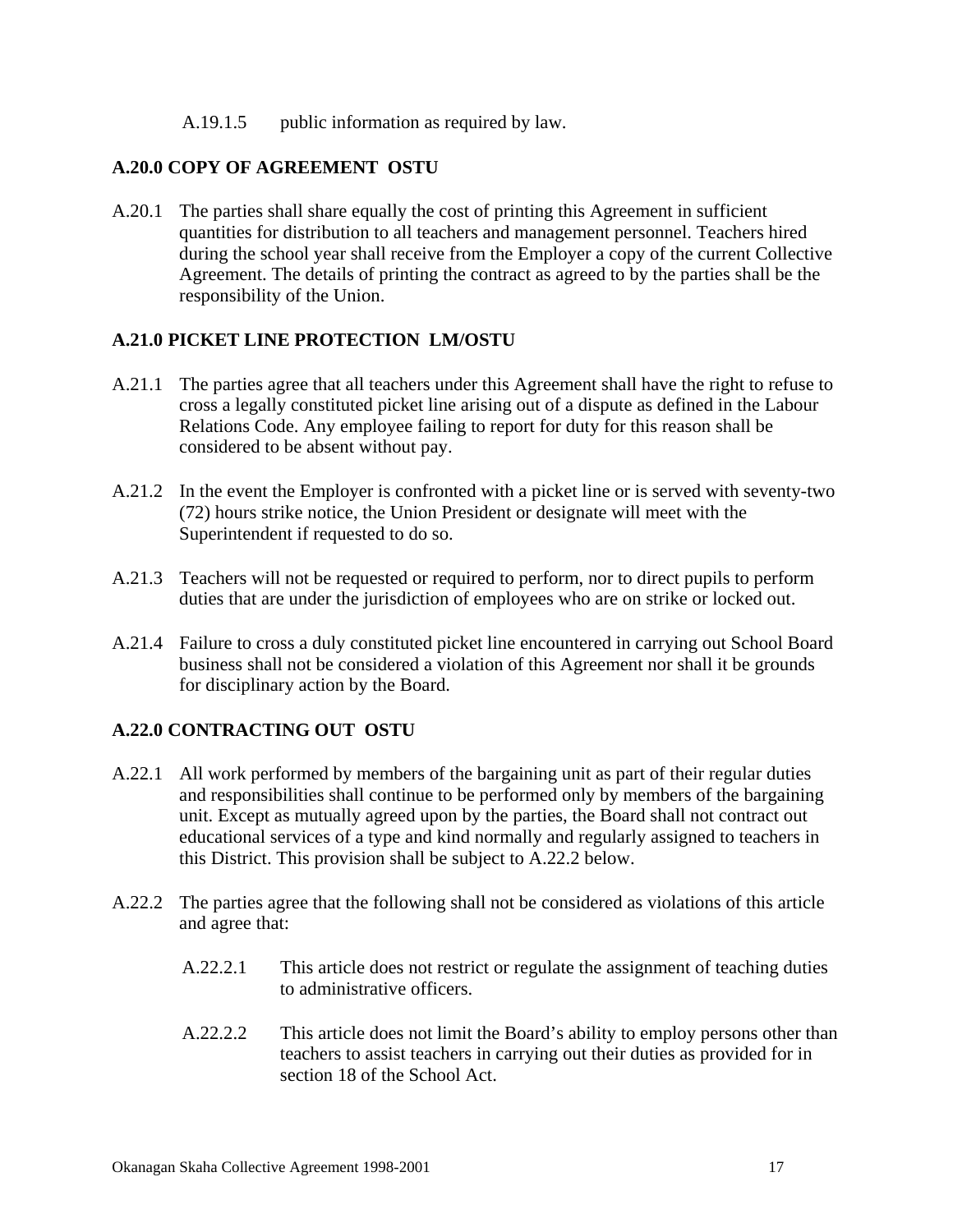- A.22.2.3 Those educational services normally expected to be provided outside the regular day school program (i.e. summer school and night school) may continue to be provided.
- A.22.2.4 Students may continue to be provided with educational programs which are sponsored by or jointly sponsored with another school district or outside agency such as Museum, or delivered through another Ministry.
- A.22.2.5 Those services which have traditionally been purchased to supplement the physical education program within the Okanagan Skaha School District such as swimming, skiing, canoeing, curling lessons and outdoor education support may continue to be provided.
- A.22.2.6 The practice of using guest speakers and performers to provide services which supplement curricular programs and teacher professional development activities may continue.
- A.22.2.7 The purchase of materials (e.g., software or curricular support) and the services included in the production of those materials shall not be restricted to members of the bargaining unit.
- A.22.2.8 As a practicum requirement student teachers may perform the duties and responsibilities of their supervising teachers.
- A.22.3 The parties continue to recognize and encourage the presence of volunteer parents as a support to classroom teachers.

#### **A.23.0 EXPEDITED ARBITRATION OSTU**

- A.23.1 Grievances concerning the following may be referred by the party originating the grievance to expedited arbitration:
	- A.23.1.1 class size,
	- A.23.1.2 teaching assignments,
	- A.23.1.3 posting and filling vacant positions,
	- A.23.1.4 employer initiated transfers,
	- A.23.1.5 teacher initiated transfers.
- A.23.2 By mutual agreement a grievance falling into categories other than those listed in article A.23.1 may be referred to expedited arbitration.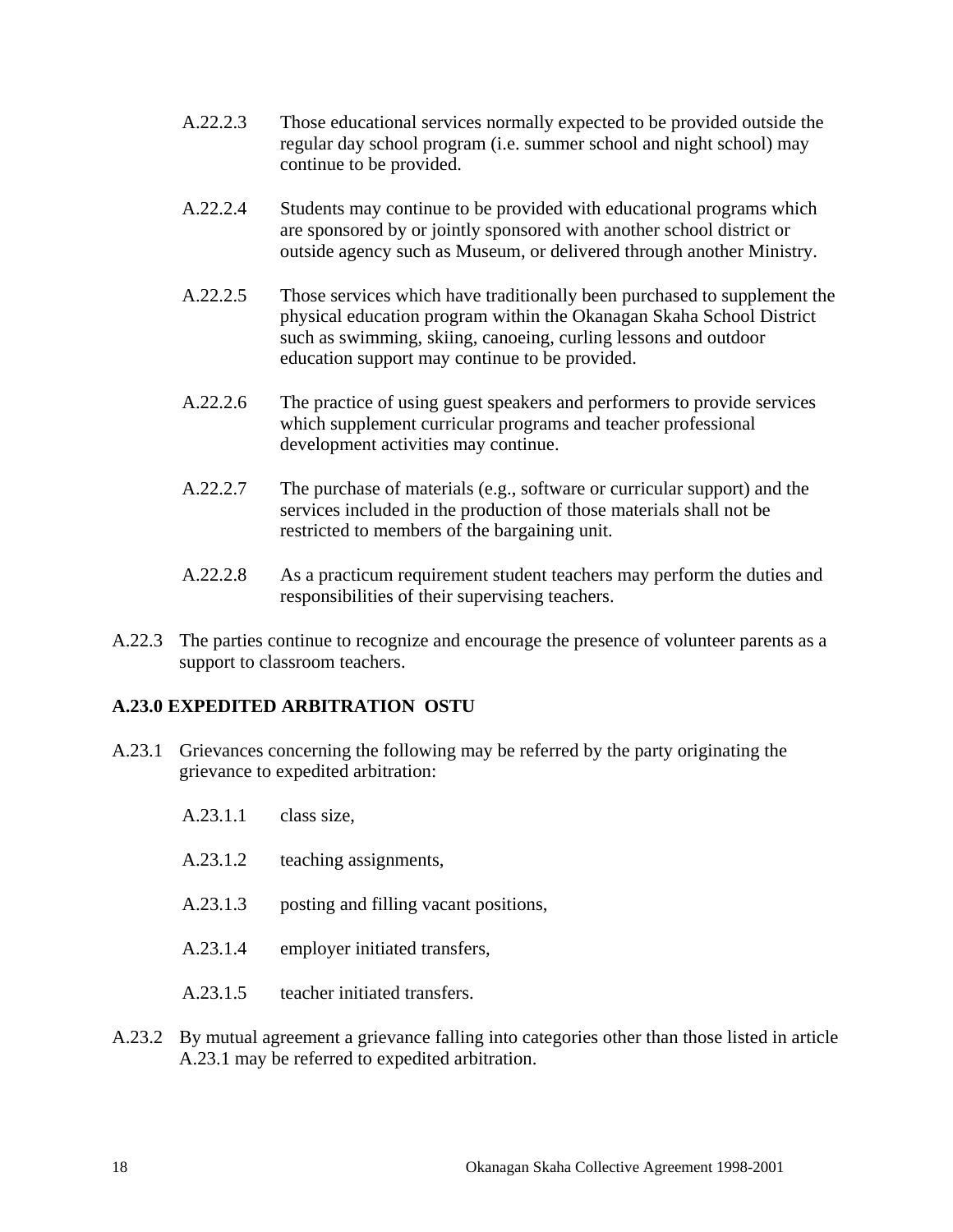- A.23.3 A single arbitrator shall be selected from the list contained in this article. Unless the parties agree otherwise, and subject to article A.23.4, the arbitrator shall be selected on a rotational basis. Nothing shall prevent the parties from mutually agreeing to an arbitrator that is not included on the list.
- A.23.4 Within ten (10) teaching days of the grievance being referred to expedited arbitration, the arbitrator shall hear the grievance and shall render a decision within five (5) days. If no arbitrator is available within ten (10) teaching days, the first available arbitrator from the list shall be selected.
- A.23.5 No written reasons for the decision shall be provided beyond that which the arbitrator deems appropriate to convey a decision. Expedited arbitration decisions shall be of no precedential value and shall not thereafter be referred to by the parties in respect to any other matter.
- A.23.6 The parties shall share equally the costs of fees and expenses of the arbitrator.
- A.23.7 The list of arbitrators to be selected shall be:
	- A.23.7.1 D. Munroe
	- A.23.7.2 S. Kelleher
	- A.23.7.3 V. Ready
	- A.23.7.4 A. Hope
	- A.23.7.5 Barbara Blumen
	- A.23.7.6 Judy Korbin
	- A.23.7.7 John Kinzie
	- A.23.7.8 Graham Leslie

#### **A.24.0 EXCLUSIONS FROM THE BARGAINING UNIT OSTU**

A.24.1 Any position that is currently included in the bargaining unit may not be excluded from the bargaining unit without the mutual agreement of the parties. For the purposes of Article A.24.0 the word "position" means individual jobs or assignments, and "any position that is currently in the bargaining unit" means an individual job or assignment that is currently in the bargaining unit or an individual job or assignment which is not substantially and demonstrably different from jobs or assignments currently in the bargaining unit.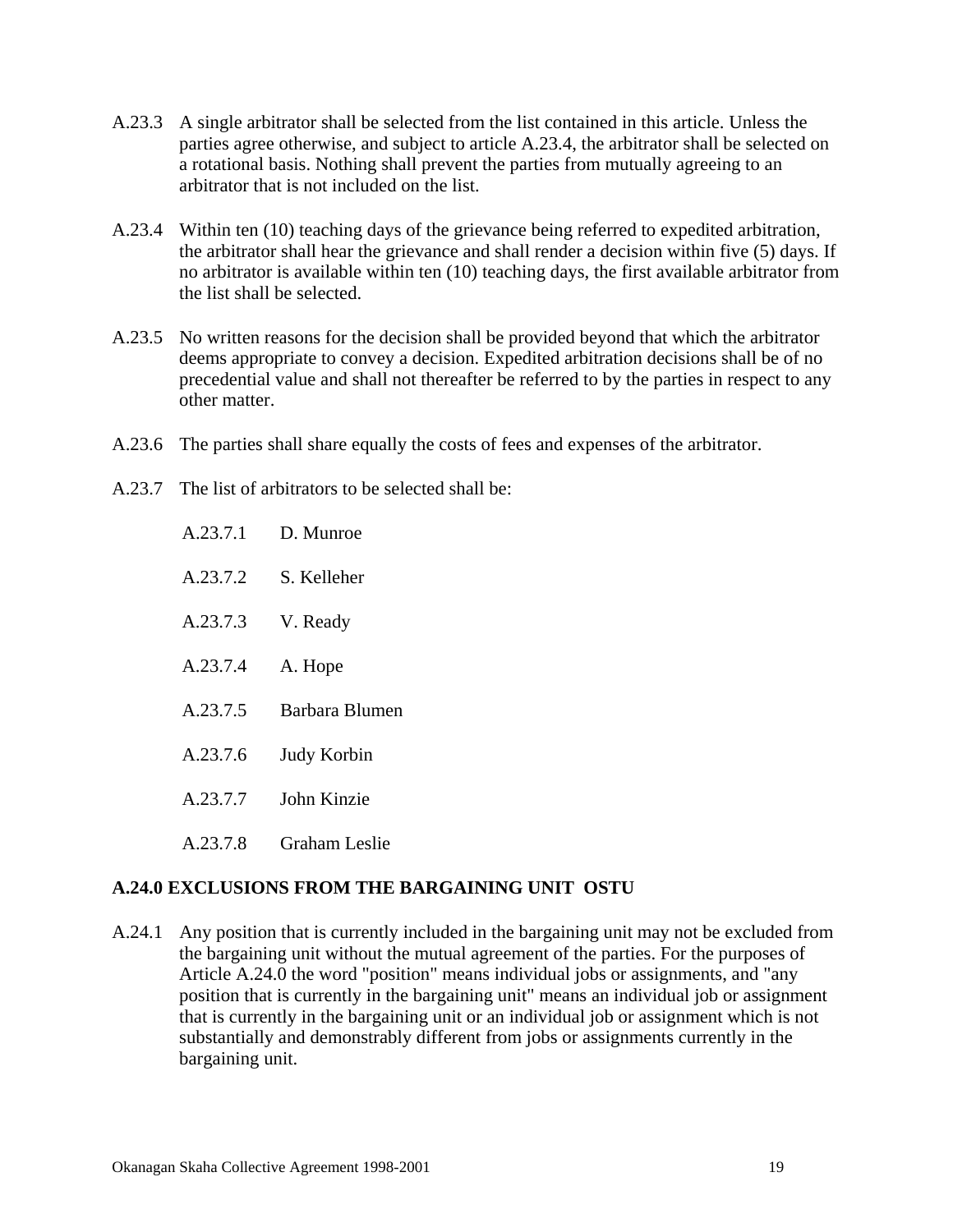- A.24.1.1 Any exclusions shall be determined on the basis that the position involved:
	- A.24.1.1.1 any of the functions outlined in the Labour Relations Code as the basis for exclusion from the definition of an "employee"; or
	- A.24.1.1.2 the functions of a director of instruction as provided by the School Act; or
	- A.24.1.1.3 includes any duties regarding the evaluation of the teachers as designated to principals and vice principals in the School Act.
- A.24.1.2 Failure by the parties to reach mutual agreement shall result in the parties referring the matter directly to arbitration pursuant to Article A.6.0 (Grievance Procedure).
- A.24.1.3 When the inclusion or exclusion of a position is in dispute, the issue of whether or not the position is, in substance, that of a teacher and/or is in the bargaining unit is an issue which can be grieved under the grievance procedure in the collective agreement.
- A.24.2 Any newly created position requiring a teaching certificate shall be included in the bargaining unit unless the position is excluded by mutual agreement of the parties. The provisions of paragraph 1 of this article shall apply.
- A.24.3 Prior to posting, the Board shall notify the OSTU of all new management positions offered in the District and submit to the OSTU office a written job description of the new position(s).

## **A.25.0 MANAGEMENT RIGHTS OSTU**

A.25.1 The Employer retains the rights and responsibilities to manage and control all its operations subject to the terms of this Agreement, provided that such rights are exercised fairly and reasonably.

## **A.26.0 TEACHERS' ASSISTANTS LM/OSTU**

- A.26.1 Teachers' Assistants are employed to assist teachers in carrying out their duties and responsibilities as set out in the School Act and Regulations.
- A.26.2 Teachers' Assistants shall work under the employment supervision of an Administrative Officer and the direct instructional supervision of teachers. Teachers shall not write formal evaluations on Teachers' Assistants.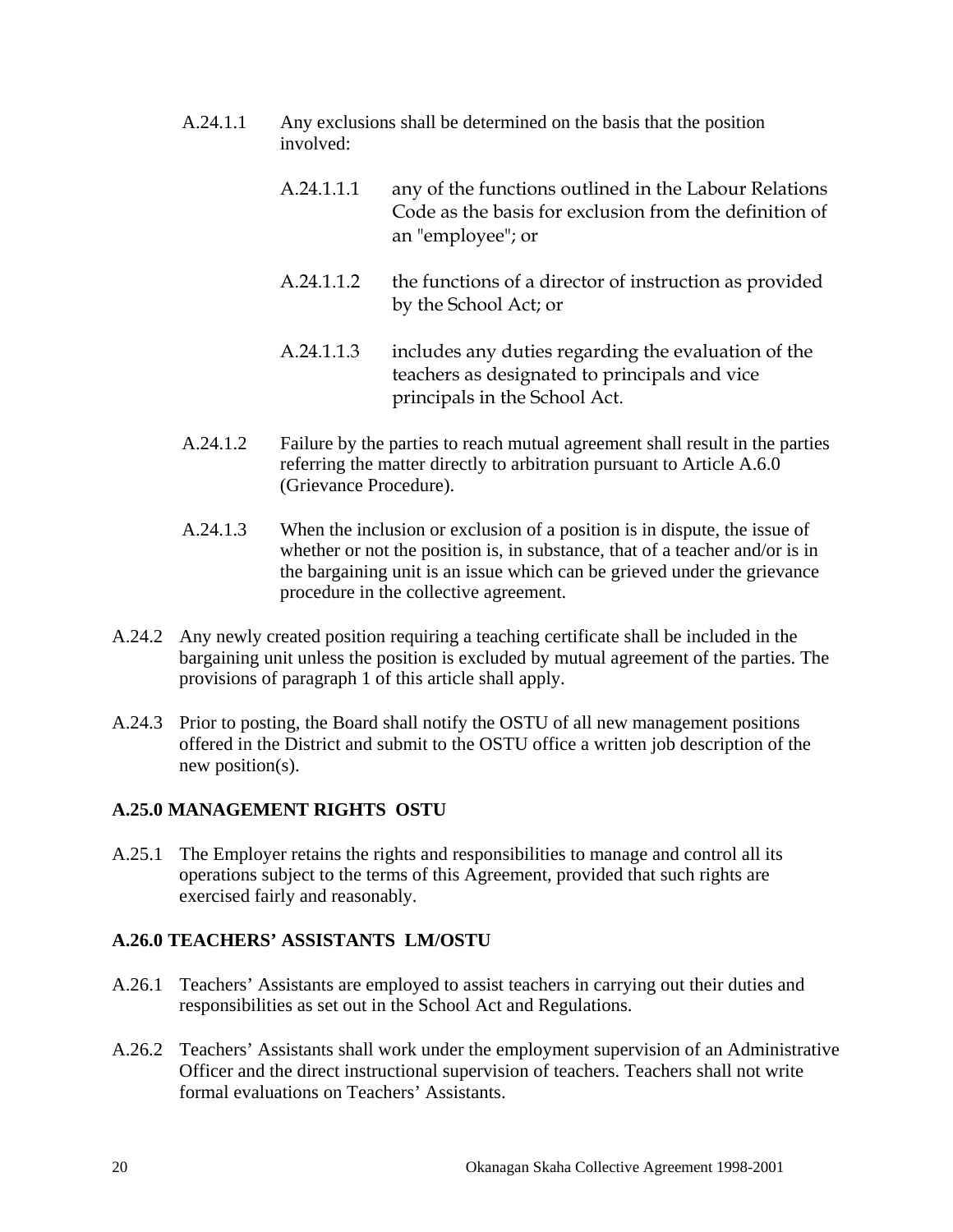- A.26.3 Teachers' Assistants shall not assume responsibility for any of the teacher's duties and responsibilities referred to in clause A.26.1.
- A.26.4 Teachers' Assistants shall not engage in any instructional responsibilities when the teacher who is receiving the assistance is absent from the classroom, without the approval of the teacher.

#### **A.27.0 LEGISLATIVE CHANGE OSTU**

- A.27.1 Should any statute, regulation, or ministerial order render any part of this Agreement null and void, the remainder of the terms of the Agreement shall continue in effect and in that event, or in the event that legislation, regulation, or ministerial order substantially alters the operation or effect of any provision of this Agreement, the parties agree that they will meet forthwith to negotiate in good faith modifications to the Agreement which will achieve the original intent of the Agreement to the full extent legally possible.
- A.27.2 If there are four (4) months or more remaining in the term of the Collective Agreement and if the parties cannot agree on such modifications within one month or either party's request for such meeting, either party may refer the matter to arbitration pursuant to the Arbitration section, and the arbitrator shall be empowered to determine the said modifications to the Agreement.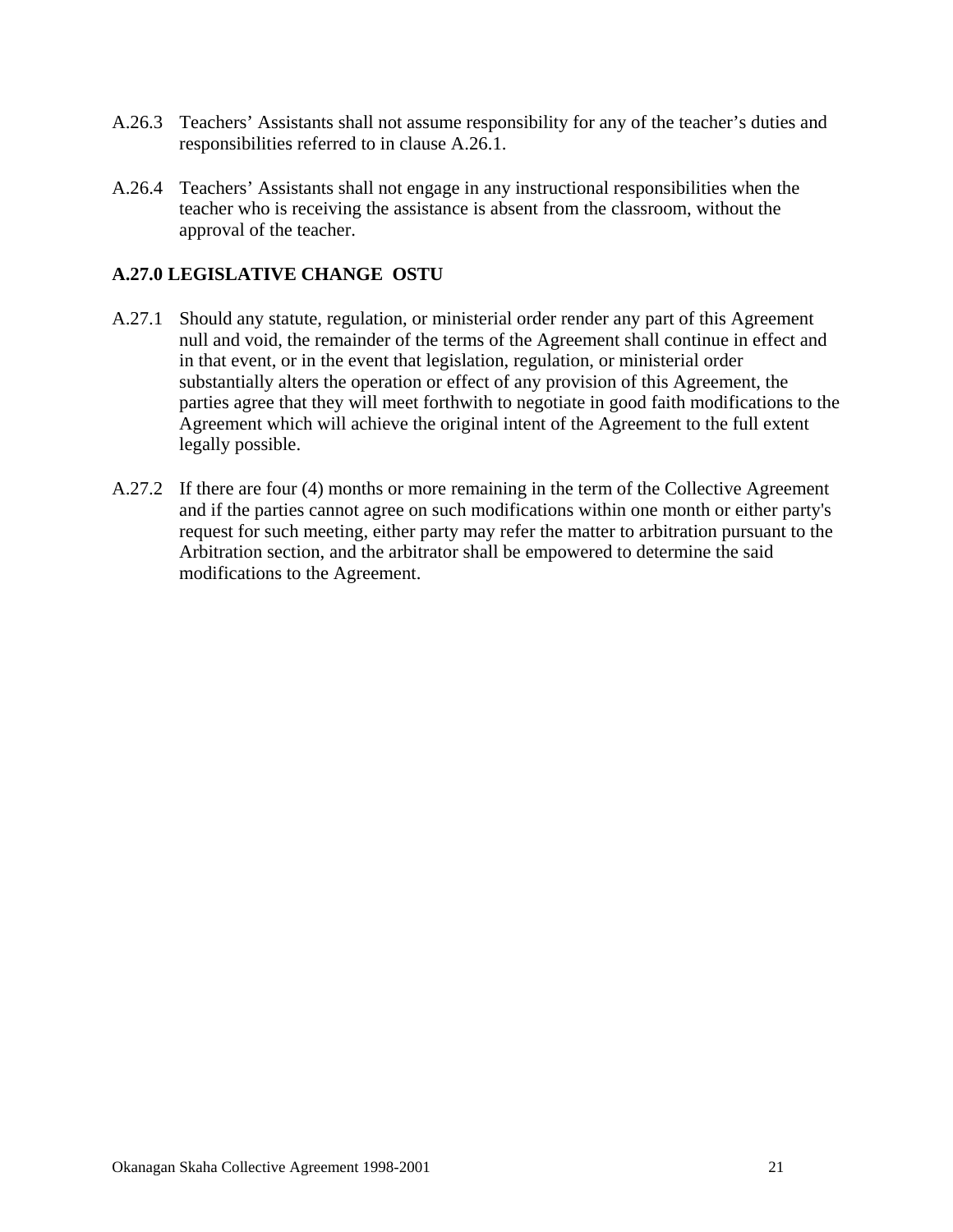## **SECTION B: SALARY AND ECONOMIC BENEFITS**

## **B.1.0 GRID**

| Salary Grid Effective March 1, 1998 To March 31, 2000 |          |          |          |
|-------------------------------------------------------|----------|----------|----------|
| Category                                              | 4/PC     | 5/PB     | 6/PA(M)  |
| $\boldsymbol{0}$                                      | \$33,090 | \$36,339 | \$40,001 |
| $\mathbf{1}$                                          | \$34,904 | \$38,324 | \$42,156 |
| $\overline{2}$                                        | \$36,718 | \$40,309 | \$44,311 |
| $\overline{3}$                                        | \$38,532 | \$42,294 | \$46,466 |
| $\overline{4}$                                        | \$40,346 | \$44,279 | \$48,621 |
| 5                                                     | \$42,160 | \$46,264 | \$50,776 |
| 6                                                     | \$43,974 | \$48,249 | \$52,931 |
| $\overline{7}$                                        | \$45,788 | \$50,234 | \$55,086 |
| 8                                                     | \$47,602 | \$52,219 | \$57,241 |
| 9                                                     | \$49,416 | \$54,204 | \$59,396 |
| $10\,$                                                | \$51,230 | \$56,189 | \$61,551 |
| $11\,$                                                |          | \$58,174 | \$63,706 |
| Increment                                             | \$1,814  | \$1,985  | \$2,155  |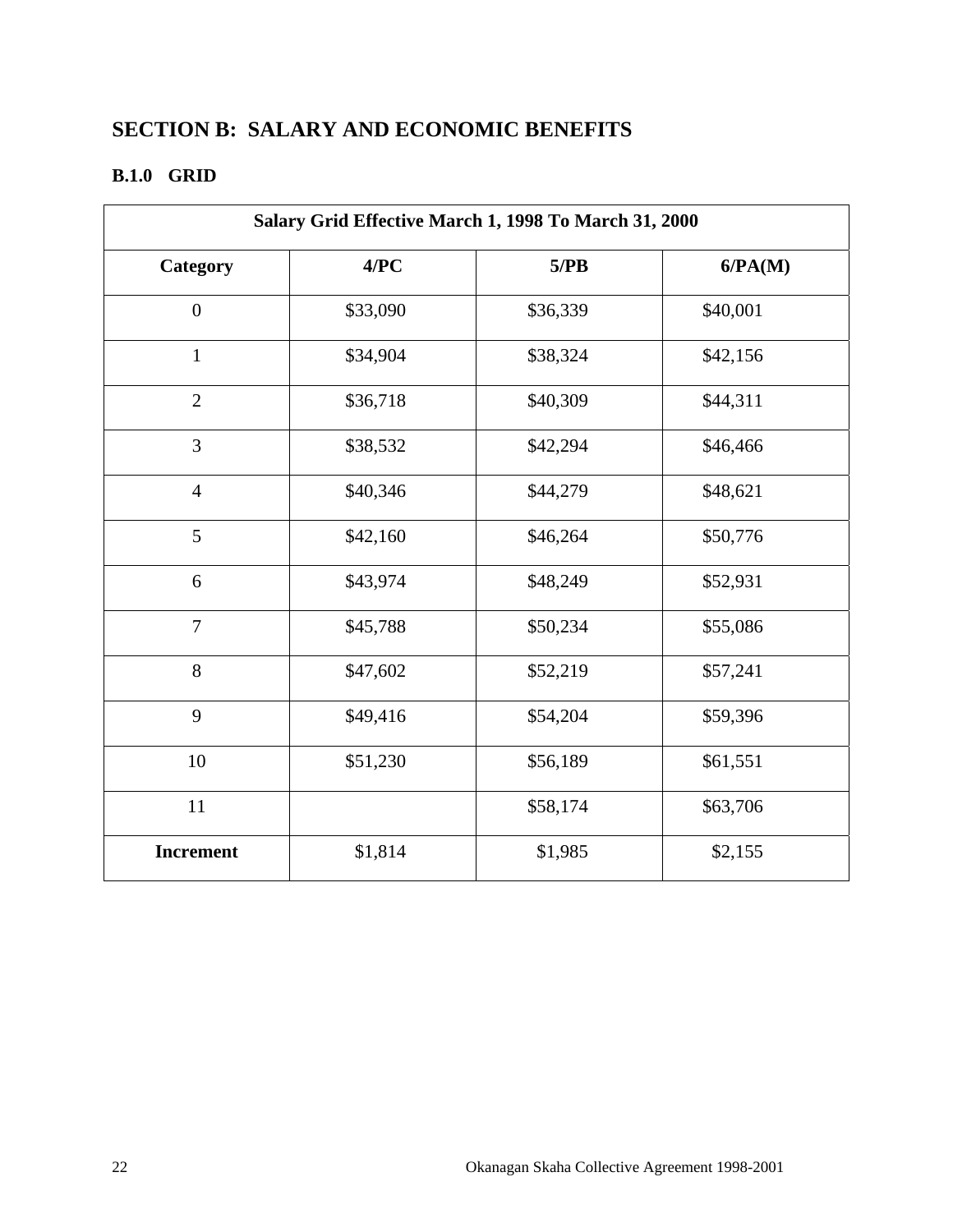| <b>Salary Grid Effective April 1, 2000</b> |        |        |         |
|--------------------------------------------|--------|--------|---------|
| Category                                   | 4/PC   | 5/PB   | 6/PA(M) |
| $\boldsymbol{0}$                           | 33,753 | 37,064 | 40,802  |
| $\mathbf{1}$                               | 35,603 | 39,089 | 43,000  |
| $\overline{2}$                             | 37,453 | 41,114 | 45,198  |
| $\overline{3}$                             | 39,303 | 43,139 | 47,396  |
| $\overline{4}$                             | 41,153 | 45,164 | 49,594  |
| 5                                          | 43,003 | 47,189 | 51,792  |
| 6                                          | 44,853 | 49,214 | 53,990  |
| $\overline{7}$                             | 46,703 | 51,239 | 56,188  |
| 8                                          | 48,553 | 53,264 | 58,386  |
| 9                                          | 50,403 | 55,289 | 60,584  |
| $10\,$                                     | 52,253 | 57,314 | 62,782  |
| $11\,$                                     |        | 59,339 | 64,980  |
| <b>Increment</b>                           | 1,850  | 2,025  | 2,198   |

#### **B.2.0 TEACHER ON CALL PAY AND BENEFITS [P.C.–B.2]**

- B.2.1 All School Districts will ensure that they are in compliance with vacation provisions under the *Employment Standards Act* in respect of the payment of vacation pay.
- B.2.2 Effective September 1, 1997, for the purposes of Employment Insurance, the employer shall report for a Teacher on Call, the same number of hours worked as would be reported for a day worked by a teacher on a continuing contract.
- B.2.3 Effective July 1, 1998, a Teacher on Call shall be entitled to the mileage/kilometer allowance, rate or other payment for transportation costs, as defined by the collective agreement, for which the employee he/she is replacing is entitled to claim.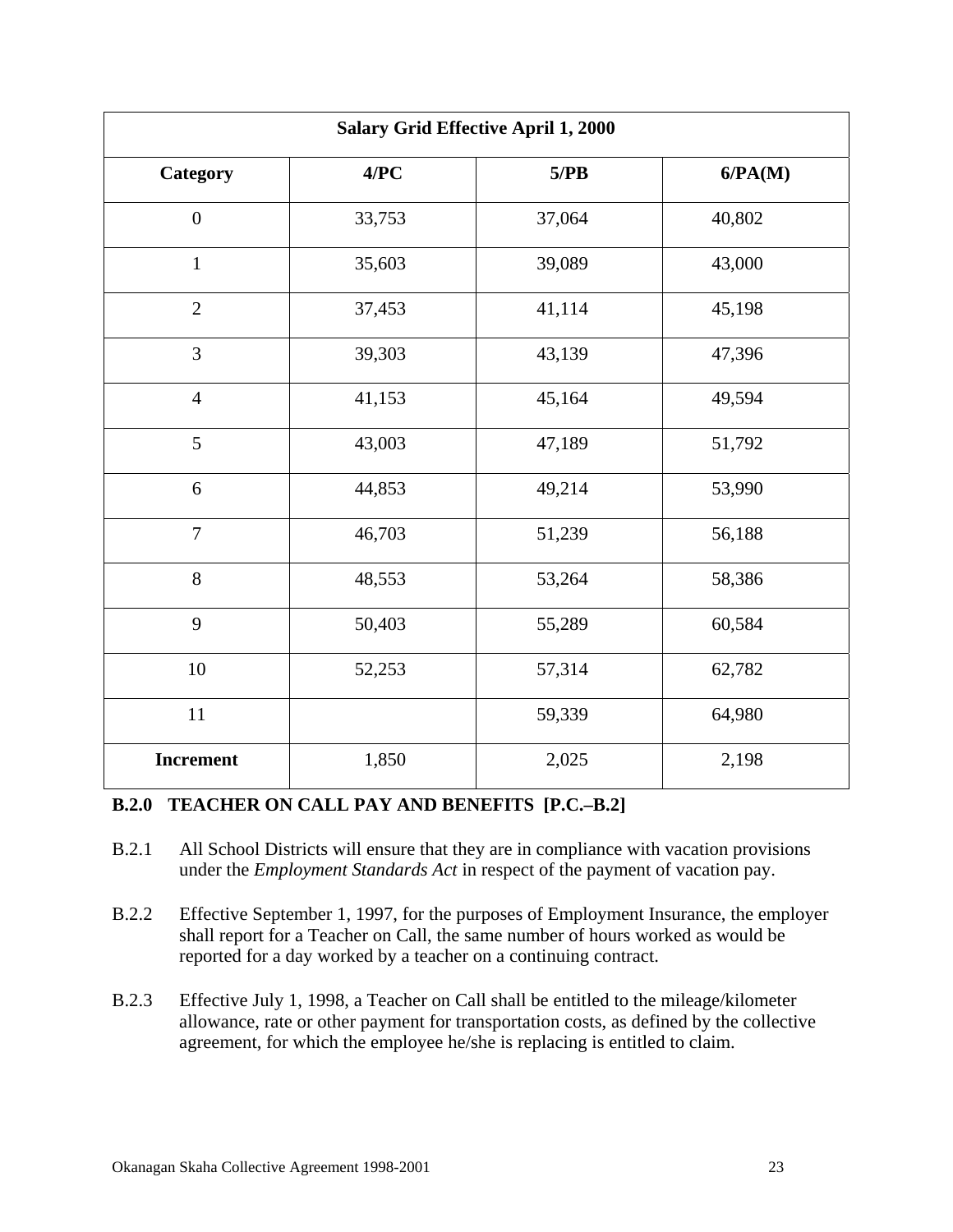- B.2.4 Effective July 1, 1998, Teachers on Call shall be eligible, subject to plan limitations, to participate in the benefit plans in the Collective Agreement, provided that they pay the full cost of benefit premiums.
- B.2.5 Effective July 1, 2000, Teachers on Call shall be paid an additional compensation of \$3 over daily rate in lieu of benefits. This benefit will be pro-rated for part days worked but in no case will be less than \$1.50. Any and all provisions in the previous Collective Agreement that provide additional or superior provisions in respect of payment in lieu of benefits shall remain part of this Collective Agreement.
- B.2.6 Effective July 1, 2000, employees who are employed as Teachers on Call shall be paid in accordance with the provision of the previous Collective Agreement for the first three (3) days of an assignment. On the fourth consecutive and subsequent consecutive days in an assignment, an employee shall be paid 1/189 of their category classification and experience or at Category 4 Step 0, which ever is the greater amount, for each full day worked. Such payment on scale shall be retroactive to the first day of the assignment.

#### **B.3.0 EI REBATE [P.C.–B.4]**

- B.3.1 The employer shall remit monthly to the BCTF Salary Indemnity Fund the proportionate share of the Employment Insurance premium reduction which has been established as not less than  $5/12$  of said reduction.
- B.3.2 The employer shall calculate each employee's share of the savings which have been remitted pursuant to Clause B.3.1 above and include that amount as part of the employee's taxable income on the yearly T4 slip.

#### **B.4.0 REGISTERED RETIREMENT SAVINGS PLAN [P.C.–B.5]**

- B.4.1 In this Article:
	- a. "the BCTF Plan" means the Group RRSP entered into by the Federation and Royal Trust or a successor to that plan;
	- b. "alternative plan" means a group RRSP, including the BCTF Plan, which was entered into prior to the coming into force of this Article, and which is still in effect as of that date.
- B.4.2 Where an alternative plan exists in a district pursuant to paragraph B.4.1.b above that plan shall remain in effect for the term of the Transitional Collective Agreement.
- B.4.3 The BCTF Plan shall be made available in all districts not included in Clause B.4.2 above no later than October 15, 1996.
- B.4.4 The employer shall deduct from the monthly salary of employees, as at the end of the month following enrollment, contributions in a fixed dollar amount specified by the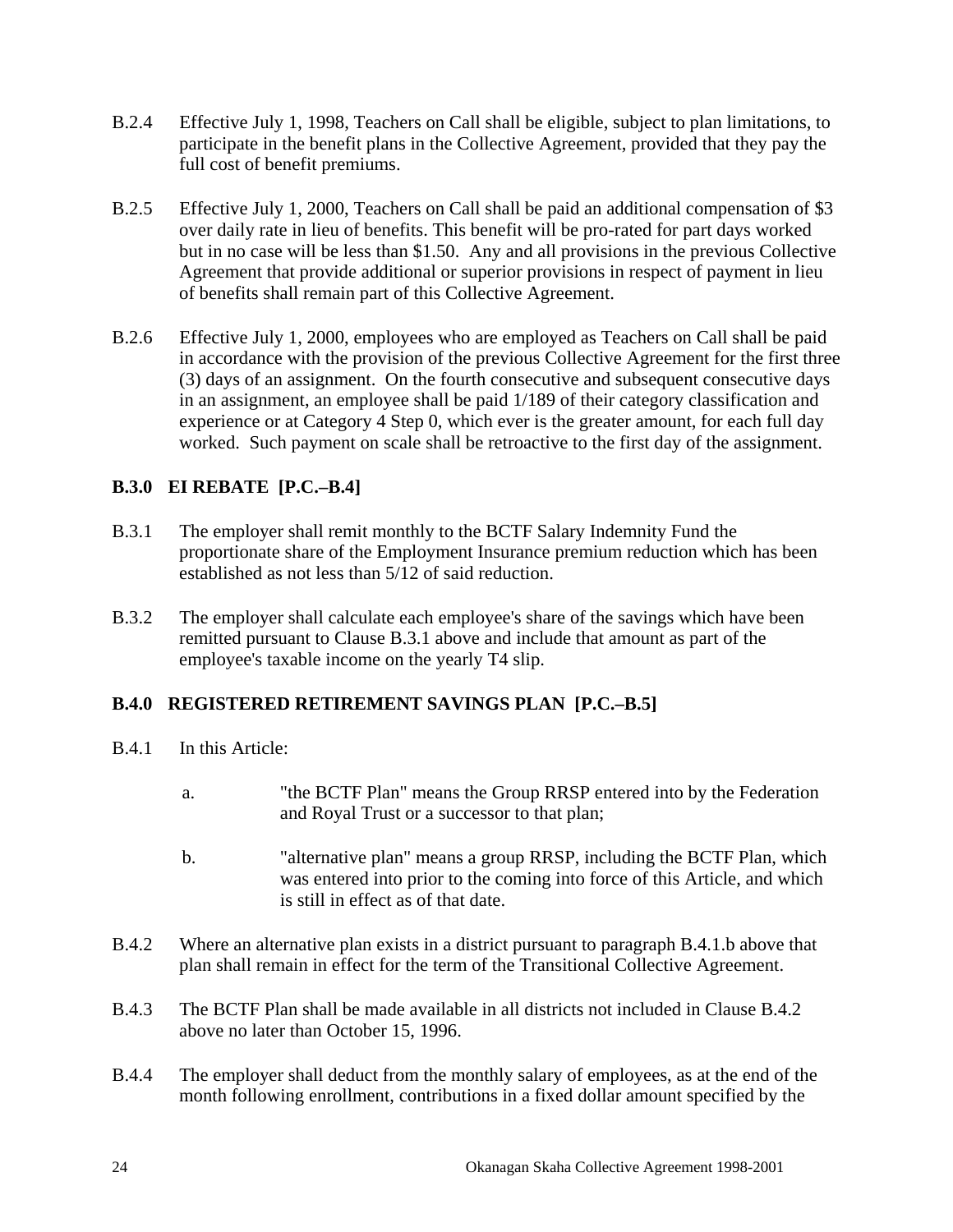employee on behalf of any employee who elects to participate in the BCTF Plan. The employer shall remit these amounts to the designated trustee no later than the 15th of the month following the month in which the deduction is made.

- B.4.5 a. During the implementation phase of the BCTF Plan, the Local will be responsible for disseminating information about the plan and for distributing enrollment forms or other forms that may be required to employees. Completed forms shall be processed and forwarded to the designated trustee by the employer.
	- b. Following the implementation of the BCTF Plan, the employer shall make available, to present employees on request and to new employees at the time of hire, enrollment forms and other forms required for participation in the BCTF Plan. Completed forms shall be processed and forwarded to the designated trustee by the employer.
- B.4.6 If in any month, an employee is not in receipt of sufficient net pay to cover the monthly payroll deduction amount for any reason, the contribution to the BCTF Plan for that employee shall not be made for that month. If the employee wishes to make up any missed contribution(s), the employee shall make arrangements for same directly with the designated Trustee.
- B.4.7 Following the establishment of the BCTF Plan pursuant to Clause B.4.3 above, employees shall have the opportunity to enroll or re-enroll in the BCTF Plan as follows:
	- a. between September 1 and September 30 or December 15 and January 15 in any school year;
	- b. no later than sixty (60) days following the commencement of employment or the establishment of the BCTF Plan in a district.
- B.4.8 An employee may withdraw from participation in the BCTF Plan where he/she has provided thirty (30) days' written notice to the employer.
- B.4.9 There shall be no minimum monthly or yearly contribution required of any employee who participates in the BCTF Plan.
- B.4.10 Following the establishment of the BCTF Plan pursuant to Clause B.4.3 above, participating employees may vary the amount of their individual contributions to the BCTF Plan on either or both of October 31 and January 31 in any school year, provided that written notice of such change has been provided to the employer no later than September 30 for changes to be effective October 31, and December 31 for changes to be effective January 31.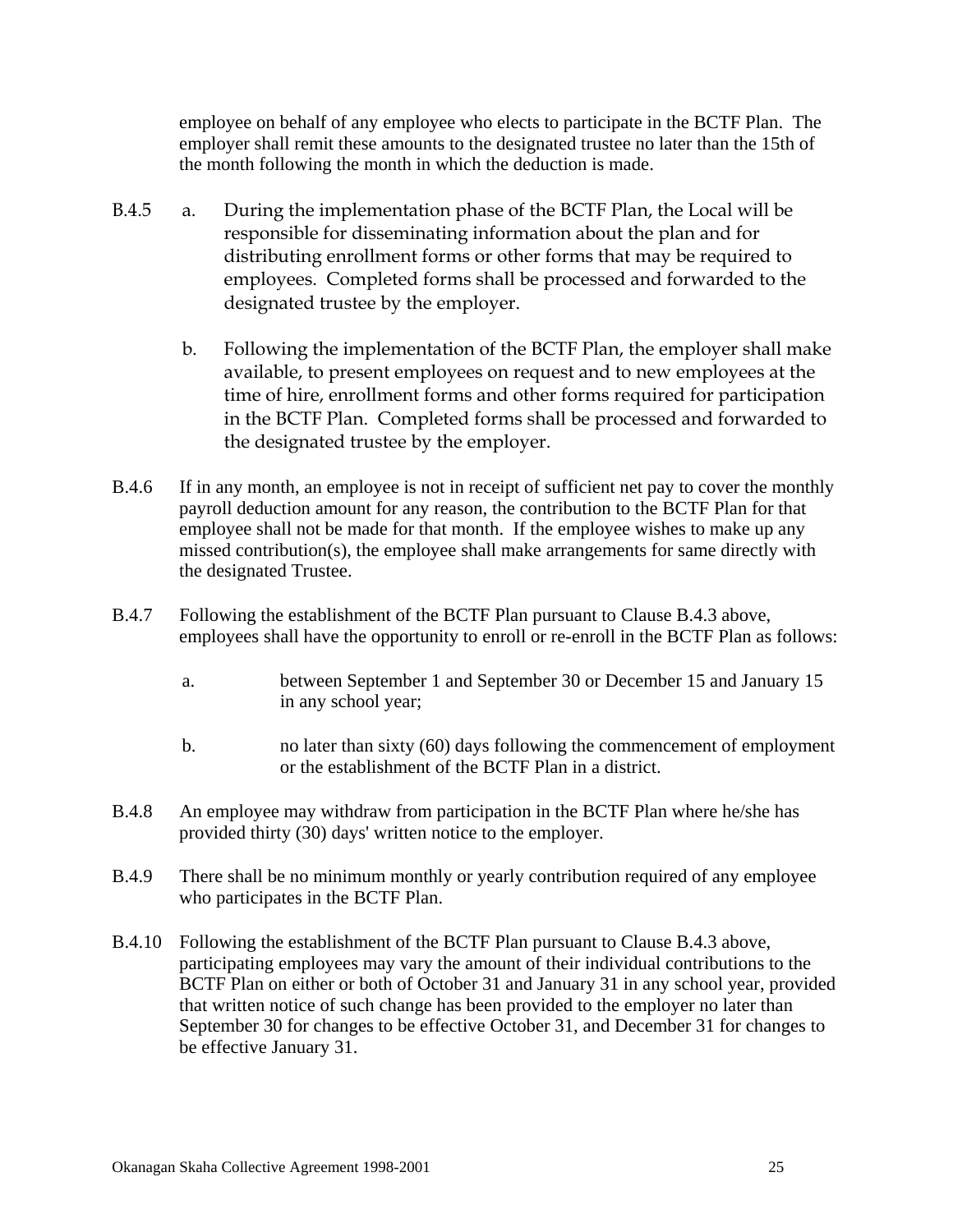B.4.11 The BCTF Plan established in a district pursuant to Clause 3 above shall be made available to employees on a continuing contract of employment and employees on term or temporary contracts of employment as defined in the Previous Local Agreement.

#### **B.5.0 INITIAL PLACEMENT OSTU**

#### B.5.1 General

B.5.1.1 Notification

 At the time of appointment, the Employer shall advise the teacher, in writing, of the documentation required to establish initial scale placement.

B.5.1.2 Placement

 The Employer shall notify the teacher, in writing, of the category and experience placement that has been assigned.

- B.5.1.3 Each teacher shall submit all documentation required by the Employer to establish salary placement. Such documentation shall be submitted within three (3) months of commencement of employment or change in categorization or certification. The teacher shall be responsible for advising the Employer, in writing, if delays which occur in obtaining the documentation necessitate an extension of the time limits.
- B.5.1.4 Time limit extension

 The Employer shall not refuse a request for extension of the time limits, provided that the delay is not the fault of the teacher.

#### B.5.2 CATEGORY

B.5.2.1 T.Q.S Qualifications

 Except as otherwise provided in this Agreement, the category placement of each teacher shall be in accordance with the teacher's qualifications as most recently determined by the Teacher Qualification Service. Verification is the responsibility of the teacher.

B.5.2.1.1. The category placement of psychologists shall be determined in line with the principles established by the Teacher Qualification Service and this agreement for determining the salary category of teachers based on years of university level training. [Mid Contract Modification June 9, 2000]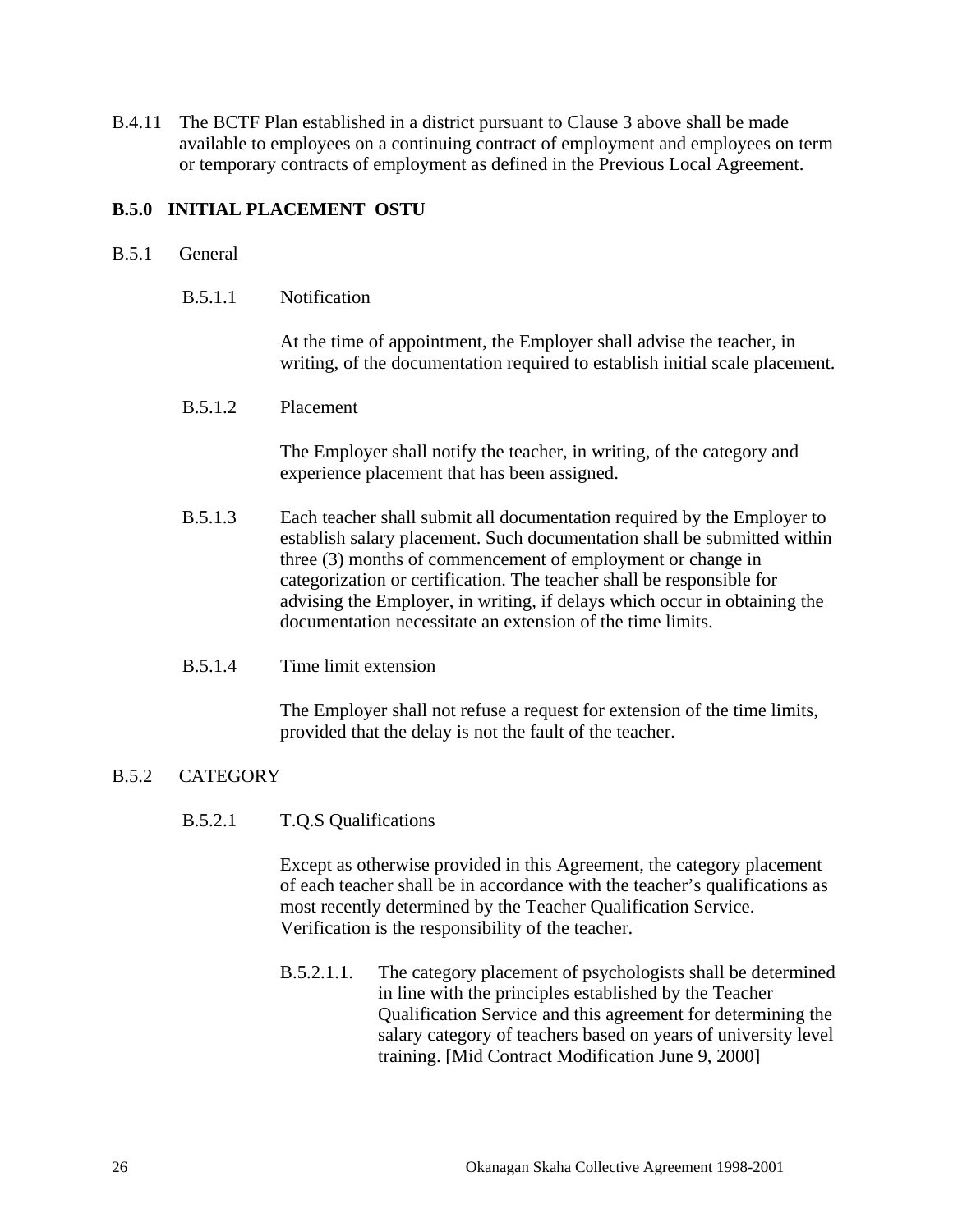#### B.5.2.2 Letter of Permission

 Persons holding a Letter of Permission (LP) shall be placed in a salary category which will provide a salary appropriate to their teaching function as determined by the Superintendent.

#### B.5.2.3 Category 2

 Effective July 1, 1989 teachers who were holding Category 2(EB) and were capped at Category 3 (EA) Level 8 shall be paid on the scale of Category 4 experience Level 5. Progression beyond the level shall occur only when the teacher achieves T.Q.S. placement in Category 4.

#### B.5.2.4 Category 3

 Effective July 1, 1989 teachers holding Category 3 shall be paid on Category 4 scale to a maximum of experience Level 7. Progression beyond experience level 7 shall occur only when the teacher achieves T.Q.S. placement in Category 4.

#### B.5.2.5 Salary Grid Placement Appeals

 In the event that a teacher wishes to appeal his/her placement on the salary scale for experience, the teacher may apply in writing to the Superintendent for adjustment, with a copy to the Union President. The Superintendent shall make the appropriate placement decision. In the event that the matter is not satisfactorily resolved and the teacher wishes to appeal further, a grievance in accordance with this Agreement may be filed.

#### **B.6.0 EXPERIENCE RECOGNITION OSTU**

B.6.1 Submission of Proof

 The submission to the Employer of proof of experience is the responsibility of the teacher.

#### B.6.2 Increment Date

 An increment shall be awarded annually, to the category maximum, on September 1, January 1, or April 1, following the date on which the applicable experience accumulation is earned.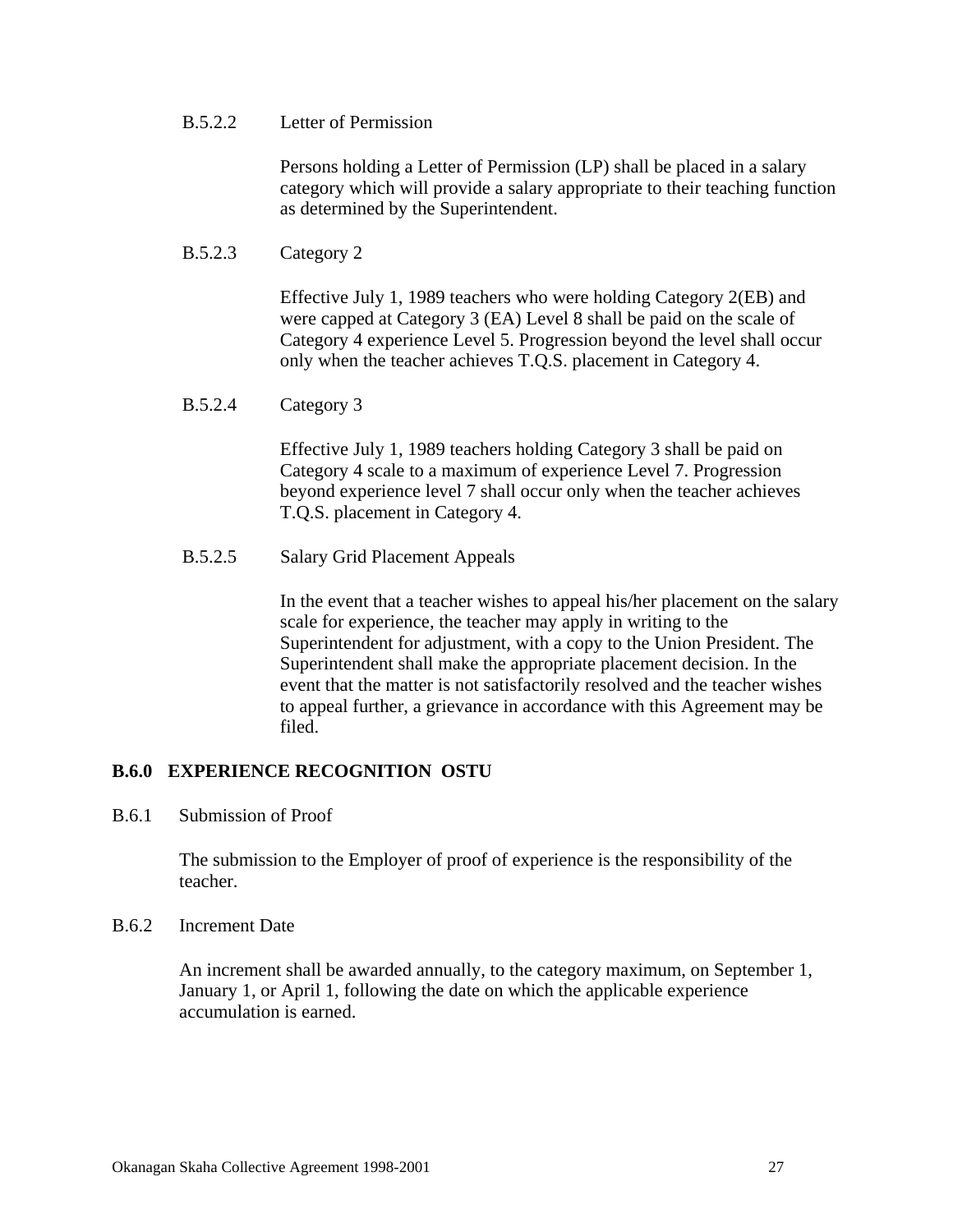#### B.6.3 Criteria

 The criteria in determining the number of years' experience applicable for salary purposes shall be as follows:

Full recognition to the category maximum for experience gained in:

- B.6.3.1 Government funded and inspected schools in Canada, the British Commonwealth and the U.S.A. provided:
	- B.6.3.1.1 Yearly Minimum Requirement

a minimum of eight (8) months' full-time employment in one (1) year shall be required to constitute a full year's experience.

B.6.3.1.2 Part-time Credits

a minimum assignment of 80% of full-time employment for ten (10) consecutive school months shall constitute a full year's experience. Such experience credit shall not be granted for experience gained prior to September 1, 1979.

B.6.3.1.3 Part-time Credits (In District)

a minimum assignment of 40% of full-time in-district employment for ten (10) consecutive school months, shall constitute a full year's experience. Such experience credit shall not be granted for experience gained prior to July 1, 1993.

- B.6.3.2 Experience credit will also be granted for:
	- B.6.3.2.1 Experience Subsequent to July 1, 1988

Any continuing or temporary appointment to the District subsequent to July 1, 1988. (i.e. less than B.6.3.1.1 and B.6.3.1.2 (above).

No teacher shall lose experience recognition as a result of the implementation of this clause.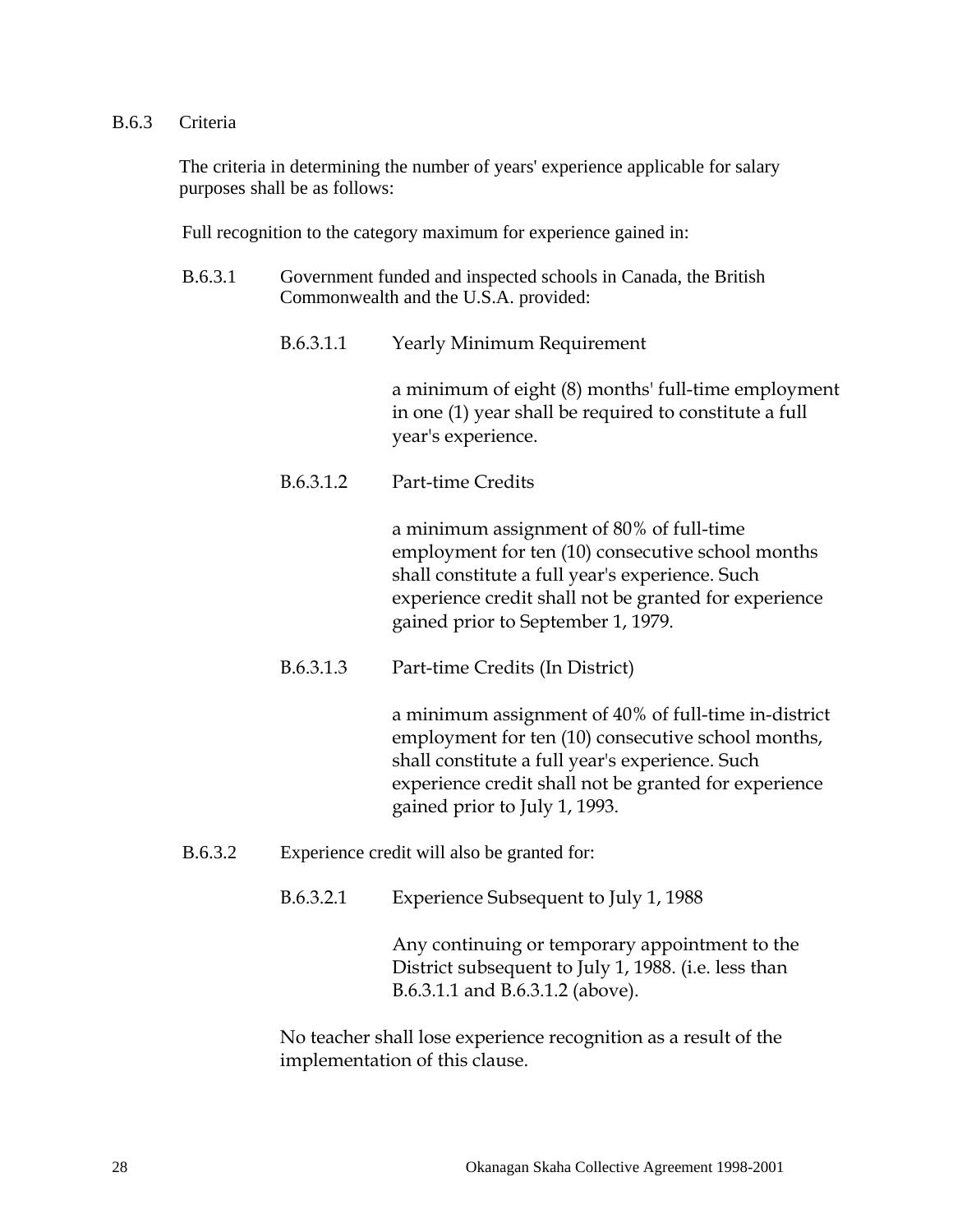B.6.3.2.2 Experience-in-District Teacher 0n Call

Teachers on call shall accumulate experience recognition for each day taught in District, effective July 1, 1991. Any Teacher on Call with more than five (5) consecutive days in the same Teacher on Call assignment subsequent to September 1, 1988 will receive credit towards experience for those days. One hundred sixty (160) days of full-time Teacher on Call employment or its equivalent, shall constitute a year's experience for increment purposes.

B.6.3.2.3 Combination of Experience

Any combination of these experience credits must total ten (10) months or more to constitute a full year's experience.

B.6.4 Experience - University or College Employment

 Professional employment as an employee of an accredited university or college faculty if the employee holds a valid teaching certificate and the total load is nine (9) hours or more a week for a full academic year.

B.6.5 Experience in Ministry of Education - British Columbia

 Professional employment by the Ministry of Education of British Columbia while holding a valid teaching certificate.

B.6.6 Experience in OSTU and BCTF

 Full-time service to the local Union or the BCTF shall carry full experience credit. Parttime service shall be credited as for part-time teaching.

B.6.7 Experience in Private and Other Schools

 On application to the Superintendent a teacher may be granted experience credit for teaching in private schools in Canada or other schools or institutions not specified herein.

B.6.8 Related Experience

 Teachers with experience outside teaching in a field or fields closely related to the main subjects of their courses may be credited with not more than three (3) years' experience in addition to those recognized for teaching experience, but in no case shall their salary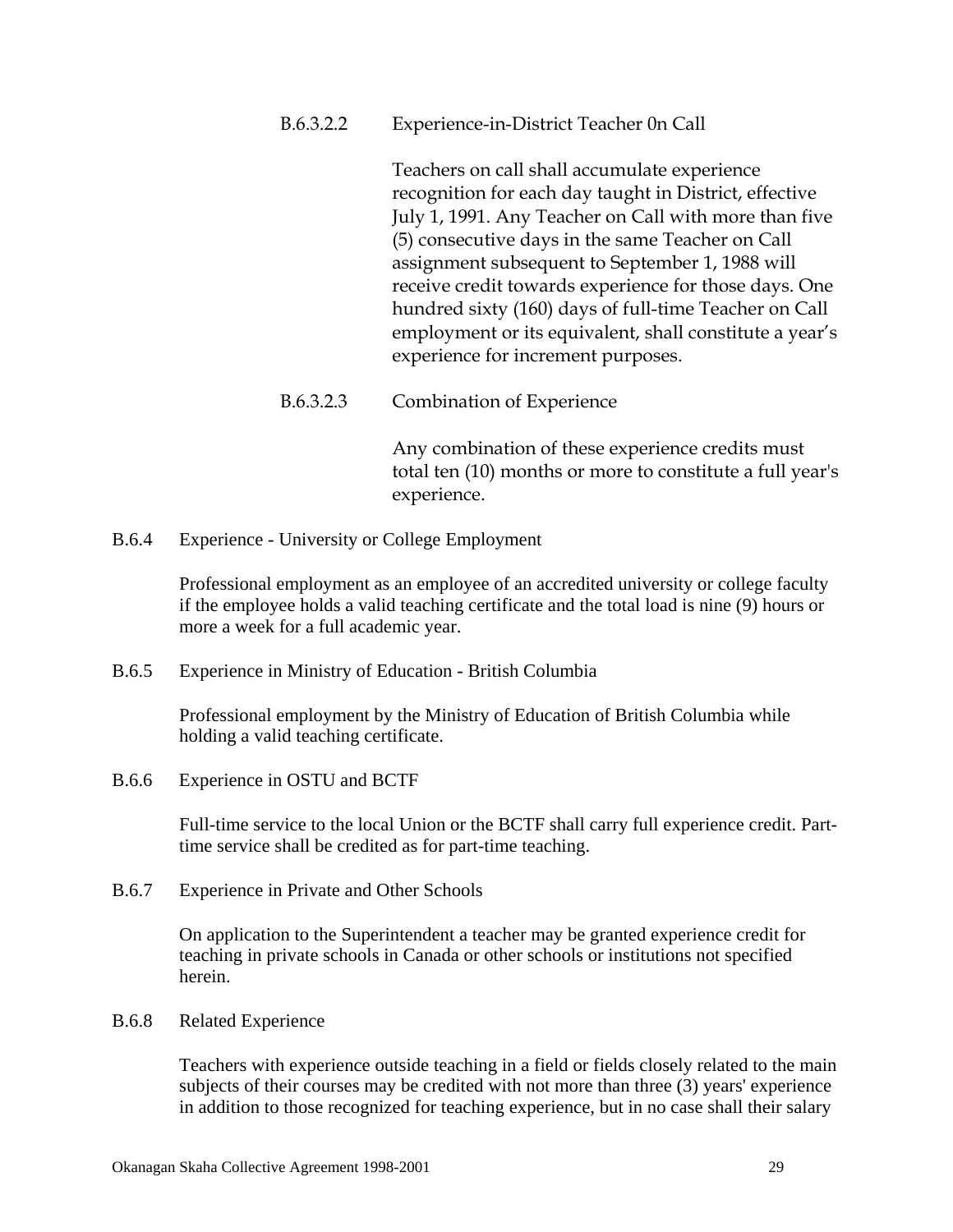exceed the maximum of the category on which they are paid. The Superintendent shall evaluate such experience.

- B.6.9 [MCM effective August 21, 2000] Experience recognition shall be granted in accordance with the applicable provisions of B.6 for professional employment as a psychologist in a school district, hospital, clinic or government funded agency, provided that:
	- B.6.9.1 Employment shall be deemed to be equivalent to one full work year as follows:
		- B.6.9.1.1 for school district employment, ten (10) months,
		- B.6.9.1.2 for other employment, twelve (12) months.

#### **B.7.0 PART-TIME TEACHERS' PAY AND BENEFITS OSTU**

- B.7.1 Part-time teachers are those whose F.T.E. as set out in their letter of appointment, is less than one  $(1.0)$ .
	- B.7.1.1 Part-time teachers shall be paid that portion of their regular scale placement as set out in their letter of appointment.
	- B.7.1.2 Sick leave provisions for part-time teachers shall be as set out in Article G.1.
	- B.7.1.3 Part-time teachers shall be eligible to participate in all benefit plans in accordance with Article B.17.
	- B.7.1.4 Effective March 1, 1993, part-time employees who are in attendance during the regular work year (D.5.0) outside of their regularly scheduled instructional assignment for parent/teacher conference days, shall be paid pro-rata based on the teacher's annual salary.

#### **B.8.0 SUMMER SCHOOL PAYMENT OSTU**

B.8.1 The Employer will pay certified teachers who teach summer school at the rate of 1/1000 of Category 5, Step 0, for each hour of instruction given by the teacher.

#### **B.9.0 ASSOCIATED PROFESSIONALS - LETTER OF UNDERSTANDING - SEE APPENDIX A OSTU [Replaced by MCM of August 21, 2000, page 92]**

#### **B.10.0 POSITIONS OF SPECIAL RESPONSIBILITY OSTU**

B.10.1 When necessary, the Employer will create, in consultation with the OSTU, posts of special responsibility such as Department Heads, Team Leaders [MCM effective from August 21, 2000] Curriculum Coordinators, Head Teacher and Teacher-In-Charge.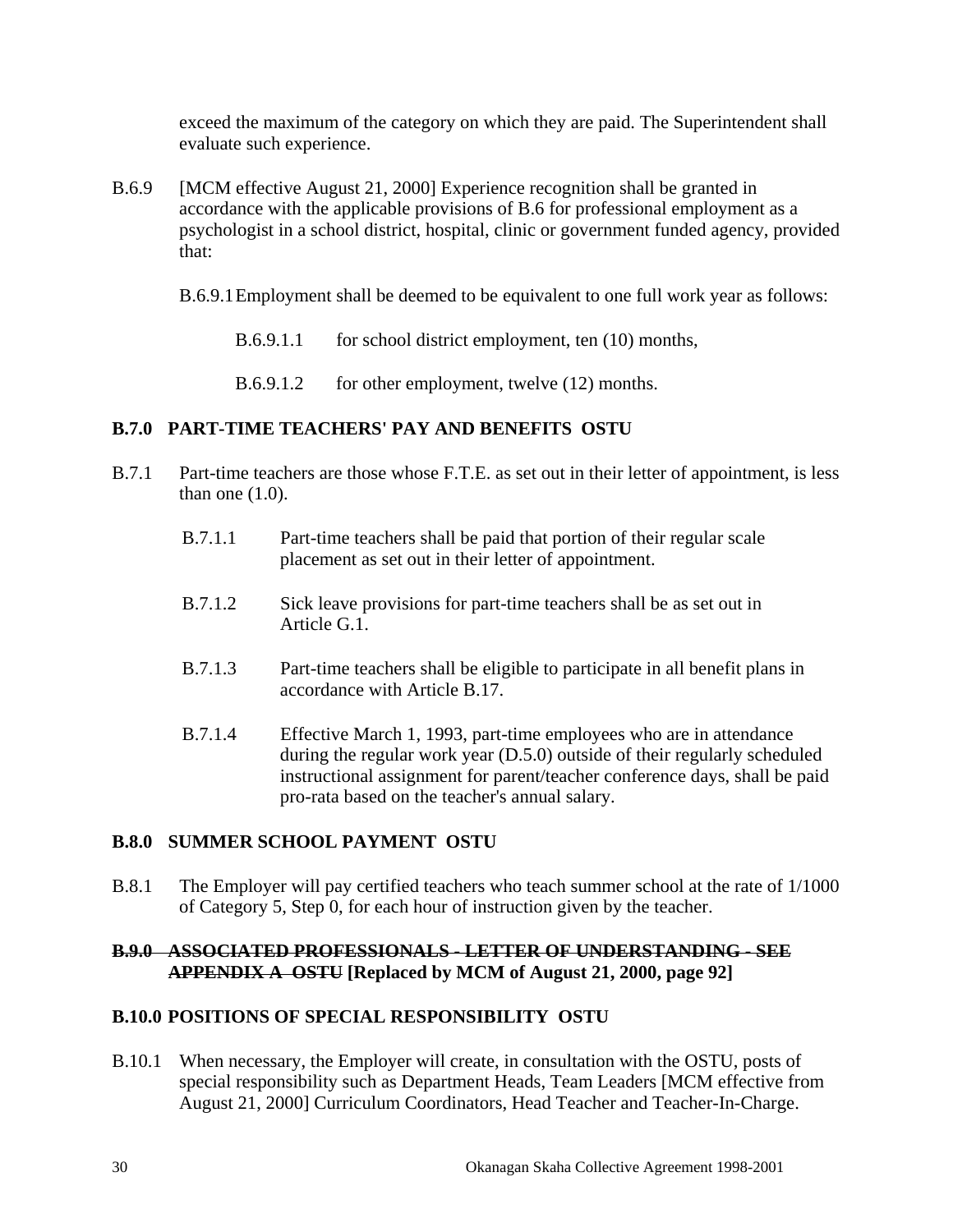Positions will be posted as per Section E Article 4 (Posting and Filling) of this Agreement.

- B.10.2 Duties of teachers appointed to these positions will be mutually agreed to by the OSTU and the Employer prior to the assignment. Current job descriptions are appended to and form part of this Agreement.
- B.10.3 Any allowances are annual amounts which shall be paid in ten (10) equal monthly payments. Where the position is not occupied for a full year, the allowance shall be in proportion to the period in which the position is occupied.
- B.10.4 When the work is split between more than one (1) teacher, the allowance shall be paid to the teachers in proportion to their workloads.
- B.10.5 Any position not described in article B.10.1 or any positions reclassified during the life of this Agreement shall be considered a new position.
- B.10.6 The allowance for new positions shall be subject to negotiations between the Employer and the Union.
- B.10.7 Effective July 1, 1991 schools will receive release time for curriculum management as follows:

| <b>Penticton Senior Secondary</b>     | 240 F.T.E. T.O.C. days |
|---------------------------------------|------------------------|
| Princess Margaret Junior Secondary    | 80 F.T.E. T.O.C. days  |
| <b>McNicoll Park Junior Secondary</b> | 80 F.T.E. T.O.C. days  |
| <b>Summerland Secondary</b>           | 120 F.T.E. T.O.C. days |

The above release time may be used for:

- B.10.7.1 Teacher on Call release days
- B.10.7.2 payment for work beyond the regular work year, and/or
- B.10.7.3 increased staffing for the school to provide release time for department heads.

 The decision on the above allocations shall be made by a Department Heads' Committee which shall include all department heads and the administrative officer(s) of the school.

B.10.8 Department Heads will receive an annual allowance as follows:

#### **2% increase**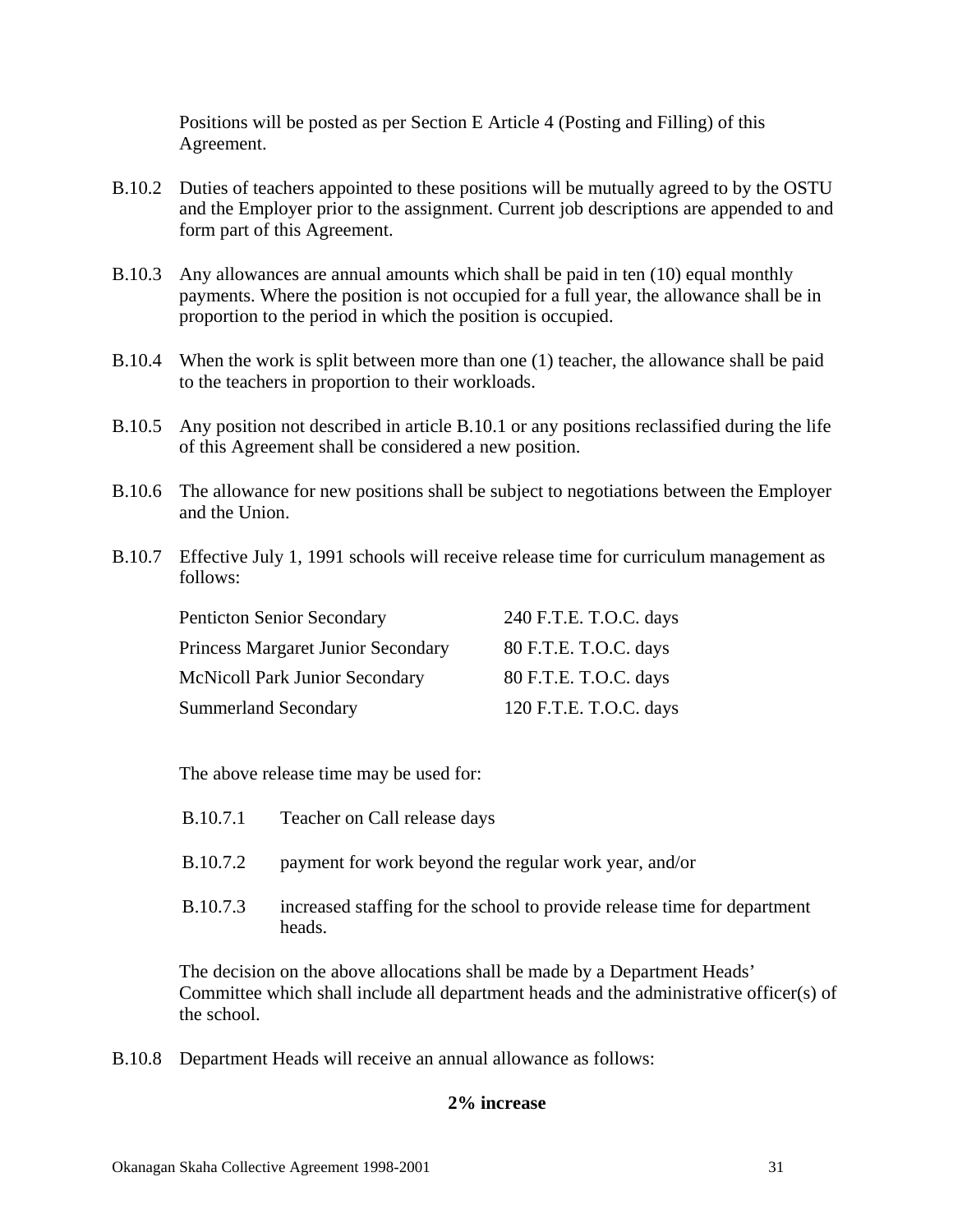| Level 1 | \$1,753             | \$1,788 (April 1, 2000)  |
|---------|---------------------|--------------------------|
|         | Level 2 and         |                          |
|         | Team Leader \$1,052 | $$1,073$ (April 1, 2000) |

B.10.9 Teacher-In-Charge and Head Teachers will receive an annual allowance as follows:

| Teacher-In-Charge   | \$350   | \$357 (April 1, 2000)   |
|---------------------|---------|-------------------------|
| <b>Head Teacher</b> | \$1,991 | \$2,031 (April 1, 2000) |

B.10.10 This article does not require the Employer to create posts of special responsibility nor to agree to split the workloads.

#### **B.11.0 MILEAGE ALLOWANCE OSTU**

B.11.1 Teachers who are requested by the Employer to use their personal vehicles in order to carry out their assigned instructional responsibilities shall be reimbursed for mileage at the current B.C.S.T.A. rate.

#### **B.12.0 INDUSTRIAL FIRST AID CERTIFICATE OSTU**

- B.12.1 The Employer shall pay an allowance of one percent (1%) of PA Maximum per annum to a teacher or teachers holding a valid Industrial First Aid certificate and designated by the Employer as the first aid attendant in a school pursuant to the W.C.B. Regulations.
- B.12.2 The Employer shall reimburse the applicable course fees for the renewal of the certificate, subject to successful completion of the course by such designated teacher. It will be the responsibility of the teacher to apply for this reimbursement and provide proof of payment and proof of successful completion of the course.
- B.12.3 It is understood that the Employer may designate an employee other than a member of the bargaining unit.

#### **B.13.0 PART MONTH PAYMENTS AND DEDUCTIONS OSTU**

- B.13.1 The rate of deduction for a day without pay shall be defined as 1/200 of the current annual salary of the teacher.
- B.13.2 A teacher shall be paid 1/10 of current annual salary in respect of each month in which the teacher works all prescribed school days that month.
- B.13.3 For purpose of the above clause, any prescribed day on which the employee is on authorized leave of absence with pay shall be deemed to be a day of work and deductions (if any) which are authorized by this Agreement (or statutes) in respect of such leave shall be made from the monthly salary required in that article.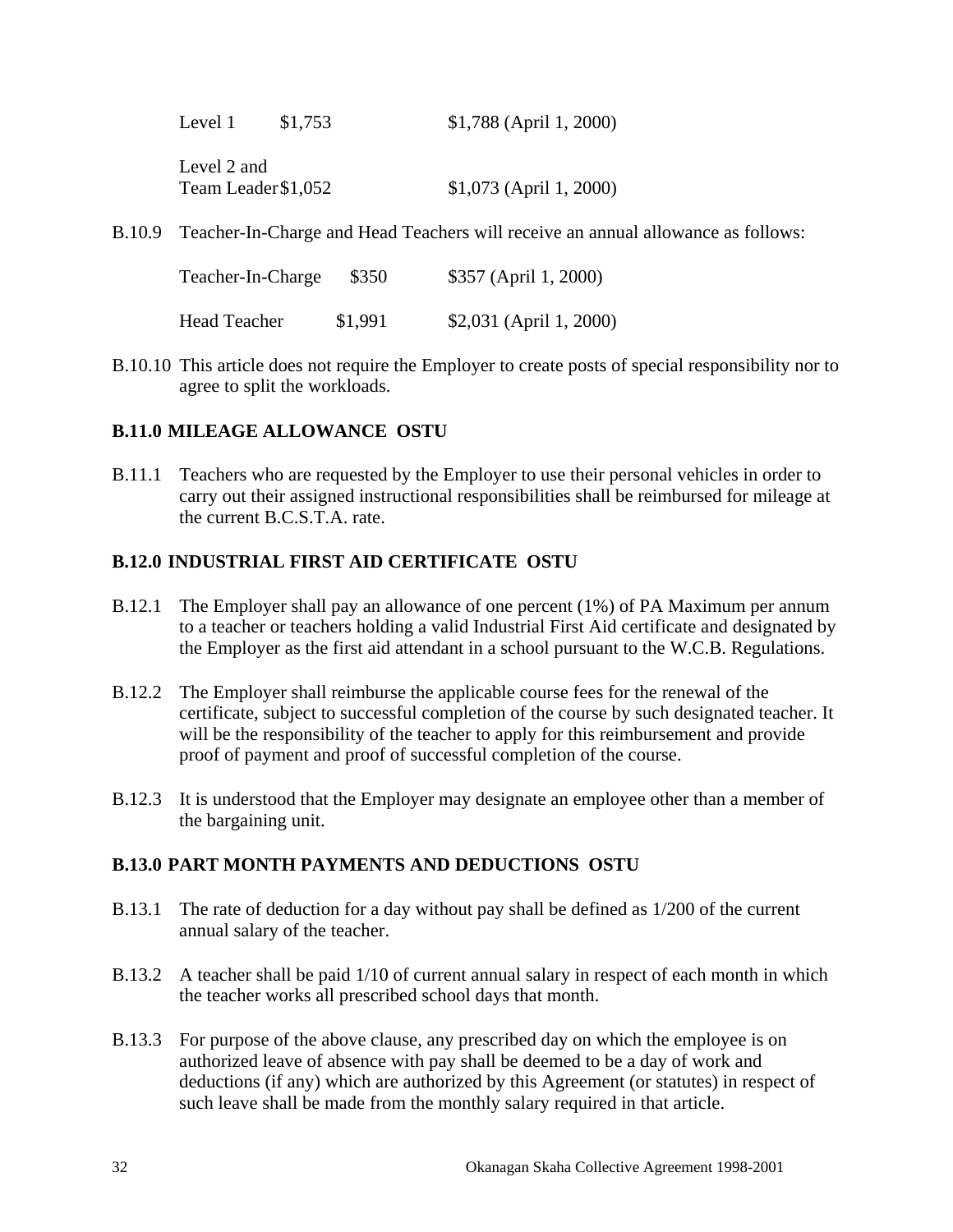B.13.4 In the event that an employee commences work on a day other than the first prescribed school day in that month, or terminates on a day other than the last prescribed school day of that month, the formula for that month's salary shall be calculated on a ratio of days worked over the number of working days in the month.

#### **B.14.0 SALARY PROTECTION OSTU**

B.14.1 No teacher currently on staff shall incur a reduction in basic salary because of the implementation of this Agreement.

#### **B.15.0 PAY PERIODS OSTU**

- B.15.1 Teachers shall be paid in ten (10) monthly installments. A mid-month advance will be paid on the last teaching day prior to the 16th day of the month except for the month of December. The mid-month advance will be twelve hundred dollars (\$1200.00). Parttime teachers' mid-month advance will be pro-rated.
- B.15.2 The month end payment will be made on the last working day of the month.

#### **B.16.0 GENERAL BENEFITS OSTU**

- B.16.1 The Employer shall provide each employee with an application or enrollment form(s) for participation in the benefit plans.
- B.16.2 The Employer shall provide information to teachers on how to obtain benefits from the various benefit plans.
- B.16.3 The Employer shall advise each teacher individually in writing at the end of October of his/her accumulated sick leave.
- B.16.4 The Employer agrees to pay its share of the cost of benefits for all full-time teachers while they are in receipt of salary under this Agreement. In the case of a temporary fulltime teacher the appointment must be for a minimum of four (4) months to qualify for those benefits.
- B.16.5 Subject to the conditions of the benefit plans, part-time teachers employed .4 F.T.E. or more shall be entitled to the benefit provisions of this Agreement in the same manner as full-time teachers. Part-time teachers employed less than .4 F.T.E. shall be entitled only to the Provincial Medical Services Plan of B.C. In order to qualify for benefits part-time teachers must be appointed for four (4) or more consecutive months. Teachers on Call shall be entitled to the benefit provisions of the Employee Assistance Plan.
- B.16.6 With the exception of Group Life, benefit coverage shall be extended to the end of the next teaching month following a deduction of premiums.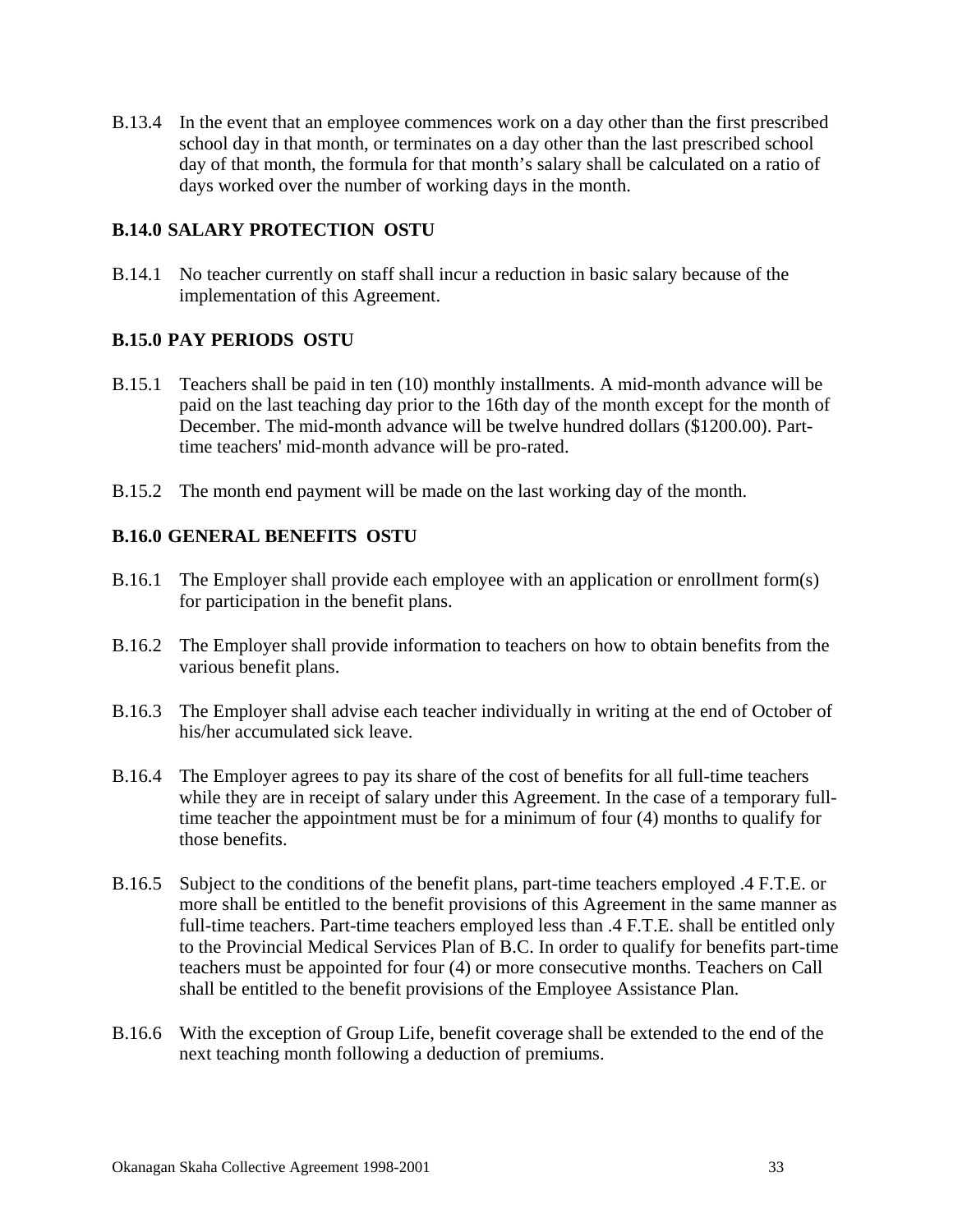#### **B.17.0 BENEFITS COVERAGE OSTU**

#### B.17.1 Medical Plan

 The Employer shall pay eighty-five percent (85%) of the cost of the premium for the Provincial Medical Services Plan of B.C.

#### B.17.2 Extended Health Benefits

 The Employer shall pay one hundred percent (100%) of the premium cost of a mutually-agreed extended health benefits plan including one hundred dollars per twenty-four months (\$100 / 24 months) vision care option including benefits for audio (aural).

#### B.17.3 Dental Plan

 The Employer shall pay eighty-five percent (85%) of the premium cost of a mutuallyagreed dental plan which maintains, as a minimum, the current levels of coverage. Effective April 1, 1993, the plan will include the following coverage:

- a) 80 percent of Plan "A" basic service;
- b) 50 percent of Plan "B" prosthetic appliance, crown and bridge;
- c) 50 percent of Plan "C" orthodontia with a limit of \$2000.00 per person.

 For teachers hired after December 31, 1978, participation in the plan shall be a condition of employment.

#### B.17.4 Group-Life Insurance

- B.17.4.1 The Employer shall pay one hundred percent (100%) of the net premium cost of a BCTF/B.C.S.T.A. Group Life Insurance Plan "B" for each participating teacher.
- B.17.4.2 Group-Life Participation

Teachers employed as of December 31, 1975, shall be voluntary participants of the Plan. After that date participation shall be a condition of employment for new employees.

B.17.4.3 Optional Term Life

The BCTF Optional Term Life Insurance Plan will be administered by the Employer with the teachers paying one hundred percent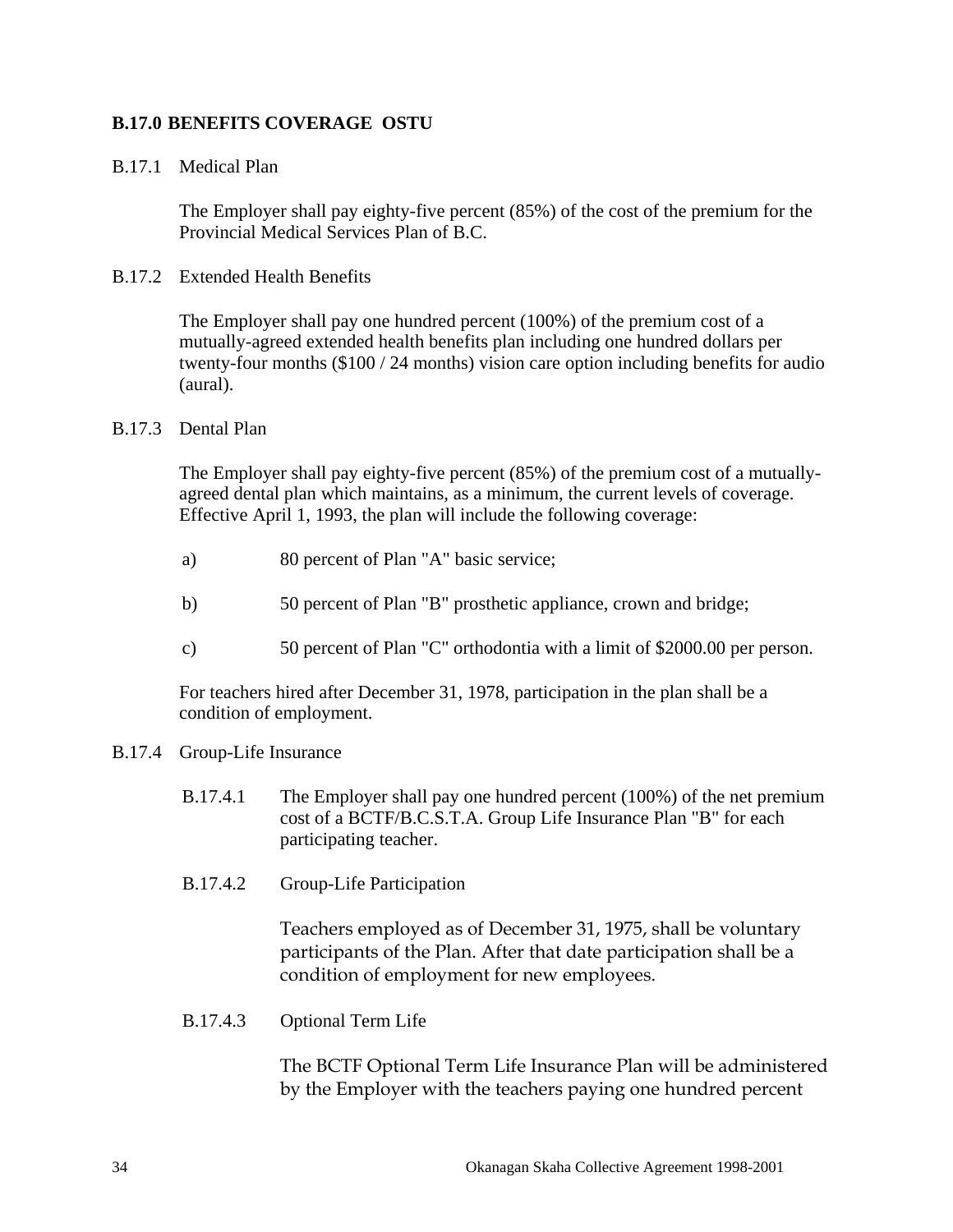(100%) of the premium cost. Adjustments of coverage shall only be made at the beginning of each school year.

B.17.5 Salary Indemnity Fund / Salary Continuance Plan

 Participation in the BCTF Teachers' Salary Indemnity Fund / Salary Continuance Plan shall be a condition of employment for all teachers appointed to the District after January 1, 1978. The premiums for this plan shall be paid totally by the teachers.

#### **B.18.0 EMPLOYEE ASSISTANCE PLAN OSTU**

B.18.1 Effective April 1, 1993 the Board shall pay Seventy-five percent (75%) of the cost of a mutually agreed upon Employee Assistance Plan.

#### **B.19.0 REIMBURSEMENT FOR PERSONAL PROPERTY LOSS OSTU**

B.19.1 Equipment, Teaching Aids Or Other Personal Material

 Compensation will be paid to teachers to the extent of the minimum deductible offered on a standard homeowner policy, whose personal property is lost or damaged while it is located on school premises provided:

- B.19.1.1 each article is registered with the Administrative Officer at the beginning of the period of time it is kept in the school;
- B.19.1.2 the property is in the school to be used for the purpose of aiding instruction;
- B.19.1.3 the loss or damage is not the result of negligence on the part of the teacher claiming the compensation;
- B.19.1.4 that payment will be limited to one hundred dollars (\$100.00) per incident or the actual cost, whichever is lesser; each eligible article must have a minimum value of twenty-five dollars (\$25.00);
- B.19.1.5 the teacher is not eligible for compensation for the damage under another fund or policy of insurance.
- B.19.2 This clause shall become effective September 1, 1991.

#### **B.20.0 BENEFIT PLAN INFORMATION AND CHANGES OSTU**

B.20.1 The Employer shall not reduce the terms of the existing plans without the agreement of the Union. The Employer shall provide the Union with a copy of all master, teacher benefit contracts.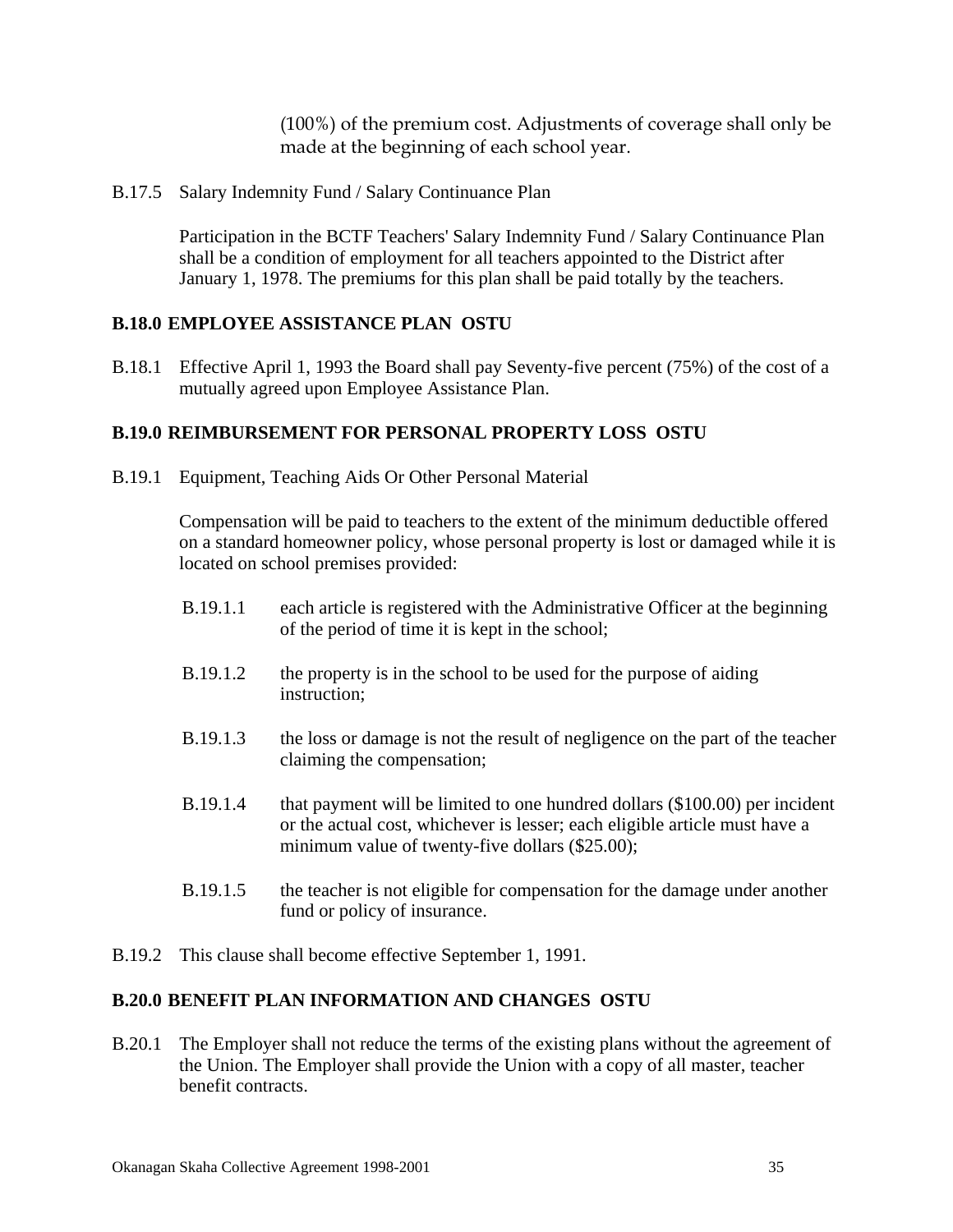#### **B.21.0 MAINTENANCE OF BENEFITS DURING OSTU**

- B.21.1 For those benefits capable of being maintained, any employee granted leave of absence shall have his/her benefits maintained by the Employer during the period of leave by notice of the teacher, upon the Employer receiving pre-payment of the total premiums applicable during the leave of absence.
- B.21.2 Subject to the conditions of the benefit plans, the Employer will continue to pay its share of the premium payments for the Medical Plan, EHB, Dental Plan and Group Life Insurance during the period, not exceeding one (1) year, that a teacher is on medical leave of absence and in receipt of the British Columbia Teacher's Federation Salary Indemnity Plan (Short Term) benefits and for one further calendar year beyond the expiry of the S.I.P. (Short Term) benefits where the teacher is in receipt of the benefits from the BCTF Salary Indemnity Plan (Long Term).
- B.21.3 The Board shall continue to pay the Employer's share of the Teacher's Pension Plan contributions for the President of the OSTU.

#### **B.22.0 DEATH BENEFITS OSTU**

- B.22.1 In the event of the death of a teacher in the employ of the Employer, the Employer shall pay to the widow or the widower of the deceased, or to the estate if there is no widow or widower of the deceased, the full month's salary for the month in which the employee deceased.
- B.22.2 The Employer shall continue to provide the medical, extended health and dental benefits to the dependents of the deceased teacher for a period of six (6) months after the death of the teacher. The dependents shall be notified in writing of the terms of this provision when severance and other benefits are paid.
- B.22.3 In addition to the payment in Article B.22.1, the Board will also pay one (1) additional month's salary for any employee who has been in the service of the Board for more than ten (10) years.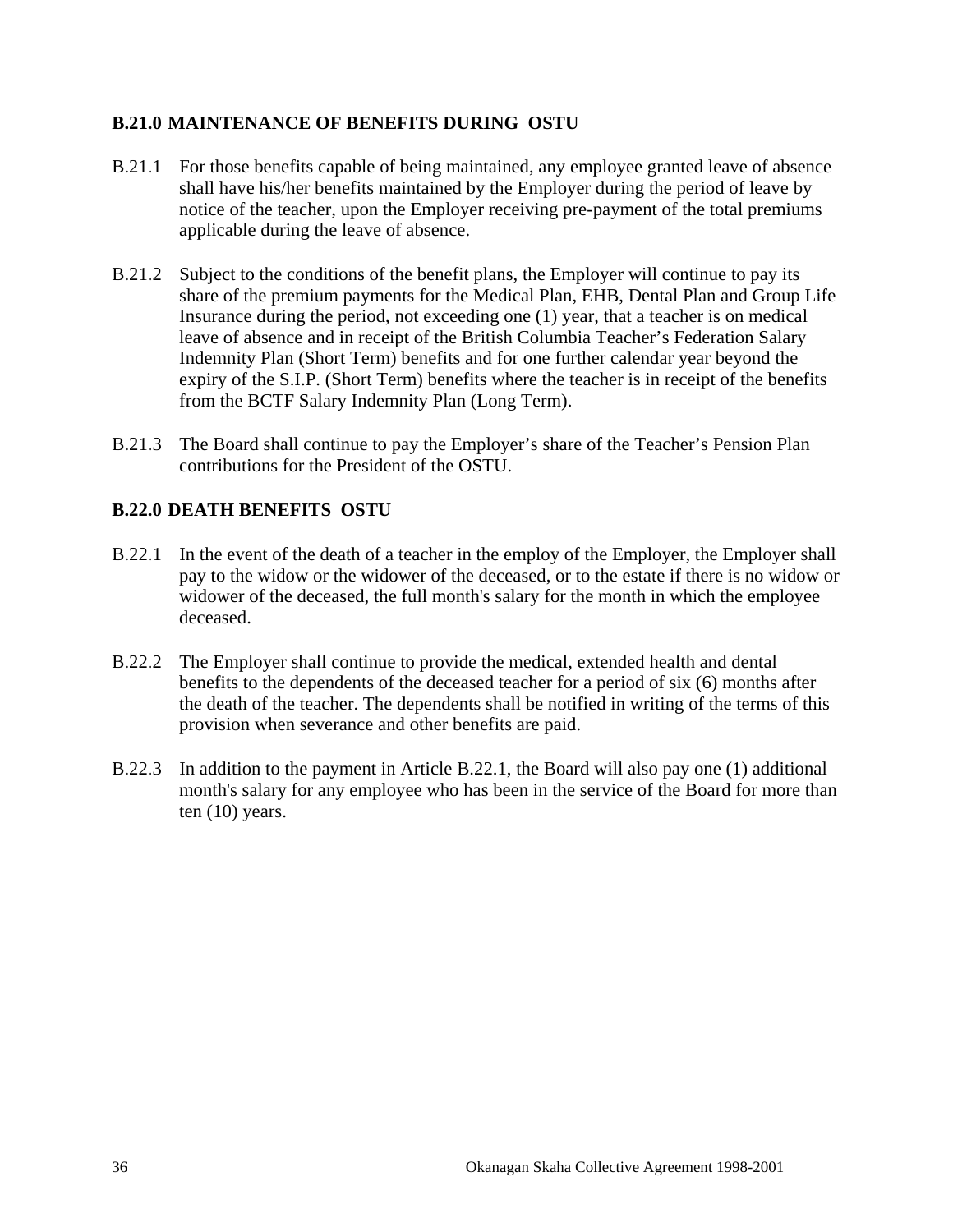# **SECTION C: EMPLOYMENT RIGHTS**

## **C.1.0 RESIGNATION [P.C.–C.1]**

- C.1.1 An employee may resign from the employ of the employer on thirty (30) days' prior written notice to the employer or such shorter period as mutually agreed. Such agreement shall not be unreasonably denied.
- C.1.2 The employer shall provide the local with a copy of any notice of resignation when it is received.

### **C.2.0 DISMISSAL AND DISCIPLINE FOR MISCONDUCT OSTU**

- C.2.1 The Board shall not dismiss, suspend or discipline any teacher bound by this Agreement except for just and reasonable cause.
- C.2.2 Where a teacher is under investigation by the Employer for alleged cause, the teacher and the Union shall be notified of the fact immediately unless substantial grounds exist for concluding that such notification would prejudice the investigation. Such notice shall be in writing and shall contain a statement as to the known particulars of the allegation(s). In any event the teacher and the Union shall be notified at the earliest reasonable time and before any action is taken by the Board, and the teacher shall be advised of the right to be accompanied by a representative of the Union at any meeting in connection with such investigation.
- C.2.3 The Board shall not suspend (other than a suspension to which Section 15(4) and 15(5) of the School Act applies) or dismiss any teacher bound by this Agreement unless it has, prior to considering such action, held a meeting of the Board with the teacher entitled to be present, in respect of which:
	- C.2.3.1 the teacher and the Union shall be given 72 hours notice of the meeting;
	- C.2.3.2 at the time such notice is given, the teacher and the Union shall be given a full and complete statement in writing of the grounds for the contemplated action and all documents that will be considered at the meeting;
	- C.2.3.3 the Union, on behalf of the teacher may file a written reply to the allegation prior to the meeting;
	- C.2.3.4 at such meeting the teacher shall be accompanied by a representative and/or advocate appointed by the Union and they shall be entitled to hear and to respond to all the evidence presented to the Board, to receive copies of all documents placed before the Board, and to ask questions of clarification, procedure, and/or information.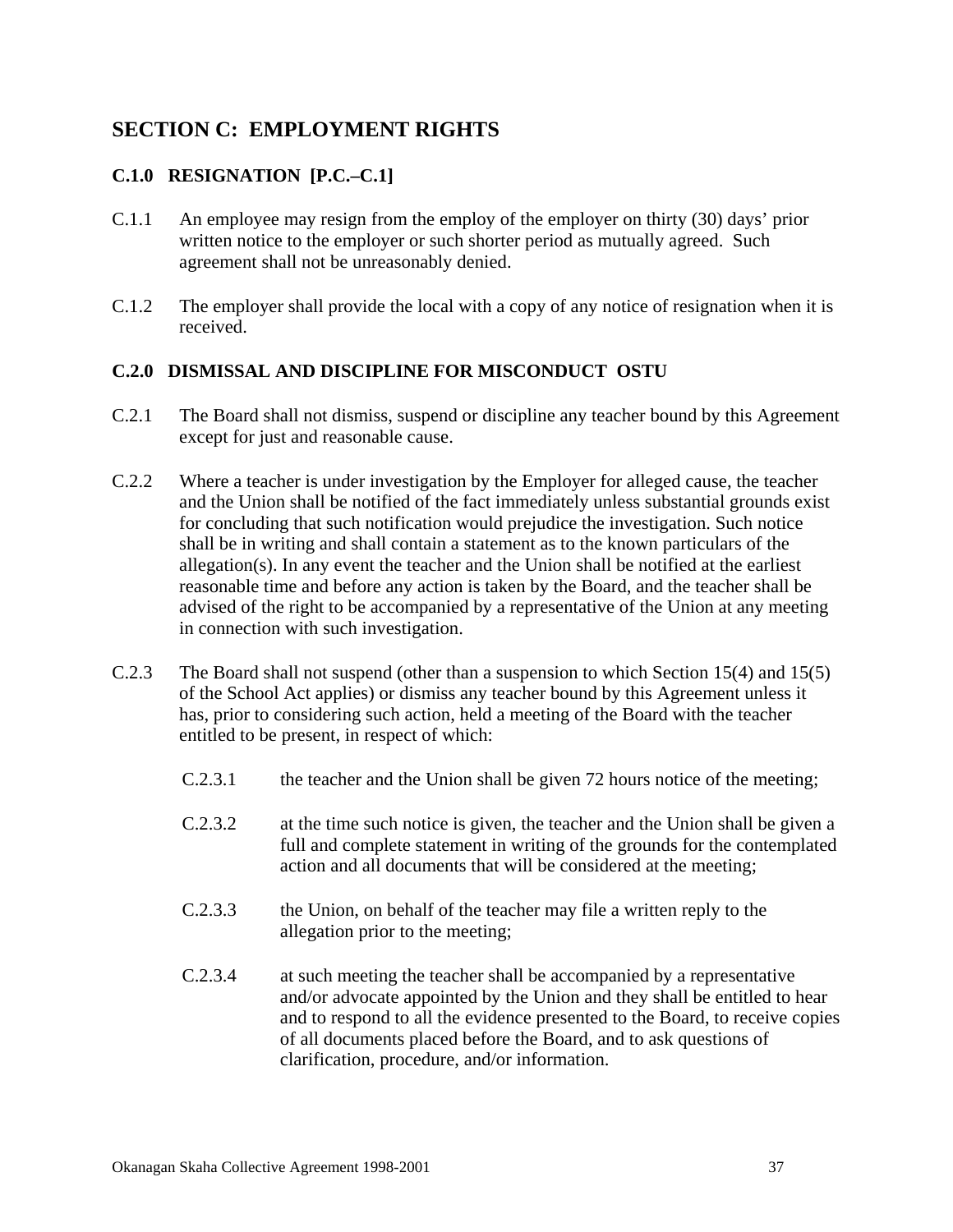- C.2.3.5 the decision of the Board shall be communicated in writing to the teacher and the Union and shall contain specific reasons for the decision.
- C.2.4 The parties acknowledge that it is desirable to avoid damage being caused to a teacher's reputation by premature release of information regarding a matter which is or may be the subject of discipline or dismissal of the teacher, and therefore agree as follows:
	- C.2.4.1 Neither party shall release to the media or the public information in respect of the suspension or dismissal of a teacher except as agreed by the parties or by joint release agreed upon by the parties, before an arbitration Board constituted to hear a grievance or the discipline or dismissal has issued its final award.
	- C.2.4.2 The foregoing shall not be construed as preventing the Board from disclosing the fact that discipline, suspension or dismissal of a teacher has occurred. The Union shall be notified of such disclosures.
- C.2.5 Notwithstanding Section A.6.0 (Grievance Procedure) where a teacher has been dismissed, the Union shall have the option of referring a grievance regarding the dismissal directly to arbitration provided for in that article.
- C.2.6 Discipline, suspension or dismissal shall not be set aside by an arbitrator on the basis of a technical irregularity or an error in procedure.
- C.2.7 Where a teacher is suspended under Section 15(5) of the School Act, the Board shall, prior to taking further action under Section 15(7) of the School Act, hold a meeting in accordance with the procedures outlined herein, unless the right to this meeting is waived in writing by the Union or the teacher.
- C.2.8 Prior to a teacher being suspended under Section 15(4) of the School Act, the Board will hold a meeting in accordance with the procedures outlined herein, unless the right of this meeting is waived in writing by the Union or the teacher.

### **C.3.0 PROCEDURES WHERE DISMISSAL BASED ON PERFORMANCE OSTU**

- C.3.1 The Board shall not dismiss a teacher pursuant to this Article except where the Board has received three (3) reports indicating that the work of the teacher and the learning situation in the class or classes of the teacher is less than satisfactory.
- C.3.2 The reports shall be prepared in accordance with the process established in Section E.10.0 (Evaluation of Teachers) of this Agreement, and in accordance with the following conditions:
	- C.3.2.1 the reports shall have been issued in a period of not less than 12 or more than 24 months, not including any leave of absence granted under this Agreement;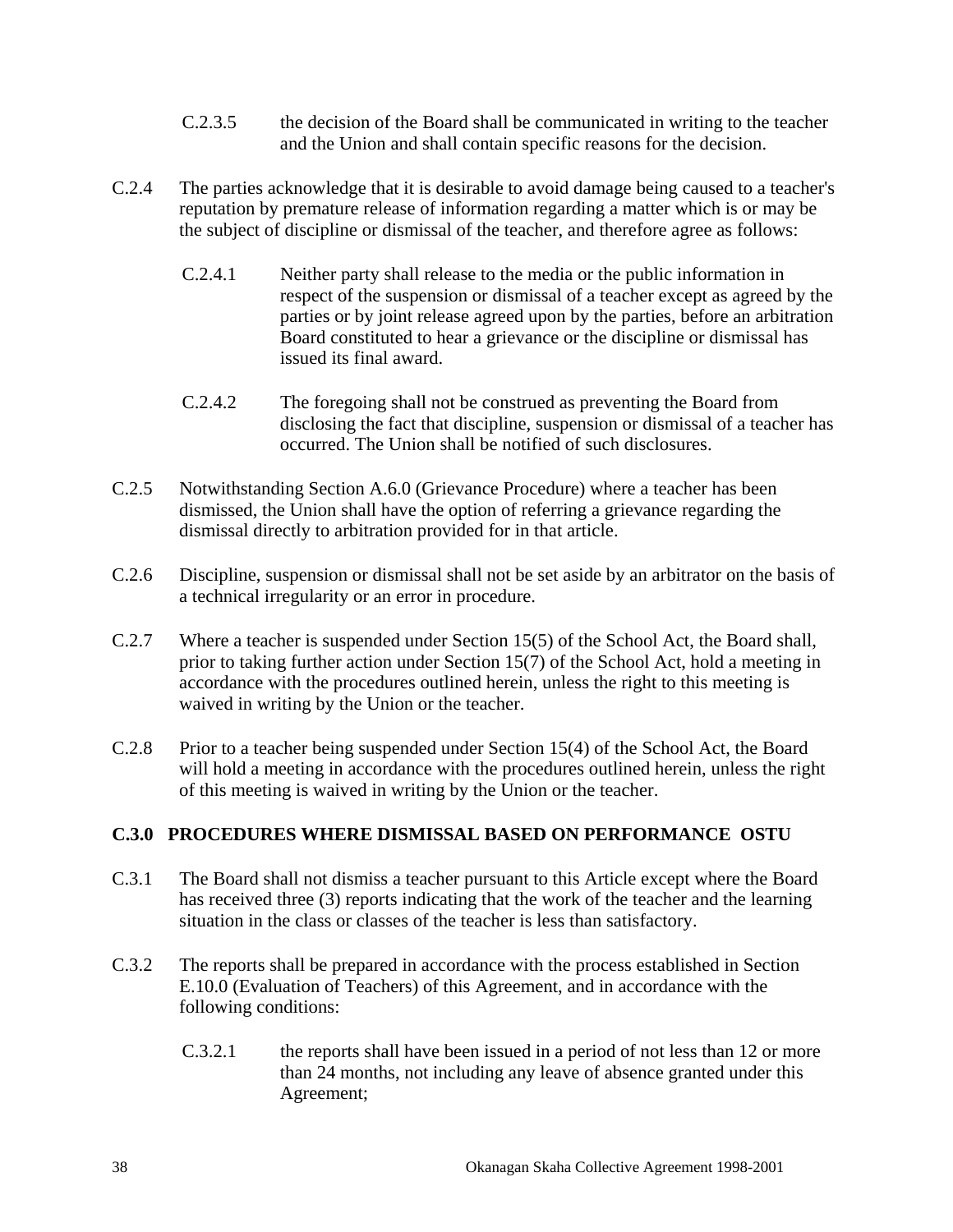- C.3.2.2 the three (3) reports shall be written only by the Assistant Superintendent, designated District Administrative Officers or the supervising principal of the teacher. At least one of the reports shall be a report of the Superintendent of Schools or the Director of Instruction.
- C.3.2.3 the reports shall be written independently of each other.
- C.3.2.4 the reports shall be written by three different evaluators unless the teacher requests that a second report be written by the same evaluator as the first report.
- C.3.3 Where a teacher receives his/her first or second less than satisfactory report, the teacher may:
	- C.3.3.1 request a transfer to a position which he/she feels will provide an optimum opportunity to show improvement, and such a request shall not be unreasonably denied; or
	- C.3.3.2 request and shall be granted leave of absence without pay on one occasion for up to one year for the purpose of taking a program of professional or academic instruction, in which case subsequent evaluation shall be undertaken not less than three (3) months after the teacher has returned to teaching duties. The period of leave shall not count for purposes of item C.3.2.1 above.
- C.3.4 Where the Board intends to dismiss a teacher on grounds of less than satisfactory teaching performance, it shall notify the teacher and the President of the Union of such intention and provide an opportunity for the teacher and her/his representative to meet with the Superintendent and the Board of School Trustees or the Superintendent and a committee of the Board of School Trustees within fourteen (14) days of such notice.
- C.3.5 Notwithstanding article A.6.0 (Grievance Procedure), where a teacher has been dismissed pursuant to Section 15 (3) of the School Act, the Union shall have the option of referring a grievance regarding the dismissal directly to arbitration as provided for in that Article.

#### **C.4.0 PART-TIME EMPLOYEES' EMPLOYMENT RIGHTS OSTU**

- C.4.1 Full-time to part-time appointments
	- C.4.1.1 A teacher with a continuing full-time appointment to the teaching staff of the District may without prejudice to his/her appointment request a parttime assignment in their position for a period of one year. The Employer shall not unreasonably refuse such a request.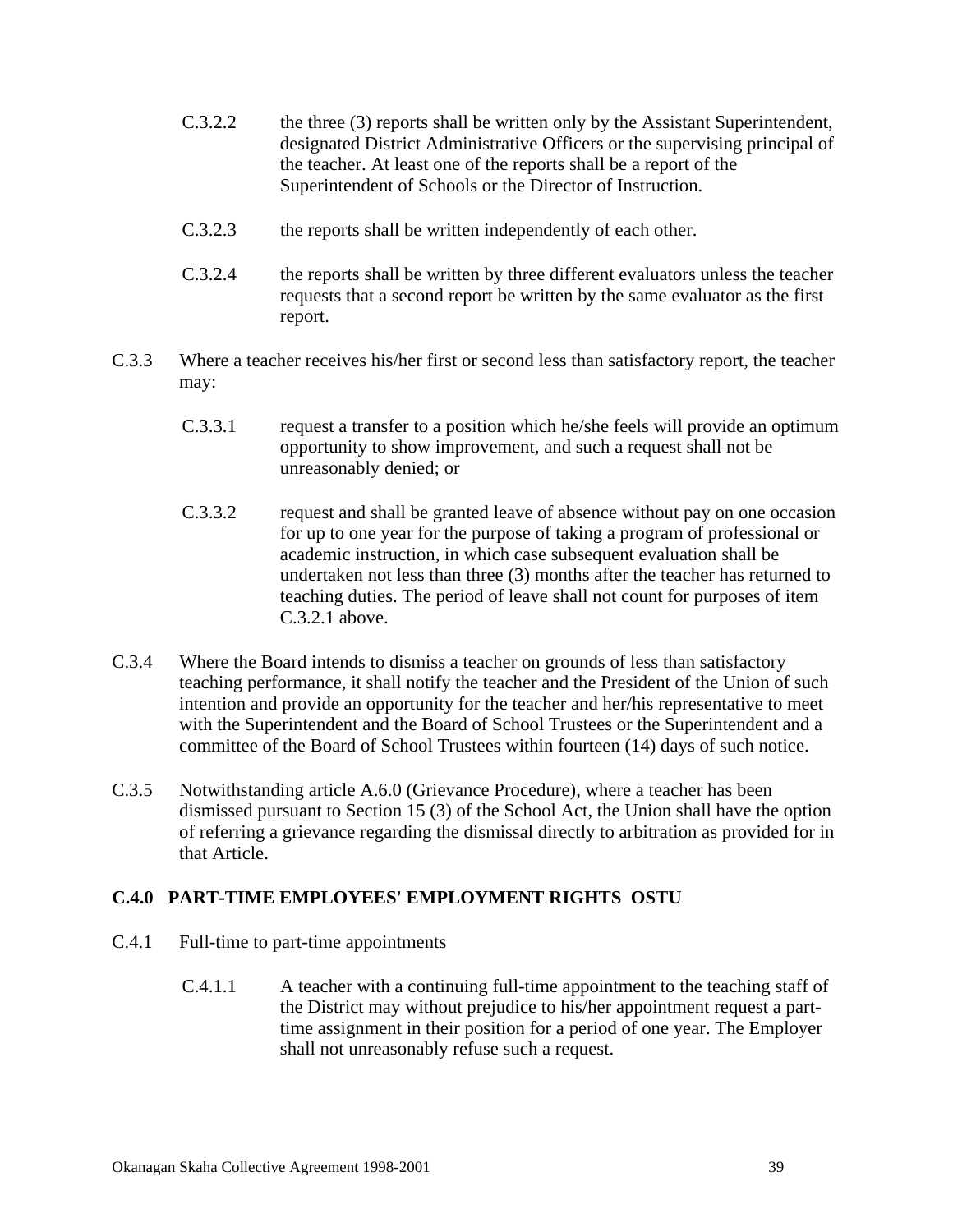- C.4.1.2 At the end of the specified period, the teacher may request a continuation of that part-time assignment for no more than one additional year, which may be granted at the Superintendent's discretion.
- C.4.1.3 At the end of the period of the part-time appointment, a teacher will have the option of:
	- C.4.1.3.1 reverting to his/her full-time continuing appointment or;
	- C.4.1.3.2 having his/her continuing appointment adjusted to reflect the part-time assignment, or;
	- C.4.1.3.3 in the case of continuing teachers in a job sharing situation, requesting on an annual basis an extension of the part-time assignment, but such decision(s) must have the approval of the Employer. Upon termination of the job sharing situation, the teachers shall revert to their former appointments.
- C.4.2 Part-time to full-time appointments
	- C.4.2.1 A teacher with a continuing part-time appointment may without prejudice to that appointment request that it be increased in hours to a maximum full-time appointment for a specified period of time.
	- C.4.2.2 Teachers on part-time appointments may request a full- time continuing appointment, and shall have rights to such appointment as are contained in this Agreement.

### **C.5.0 TEMPORARY TEACHERS' EMPLOYMENT RIGHTS OSTU**

- C.5.1 The Employer shall appoint teachers on temporary contracts only in accordance with this Agreement.
- C.5.2 A position which temporarily exists for more than two (2) consecutive years shall be deemed to be a continuing position.
- C.5.3 Effective September 1,1991, certified teachers on temporary appointment who have not received a less than satisfactory report shall receive a continuing contract upon meeting one of the following conditions:
	- C.5.3.1 Completion of twelve (12) consecutive teaching months. It is understood that an interruption in employment of ten (10) working days or less shall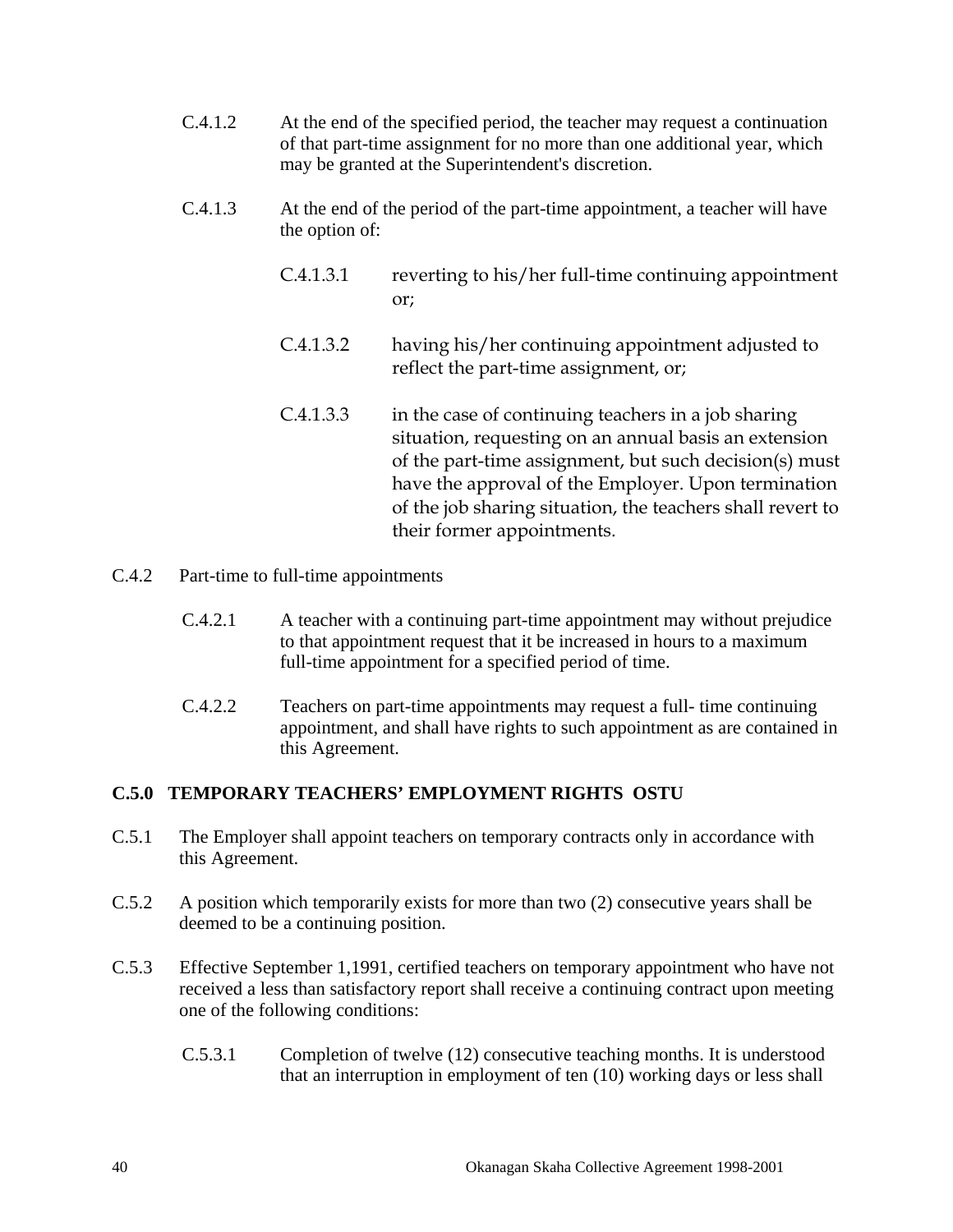be deemed not to have broken the continuous nature of the consecutive teaching months, or

C.5.3.2 Reappointment to the teaching staff of the District and previous completion of ten (10) F.T.E. months of aggregate service within the last four (4) years. At least one of the assignments included in the aggregate total must have been four (4) continuous teaching months in duration.

 Temporary contracts granted in accordance with C.6.12 shall count towards the calculation of teaching service in this article. However, a temporary contract granted under C.6.12 shall not entitle a teacher to conversion to a continuing contract.

- C.5.4 Notwithstanding C.5.3 above, certified teachers on temporary contracts, who are replacing continuing contract teachers on Maternity Leave (Article G.16) only will be granted a continuing contract upon reappointment after completion of two (2) years of service.
- C.5.5 The Board agrees to provide to the Union, no later than October 15 and February 15 in any school year, a list of teachers hired on temporary contracts including each teacher's aggregate length of service and a list of positions the employer considers temporarily existing or temporarily vacant.
- C.5.6 If no position for which the teacher has the necessary qualification is available at the granting of the continuing contract in accordance with C.5.3 or C.5.4. the teacher shall be placed on the recall list for re-engagement according to Article C.7.5.

#### **C.6.0 TEACHER ON CALL EMPLOYMENT RIGHTS OSTU**

- C.6.1 When classroom coverage is necessary for a teacher with instructional duties who is absent from school, a Teacher on Call shall be employed.
- C.6.2 In emergency situations, where time is critical, a teacher may be required to perform the duties of a teacher who is absent or to supervise his/her students.
- C.6.3 Teachers on Call shall be called for day-to-day services from a list maintained by the Employer.
- C.6.4 This list shall identify:
	- C.6.4.1 certified Teachers on Call
	- C.6.4.2 non-certified teachers' replacements

 Teachers on Call with the appropriate qualifications and experience shall be called in the order stated above.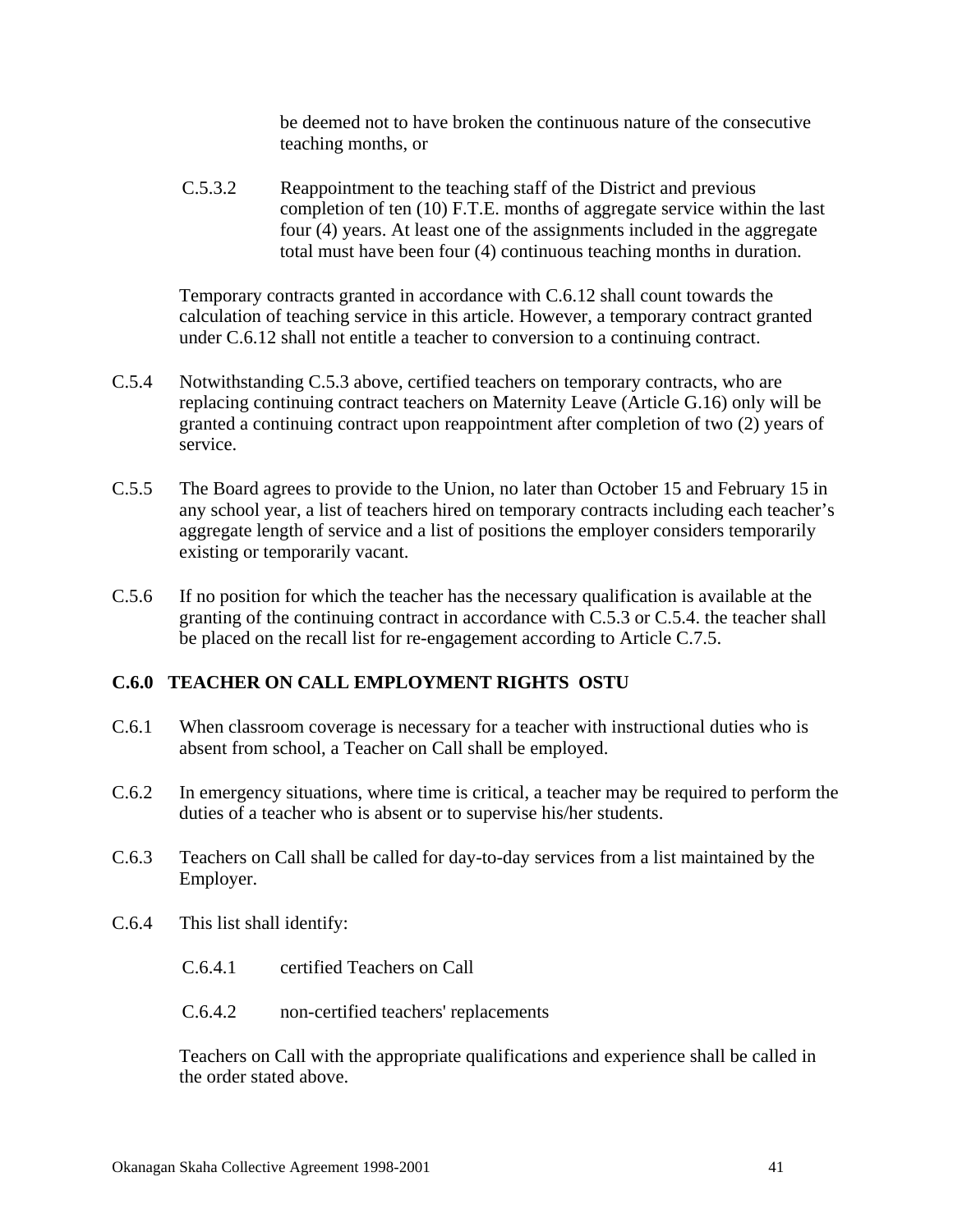- C.6.5 The Teacher on Call list shall be established annually. Teachers on Call on the list as of June 30th will be surveyed as to their desire to remain on the list for the coming school year. New Teachers on Call will be added throughout the year with the approval of the Superintendent of Schools or designate. Teachers on Call shall not be removed from the Teacher on Call list by the Employer save for just and reasonable cause.
- C.6.6 The Employer shall forward to the Union a copy of the Teacher on Call list as it is updated.
- C.6.7 Effective July 1, 1993, a Teacher on Call who is certified by the College of Teachers shall be paid a daily rate of one-two hundred fortieth (1/240) of their category placement of the annual salary schedule based on the following:

Zero  $(0)$  to four  $(4)$  years of experience - step zero  $(0)$ 

Five (5) to nine (9) years of experience - step one (1)

Ten  $(10)$  or more years of experience - step two  $(2)$ 

 After four (4) consecutive days in the same assignment, the Teacher on Call shall be paid a daily rate of one-two hundredth (1/200) of the annual basic salary rate based on the teacher's experience and category placement. [From July 1, 2000, Teachers on Call shall be paid in accordance with Article B.2.6.]

 For the purposes of salary, a Teacher on Call's service in the same assignment shall not be considered to be broken by:

- C.6.7.1 a non-instructional day which shall also not be considered as a day of paid work;
- $C.6.7.2$  the return of the teacher who subsequently is absent within two  $(2)$ working days;
- C.6.7.3 a strike or lockout;
- C.6.7.4 the Teacher on Call's illness or accident provided it does not exceed two (2) working days.
- C.6.8 When a part-time teacher is a Teacher on Call in his/her own class or in an assignment which is substantially the same, he/she will be paid on scale rather than at Teacher on Call rates.
- C.6.9 A Teacher on Call who reports for work when called shall be paid a minimum of a half day's salary. A Teacher on Call who works beyond a half day shall be paid on a pro rata basis.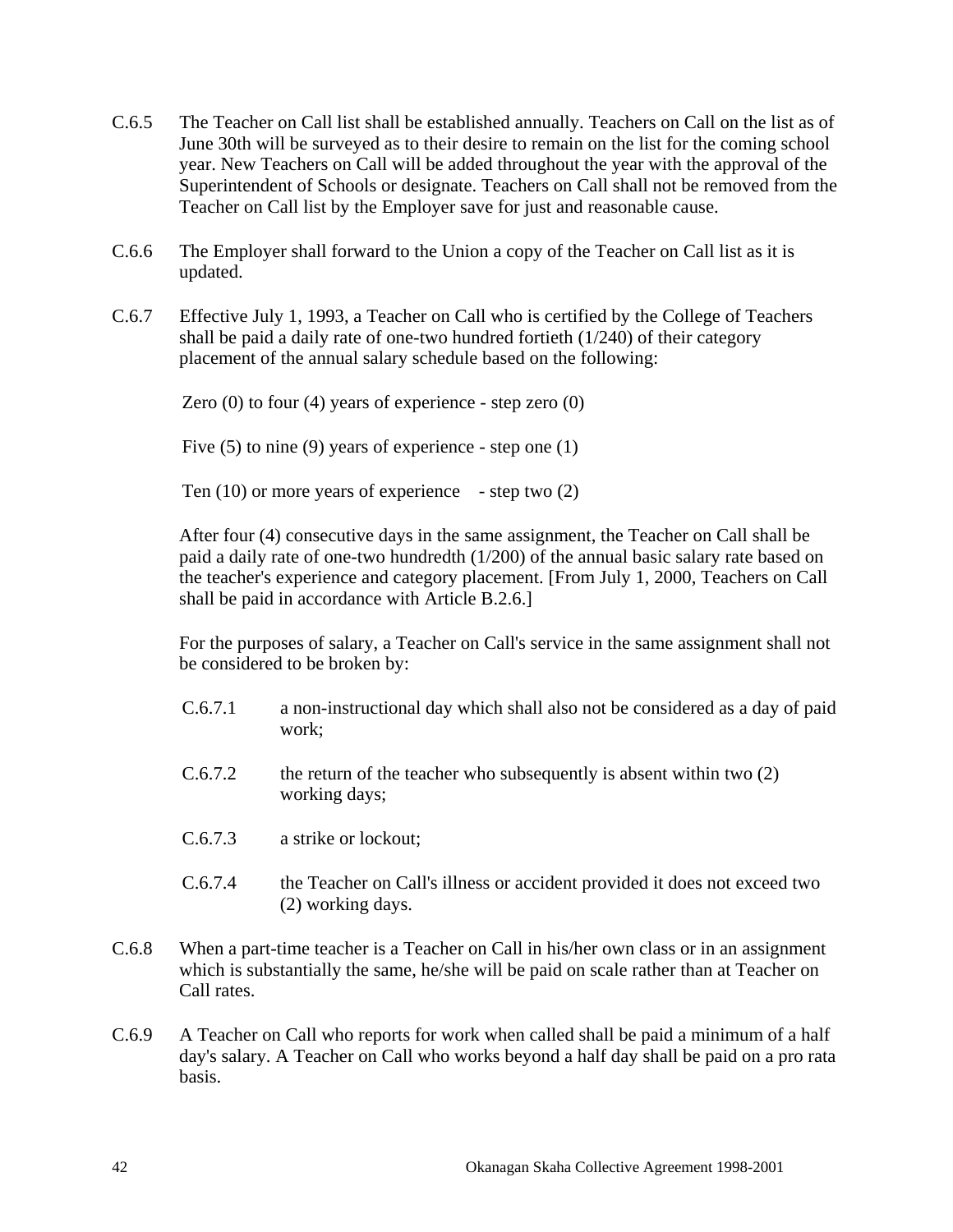- C.6.10 A Teacher on Call shall only be required to perform the tuition, instructional and supervisory duties of the teacher the Teacher on Call has been called to replace. Where no duties have been assigned for a portion of the day, other duties may be assigned by the Administrative Officer.
- C.6.11 When a teacher's absence is known at the outset to extend beyond twenty (20) days, the fact that a temporary position is available will be made known to all Teachers on Call such that those interested in filling the position have the opportunity to apply and to be considered.
- C.6.12 When an absence covered by a Teacher on Call through unforeseen circumstances extends to twenty (20) or more days, then a temporary contract shall be granted retroactively to the commencement of the assignment. Temporary contracts granted in accordance with this clause shall count toward the calculation of teaching service. However, a temporary contract granted under C.7.12 shall not entitle a teacher to conversion to a continuing contract under C.6.3.
- C.6.13 Evaluation of Teachers on Call:
	- C.6.13.1 Certified Teachers on Call will be evaluated upon completion of 20 working days in the same assignment. Other certified Teachers on Call may request an evaluation.
	- C.6.13.2 The evaluation of Teachers on Call shall be conducted within the general framework of the District evaluation criteria.
	- C.6.13.3 Teachers on Call who have successfully completed the evaluation process shall be given priority consideration for assignments for which they are qualified.
	- C.6.13.4 Teachers on Call will be removed from the Teacher on Call list by the Superintendent of Schools or designate if standards of work performance and employment record are found to be less than satisfactory, and the Teacher on Call shall be so informed.
- C.6.14 Teachers on Call shall be paid in ten (10) monthly installments. A mid-month advance will be paid five (5) working days following the 15th day of the month except for the month of December. The mid-month advance will be based on the net payroll calculated on Teacher on Call earnings from the 1st day to the 15th day of each month. The five working days will be working days at the School Board Office.

 The month-end payment will be made five (5) working days following the last day of the month.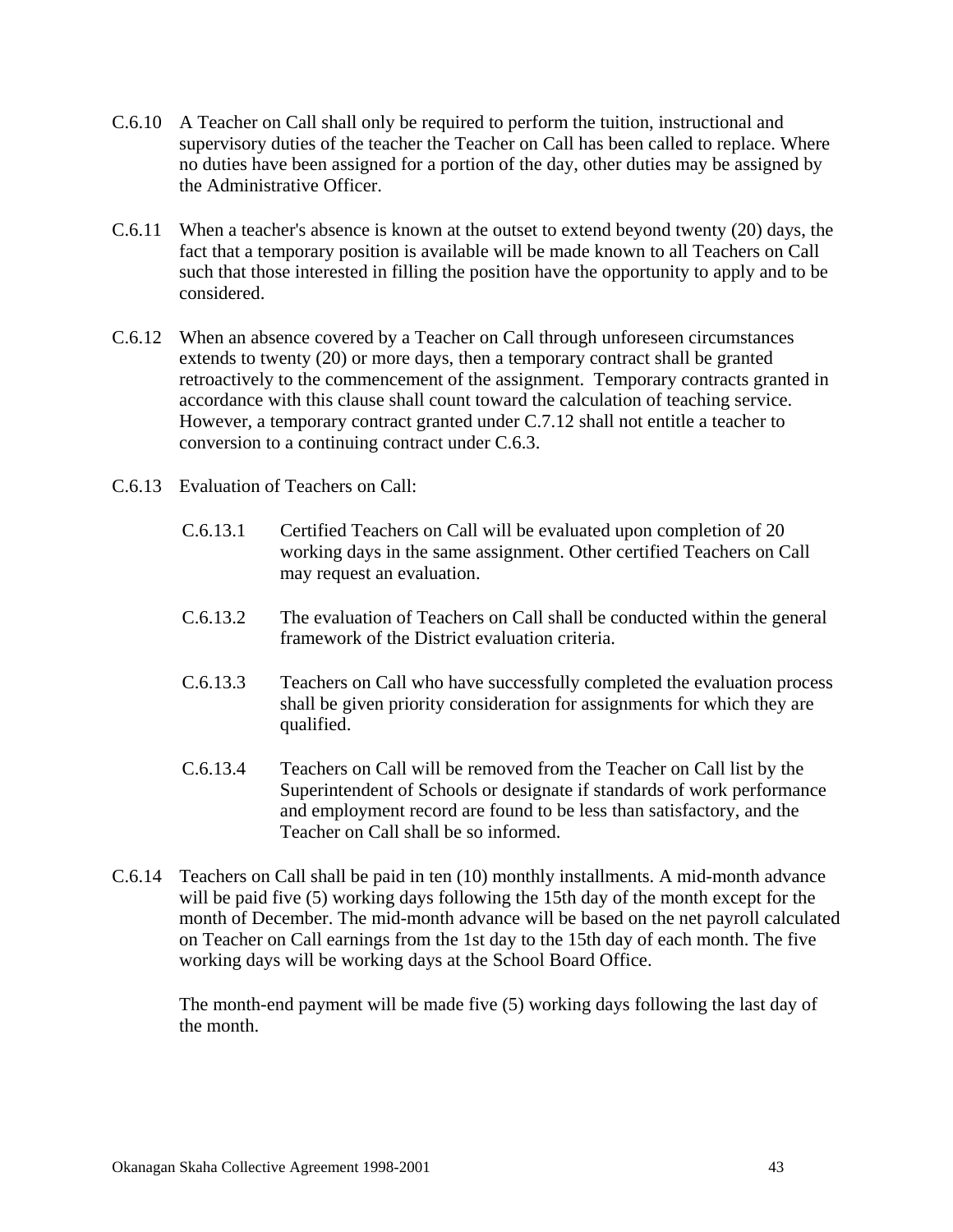### **C.7.0 SENIORITY, LAYOFF, RECALL, SEVERANCE OSTU**

- C.7.1 Where the Board considers that for educational, organizational or budgetary reasons it is necessary to reduce the total number of teachers employed by the Board, it shall be done in accordance with the provisions of this Agreement. Nothing in this Agreement is intended to interfere with the Board's authority regarding suspension, dismissal or termination of teaching personnel pursuant to section 15 of the School Act.
	- C.7.1.1 Principle of Security

 The Board and the Union recognize that increased length of professional employment with the Board entitles teachers who possess the necessary qualifications to increased security of teaching employment.

- C.7.2 Procedures for Reducing Staff
	- C.7.2.1 When a reduction in the number of teachers employed is necessary, the teachers to be retained on staff shall be those who have the greatest seniority, provided that they possess the necessary qualifications for the positions available.
	- C.7.2.2 The Board shall give each teacher it intends to terminate pursuant to this Agreement at least 30 working days' notice in writing, such notice to be effective at the end of a school term, and to contain the reason for the termination. The Board shall concurrently forward a copy of such notice to the Union. [MCM May 14, 1999 changed 30 working days to 22 working days, for the 1998/99 school year]
	- C.7.2.3 The terms "seniority" and "qualifications" shall be interpreted as defined below.
- C.7.3 Seniority (Definition)
	- C.7.3.1 In this Agreement, seniority means a teacher's length of continuous fulltime or part-time service on the current continuing teaching contract with the school District; the length shall be calculated from the date the individual teacher's contract comes into effect. Teachers who receive a continuing contract subsequent to a previous appointment shall be granted aggregate recognition of service for the purposes of this Article.
	- C.7.3.2 When the seniority of two (2) or more teachers is equal pursuant to C.7.3.1, the teacher with the greatest aggregate service in previous employment with the Board on a temporary or continuing basis shall be deemed to have the greatest seniority.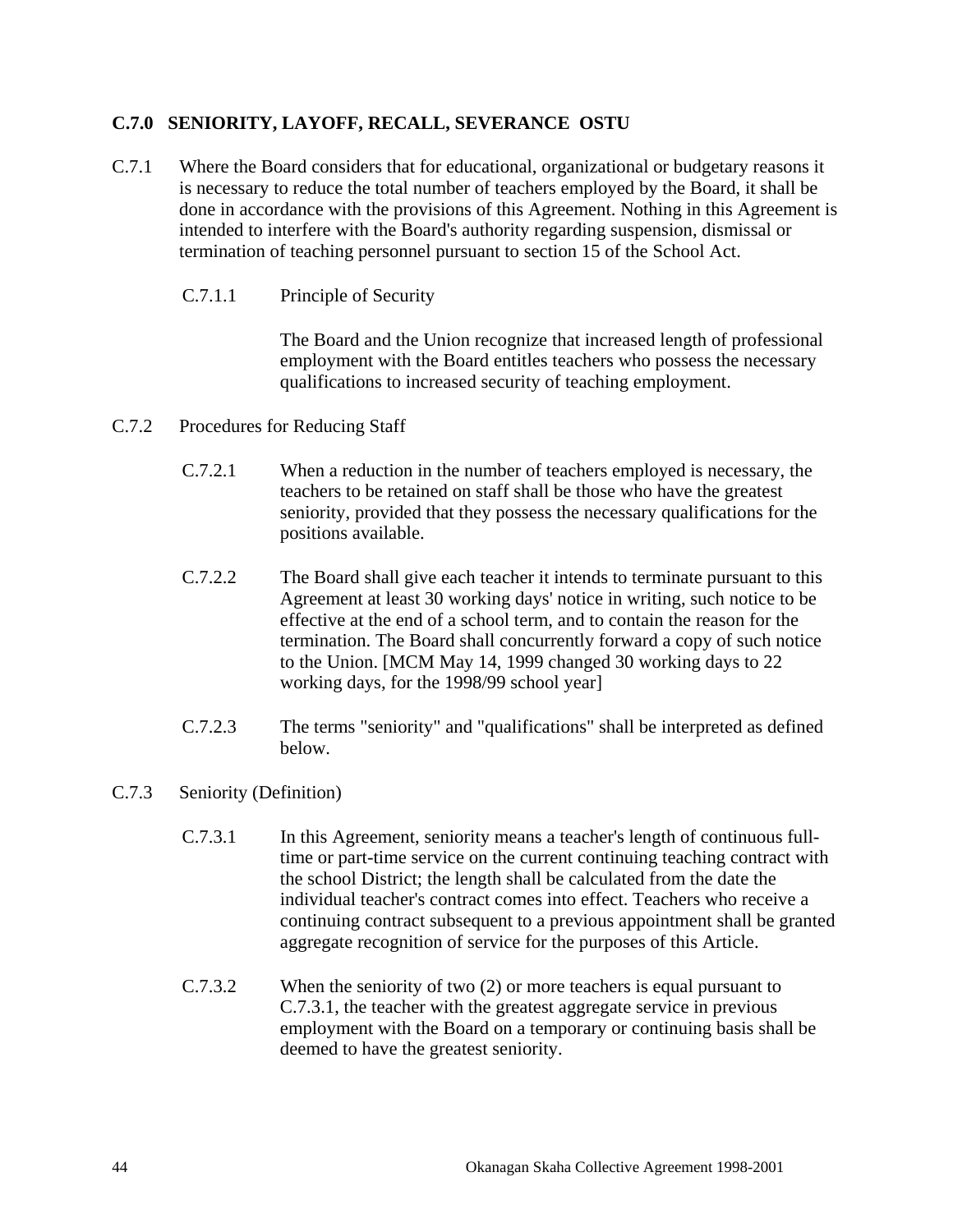- C.7.3.3 When the seniority of two (2) or more teachers is equal pursuant to C.7.3.2, the teacher with the greatest aggregate length of recognized service in British Columbia which has been recognized for salary purposes shall be deemed to have the greatest seniority.
- C.7.3.4 When the seniority of two (2) or more teachers is equal pursuant to C.7.3.3, the teacher with the greatest aggregate length of service recognized for salary purposes shall be deemed to have the greatest seniority.
- C.7.3.5 When the seniority of two (2) or more teachers is equal pursuant to C.7.3.4, the teacher with the earliest written acceptance of employment with the Board shall be deemed to have the greatest seniority.
- C.7.3.6 For the purposes of this Agreement, approved leaves of absence shall count toward continuous length of service with the Board.
- C.7.3.7 For the purposes of this Agreement, continuity of service shall not be broken by resignation for purposes of maternity leave followed by reengagement within a two (2) year period.
- C.7.3.8 For the purposes of this Agreement, continuity of service shall be deemed not to have been broken by termination and re-engagement pursuant to this Agreement (Article C.7.5).
- C.7.4 Qualifications (Definition)
	- C.7.4.1 In this Article, "necessary qualifications" in respect of a teaching position means a reasonable expectation, based on the teacher certification, training, education and experience of a teacher that that teacher will be able to perform the duties of the position in an acceptable manner.
- C.7.5 Teachers' Right of Re-Engagement;
	- C.7.5.1 When a position on the teaching staff of the District becomes available, the Board shall, notwithstanding any other provision of this Article, first offer re-engagement to the teacher who has the most seniority among those terminated pursuant to this Article, provided that teacher possesses the necessary qualifications for the available position. If that teacher declines the offer, the position shall be offered to the teacher with the next greatest seniority and the necessary qualifications, and the process shall be repeated until the position is filled. All positions shall be filled in this manner while there are remaining teachers who have right of reengagement pursuant to this section.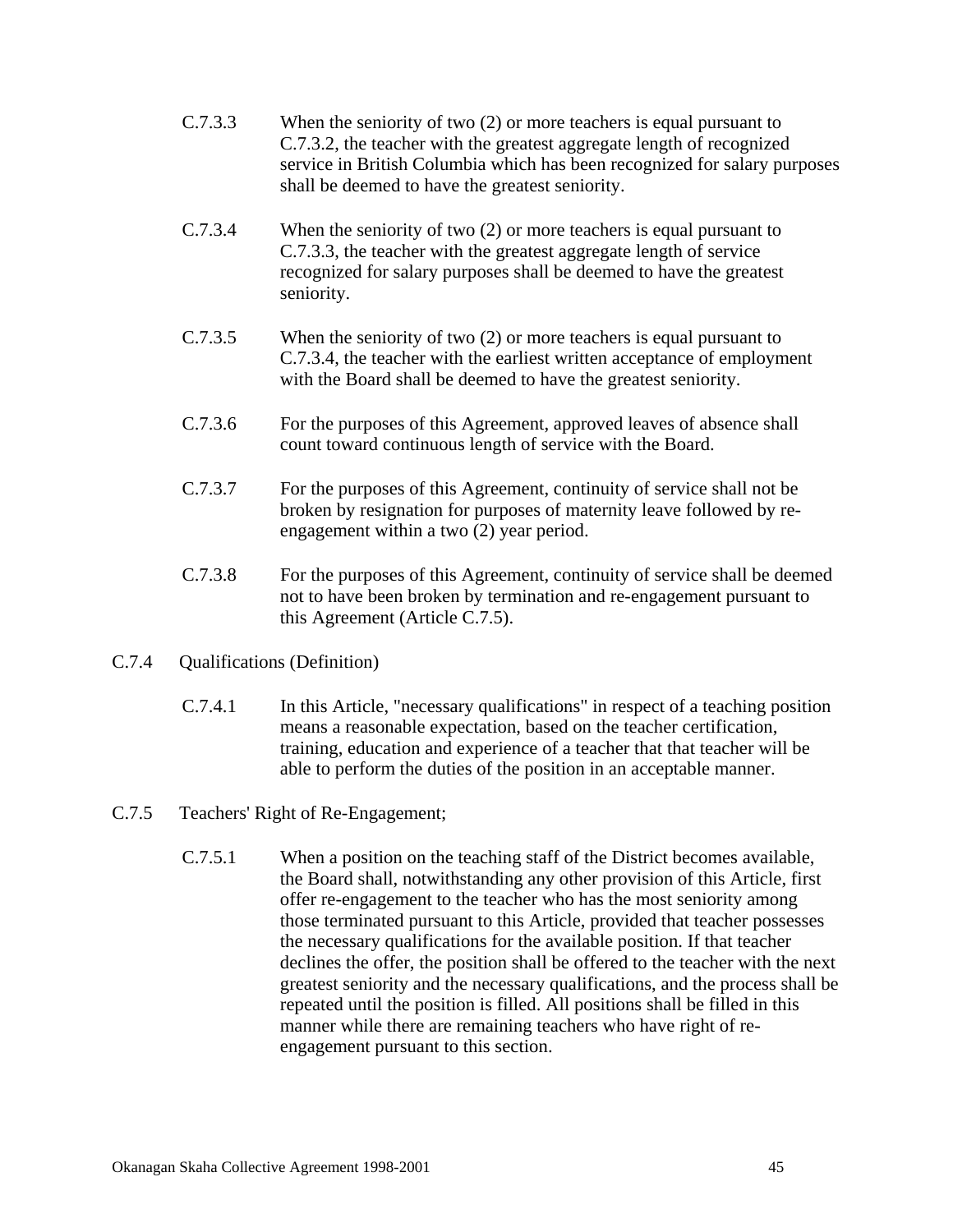- C.7.5.1.1 If the position accepted is a temporary one, the teacher shall retain the right to re-engagement in a continuing appointment, for which the teacher is qualified, in accordance with this Agreement.
- C.7.5.2 A teacher who is offered re-engagement pursuant to Section C.7.5.1 shall inform the Board whether or not the offer is accepted within 48 hours of receipt of such offer.
- C.7.5.3 The Board shall allow two (2) weeks from acceptance of an offer under Section C.7.5.2 for the teacher to commence teaching duties; the Board and the teacher may mutually agree to extend this time limit. The Board may employ a temporary or Teacher on Call for the position until the teacher accepting the position is available.
- C.7.5.4 A teacher's right to re-engagement under this section is lost if:
	- C.7.5.4.1 the teacher elects to receive severance pay under Section C.7.9 of this Article;
	- C.7.5.4.2 the teacher refuses to accept two (2) positions for which the teacher possesses the necessary qualifications, equal to or better than the previous percentage of full-time equivalent position held by the teacher;
	- C.7.5.4.3 two (2) years elapse from the date of termination under this Article and the teacher has not been reengaged;
	- C.7.5.4.4 the teacher accepts continuing employment with another district;
	- $C.7.5.4.5$  the teacher notifies in writing that he/she is no longer available;
	- C.7.5.4.6 the teacher fails to respond to a notice of reengagement within ten days of the date the notice is mailed by a registered letter.

### C.7.6 Seniority List

 The Employer shall, by October 15 of each year, forward to the Union a list of all teachers employed by the Board in order of seniority calculated according to this Agreement setting out the length of seniority as of September 1 of that year.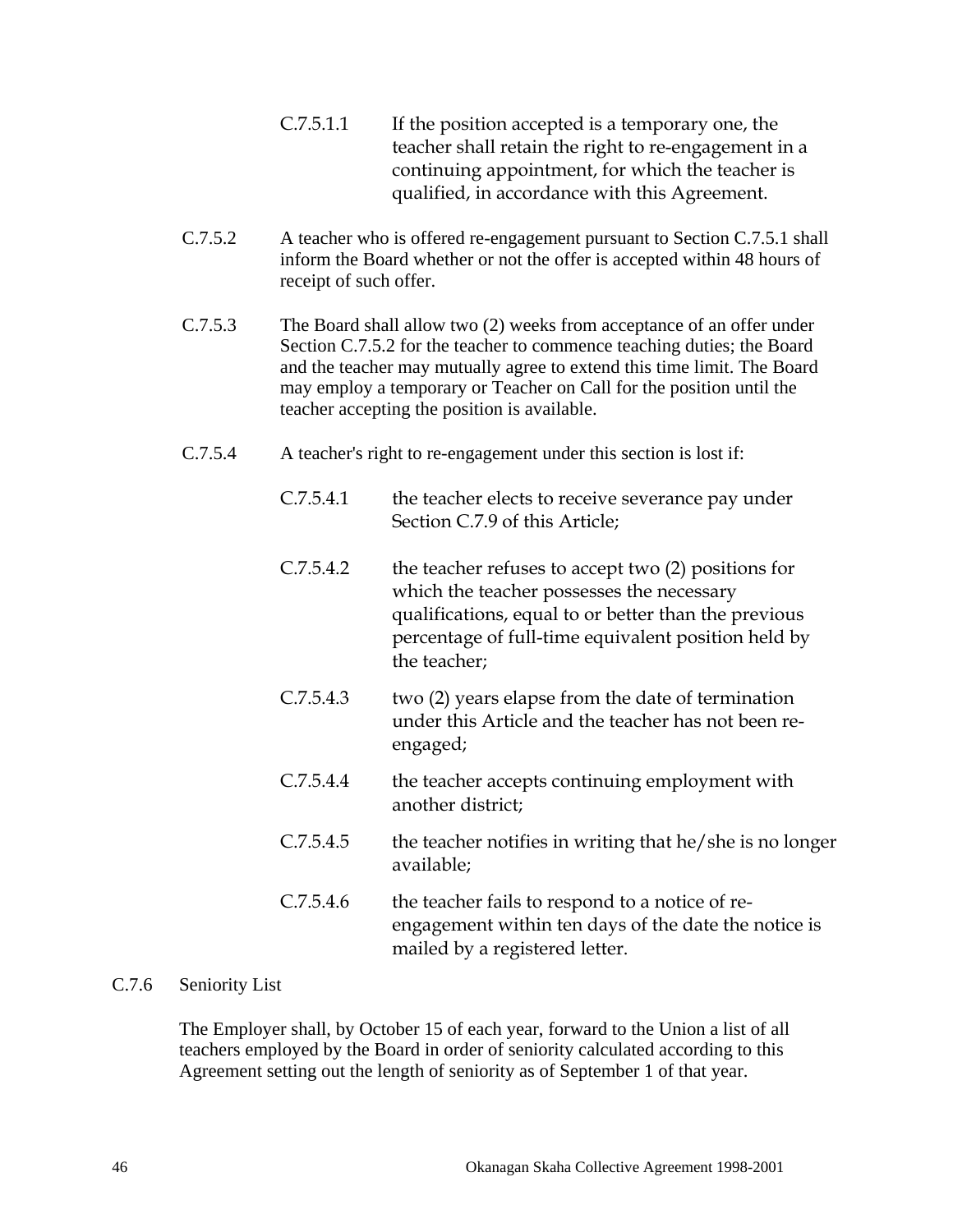### C.7.7 Sick Leave

 A teacher recalled pursuant to this Agreement shall be entitled to all sick leave credit accumulated at the date of layoff.

C.7.8 Benefits

 A teacher who retains right of re-engagement pursuant to Section C.7.5 shall be entitled, if otherwise eligible, to maintain participation in all benefits provided in the regular salary agreement by payment of the full costs of such benefits to the Board.

- C.7.9 Severance Pay
	- C.7.9.1 A teacher on continuing appointment who has one or more years of continuous employment and who is terminated, save and except a teacher who is terminated or dismissed pursuant to Section 15 of the School Act, may elect to receive severance pay up to two (2) years following date of termination.
	- C.7.9.2 Severance pay shall be calculated at the rate of five percent (5%) of one (1) year's salary for each completed year of continuous service to a maximum of one (1) year's salary. Salary on which severance pay is calculated shall be based on the teacher's salary at the time of the teacher's termination.
	- C.7.9.3 A teacher who receives severance pay pursuant to this Agreement and who, notwithstanding Section C.7.5, is subsequently re- hired by the Board, shall retain any payment made under the terms of this section and in such case, for purposes only of Section C.7.9.2 of this paragraph, the calculation of years of service shall commence with the date of such rehiring.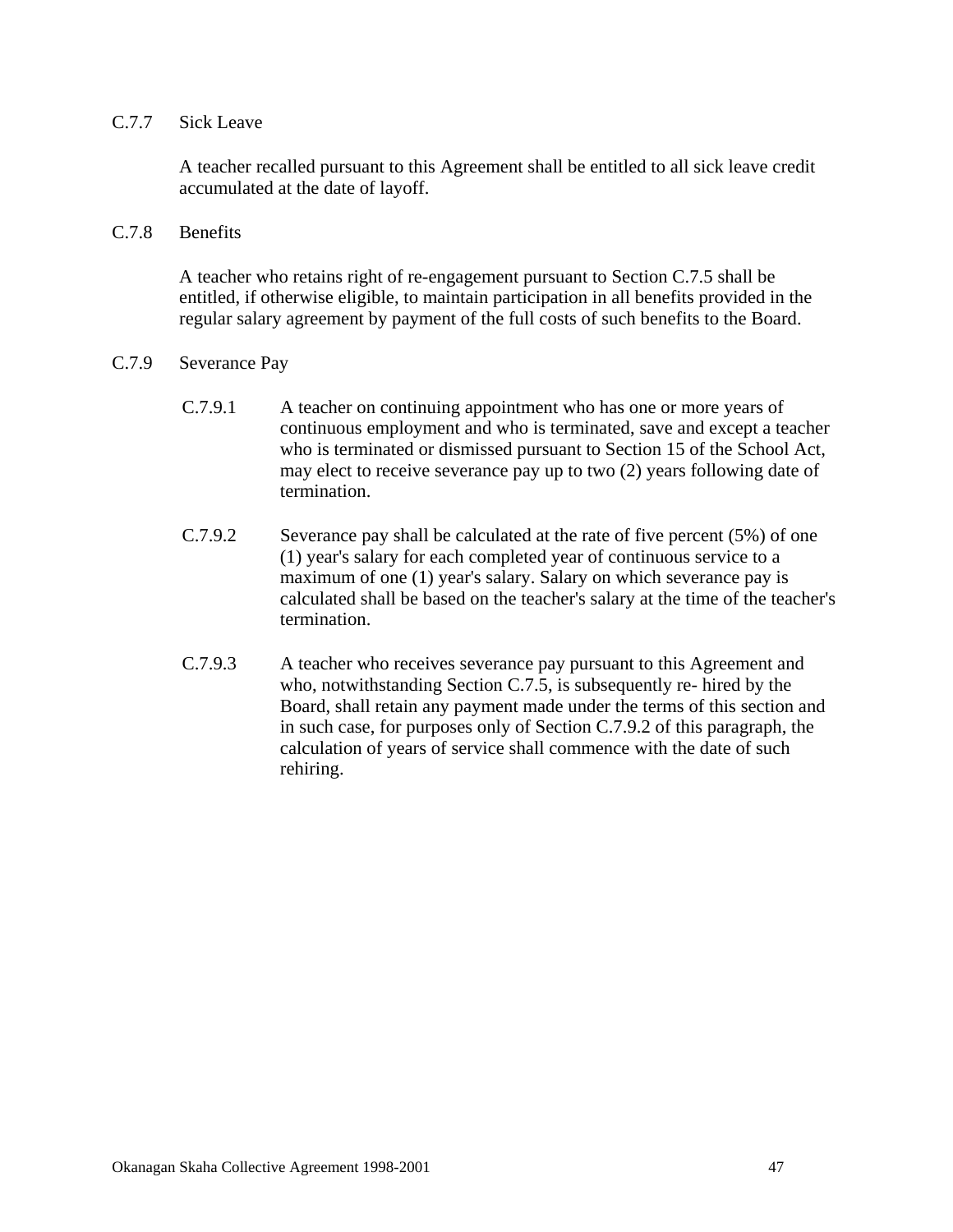## **SECTION D: WORKING AND LEARNING CONDITIONS**

### **D.1.0 STAFFING FORMULA – NON-ENROLLING/ENGLISH AS A SECOND LANGUAGE TEACHERS [P.C.–D.1]**

D.1.1 The Government will provide funding in order to decrease the ratios of non-enrolling teachers to students. Notwithstanding the ratios established in this article, in no event will the financial obligations to Government or School Districts resulting from this article exceed the funding being made available by Government, in each year of the Agreement, as follows:

| Year 1 (July 1, 1998 to June 30, 1999) | \$20 million |
|----------------------------------------|--------------|
| Year 2 (July 1, 1999 to June 30, 2000) | \$5 million  |
| Year 3 (July 1, 2000 to June 30, 2001) | \$5 million  |

- D.1.2 Districts shall utilize the funding outlined above, exclusively for the purposes of hiring additional non-enrolling teachers and will make all reasonable efforts to comply with the non-enrolling staffing ratios agreed by the Parties, which are estimated to be achievable within the allocation of funding and are described below.
- D.1.3 Non-enrolling staffing ratios
	- i. Employee staffing ratios in each category shall not decrease below the number reported in the 1997/98 Ministry form 1530 as follows:

Teacher Librarians: 1:609

Counsellors: 1:693

Learning Assistance Teachers: 1:511

Special Education Resource Teachers: 1:341

Support for ESL Students: 1:74.

ii. Teacher Librarians

 Effective July 1, 1998, teacher librarians shall be provided on a minimum pro-rated basis of teacher librarians to students in the ratio 1:609.

 Effective July 1, 1999, teacher librarians shall be provided on a minimum pro-rated basis of at least one teacher librarian to six hundred and nine (609) students.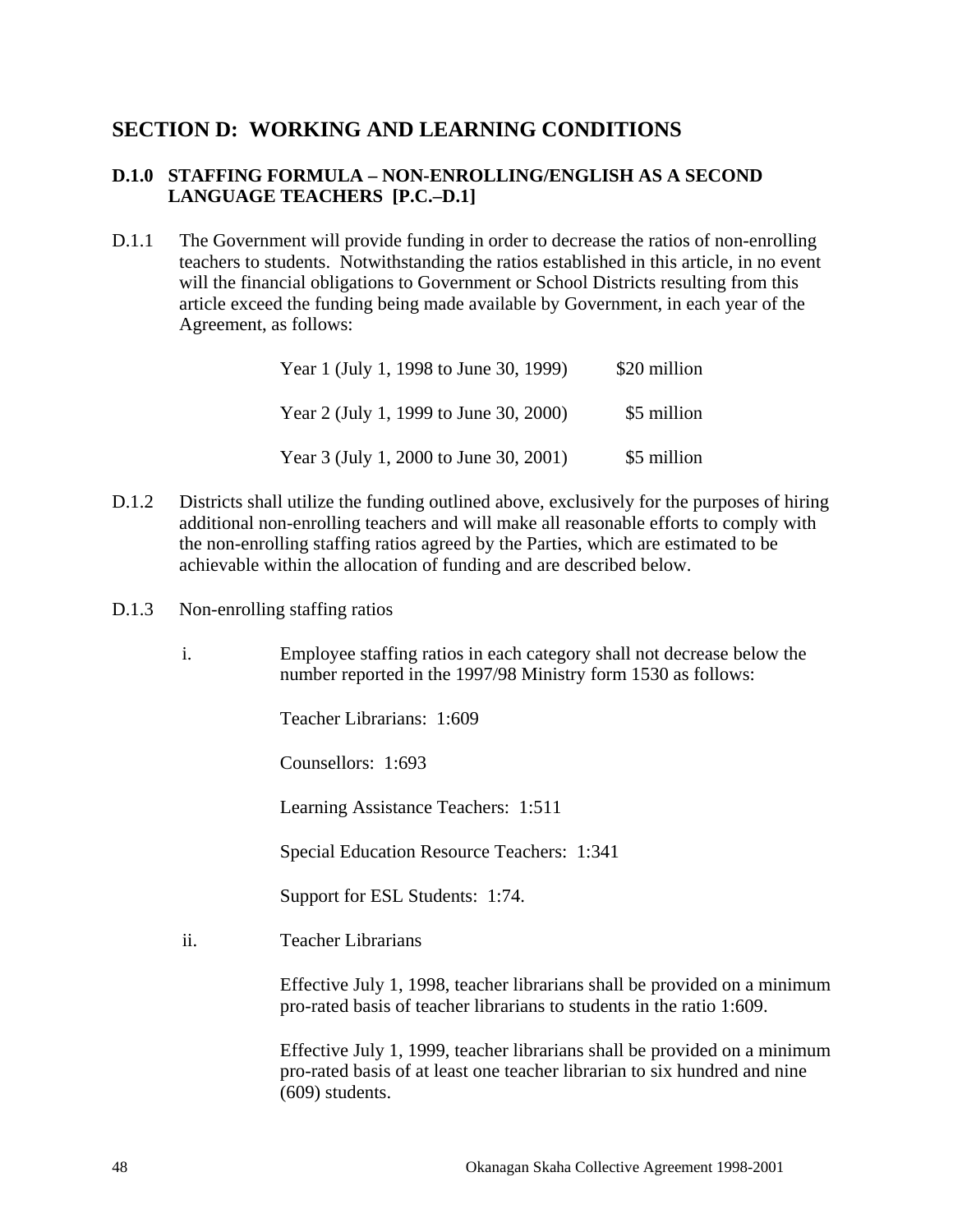#### iii. Counsellors

 Effective July 1, 1998, counsellors shall be provided on a minimum prorated basis of at least one counsellor to six hundred and ninety-three (693) students.

iv. Learning Assistance Teachers

 Effective July 1, 1998, learning assistance teachers shall be provided on a minimum pro-rated basis of learning assistance teachers to students in the ratio of 1:511.

 Effective July 1, 2000, learning assistance teachers shall be provided on a minimum pro-rated basis of at least one learning assistance teacher to five hundred and four (504) students.

v. Special Education Resource Teachers

 Special education resource teachers shall be defined as those teachers assigned to programs 1.16, 1.17 and 1.18 by School Districts on Ministry form 1530, September 1997.

 Effective July 1, 1998, special education resource teachers shall be provided on a minimum pro-rated basis of at least one special education resource teacher to three hundred forty-one (341) students.

- D.1.4 Support for ESL Students
	- i. ESL students shall be defined pursuant to the definition used for reporting to the Ministry in the 1996 form 1701, "those students whose English language performance is sufficiently different from standard English to prevent them from reaching their potential".
	- ii. Effective July 1, 1998, teachers specifically assigned to providing instruction to ESL students shall be provided on a minimum pro-rated basis of at least one (1) ESL teacher to seventy four (74) identified students. Staffing ratios shall not decrease below the number reflected in the 1997/98 Ministry form 1530 and as shown in Appendix A attached.
- D.1.5 Process [New Process Provisions as revised by June 4, 1999 Letter of Understanding]
	- i. By May 15, 1998, the Ministry of Education will provide to each district, in writing, an estimated funding amount that will be provided to achieve the goals of this article, subject to all of the provisions and expectations of this article. This funding will be based on the non-enrolling requirements as delineated in Appendix A.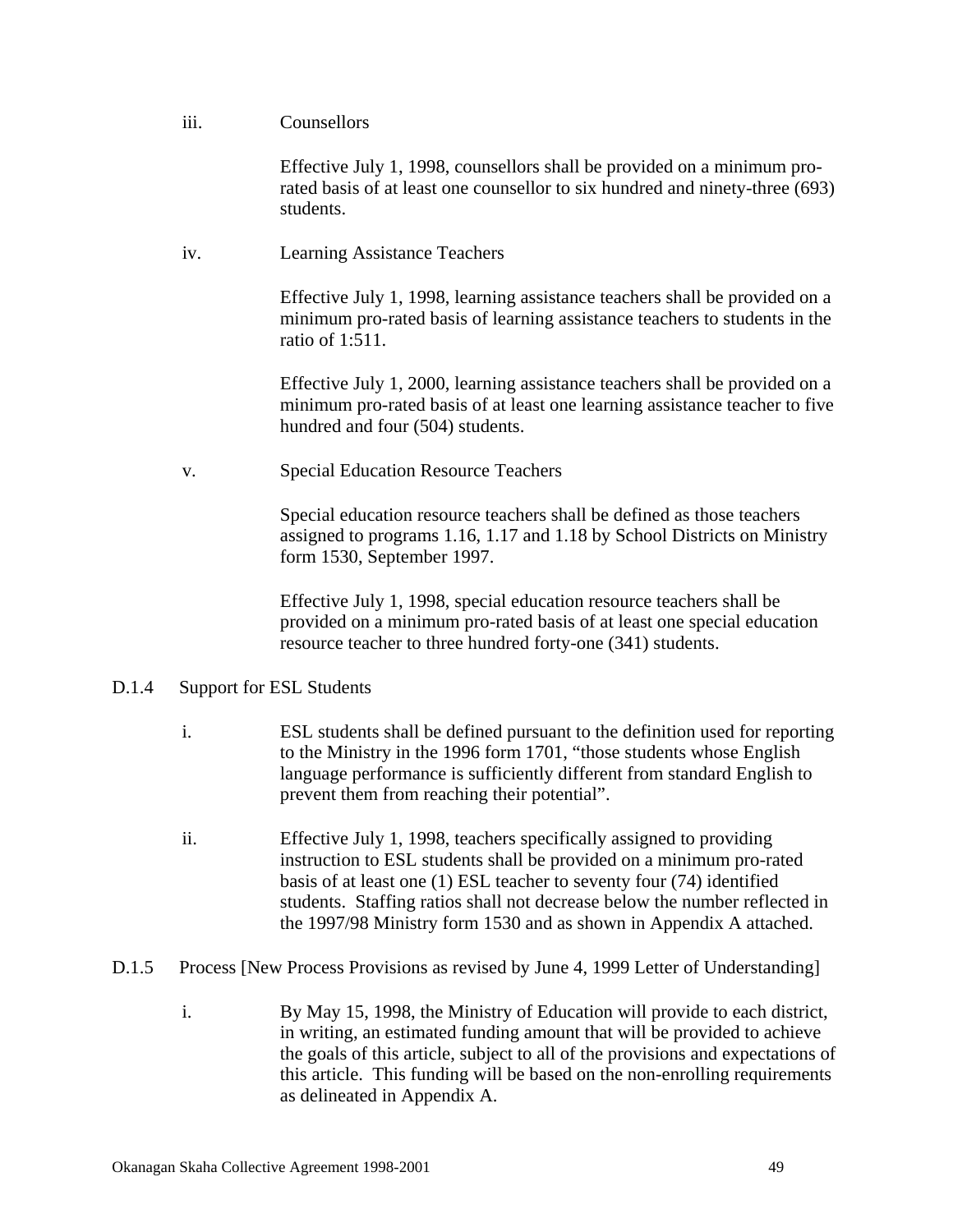- ii. Prior to June 10, 1999 and May 30 in subsequent years, each school district shall hold a meeting with representatives of the Local for the purpose of general discussion of staffing plans for schools within that school district. The district shall make the Local aware of any potential non-compliance with non-enrolling/ESL staffing ratios and the reasons for that potential non-compliance.
- iii. In the event that the District concludes it is not able to achieve the required ratios with the estimated funds, or that implementation of the article creates other costs which cannot be met with the allocated funds, the District shall, by no later than June 15 of that year submit its staffing plan to the Ministry, with copies to the Local, BCTF and BCPSEA and state therein the reasons why, in the opinion of the District, it is not possible to achieve the ratios which would otherwise apply.
- iv. Between June 16 and September 15, inclusive, the staffing plan may be referred to a joint committee of no more than 3 representatives of the District and no more than 3 representatives of the Local. Any Local believing its Board not to be in compliance with respect to meeting required ratios, may also call for and have a meeting of the joint committee. The joint committee shall meet within five working days of such referral and shall address whether or not it is possible to resolve any outstanding issues in order to achieve the non-enrolling/ESL ratios referred to in the Agreement.
- v. When this process fails, either party, within 5 working days, may refer the matter to a mutually acceptable arbitrator from the agreed upon list for an expedited arbitration..
- vi. By September 30, the Ministry of Education shall communicate to School Districts, in writing, the level of funding the District will receive in each year to support increased levels of non-enrolling staffing.
- vii. By September 30 in each year of this agreement, each District shall submit to the Ministry with copies to the Local and the BCTF, the Staffing Formulae Implementation Plan detailing the actual staffing formulae for the categories identified in paragraphs 3 and 4 above.
- [Note: Please refer to June 22, 1999 Letter of Understanding #4, for list of agreed-to arbitrators, attached to this contract.]
- D.1.6 The process set out in paragraph 6 will be implemented on an accelerated schedule as determined by the Ministry of Education, in consultation with the Parties, for years 2 and 3 of the Agreement.
- D.1.7 All provisions regarding non-enrolling teachers, in the previous Collective Agreement shall apply, except as modified by this article. Where the previous Collective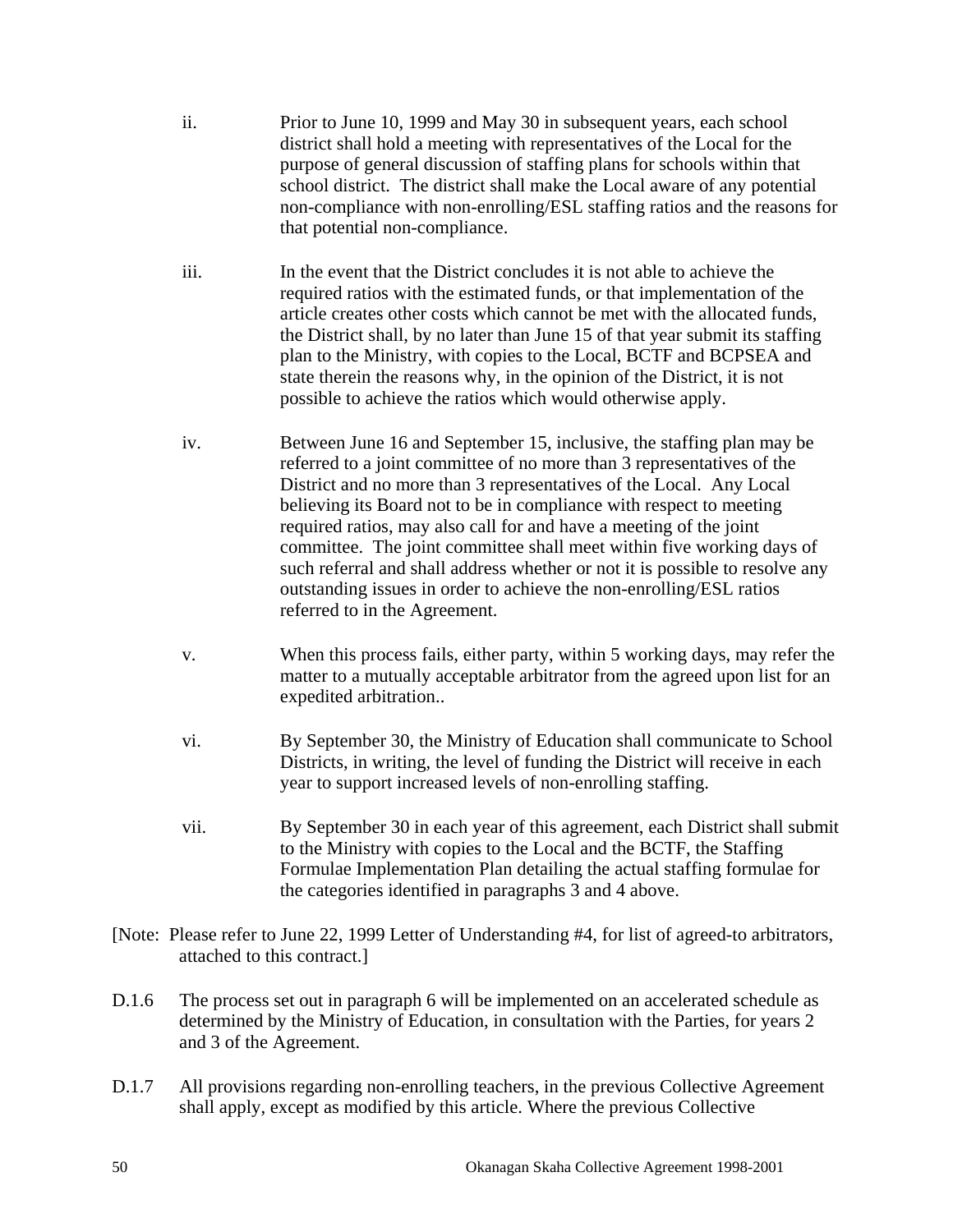Agreement provides for services, case load limits or ratios additional or superior to those established through this process, the services, case load limits or ratios from the previous Collective Agreement shall continue to apply.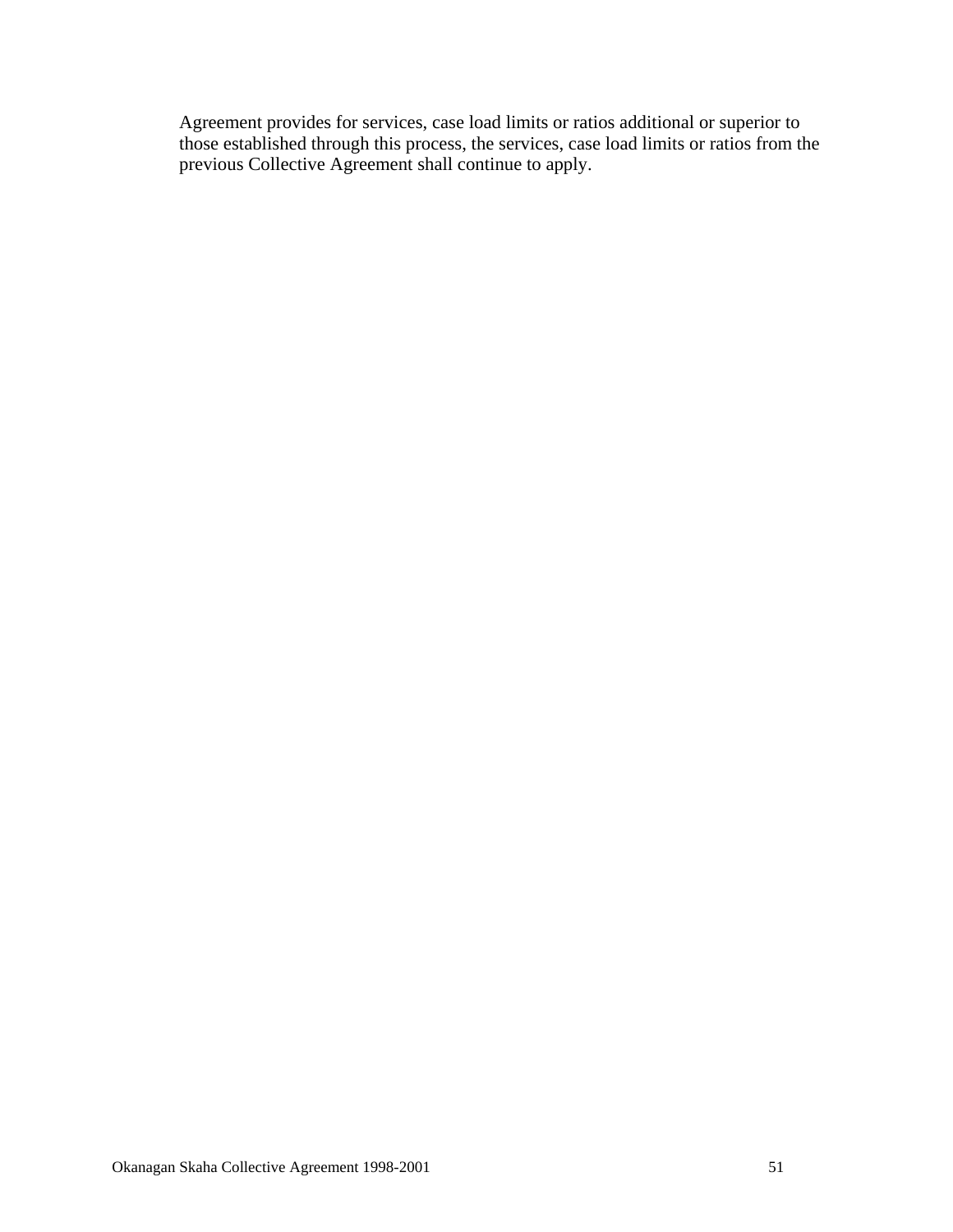## **D.2.0 CLASS SIZE/TEACHER WORKLOAD OSTU**

### **ARTICLE D.2 K-3 PRIMARY CLASS SIZE**

The parties are committed to primary class size maximums as defined in D.2.1 through D.2.4 below.

- 1. All current class size and composition provisions in the Previous Collective Agreement shall continue to apply, with the exceptions as noted in D.2.2.a through D.2.4 below.
- 2. (a) Maximum class sizes are to be in effect by September 30 as follows:

| Kindergarten | 20 |
|--------------|----|
| Grade 1      | 22 |
| Grade 2      | 22 |
| Grade 3      | 22 |

- (b) Except as provided in D.2.9.h below, the financial obligations of school districts resulting from this article shall not exceed the trust funds made available by Government for this purpose.
- (c) By May 15 of each year, the Ministry of Education will provide to each district, in writing, an estimated funding amount that will be provided to achieve the goals of this article, subject to all the provisions and expectations of this article.
- (d) Districts shall utilize the trust funding provided exclusively for the purposes of hiring K-3 classroom teachers to maintain the primary class size and will make all reasonable efforts to comply with the class size maximums set out in Article D.2.2.a through D.2.4.
- 3. Where there is more than one primary grade in any class with primary students, the class size maximum for the lower grade shall apply.
- 4. Where there is a combined primary/intermediate class, an average of (a) the maximum class size of the lowest involved primary grade and (b) the maximum class size of the lowest involved intermediate grade will apply.
- 5. Any provisions found in the Previous Collective Agreement, which would allow class size numbers to exceed those found in D.2.2.a through D.2.4 above, shall not apply.
- 6. Spring Process Staffing Plan:
	- (a) Prior to May 30 each year, each school district shall hold a meeting with representatives of the local for the purpose of general discussion of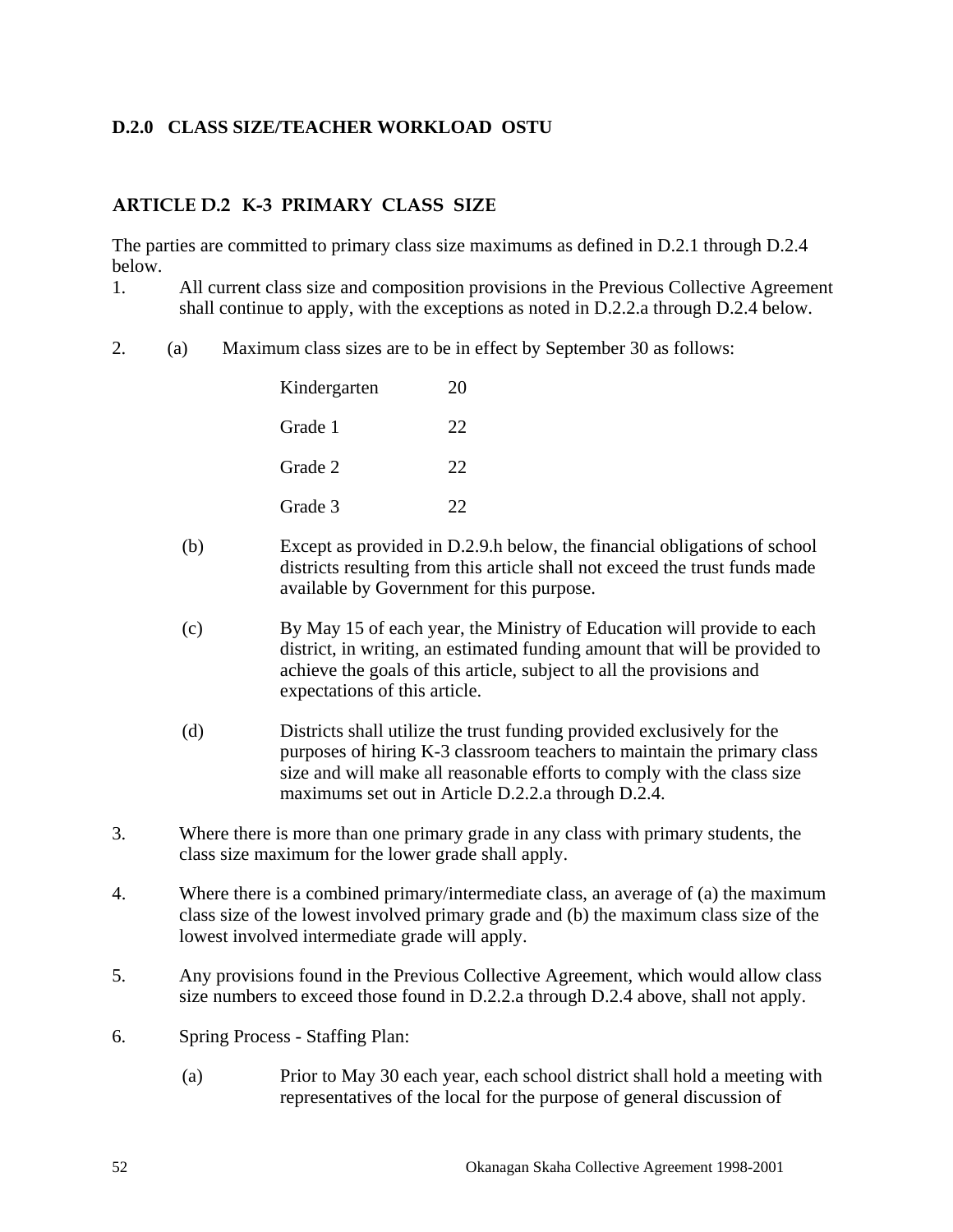staffing plans within that district. The district shall make the local aware of any potential non-compliance with the primary class size maximums and the reasons for that potential non-compliance.

- (b) In the event that the district concludes that it is not able to achieve the primary class size maximums, the district shall, by no later than June 15 of that year, submit its staffing plan to the local, BCTF and BCPSEA and state therein why, in the opinion of the district, it is not possible to achieve the class size maximums which would otherwise apply.
- (c) Between June 16 and September 15, inclusive, the staffing plan may be referred to a joint committee of no more than three representatives of the district and no more than three representatives of the local. Any local believing its board not to be in compliance with respect to meeting the class size maximums, may also call for a meeting of the joint committee. The joint committee shall meet within five working days of such referral and shall address whether or not it is possible to resolve any outstanding issues in order to achieve the class size maximums referred to in this article.
- (d) When this process fails, either party, within five working days, may refer the matter to a mutually acceptable arbitrator from the agreed-upon list for an expedited arbitration pursuant to D.2.7.c below.
- 7. Fall Implementation Plan:
	- (a) By October 15 in each year, each district shall submit to the local a K-3 Implementation Plan, detailing the allocation of staffing and the actual K-3 class size for the district.
	- (b) If there is a dispute over the October 15 K-3 Implementation Plan that is not resolved through the grievance procedure, the matter may be referred by either party for expedited arbitration pursuant to D.2.7.c.
	- (c) The expedited arbitration will commence no later than 28 days after the referral of the grievance for expedited arbitration. The arbitrator will be from a list of agreed-upon arbitrators, as established by the parties, and will issue a decision no later than 21 days after the conclusion of the hearing.
	- **Note**: (Please refer to June 22, 1999 Letter of Understanding No.4 for the list of agreed-to arbitrators).
- 8. In the event that additional enrollment after September 30 makes it impossible to comply with the maximums set out in D.2.2.a through D.2.4 above, within the resources made available, then in those circumstances only, the provisions of the Previous Collective Agreement shall apply.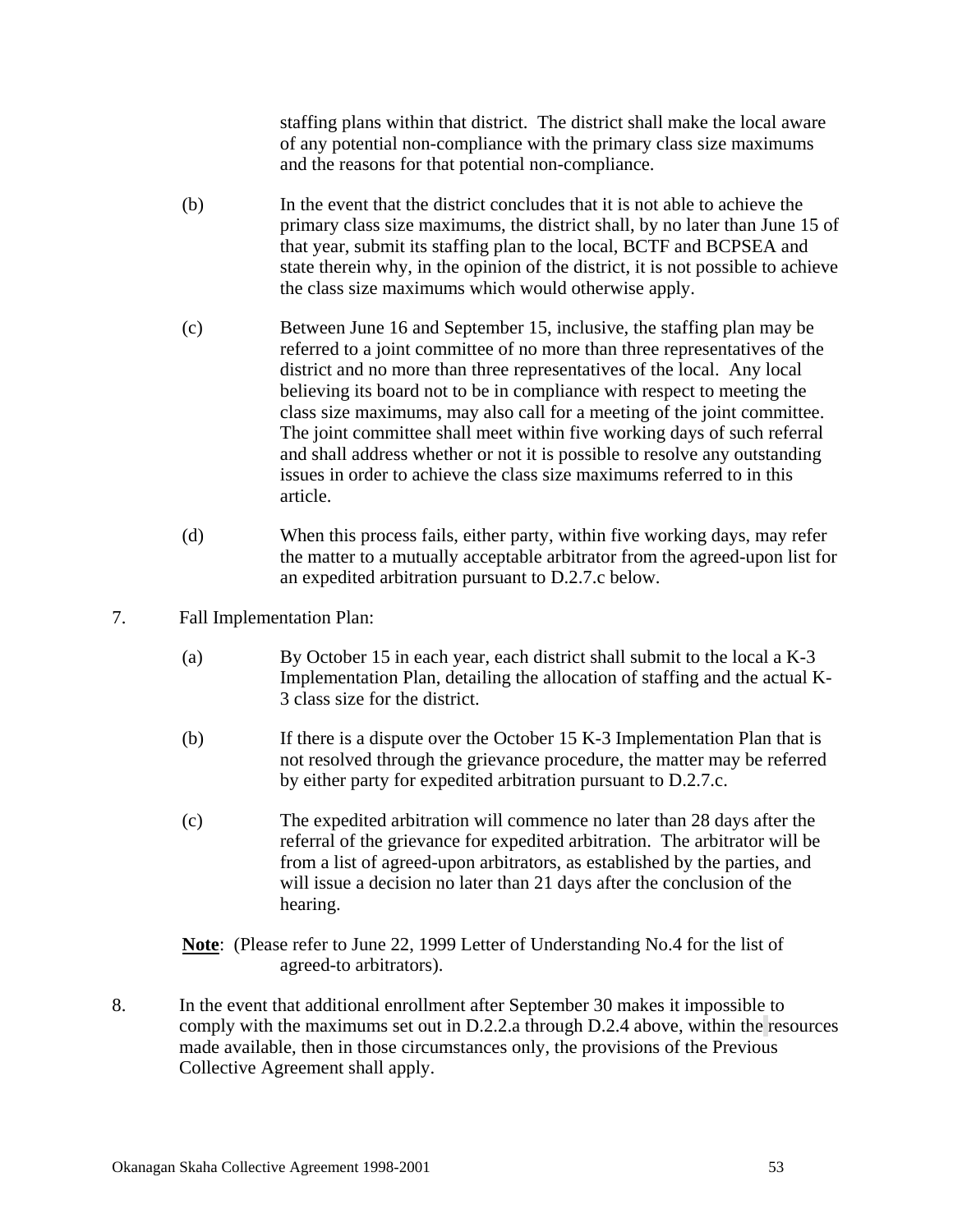### 9. Dealing With Special Circumstances:

- (a) At any time, the school district or the local may wish to discuss an issue of non-compliance with the K-3 class size provisions at a particular school. Notification shall be provided to the other party, in writing, setting out the issue including: compelling family issues; sibling attendance at the same school; the age of the affected student; distance to be traveled and/or available transportation; safety of the student; physical capabilities of the student; accessibility to special programs and services; anticipated attrition; and time of year.
- (b) No more than three (3) representatives from each of the parties shall meet, within five (5) working days of receipt of such notification, to clarify the issue and to make all reasonable efforts to achieve a mutually agreeable resolution including:
	- i. provision of additional resources**,** from any unallocated K-3 trust funds in the district, such that the class size maximums can be achieved or;
	- ii. in the event that the district can demonstrate, to the satisfaction of the local, that all trust funds have been allocated, pursuant to D.2.2.d above; provision of additional resources from any K-3 or non-enrolling trust fund surplus held by government such that the class size maximums can be achieved;
	- iii. reconfiguration of classes/grades such that the class size maximums can be achieved;
	- iv. exceeding the class size maximums where additional support and/or compensation is provided to the teacher(s) affected.
- (c) Where a mutually agreeable resolution is reached that involves a variation to the class size provisions of the Collective Agreement, that resolution is without prejudice and precedent.
- (d) Any such variation to the class size provisions of the Collective Agreement shall be made only to the extent required to resolve the issue.
- (e) Resolutions reached as a result of the process outlined in 9. (a-d) above shall require the approval of the provincial parties.
- $(f)$  If no resolution is reached within ten  $(10)$  working days of the meeting held pursuant to 9.b above, either party may refer the matter to expedited arbitration pursuant to D.2.7.c above.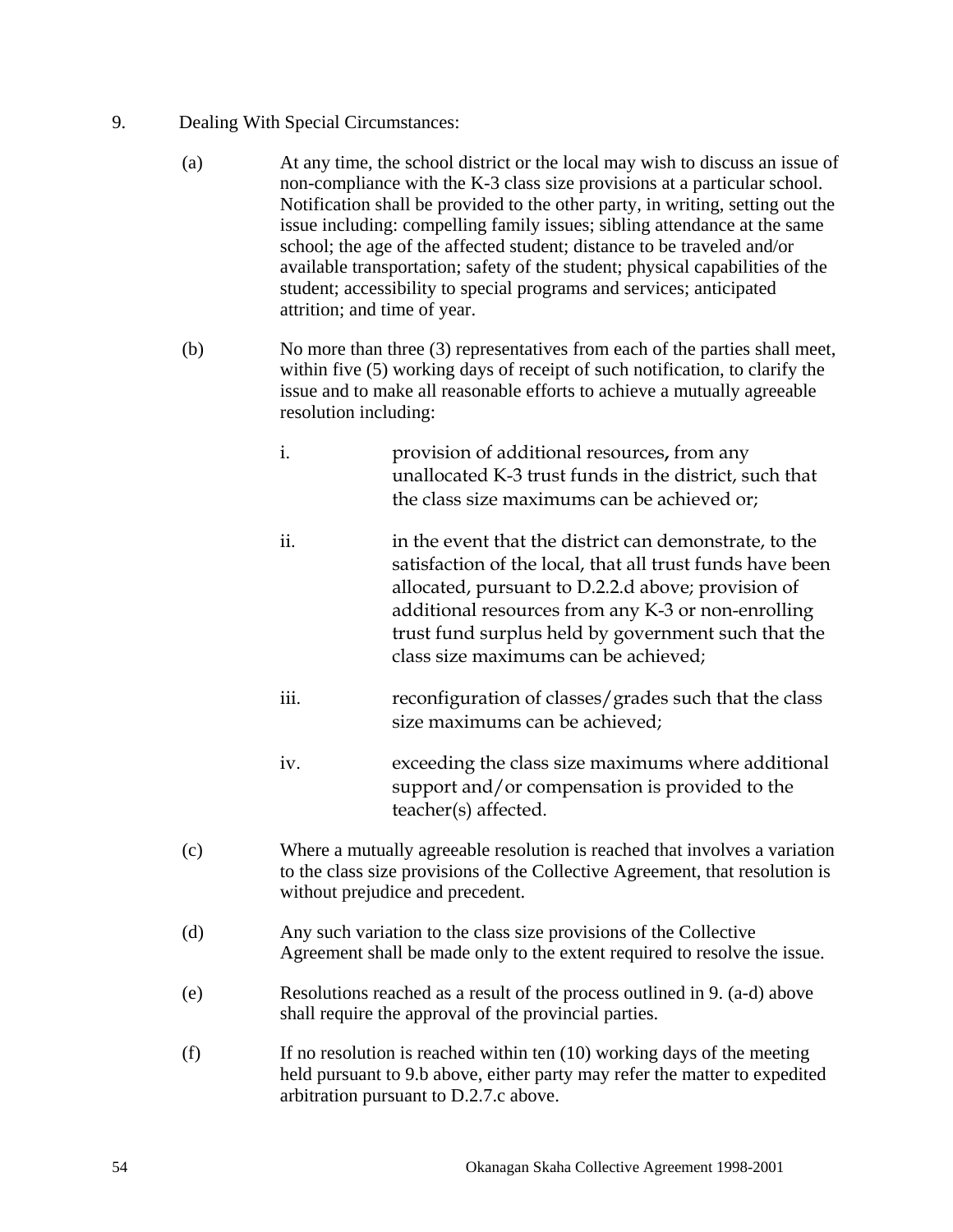- (g) The arbitrator in 9 f. above shall have the authority to make a final decision on the issue.
- (h) Where the arbitrator determines that it is reasonable, in all of the circumstances, to exceed the class size limits, he/she shall determine what additional support and/or compensation shall be provided to the teacher(s) affected.
- 10. Where class size or workload maximums/restrictions contained in the Previous Collective Agreement are lower than those in this article the maximums from the Previous Collective Agreement shall apply.
- D.2.1 The parties agree to the following class size guidelines save and except that where there are external constraints beyond the Board's control these guidelines may be exceeded.
- D.2.2 Maximum sizes for regularly scheduled classes shall be:

Present designations:

| Kindergarten/Grade 1 class             | 15 students |
|----------------------------------------|-------------|
| Kindergarten class                     | 20 students |
| Primary $(1,2,3,4)$ Split class        | 23 students |
| Primary classes (Grades 1-3)           | 25 students |
| Intermediate (4,5,6,7) Split Classes   | 26 students |
| <b>Secondary English Class</b>         | 28 students |
| Science                                | 28 students |
| Home Economics.                        | 24 Students |
| Tech.Ed. Lab (I.E. Lab)                | 22 students |
| Special Ed. (High Incidence, Low Cost) | 15 students |
| Special Ed. (Low Incidence, High Cost) | 10 students |
| Any other class $(4-12)$               | 30 students |
| Ungraded designation:                  |             |
| P1/P2 Class                            | 15 students |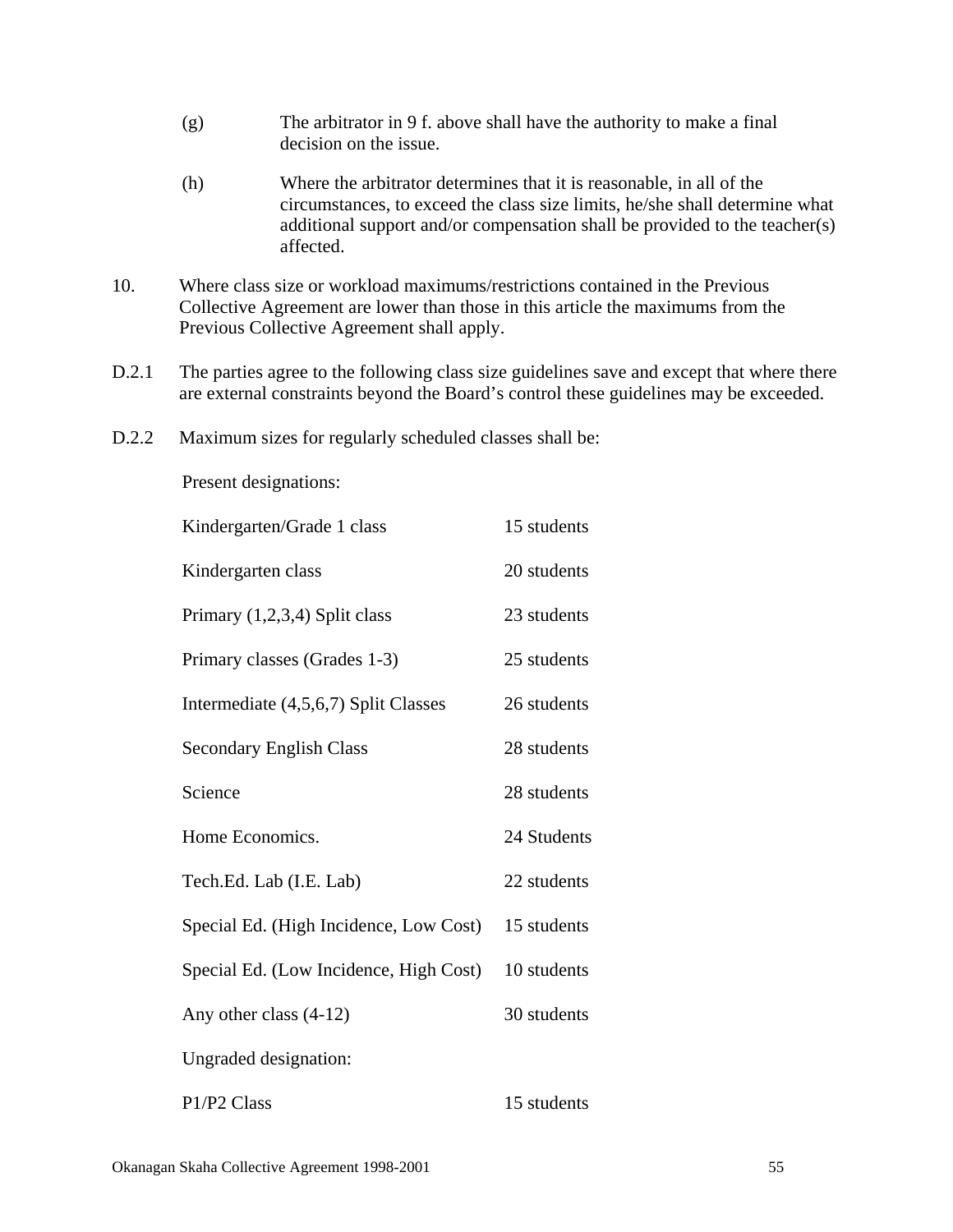| P1/any other age/level                    |                                                                                                                           | 15 students |
|-------------------------------------------|---------------------------------------------------------------------------------------------------------------------------|-------------|
| *Multi-age Class<br>(same as split class) |                                                                                                                           | 23 students |
| **Primary Classes (single age/level)      |                                                                                                                           | 25 students |
| $*NB:$                                    | Multi-age classes will include children who previously would have been<br>assigned to different grades. (Year 2000 pg.29) |             |
| $*$ $NP:$                                 | Primary classes will include children who previously would have been<br>assigned to a single grade level.                 |             |

- D.2.3 Maximums shall be in force by September 30 each year or as shortly thereafter as possible.
- D.2.4 The guidelines can be exceeded by one (1) student for split classes or multi-age classes and two (2) students for other classes before any assistance must be provided. Effective July 1, 1993, the guidelines can be exceeded by one (1) student for split classes, multiage classes, full-day primary classes (P2 - P4) and intermediate classes (grades 4 - 7) and by two (2) students for other classes before any assistance must be provided. The grade seven French Immersion classes at O'Connell Elementary for the 1993/94 school year only, will be composed of any current grade six French Immersion students and three (3) designated students. Accordingly, these classes can be exceeded by two (2) students before any assistance must be provided in the 1993/94 school year only. If these classes have thirty-two (32) students an additional thirty (30) minutes preparation time will be provided to each teacher.
- D.2.5 The assistance provided when the guidelines are exceeded will be in the form of an additional teacher or, with the approval of the teacher concerned, a teacher's aide.
- D.2.6 The teaching staff of a school may decide to exceed the guidelines for educationally sound reasons.
- D.2.7 The number of students in a laboratory, shop, or other specialized classroom shall not normally exceed the number for which the facilities were designed.
- D.2.8 The teacher who feels that the needs of a particular child in his/her class are so demanding/disruptive that they are detrimental to the learning conditions of that class, may refer the matter to the Administrative Officer of the school who shall confer with a school-based team consisting of:

the teacher;

the learning assistance teacher;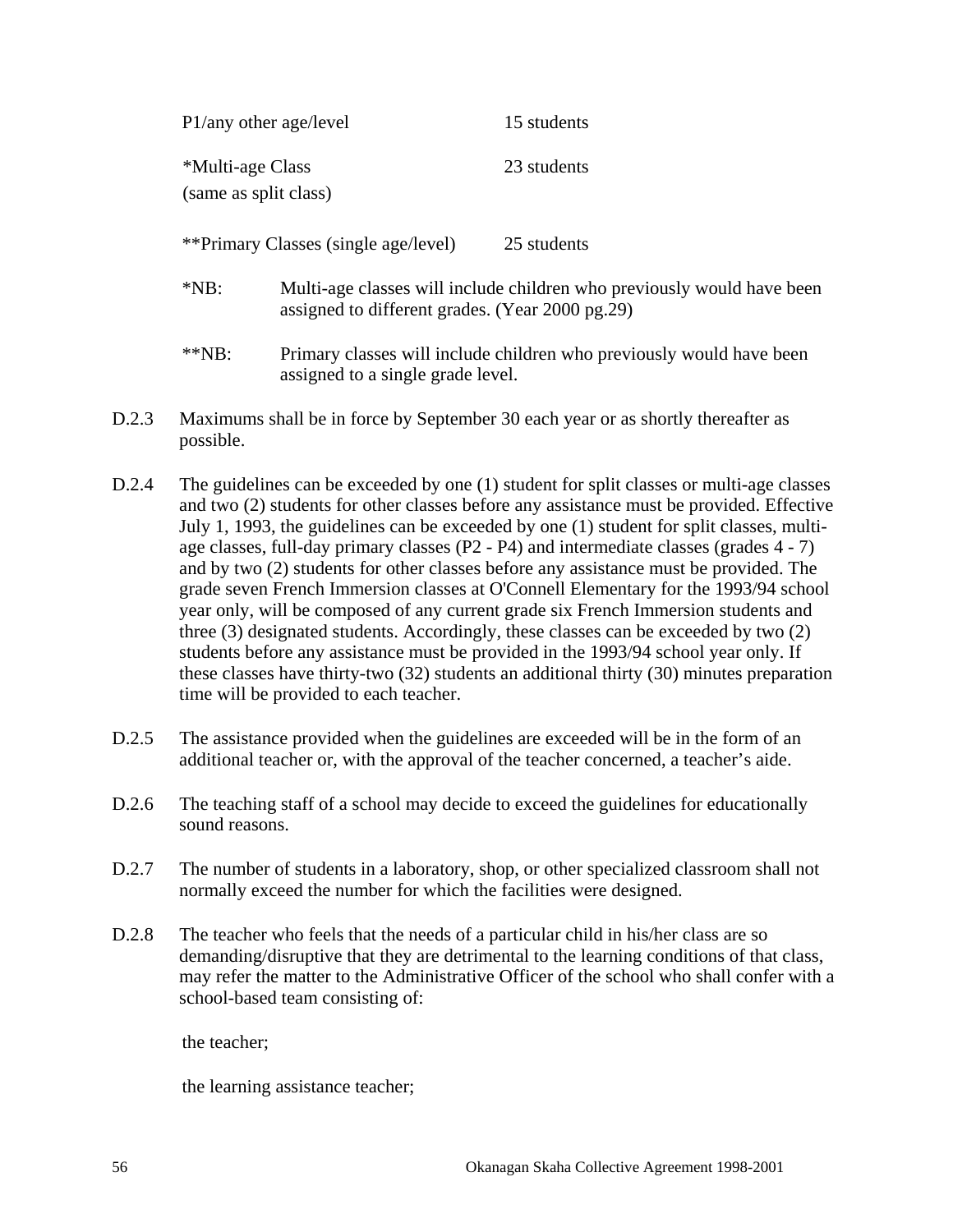the school counsellor (if involved);

and other involved teachers, which may include the school staff representative.

 This group shall collectively make all efforts to arrive at a creative solution at the school level.

D.2.9 If no solution is arrived at, or if a solution is attempted but the problem persists, then the matter on the request of the school-based team shall, as soon as reasonably possible, be referred to a District Special Needs Review Committee.

The District Special Needs Review Committee is to be comprised of

the teacher of the special needs

child support staff (counselor, LAT, LD Teacher)

the school Administrative Officer

the District Principal of Student Services (or designate)

D.2.10 The recommendations of the District Special Needs Review Committee shall be forwarded to the Superintendent of Schools, School District #67, who shall inform the committee regarding the actions taken in response to the recommendation.

### **D.3.0 MAINSTREAMING/INTEGRATION OSTU**

- D.3.1 For the purposes of this Agreement, students with special educational needs are those identified by the District Principal of Student Services after consultation with the School Based Team, and such resource people as may be required by the District Principal of Student Services in order to assess accurately the student's educational needs and requirements.
	- D.3.1.1 Should the District Principal of Student Services decide that a student who has been identified by the School Based Team, does not qualify for additional resources, a full written explanation will be provided to the School Based Team. The School Based Team will have the right to have this decision reviewed by the Board.
- D.3.2 The Board and the Union agree that the placement of a student with special educational needs into a heterogeneous class of students on an ongoing basis shall be preceded by consultation with the teacher(s) and other persons who will be involved.
- D.3.3 In making any decision on the placement of a student to be integrated, the factors to be taken into account in this process of consultation will include: the student's medical,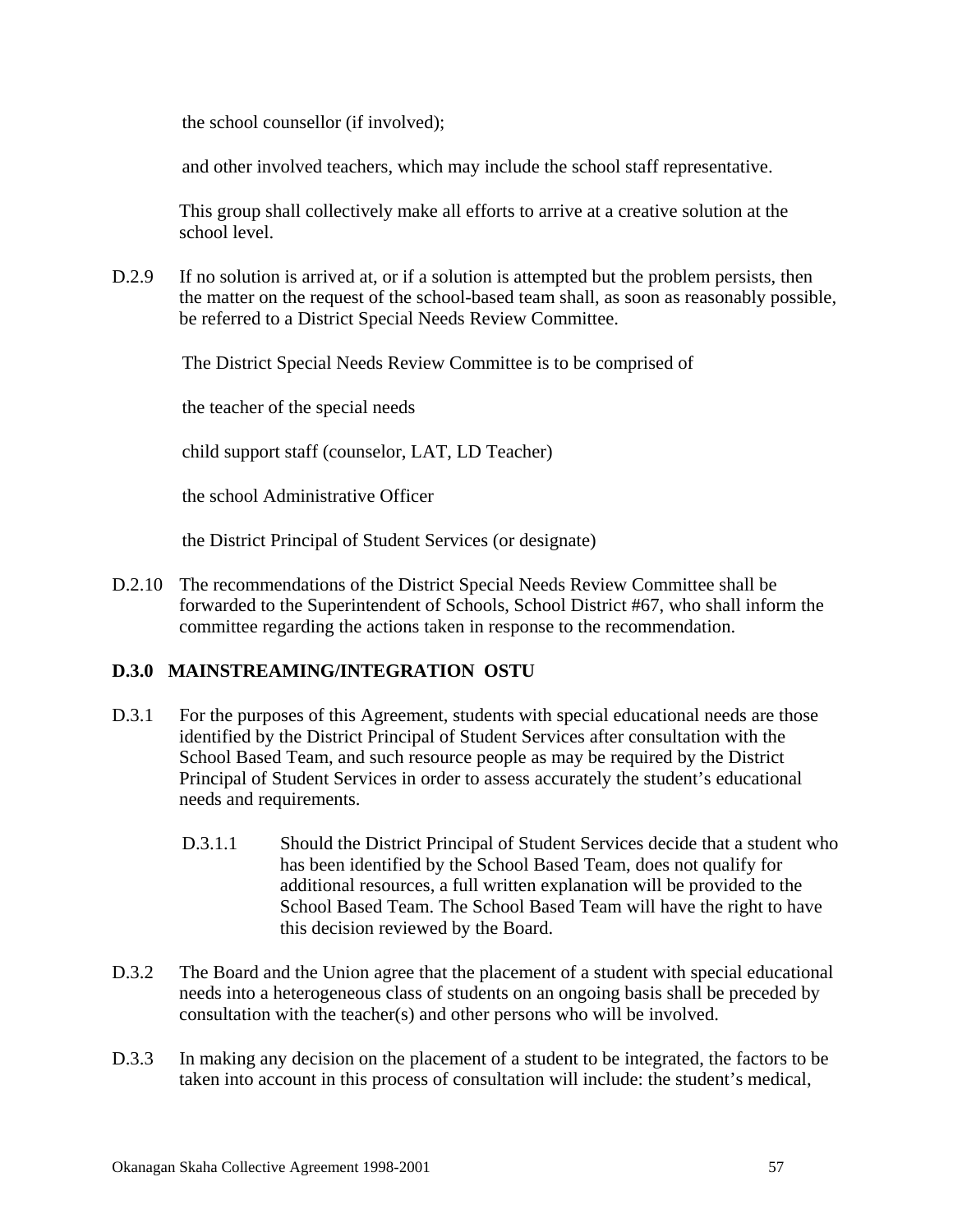physical and educational needs, the proposed program for the student, adjustments of class sizes, and the professional opinion of the teacher or teachers who may be affected.

- D.3.4 The Board shall provide additional resources which it considers necessary for the integration of the student. These necessary resources shall be determined after consultation among those persons described in paragraph D.3.3, and shall include aide time.
	- D.3.4.1 In advance of placement, teachers of integrated students shall, as determined by the District Principal of Student Services, be given release time from the instructional day to determine the needs of such students, to receive related training, and to consult with other staff and resource persons, and where appropriate teacher assistants and/or personal attendants regarding such students. The scheduling of such release time is to be subject to the approval of the Principal.
	- D.3.4.2 Teachers shall not be expected to take such training during the months of July and August. Where, at the request of the Board, a teacher agrees to take, and completes such training approved by the District Principal of Student Services, the Board, after consultation with the teacher shall either pay him/her at a rate of one-two hundredth (1/200) of the current annual salary of the teacher or give the teacher paid time off during the school year in lieu of such pay. Such consultation shall take place before the teacher agrees to take the course. The teacher shall be reimbursed for reasonable expenses incurred.
	- D.3.4.3 Compensation by pay or time off under paragraph D.3.4.2 for partial days worked shall be a minimum of one-half (1/2) day.
- D.3.5 Appropriately trained persons shall be responsible to administer medication, to perform medical procedures, or to attend to physical needs. The School Board shall establish a system for the administration of medication and medical procedures.
- D.3.6 Clear procedures shall be established for the carrying out of fire and earthquake drills that expedite the evacuation and care of handicapped children.
- D.3.7 Board approved intercommunication devices shall be provided in rooms where emergency aid may be required.
- D.3.8 The Board will defend, save harmless and indemnify any Union member from any demands, claims, suits, actions or other proceedings which may be brought against the Union member and which arise from the performance of the Union member's duties and responsibilities or while participating in extracurricular activities and for any costs, loss, damage and liability arising therefrom, including all legal fees and disbursements incurred in connection therewith, provided that this covenant does not apply in respect of any criminal acts committed by the Union member or in respect of any civil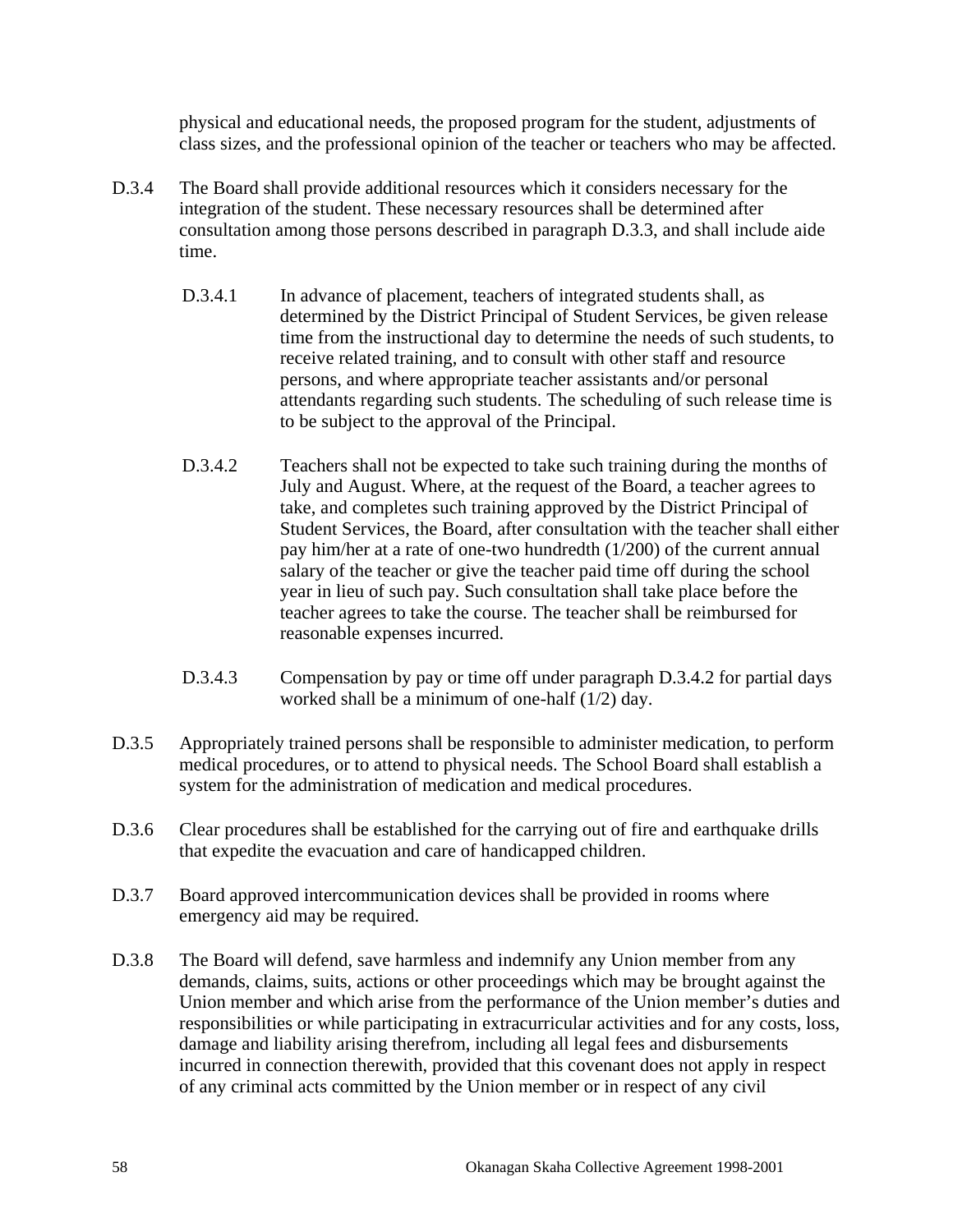negligence on the part of the Union member occurring outside the course and scope of the Union member's appointment.

- D.3.9 The Board shall provide the opportunity for those Teachers on Call interested in receiving training which would enable them to serve in classrooms with special needs students, including Resource Rooms. This training will be offered prior to September 30 of the current school year and shall be done on the Teacher on Call's own time.
- D.3.10 Where a student with special educational needs has been placed in a class or classes, there shall be release time for ongoing evaluation of the placement with the teacher(s) involved, including the collaborative preparation of IEPs.
- D.3.11 The placement in an established school of a resource room or special program shall occur only after consultation among District Staff, administrator(s), teachers and parents concerned.
	- D.3.11.1 This consultation shall begin as early as possible and preferably no later than five (5) months prior to placement.
	- D.3.11.2 Consideration shall be given to staffing, aide and clerical time allotments, equipment/furniture monies, and administrative assistance time.
- D.3.12 To ensure that all students receive adequate attention, no more than two (2) students with special educational needs shall normally be integrated at the same time into any one (1) regular classroom. This number shall be exceeded only by mutual agreement of the Board and the Union.

### **D.4.0 HOURS OF WORK (Preparations and Planning) OSTU**

- D.4.1 A teacher's weekly instructional assignment shall be defined as time during the instructional week devoted to teaching courses and lessons and shall include preparation time, time assigned to supervise curricular activities, class changes and recess, study periods and morning break.
- D.4.2 There shall be no increase in the weekly instructional assignment of a full-time teacher during the term of this Agreement.
- D.4.3 Each full time elementary teacher's weekly instructional hours, exclusive of noon intermission, shall not exceed twenty-five (25) hours.
- D.4.4 A full-time elementary teacher's weekly instructional assignment shall include sixty (60) minutes per five day week of non-instructional (preparation) time; divided into two (2) periods of thirty (30) minutes within each week. Effective July 1, 1993, a full-time elementary teacher's weekly instructional assignment shall include eighty (80) minutes per five-day week of non-instructional (preparation) time; divided into two (2) periods of forty (40) minutes each within each week.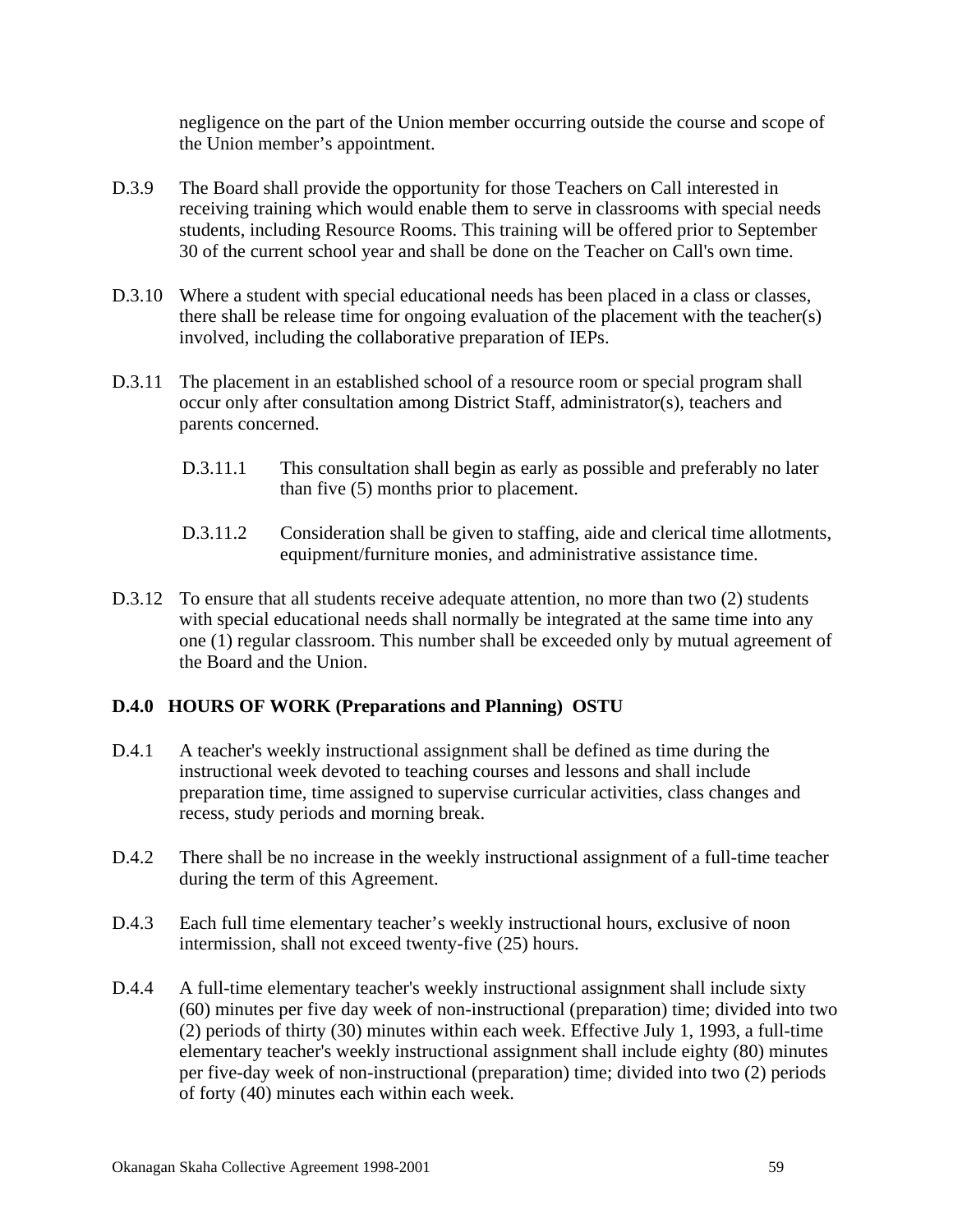- D.4.5 Each full time secondary teacher's weekly instructional hours, exclusive of regular noon intermissions, shall not exceed twenty-seven and one-half (27 1/2) hours. At Penticton Secondary School, as long as the current timetable is in effect, the twentyseven and one-half (27 1/2) hours may be exceeded, but no increase above current levels shall be made.
- D.4.6 Full-time secondary teachers shall be entitled to preparation time to the minimum of twelve and one-half percent (12 1/2%) of their total timetable cycle.

 At Penticton Secondary School, as long as the current timetable is in effect, teachers shall be entitled to one preparation period per timetable cycle.

 Full-time middle school teachers shall be entitled to one preparation period of 48 minutes per timetable cycle. [MCM effective July 1, 1999]

- D.4.7 In the event of a significant change in the present provisions of the School Act governing hours of instruction, and upon the request of either party, the Board and the Union shall meet and review this Article.
- D.4.8 Part-time teachers shall receive preparation time pro-rated according to their teaching assignment.
- D.4.9 When scheduling makes preparation time impractical for part-time teachers, their appointment shall be increased on a pro-rated basis to the equivalent of the preparation time.

### **D.5.0 REGULAR WORK YEAR FOR TEACHERS OSTU**

- D.5.1 The annual salary established for employees covered by this Agreement shall be payable in respect of the teacher's regular work year which shall not exceed one hundred ninety-five (195) days in session per school year. All days in session shall be scheduled between the Tuesday after Labour Day and the last Friday in June of the subsequent year, excluding Saturdays and Sundays, statutory holidays, Christmas break and Spring break.
	- D.5.1.1 In school years when Labour Day occurs on the seventh (7th) of September and only in those years, the school year may, by agreement, commence in the first week of September or be extended into the last week of June.
- D.5.2 The regular work year for the teacher shall include:
	- D.5.2.1 five (5) non-instructional days for professional development as follows:

D.5.2.1.1 two (2) District days;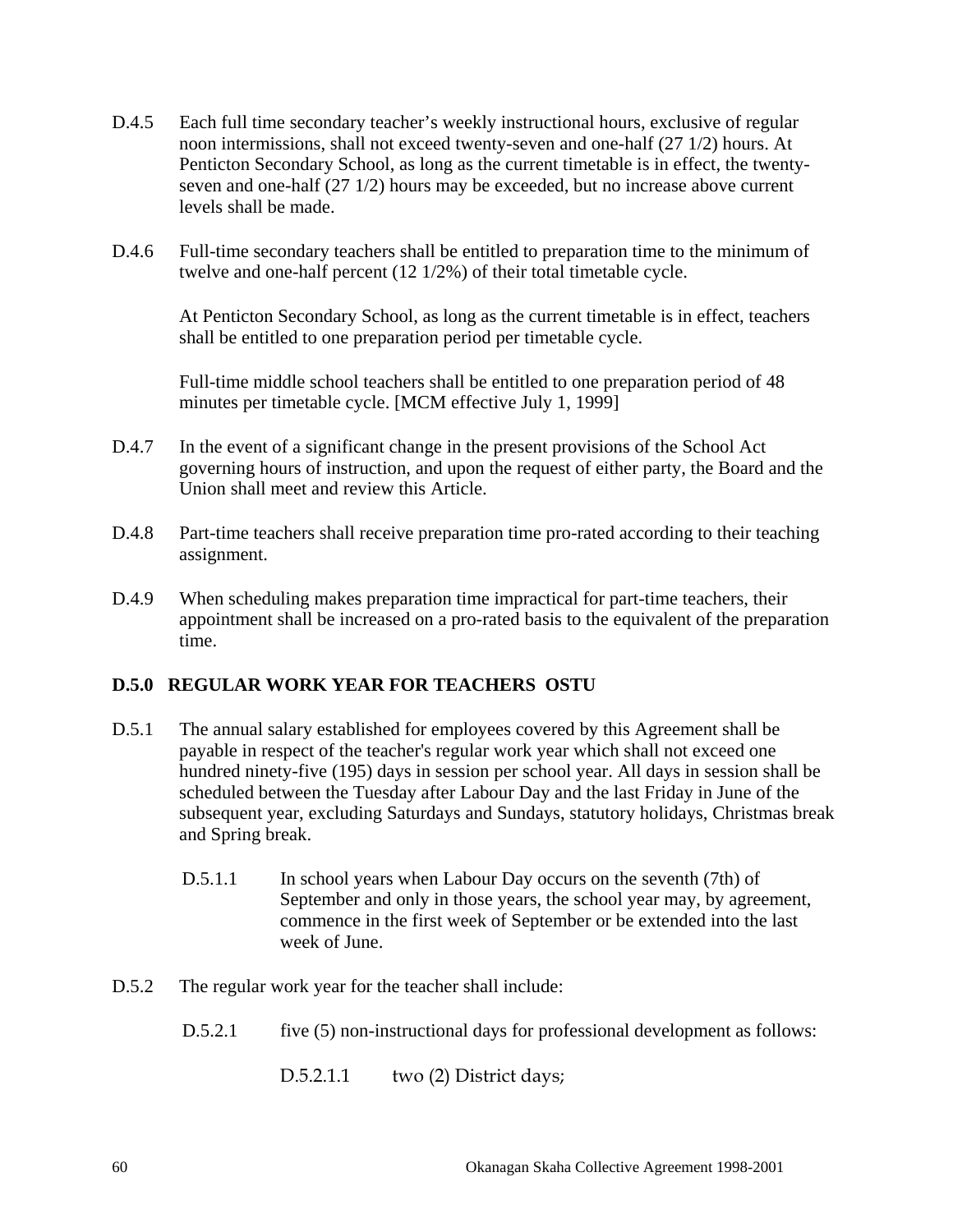D.5.2.1.2 three (3) school based days.

- D.5.3 The first day of Christmas break shall be on the Monday preceding December 26. School shall reopen on the Monday following January 1 unless January 1 is a Sunday, then school shall reopen Tuesday, January 3.
- D.5.4 The first day of Spring break shall be the third Monday in March, except for 1991 when Spring break shall commence on March 28. School shall reopen the fourth Monday in March. If the fourth Monday in March is Easter Monday, school shall reopen on the Wednesday following the fourth Monday in March.
- D.5.5 The last day of the school year will continue to be a day made available for necessary year-end administration. All students will be deemed to be in attendance on that day.
- D.5.6 The Employer will make every reasonable effort to provide the equivalent of one day in session for parent/teacher interviews during the school year. All students will be deemed to be in attendance on that day.
- D.5.7 Any work performed by employees covered by this Agreement beyond the teacher's regular work year shall be voluntary.
- D.5.8 Where, at the request of the Superintendent or designate, a teacher agrees to work outside of the teacher's regular work year, the Superintendent or designate shall give the teacher paid time off during the school year at a mutually agreeable time, or failing such agreement, shall pay the teacher pro rata based on the teacher's annual salary.
- D.5.9 Work Beyond The School Year Expenses

 If the work requested requires that the employee travel more than 20 km from their normal work site, they shall be reimbursed for actual expenses related to traveling costs, accommodation, meals and other expenses incurred to a maximum of the B.C.S.T.A. rates, upon submission of an expense voucher.

D.5.10 The work year of a psychologist shall not exceed the total number of days in session established for teachers pursuant to D.5.1 between July 1 and June 30, provided that no days of work may be scheduled during the Christmas or the spring break without the agreement of the employee. Psychologists who agree to work more than the number of days so established shall be compensated pursuant to Article D.5.8. [MCM Aug. 21/00]

### **D.6.0 DURATION OF SCHOOL DAY OSTU**

- D.6.1 In an elementary school the duration of the school day shall not exceed six (6) hours inclusive of:
	- D.6.1.1 instructional time not to exceed five (5) hours of instructional time which shall be inclusive of fifteen (15) minutes of recess;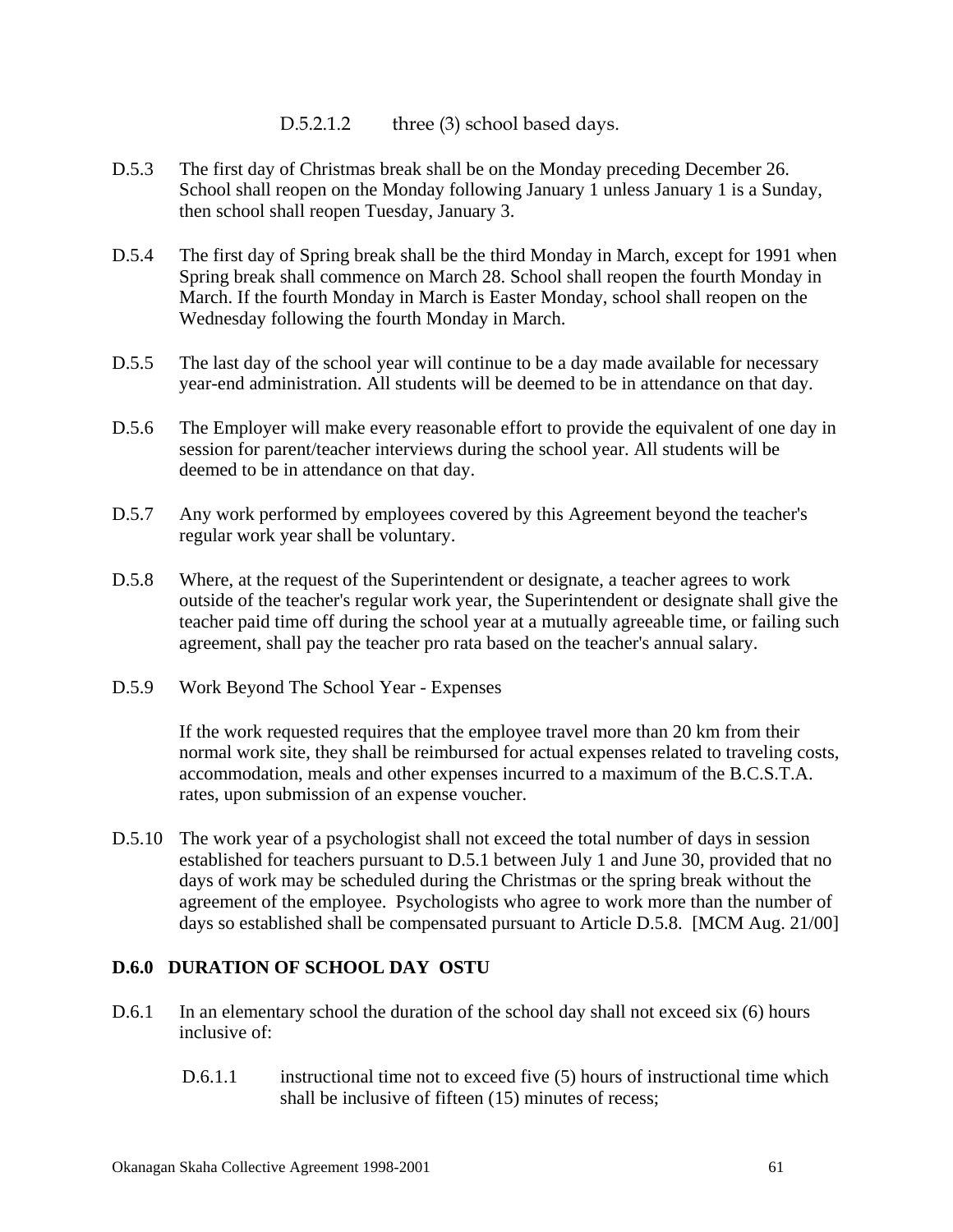- D.6.1.2 a regular lunch intermission.
- D.6.2 In a secondary school the duration of the school day shall not exceed six (6) hours and thirty (30) minutes inclusive of:
	- D.6.2.1 five (5) hours and thirty (30) minutes of instructional time which shall be inclusive of time allotted for homeroom, students to change classes, breaks;
	- D.6.2.2 a regular lunch intermission.
- D.6.3 It is agreed that Penticton Secondary is an exception to the above provisions, as long as their current timetable is retained.
- D.6.4 Where practicable, part-time assignments in secondary schools shall be scheduled in consecutive teaching blocks.
- D.6.5 [LOU signed April 26, 2001]: Middle schools shall be considered "secondary schools" with the following conditions:
	- D.6.5.1 the duration of the school day will not exceed 6 hours and 5 minutes inclusive of:
		- D.6.5.1.1 five hours and 20 minutes of instructional time which shall be inclusive of time allotted for homeroom, students to change classes, breaks; and
		- D.6.5.1.2 a regular lunch intermission.

#### **D.7.0 SUPERVISION DUTIES (NOON HOUR SUPERVISION) OSTU**

- D.7.1 Teachers shall not be required to perform noon-hour supervision.
- D.7.2 Other supervision duties shall not be increased.

#### **D.8.0 EXTRA-CURRICULAR ACTIVITIES LM/OSTU**

- D.8.1 In this Agreement, extra-curricular activities include all those that are beyond the provincially prescribed and locally determined curricula of the District.
- D.8.2 While the Union and the Employer agree that extra-curricular activities are an important aspect of school life, it is recognized that teachers participate in extra-curricular activities on a voluntary basis.
- D.8.3 Involvement or non-involvement in extra-curricular activities shall not form any part of a position vacancy posting or the evaluation of a teacher.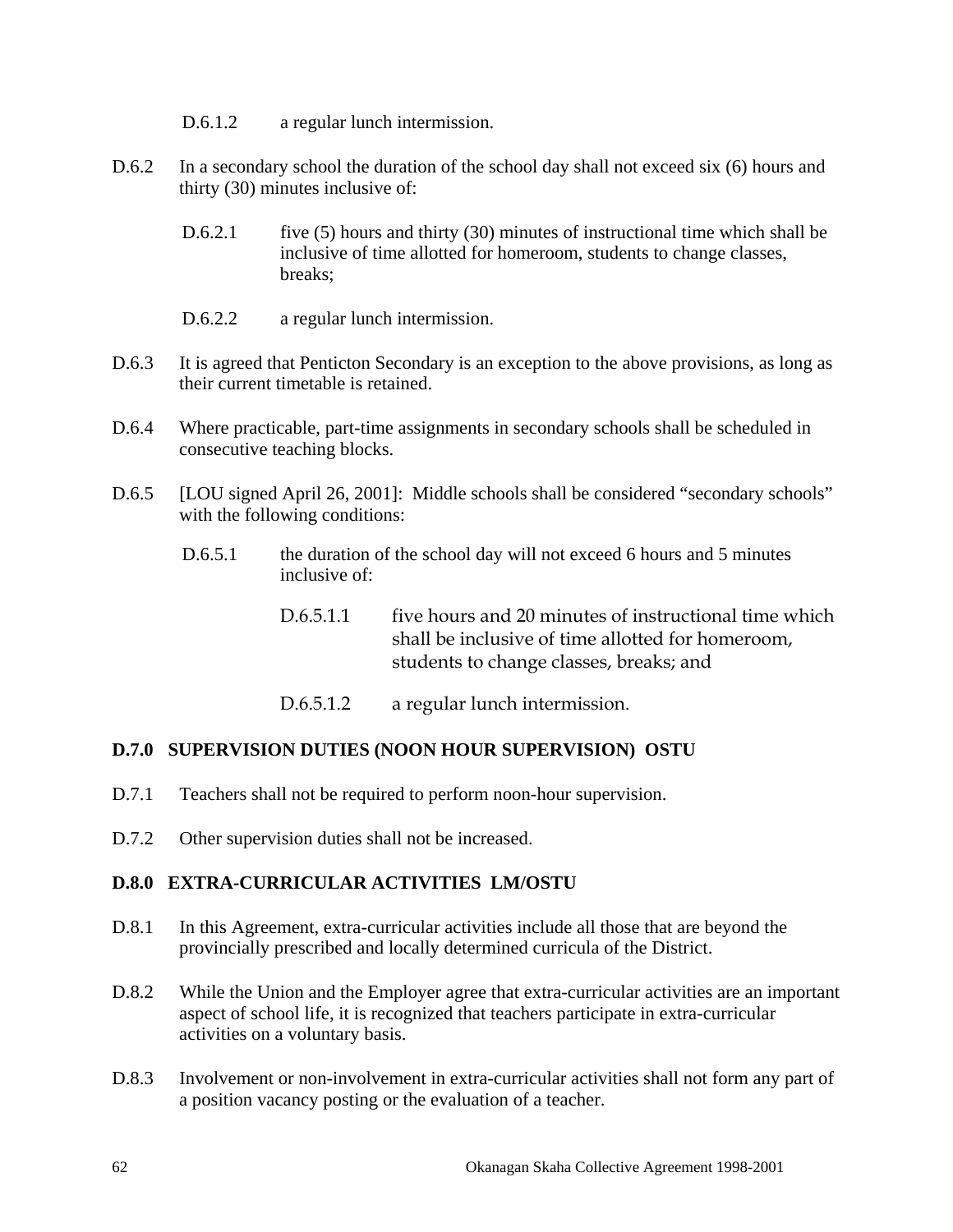D.8.4 While voluntarily involved in Board or Administrative Officer approved extra curricular activities, teachers shall be considered to be acting in the employ of the Board, for purposes of liability of the Board and coverage by the Board's insurance.

#### **D.9.0 STAFF MEETINGS LM/OSTU**

- D.9.1 The principal shall give seven (7) days' notice of regular staff meetings.
- D.9.2 All staff members shall have the right to place items on the agenda of regular staff meetings. An agenda of items shall be given to teachers two (2) days prior to any regular staff meeting.
- D.9.3 Written minutes of staff meetings shall be kept and circulated to all staff members.
- D.9.4 Staff meetings shall be held only on prescribed school days as defined in this Agreement.
	- D.9.4.1 Despite D.9.4, staff meetings for psychologists may be held on any work day within the work year established pursuant to D.5.10. [MCM effective Aug. 21/00]
- D.9.5 Except by agreement with the staff, meetings shall not be scheduled to commence more than one-half(1/2) hour prior to the beginning of classes nor to conclude later than two (2) hours after the dismissal of students.
- D.9.6 There shall be a maximum of one (1) regular staff meeting per month.

### **D.10.0 HEALTH AND SAFETY LM/OSTU**

- D.10.1 The Employer agrees to maintain a safe, hygienic, and healthy environment in the work place.
- D.10.2 Classes should be conducted only in facilities that are clean and where temperature, ventilation, lighting, humidity, sound level and other physical conditions are hygienic, safe and conducive to effective learning as determined by the school's Administrative Officer.
- D.10.3 The Health and Safety Committee shall be maintained by the Employer as required by Worker's Compensation Board regulations. Minutes of these meetings shall be forwarded to the School Safety Captains.
- D.10.4 A teacher shall not be disciplined or penalized for refusal to work in conditions that he/she reasonably believes are unsafe or where health is at risk.
- D.10.5 Teachers have a duty to render assistance in an emergency but shall not be called on to administer medication to students on a regular predictable basis.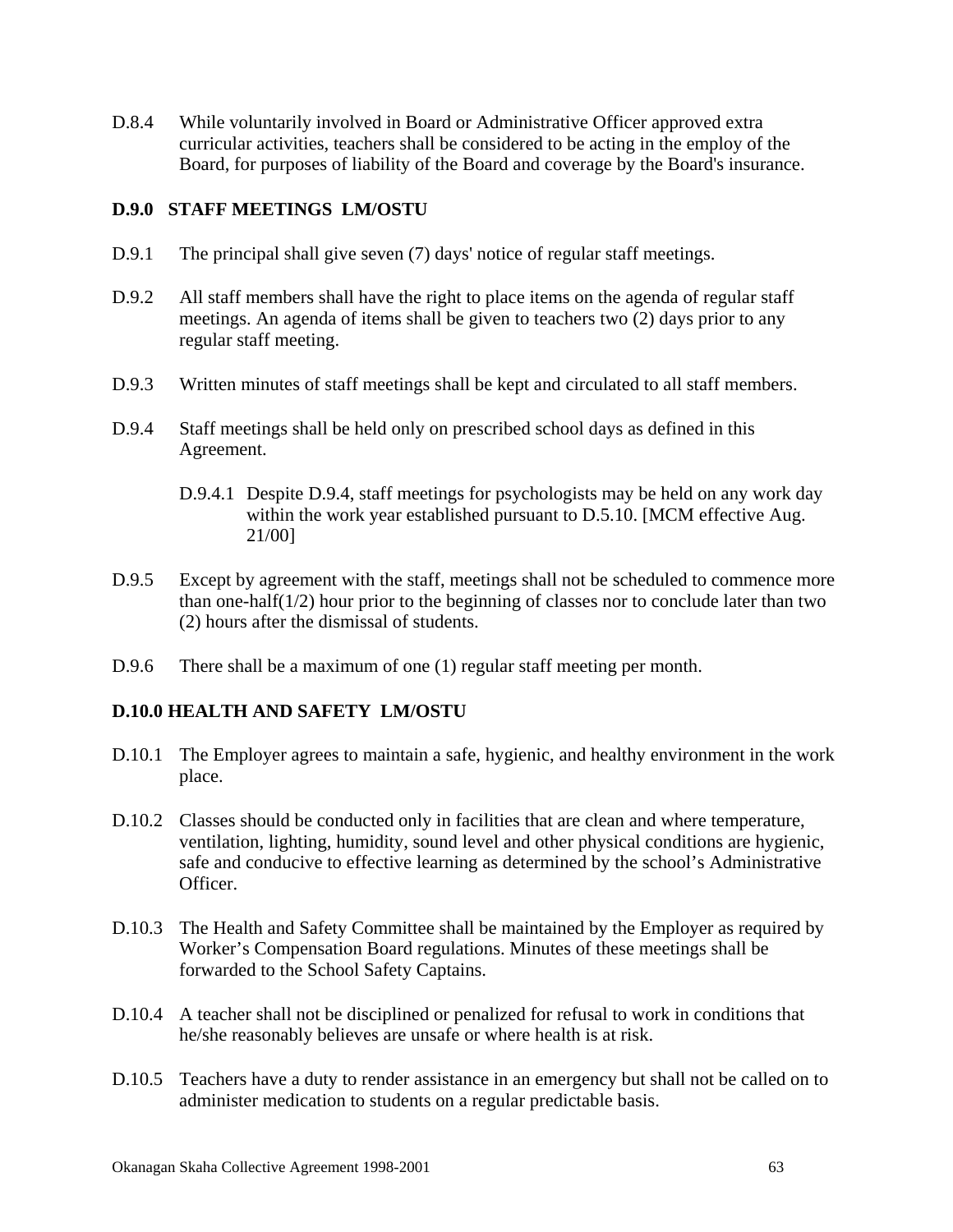In exceptional circumstances where it is essential that students receive medication and there is no responsible person in the school other than the teacher who can administer the medication, the matter will be discussed and resolved in advance with the Union.

- D.10.6 An adequate, accessible supply of disposable gloves and disinfectant shall be provided in each school for teachers required to deal with students' blood or other body fluids.
- D.10.7 The examination of students for communicable diseases or infestations shall not be the responsibility of any teacher.
- D.10.8 The Board shall develop an earthquake preparedness and earthquake education plan.

### **D.11.0 OSTU INVOLVEMENT IN DISTRICT BUDGET PROCESS LM/OSTU**

D.11.1 Each year during the preparation of the annual budget, the Union may present its views on budget matters to the Board of School Trustees or a committee of the Board of School Trustees.

### **D.12.0 BEGINNING TEACHERS OSTU**

- D.12.1 A beginning teacher is defined as a teacher who is teaching in their first ten (10) months since the attainment of their initial teaching certificate.
- D.12.2 Wherever possible, special consideration shall be given to the assignments of beginning teachers.
- D.12.3 A school based mentoring program shall be developed that is voluntary for both the teacher-mentor and the beginning teacher.

#### **D.13.0 TEACHER INVOLVEMENT IN PLANNING NEW SCHOOLS LM/OSTU**

D.13.1 When new school construction or major school renovations are planned in a school district, the Board shall include a representative(s) of the Teacher's Union in the planning process.

#### **D.14.0 HOME EDUCATION OSTU**

- D.14.1 Educational services that may be required for home education students, as defined in School Act Division 4 (12 & 13), regulation Section 3, shall normally be provided by members of the bargaining unit, but may be carried out by an Administrative Officer.
- D.14.2 A teacher assigned responsibility for provision of educational services to a home schooled student shall normally be a teacher with District educational support responsibilities.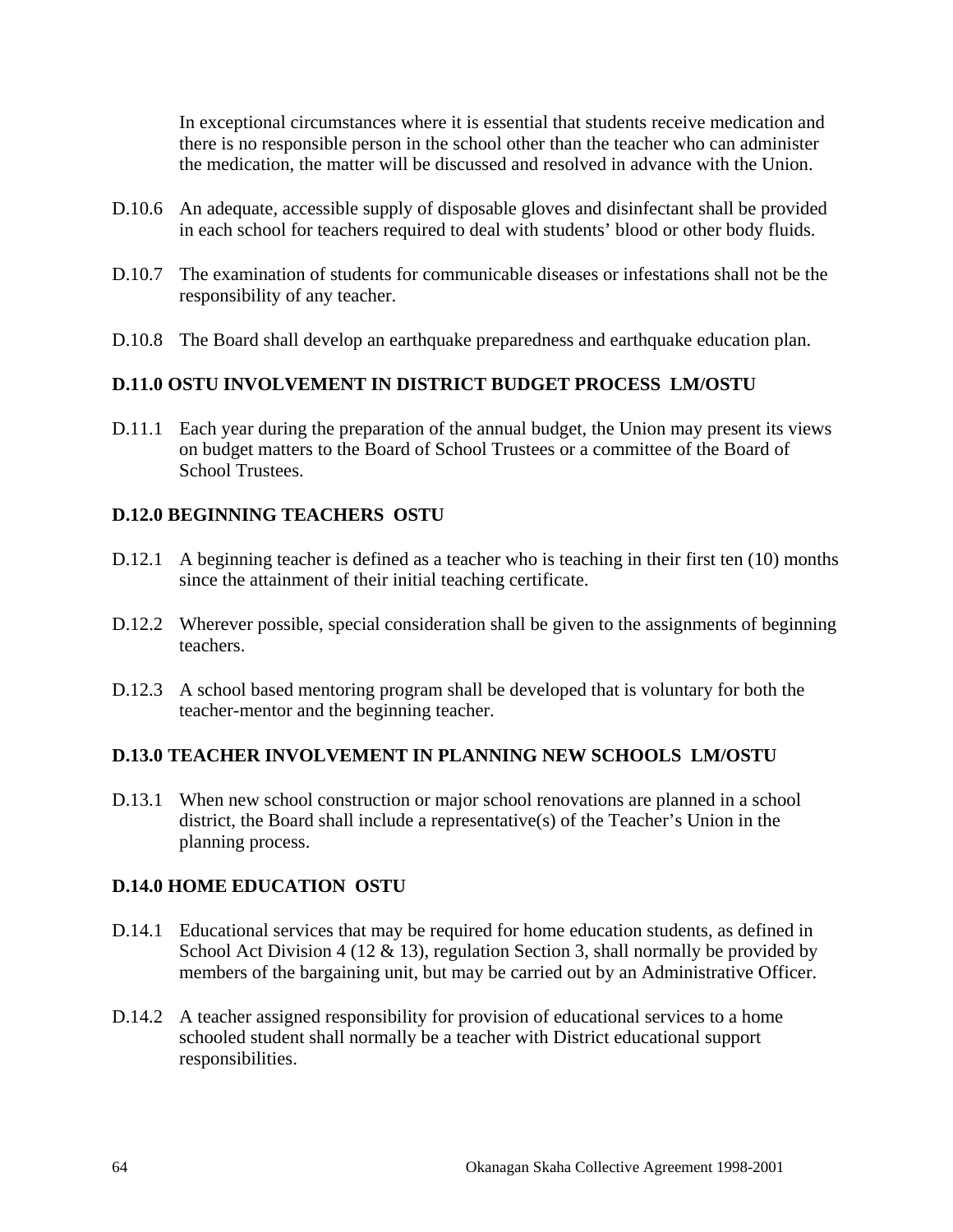- D.14.3 A teacher assigned responsibility for provision of any educational service to one or more home schooled students shall be given reasonable assignment time to enable him/her to provide such services.
- D.14.4 In the event a home education student is assigned to a classroom teacher on a regularly scheduled basis, then it will be recognized in the allotment of that teacher's assignment and workload.

### **D.15.0 BEGINNING PRIMARY OSTU**

- D.15.1 To facilitate the entry of P1 students, there shall be one-half (1/2) day release time for four (4) to seven (7) students, plus one-half (1/2) day for each additional four (4) students or portion thereof. This time is to be used for parent-teacher-child interviews and preparation.
- D.15.2 Teachers of primary program, year one (1) students shall be entitled to implement a gradual entry program during the first two weeks.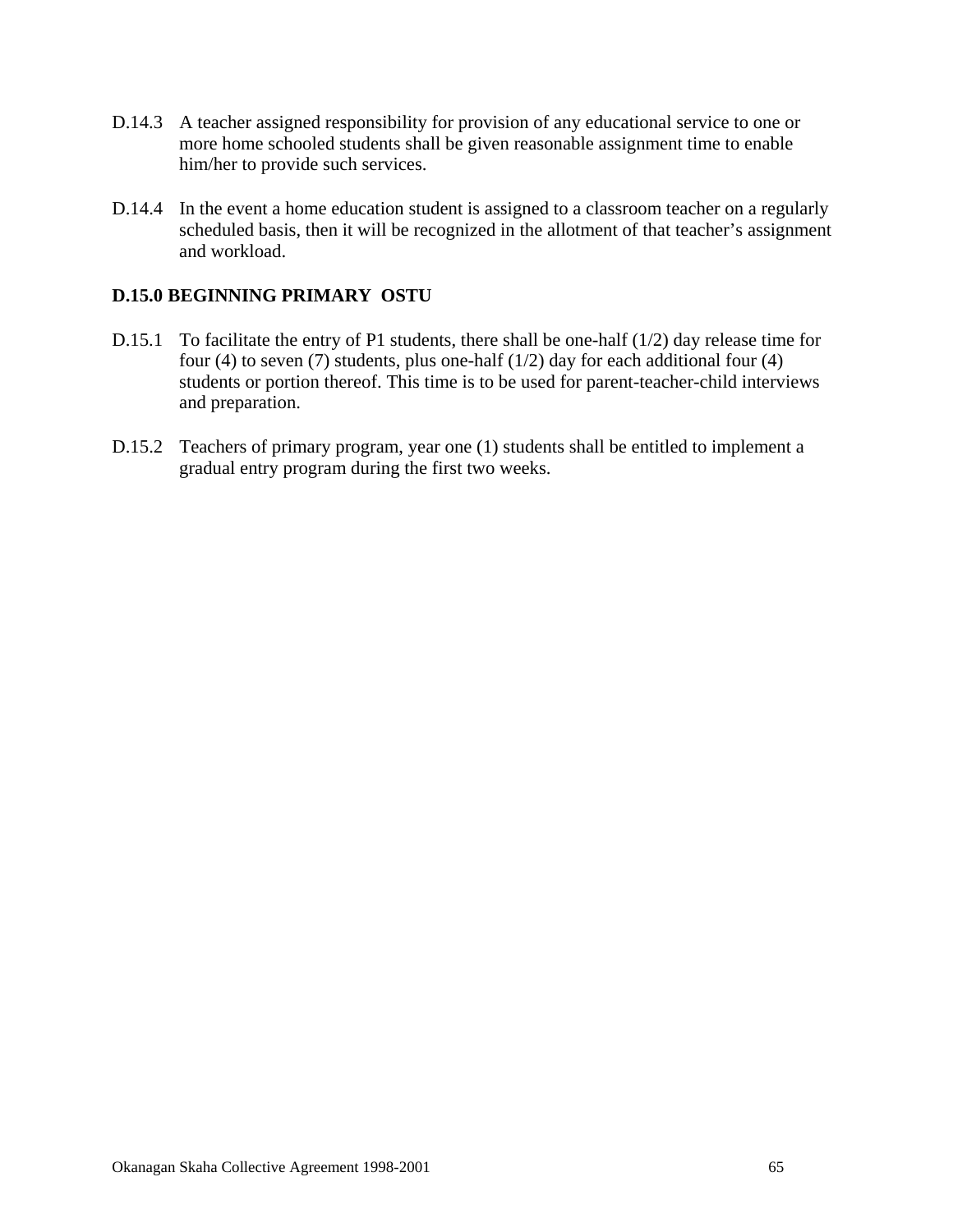# **SECTION E: PERSONNEL PRACTICES**

## **E.1.0 NON-SEXIST ENVIRONMENT [P.C.–E.1]**

- E.1.1 A non-sexist environment is defined as that in which there is no discrimination against females or males by portraying them in gender stereotyped roles or by omitting their contributions.
- E.1.2 The employer does not condone and will not tolerate any written or verbal expression of sexism. In September of each school year the employer and the Local shall jointly notify administrative officers and staff, in writing, of their commitment to a non-sexist environment.

### **E.2.0 HARASSMENT/SEXUAL HARASSMENT [P.C.–E.2]**

[Note: Please refer to the March 14, 1997 Letter of Understanding No. 2, attached to this contract which may affect the operation of this Article.]

- E.2.1 General
	- a. The employer recognizes the right of all employees to work, to conduct business and otherwise associate free from harassment or sexual harassment.
	- b. The employer considers harassment in any form to be totally unacceptable and will not tolerate its occurrence. Proven harassers shall be subject to discipline and/or corrective actions. Such actions may include counselling, courses that develop an awareness of harassment, verbal warning, written warning, transfer, suspension or dismissal.
	- c. No employee shall be subject to reprisal, threat of reprisal or discipline as the result of filing a complaint of harassment or sexual harassment which the complainant reasonably believes to be valid.
	- d. All parties involved in a complaint agree to deal with the complaint expeditiously and to respect confidentiality.
	- e. The complainant and/or the alleged offender, if a member(s) of the Local, may at the choice of the employee be accompanied by a representative(s) of the Local at all meetings in this procedure.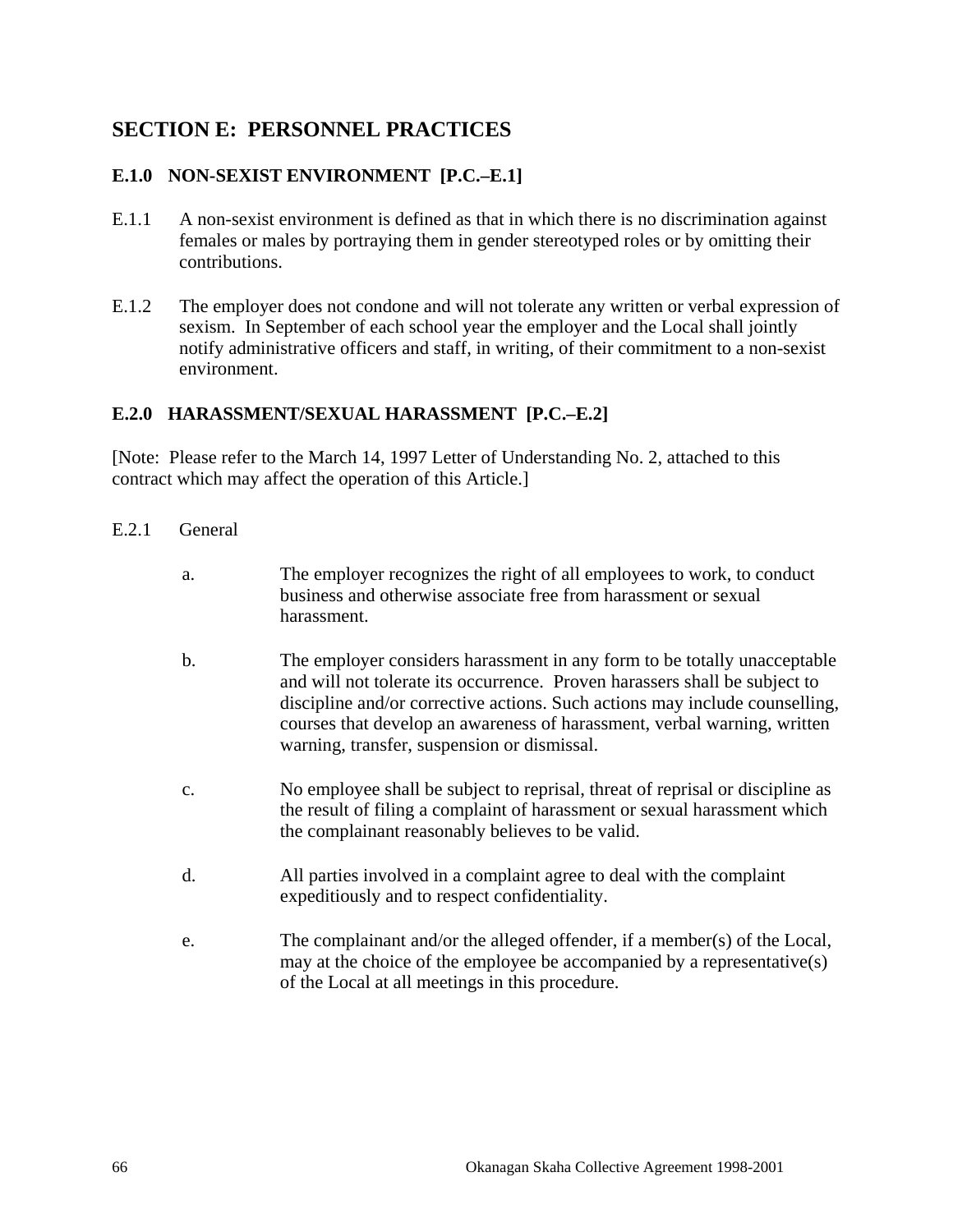#### E.2.2 Definitions:

- a. For the purpose of this article harassment shall be defined as including:
	- i. sexual harassment; or
	- ii. any improper behavior that is directed at or offensive to any person, is unwelcome, and which the person knows or ought reasonably to know would be unwelcome; or
	- iii. objectionable conduct, comment, materials or display made on either a one-time or continuous basis that demeans, belittles, intimidates, or humiliates another person; or
	- iv. the exercise of power or authority in a manner which serves no legitimate work purpose and which a person ought reasonably to know is inappropriate; or
	- v. such misuses of power or authority as intimidation, threats, coercion and blackmail.
- b. The definition of "sexual harassment" shall include:
	- i. any comment, look, suggestion, physical contact, or real or implied action of a sexual nature which creates an uncomfortable working environment for the recipient, made by a person who knows or ought reasonably to know such behavior is unwelcome; or
	- ii. any circulation or display of visual material of a sexual nature that has the effect of creating an uncomfortable working environment; or
	- iii. an implied promise of reward for complying with a request of a sexual nature; or
	- iv. a sexual advance made by a person in authority over the recipient that includes or implies a threat or an expressed or implied denial of an opportunity which would otherwise be granted or available and may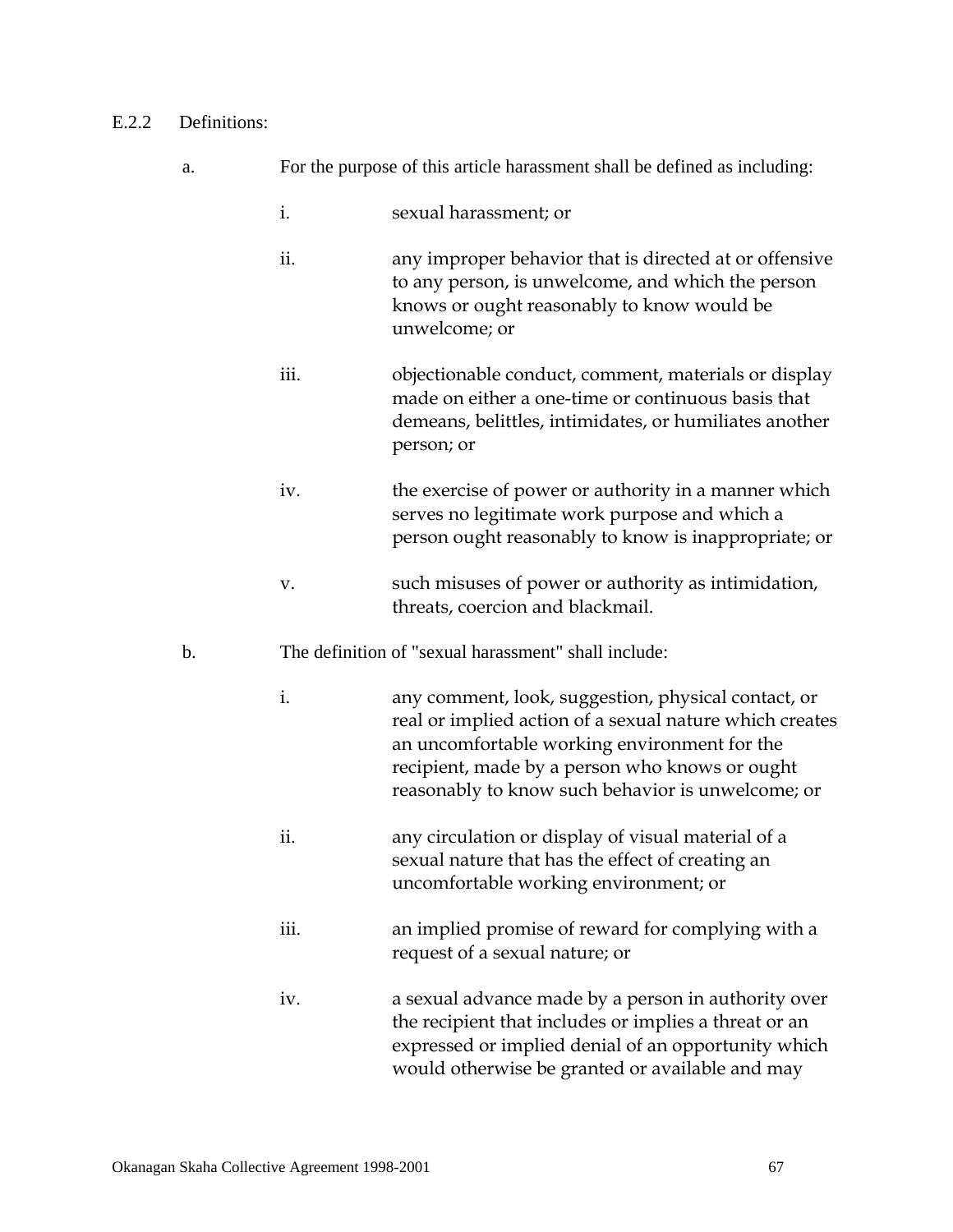include a reprisal or a threat of reprisal made after a sexual advance is rejected.

- E.2.3 Resolution Procedure:
	- a. Step 1

 The complainant, if comfortable with that approach, may choose to speak to or correspond directly with the alleged harasser to express his/her feelings about the situation.

 Before proceeding to Step 2, the complainant may approach his/her administrative officer, staff rep or other contact person to discuss potential means of resolving the complaint and to request assistance in resolving the matter. If the matter is resolved to the complainant's satisfaction the matter is deemed to be resolved.

- b. Step 2
	- i. If a complainant chooses not to meet with the alleged harasser, or no agreement for resolution of the complaint has been reached, or an agreement for resolution has been breached by the alleged harasser, a complaint may be filed with the superintendent or designate.
	- ii. The employer shall notify in writing the alleged harasser of the complaint and provide notice of investigation.
	- iii. In the event the superintendent is involved either as the complainant or alleged harasser, the complaint shall, at the complainant's discretion, be immediately referred to either BCPSEA or a third party who shall have been named by prior agreement of the employer and the Local who shall proceed to investigate the complaint in accordance with Step 3 and report to the board.

### c. Step 3

i. The employer shall investigate the complaint. The investigation shall be conducted by a person who shall have training and/or experience in investigating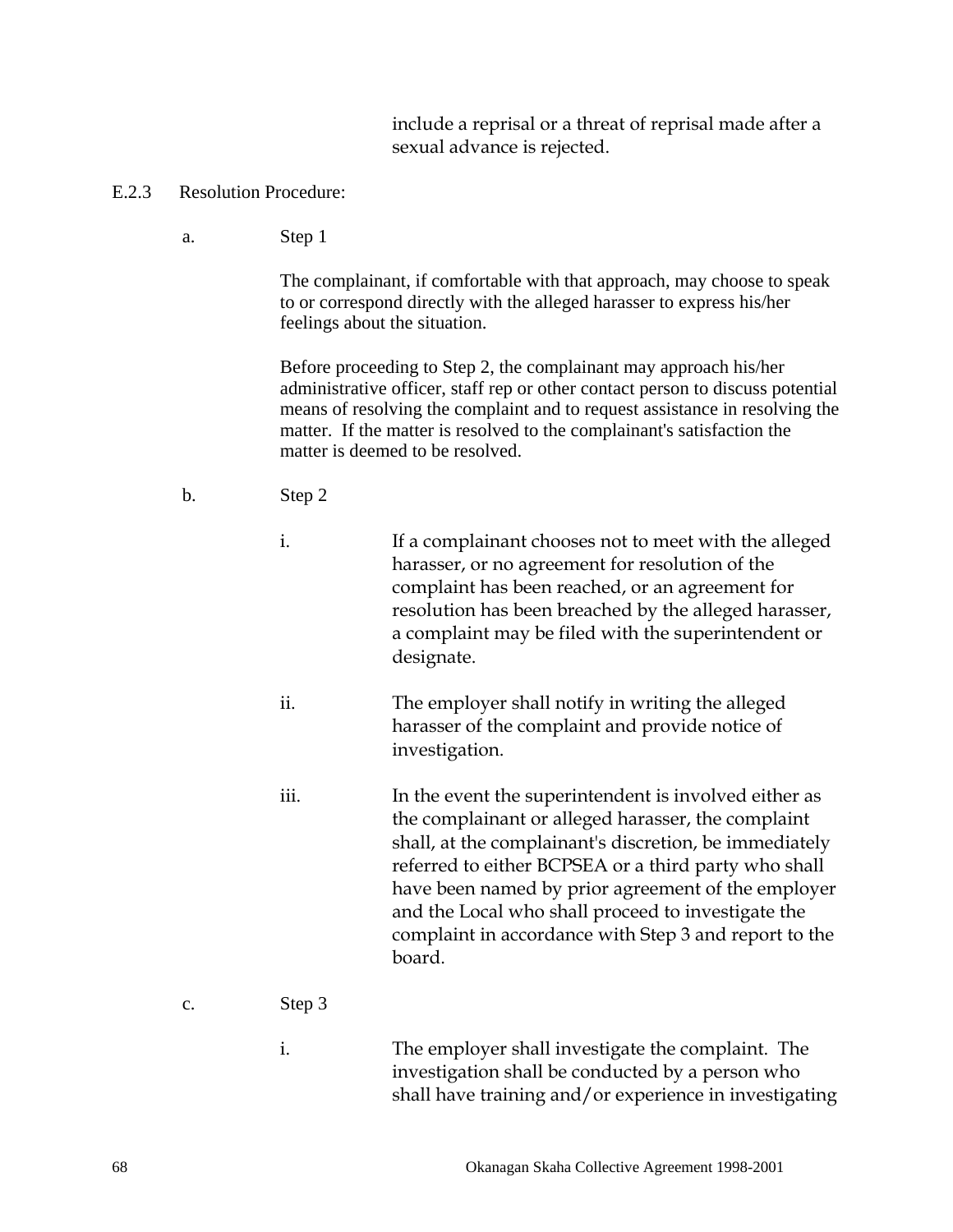complaints of harassment. The complainant may request that the investigator shall be of the same gender as the complainant and where practicable the request will not be denied.

ii. The investigation shall be conducted as soon as is reasonably possible and shall be completed in ten (10) working days unless otherwise agreed to by the parties, such agreement not to be unreasonably withheld.

### E.2.4 Remedies:

- a. Where the investigation determines harassment has taken place, the complainant shall, when appropriate, be entitled to but not limited to:
	- i. reinstatement of sick leave used as a result of the harassment;
	- ii. any necessary counselling where EFAP services are fully utilized or where EFAP cannot provide the necessary services to deal with the negative effects of the harassment;
	- iii. redress of any career advancement or success denied due to the negative effects of the harassment;
	- iv. recovery of other losses and/or remedies which are directly related to the harassment.
- b. Where the investigator has concluded that harassment or sexual harassment has occurred, and the harasser is a member of the bargaining unit, any disciplinary sanctions that are taken against the harasser shall be done in accordance with provisions in the agreement regarding discipline for misconduct.
- c. The Local and the complainant shall be informed in writing that disciplinary action was or was not taken.
- d. If the harassment results in the transfer of an employee it shall be the harasser who is transferred, except where the complainant requests to be transferred.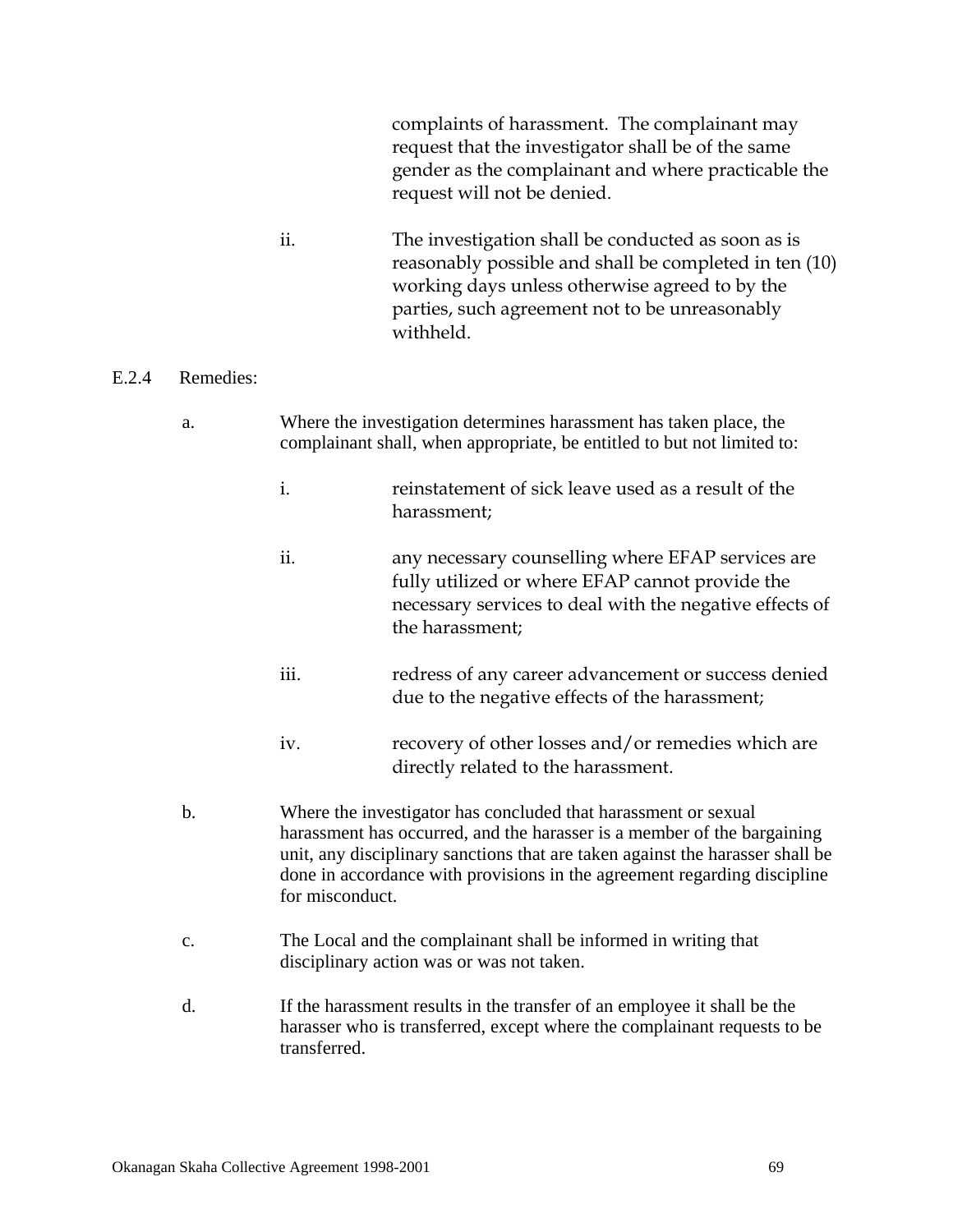e. If the employer fails to follow the provisions of the collective agreement, or the complainant is not satisfied with the remedy, the complainant may initiate a grievance at Step 3 of Article A.6 (Grievance Procedure). In the event the alleged harasser is the superintendent, the parties agree to refer the complaint directly to expedited arbitration.

#### E.2.5 Training:

a. The employer, in consultation with the Union, shall be responsible for developing and implementing an ongoing harassment and sexual harassment awareness program for all employees.

> Where a program currently exists and meets the criteria listed in this agreement, such a program shall be deemed to satisfy the provisions of this article. This awareness program shall initially be for all employees and shall be scheduled at least once annually for all new employees to attend.

- b. Within twelve (12) months of the concluding of the collective agreement, the employer shall have a training program in place. The program shall include but not be limited to:
	- i. the definitions of harassment and sexual harassment as outlined in this Agreement;
	- ii. understanding situations that are not harassment or sexual harassment, including the exercise of an employer's managerial and/or supervisory rights and responsibilities;
	- iii. developing an awareness of behavior that is illegal and/or inappropriate;
	- iv. outlining strategies to prevent harassment and sexual harassment;
	- v. a review of the resolution of harassment and sexual harassment as outlined in this Agreement;
	- vi. understanding malicious complaints and the consequences of such;
	- vii. outlining any board policy for dealing with harassment and sexual harassment;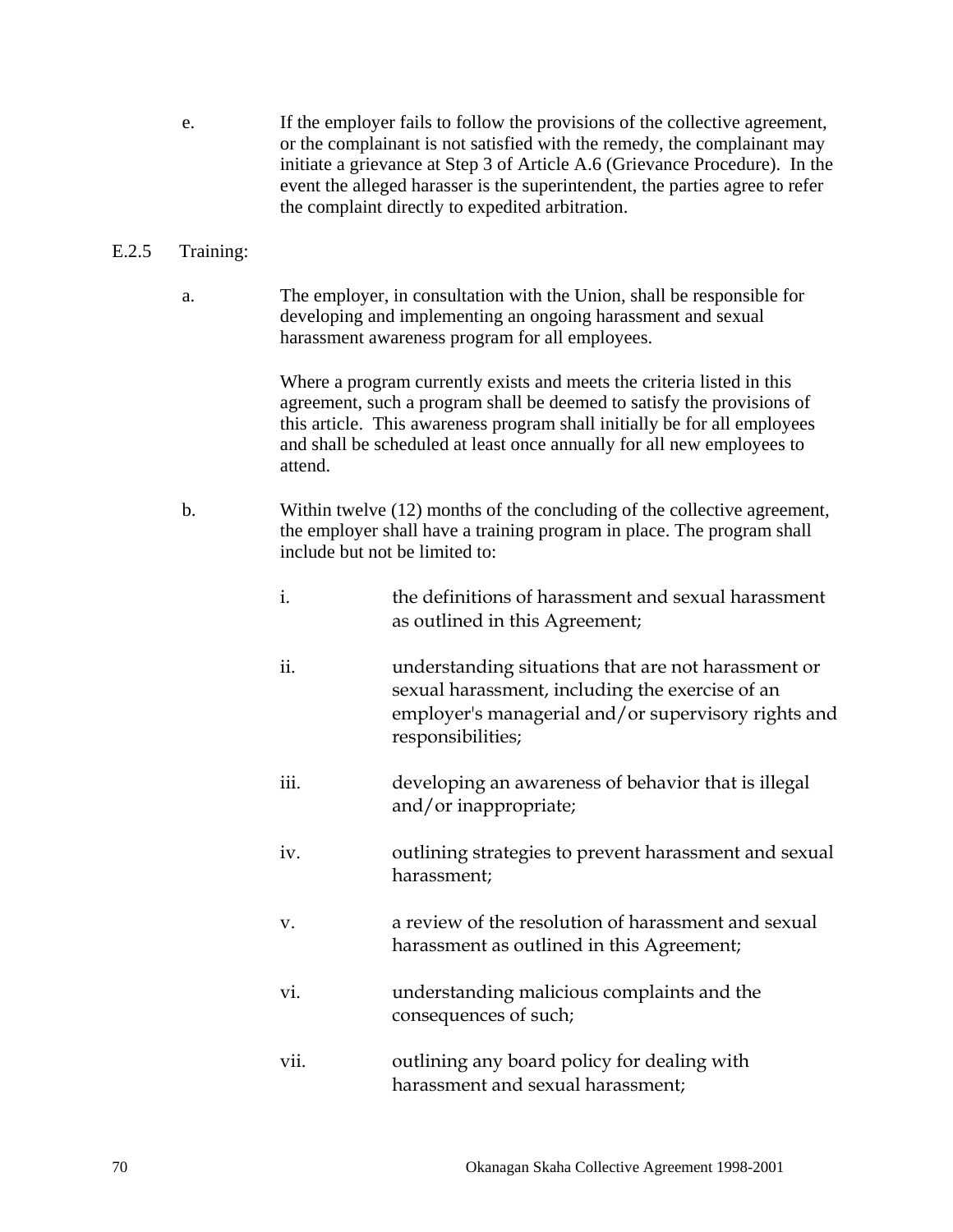### viii. outlining laws dealing with harassment and sexual harassment which apply to employees in B.C.

### **E.3.0 APPOINTMENT TO THE TEACHING STAFF OF THE DISTRICT OSTU**

- E.3.1 All teachers appointed by the Board to the teaching staff of the District shall be appointed to a continuing contract of employment in accordance with this Agreement, except for:
	- E.3.1.1 Temporary contract appointments:
		- E.3.1.1.1 to replace, for a period not exceeding one school year, any position temporarily vacated due to the leave of absence of a continuing contract teacher, or
		- E.3.1.1.2 to fill, for a period not exceeding the remainder of the regular work year, any position which has become vacant during the regular work year, due to the death, resignation, termination of the teacher or the vacancies caused by article E.4.6,
		- E.3.1.1.2.1 In the event a teacher on a continuing contract elects to fill a temporary position, that teacher's position may be filled on temporary appointment basis,

or

- E.3.1.1.3 to fill, for a period not exceeding the remainder of the regular work year, positions temporarily existing to meet the temporary needs of the District, due to enrollment bulges, specially funded project appointments or the vacancies caused by article C.4.1.3.3 (Part-time Employees Employment Rights), or
- E.3.1.1.4 to a certified Teacher on Call, retroactively upon completion of a total of twenty (20) days or more in one assignment in accordance with Section C.6 (Teacher on Call Employment Rights) of this Agreement.
- E.3.1.2 Teacher on Call appointments made in accordance with the provisions of this Agreement.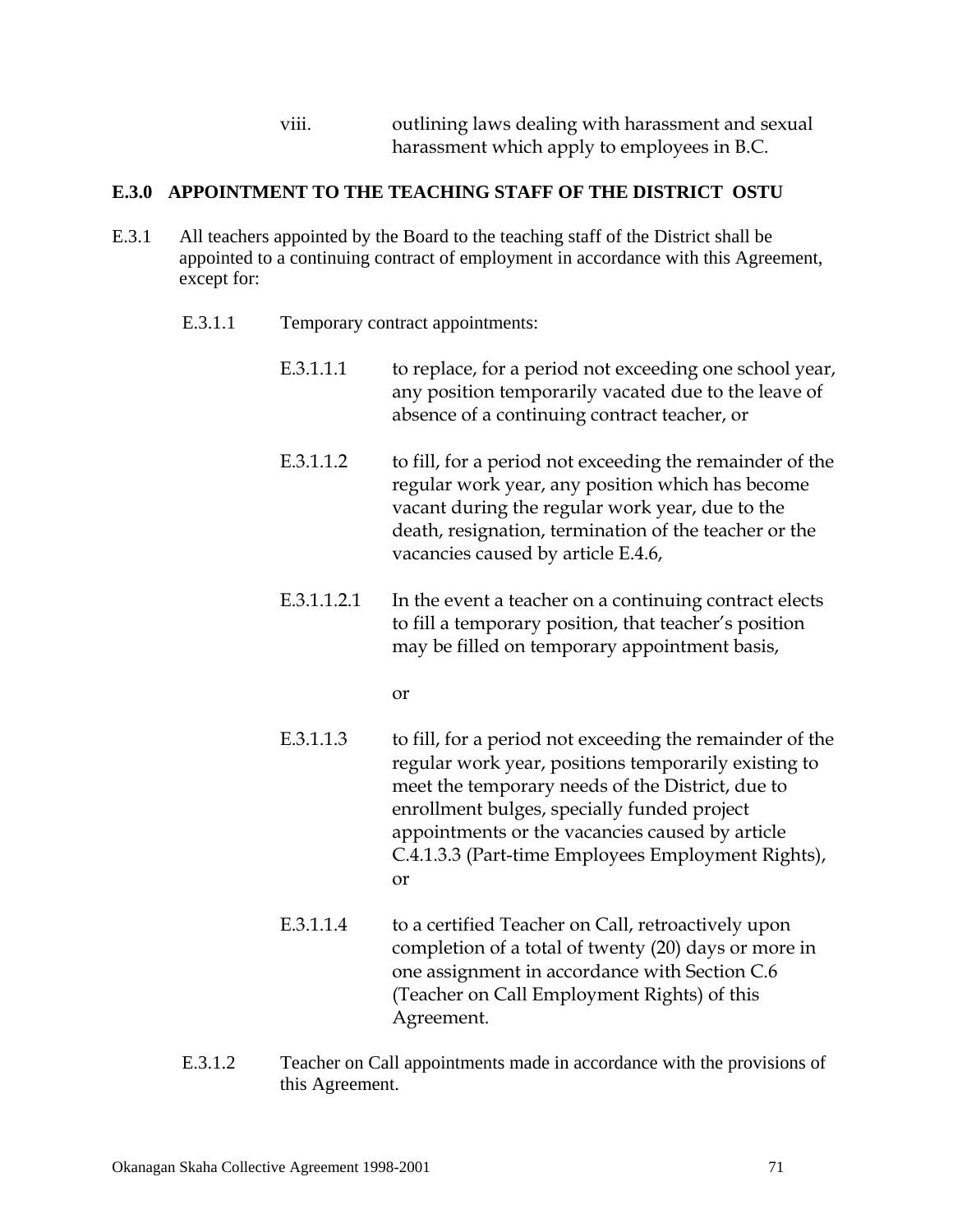### **E.4.0 POSTING AND FILLING VACANT POSITIONS OSTU**

- E.4.1 In this article "vacancy" means an existing or newly created teaching position to which a continuing teacher is not appointed. All teachers in the District are eligible to apply for all vacancies.
- E.4.2 All vacancies to take effect at the start of a school year and identified prior to June 30 shall be posted as soon as reasonably possible in all schools and Board Office and a copy sent to the OSTU Office. Vacancies of thirty (30) teaching days or greater identified after the start of a school year will also be posted and distributed as above.
- E.4.3 Positions becoming vacant in July or August shall be posted in the Board Office with a copy to the OSTU.
- E.4.4 All postings shall include the nature and location of the assignment position.
- E.4.5 The filling of position vacancies shall proceed in the following order of priority:
	- E.4.5.1 Reassignment of continuing staff within the school including teachers with employment rights returning to the school from leave of absence, and teachers returning to the District from leaves of absence as specified in Articles A.8.0 and G.16.0. In the event that more than one teacher expresses a preference for a vacancy, the teacher with the greatest length of service shall have preference provided that, that teacher has the necessary qualifications.
	- E.4.5.2 Continuing teachers returning to the District from leave of absence, continuing teachers requesting a transfer or being transferred by the District. In the event that more than one teacher expresses a preference for a vacancy, the teacher with the greatest length of service shall have preference provided that, that teacher has the necessary qualifications.
	- E.4.5.3 Teachers entitled to recall as per the Seniority, Lay-off, Recall, Severance Article of this Agreement.
	- E.4.5.4 Part-time continuing teachers requesting an increase in teaching assignment.
	- E.4.5.5 Temporary teachers.
	- E.4.5.6 Teachers on Call and other applicants.
- E.4.6 If a posted position requires filling during the school year and the successful applicant is a teacher currently employed by the Board in another full-time assignment, or in a part-time assignment which may conflict with the scheduled assignment of the position to be filled, the position will be filled according to the following: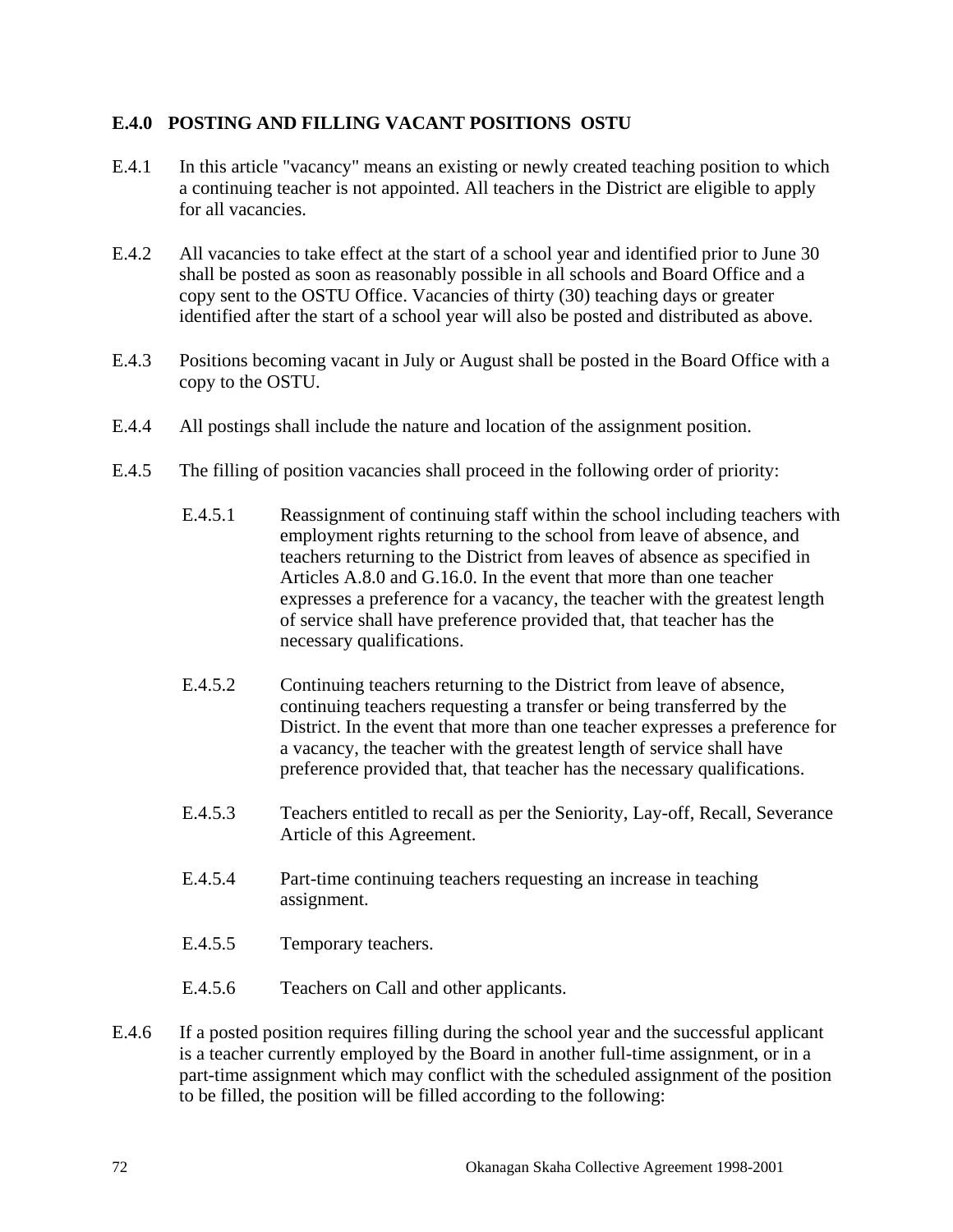- E.4.6.1 The successful applicant shall fill the position immediately or at the conclusion of the next natural break in the school year or at the beginning of the next school year by mutual agreement between the successful applicant and the Board;
- E.4.6.2 If the successful applicant is to fill the position at the beginning of the next school year then the position shall be re-posted and filled on an interim basis as a temporary appointment for the intervening period. If the intervening period is less than three (3) months, the position may be filled without re-posting. For the purpose of this Article, 'next natural break' means the Christmas break, spring break or term or semester change.
- E.4.7 The teacher appointed to a position shall be the teacher who has the necessary qualifications for that position.

 "Necessary qualifications" are defined as recent related academic training or experience and the special skills and abilities necessary to assume the duties and responsibilities of the available position. Determination of qualifications may include examination of written reports and references. Qualifications for a position will be defined in the posting for the vacancy.

E.4.8 The parties agree that the selection and assignment of teachers is the responsibility of the Board, subject to the provisions of this Agreement.

### **E.5.0 OFFER OF APPOINTMENT TO THE DISTRICT OSTU**

- E.5.1 A verbal offer of appointment to the District and the terms of such offer of appointment shall be made by the Superintendent or Director of Instruction directly to the person.
- E.5.2 The Board shall confirm an offer of appointment to the District, in writing, by electronic mail or by telegram within 48 hours.
- E.5.3 An offer of appointment to the District shall be deemed to have been accepted when the written acceptance has been hand delivered or sent by electronic mail or telegram to the Board within 48 hours of the written offer.
- E.5.4 An offer of appointment to the District shall be deemed to have been rejected when a teacher has declined the offer or failed to respond as per E.5.3.

#### **E.6.0 EMPLOYER INITIATED TRANSFERS OSTU**

- E.6.1 Transfers shall not be initiated by the Employer for arbitrary or capricious reasons.
- E.6.2 When a transfer is to be initiated for reasons of declining enrollment, the transfer shall be effected in reverse order of District seniority of teachers in that school, unless a more senior teacher agrees to be transferred, provided that the teachers retained on the active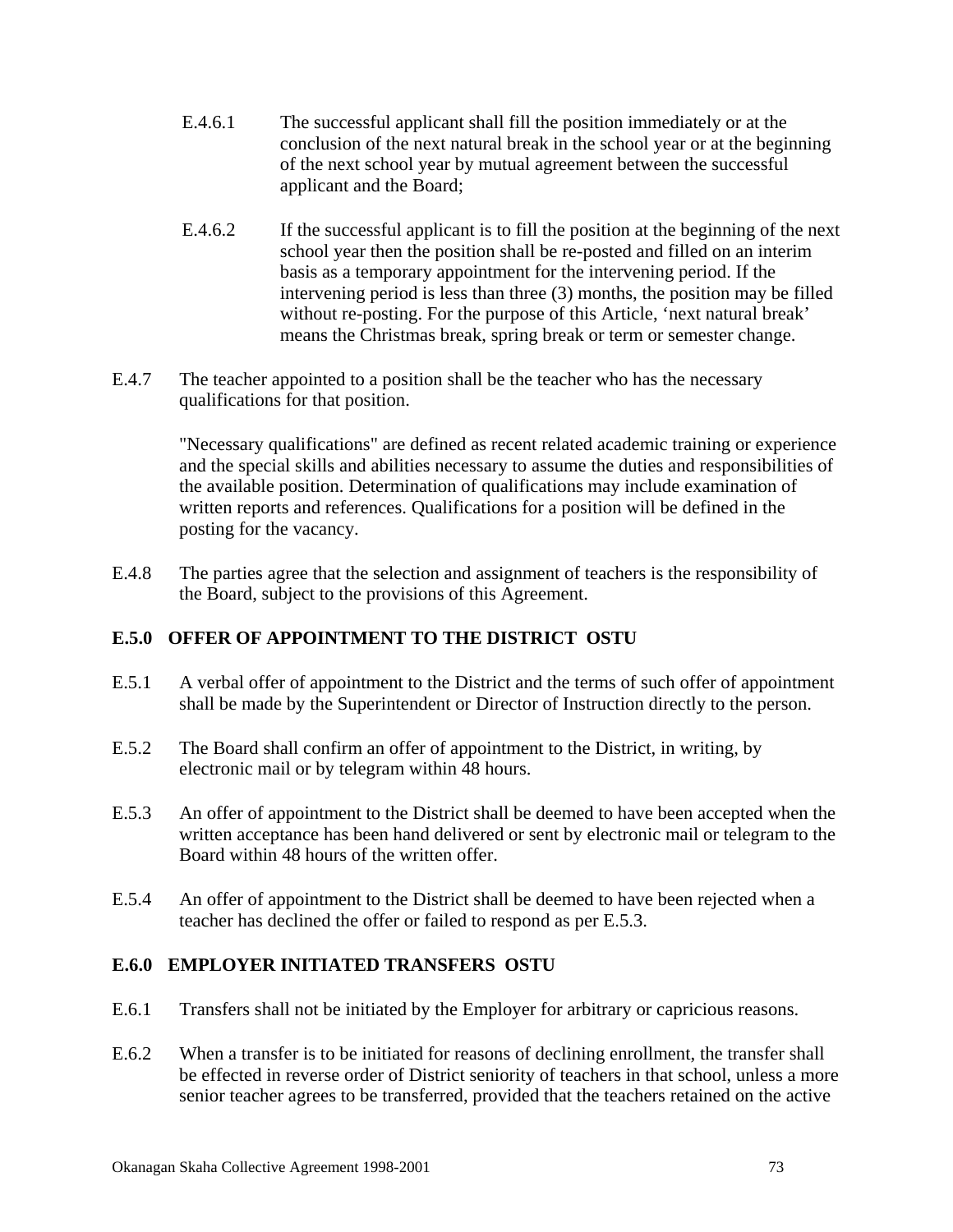teaching staff of the school possess the necessary qualifications for the positions available.

- E.6.3 An Employer official intending to recommend a transfer of a teacher shall meet with and inform the teacher of the nature of the proposed transfer and the reasons for it, at least fourteen (14) days prior to the recommendation being placed before the Board. The teacher shall have the right to be accompanied by a member of the Union.
- E.6.4 The teacher shall have the opportunity to consider the matter and reply within seven (7) days and may request a meeting with the Superintendent or designate to discuss the matter.

 At or subsequent to such a meeting, the Employer and the teacher shall consult and determine the in-service required, if any, to adequately prepare for the proposed transfer. The teacher shall have the right to be accompanied by a member of the Union.

- E.6.5 Transfers initiated by the Employer shall be completed no later than May 15 in a school year for the next school year, except in exceptional circumstances.
- E.6.6 Transfers initiated by the Employer during the school year as a consequence of changes in student enrollment shall not be subject to the time limits contained in Articles E.6.3 and E.6.4 above.
- E.6.7 If other circumstances not reasonably known to the Employer necessitate transfers during the school year, the Employer and the Union will discuss the time limits governing such transfers.
- E.6.8 Where the Employer initiates a transfer and where the assignment is different than the current assignment, the Employer shall provide teacher support and in-service.
- E.6.9 Any teacher who has been transferred without agreement shall not be subject to a further transfer without agreement for three (3) school years.
- E.6.10 A teacher who is transferred for reasons of projected enrollment decline shall have the option to return forthwith, to the position from which he/she was transferred, in the event that the projected decline did not actually materialize by the end of the second week of the start of the school year. After receiving the offer the teacher shall have forty eight (48) hours to exercise the option to return or he/she shall forfeit the right to return.

### **E.7.0 TEACHER INITIATED TRANSFERS OSTU**

- E.7.1 The Union and the Employer endorse the concept that voluntary transfers are one method by which teachers experience professional growth.
- E.7.2 Teachers may apply for transfer to any vacant position advertised in a position vacancy notice at the time it is posted. Alternately, teachers may apply for a general transfer by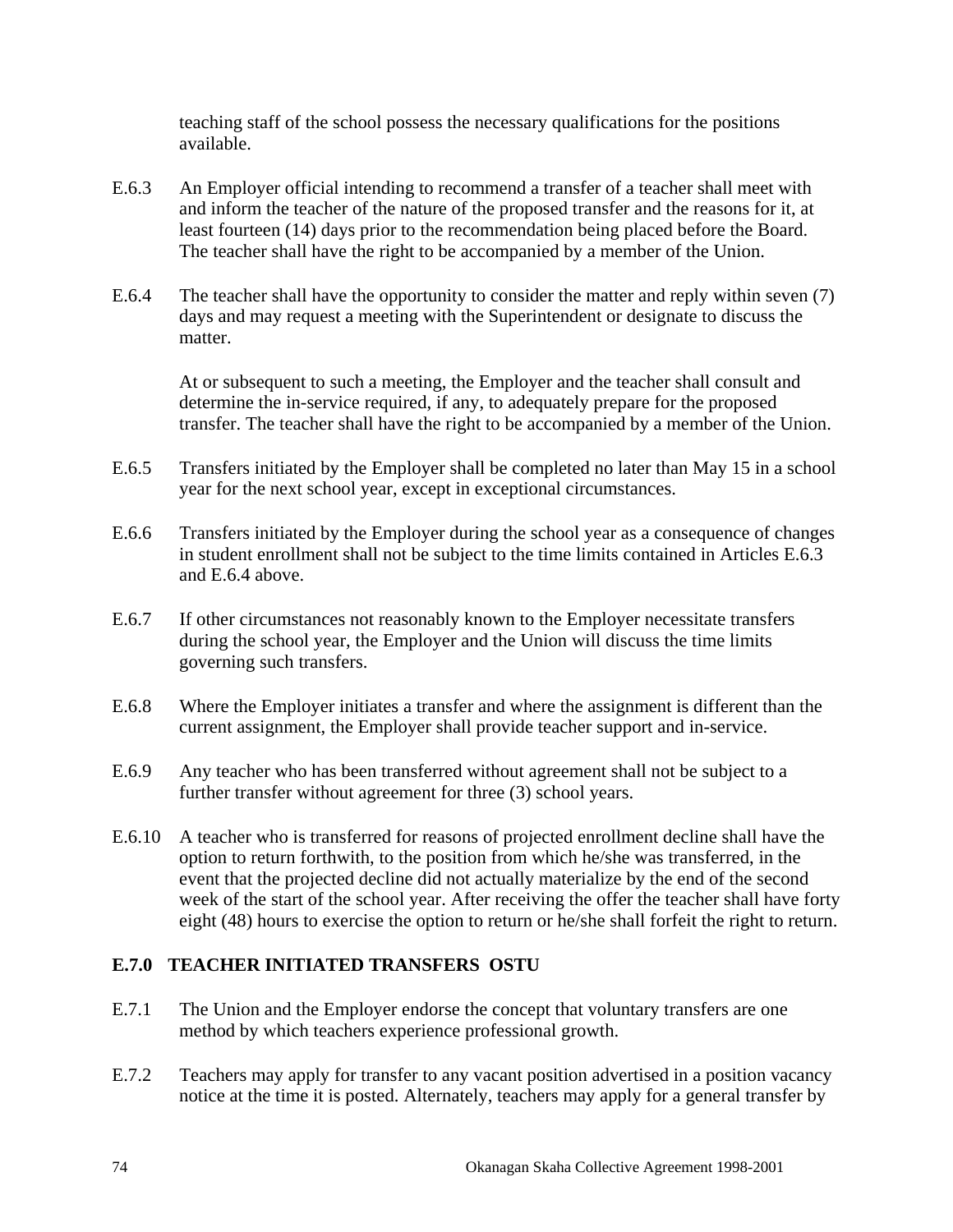request in writing to the Superintendent by March 31. The Employer agrees to inform teachers of deadlines in this clause by March 1 of each school year by written notice posted on staff bulletin boards. In unanticipated circumstances, transfer requests will be received at other times in the school year.

- E.7.3 The filling of vacancies pursuant to this article shall proceed in accordance with Section E, Article 4 of this Agreement.
- E.7.4 As many transfers as possible shall be finalized prior to June 15 of the school year.
- E.7.5 If the request for transfer is fulfilled, the teacher shall be notified in writing as soon as possible.
- E.7.6 Teachers with unmet transfer requests will be advised in writing and may, within seven days (7) of notification, request a meeting with the Superintendent or designate to discuss the reasons for the denial of the transfer. The teacher may be accompanied at such meeting by a member of the Union.
- E.7.7 Intra-District Exchange:

 In addition to the above, continuing contract teachers mutually agreeing to exchange positions for one school year shall apply to the Superintendent by April 30. Such exchanges shall be subject to the approval of the Superintendent or designate. The decision on Intra-District Exchanges (E.7.7) shall be made by May 31 of each year. Such exchanges (E.7.7) shall be for one year unless extended by mutual agreement of the teachers involved and the Superintendent. Where mutual agreement is not reached, the teachers shall revert to their former positions. Applications for extension must be received by March 31.

### **E.8.0 TEACHING ASSIGNMENTS OSTU**

- E.8.1 Timetabling and preparing teacher assignments shall be based on: the number of course preparations and subject areas involved; staff qualifications, training and experience; teacher preferences; the number of classroom locations; and the balance among staff assignments. The teaching staff shall be consulted concerning timetable constraints and scheduling options prior to assignments being finalized. Wherever possible, special consideration shall be given to the assignments of beginning teachers.
- E.8.2 The Staff Committee may make recommendations regarding timetabling and teacher assignments.
- E.8.3 A staff meeting shall be held prior to May 30 for the purpose of discussing the proposed timetable and staff assignments for the following school year.
- E.8.4 If a change in assignment is made, the teacher will be notified as soon as it is known.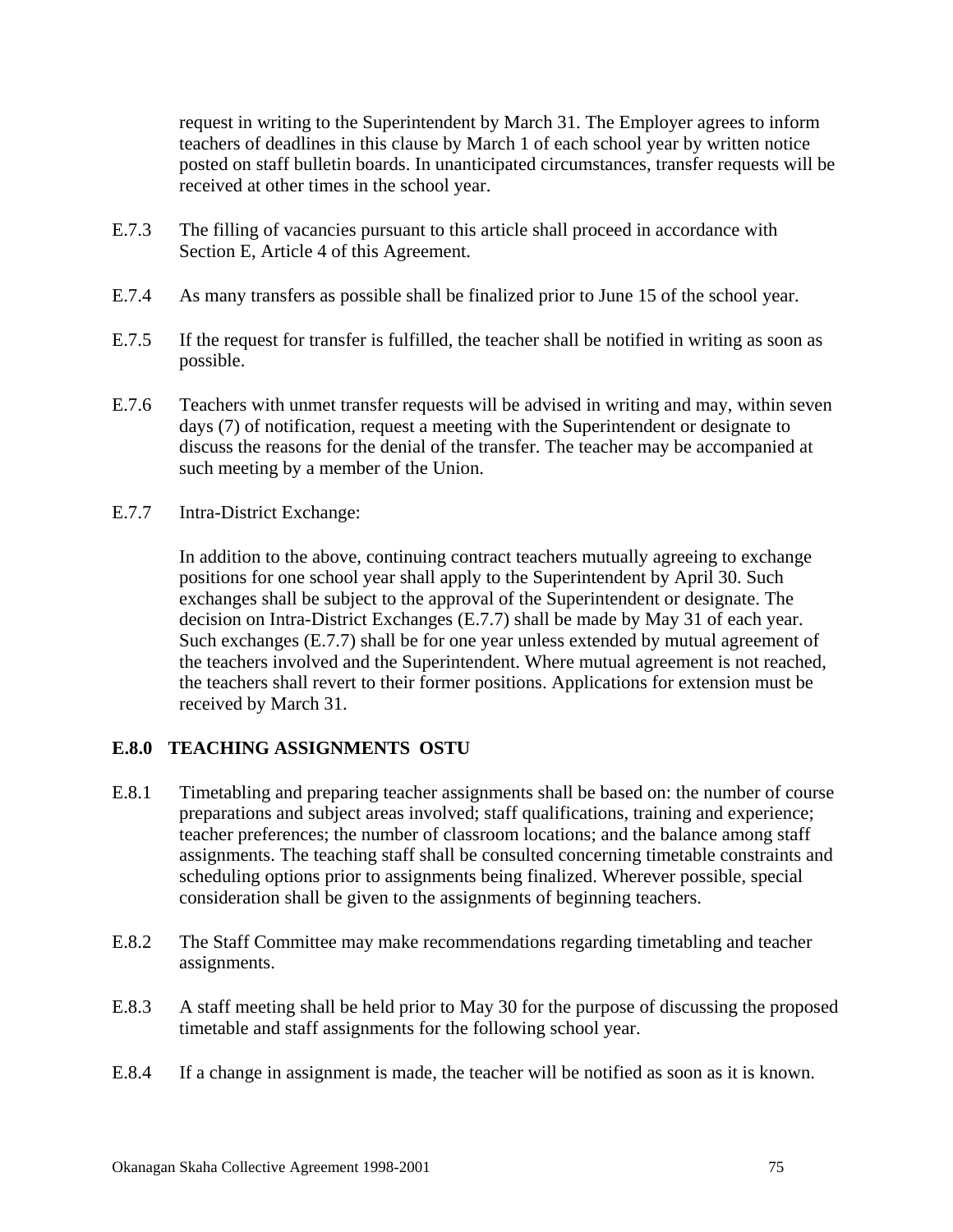E.8.5 A teacher who objects to the assignment in the school may request a meeting with the Superintendent or designate, and/or Administrative Officer to discuss the assignment. The teacher may be accompanied by a member of the OSTU.

### **E.9.0 EVALUATION OF TEACHERS OSTU**

- E.9.1 All reports on the work of a teacher shall be in writing.
- E.9.2 At least two (2) weeks before commencing the evaluation process, the evaluator shall meet with the teacher and discuss the purposes of the evaluation, the approximate time span, the schedule of observations, and clarify and review the criteria to be used.
- E.9.3 The criteria to be used are attached to and form part of this Collective Agreement. (See Appendix G).
- E.9.4 Not less than three (3) nor more than six (6) formal classroom observations which reflect the teacher's assignment shall be conducted in completing the reporting process. Observations outside of these limits are subject to the approval of the Union.
- E.9.5 Periods chosen for observation shall reflect the teacher's assignment and the teacher shall have the opportunity to select two (2) of the observation times.
- E.9.6 Following each formal observation, the evaluator shall discuss with the teacher his/her observations and impressions. Such observations and impressions shall further be provided to the teacher in the form of a written anecdotal statement within five (5) working days of the observation.
- E.9.7 Reports shall be prepared by the Superintendent, Assistant Superintendent or Administrative Officers.
- E.9.8 The content of a teaching report shall be a specific, objective description of the work of a teacher and the learning situation in the teacher's class, based on the criteria attached to this Agreement. The content of a Teacher Evaluation Report shall be based on the personal observations on the work of the teacher and the learning situation in the teacher's class by the evaluator. In the evaluation of teachers in specialized assignments the evaluator may consult with a resource person as permitted by Section 20(3) of the School Act.
- E.9.9 The report shall reflect those aspects of the teaching and learning situation which can reasonably be expected to be within the teacher's responsibility and control.
- E.9.10 The teacher shall be given a draft copy of a report at least 72 hours prior to preparation of the final copy. He/she shall have the opportunity of meeting with the evaluator in the company of another member of the Union to discuss, and if appropriate, propose changes to the draft.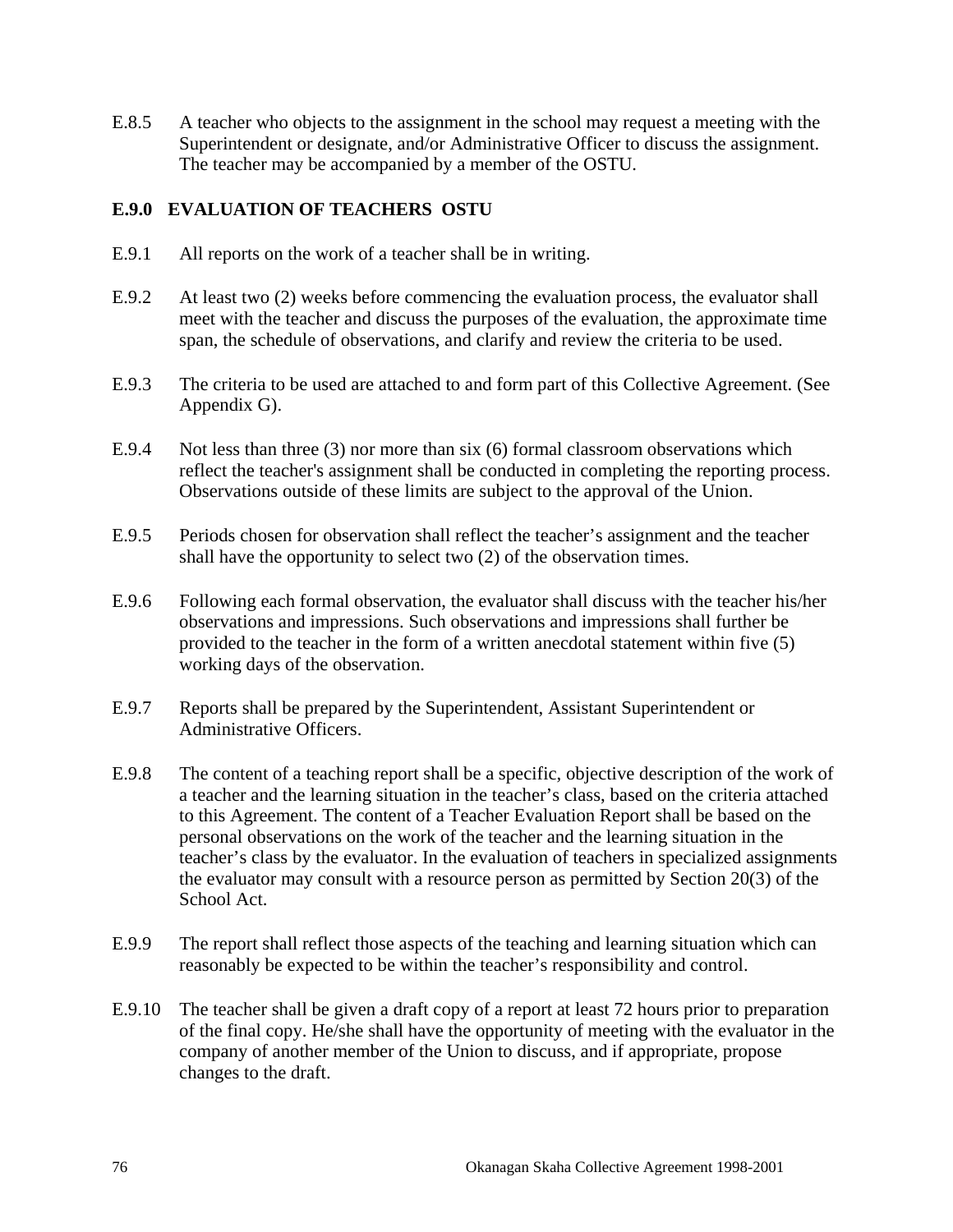- E.9.11 Any written report that is satisfactory and that identifies weaknesses shall include constructive suggestions for improvements. The teacher shall be jointly involved in the development of any necessary plan of assistance.
- E.9.12 In each case of a less than satisfactory report, except in the case of a final less than satisfactory report, the District, in consultation with the teacher, shall develop a plan of assistance. The teacher has the right to be accompanied by a member of the Union. The plan of assistance shall be substantially completed before another report is completed.
- E.9.13 The final report shall be filed in the teacher's personnel file at the School Board office. A copy shall be given to the teacher at the time of filing.
- E.9.14 The teacher shall have the right to submit to the evaluator a written commentary on the report which shall be filed with all copies of the report.
- E.9.15 The report will include the teacher's main area of assignment and shall comment on all instructional areas observed. Should the report not cover all areas of the assignment and/or there is a discrepancy between the teacher's assignment and his/her expertise or professional training, such will be noted in the report should the teacher so request.
- E.9.16 Involvement or non-involvement in extra curricular activities, participation in OSTU. or BCTF activities or matters not directly related to teaching duties are outside the scope of evaluating and reporting.

### **E.10.0 NO DISCRIMINATION LM/OSTU**

- E.10.1 The parties subscribe to the provisions and principles of the Human Rights Code of British Columbia, and, without limiting the generality of the foregoing, agree that there shall be no discrimination against any teacher for reasons unrelated to the proper performance of his/her teaching duties and responsibilities, or because he/she is participating in the activities of the Union, carrying out duties as a representative of the Union, or involved in any procedure to interpret or enforce the provisions of the Collective Agreement.
- E.10.2 The Board will not condone or tolerate any written or verbal expression of sexism or racism.

### **E.11.0 PERSONNEL FILES LM/OSTU**

- E.11.1 There shall be only one personnel file for each teacher, maintained at the District office. Any file relating to a teacher kept at a school shall be forwarded to the District office when the teacher leaves that school.
- E.11.2 After receiving a written request from a teacher, the Superintendent or designate, in respect of the District file, or the principal or designate of the school, in respect of any school file, shall, as soon as practicable, grant access to that teacher's file.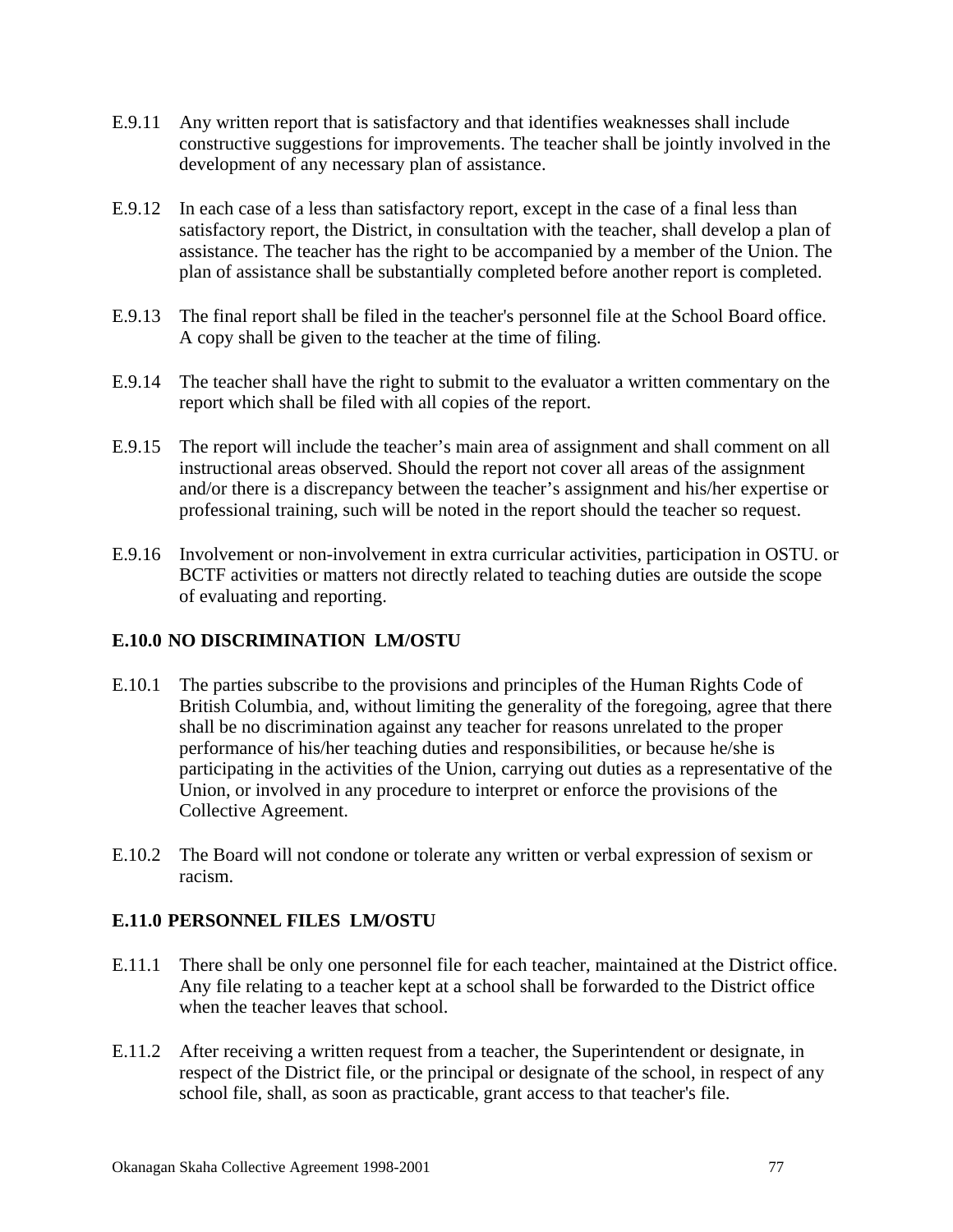- E.11.3 An appropriate employer official shall be present when a teacher reviews his/her file, and the teacher may be accompanied by an individual of his/her choosing.
- E.11.4 The employer agrees that only factual material and materials relevant to the employment of the teacher shall be maintained in personnel files.
- E.11.5 Upon written request, material critical of the employee (other than evaluation reports) or in the nature of a reprimand may be removed. If not removed, a teacher may attach a statement to the material indicating the nature of the disagreement with the nonremoval. Factual errors or omissions shall be corrected upon receipt of a teacher's written request. The file shall not contain unsigned letters of complaint.
- E.11.6 Upon the teacher's request, material critical of the teacher, other than material relating to danger or harm to pupils, and formal evaluations, shall be removed from the teacher's file after the expiration of two (2) years, provided that no further material of that nature has been subsequently filed.
- E.11.7 Information relating to a teacher kept at a school by an administrative officer shall be subject to the guidelines above. In this case the administrative officer shall act as the Superintendent's designate. When the teacher or incumbent administrative officer resigns, transfers or retires, the information in the file will be retained, amalgamated with the District office file, or destroyed.

### **E.12.0 SCHOOL ACT APPEALS LM/OSTU**

- E.12.1 The Union and the Board recognize that from time to time disagreements may arise between teachers and parents/guardians and/or students. The Union and the Board also recognizes that these disagreements are usually best handled at the teacher/parent/guardian and/or teacher/student level.
- E.12.2 The Board shall refuse to hear any appeal where the pupil and/or parent/guardian of the pupil has not first informed or discussed the decision with the teacher(s) who made the decision.
- E.12.3 Where a student and/or parents/guardian files an appeal under the School Act (Section 11) and/or Board By-Law of a decision of a teacher covered by this Agreement:
	- E.12.3.1 the teacher and the Union shall immediately be notified of the appeal and shall be entitled to receive all documents relating to the appeal;
	- E.12.3.2 the teacher shall be entitled to attend any meeting with the Board or its representatives in connection with the appeal where the appellant is present and shall have the right to representation by the Union;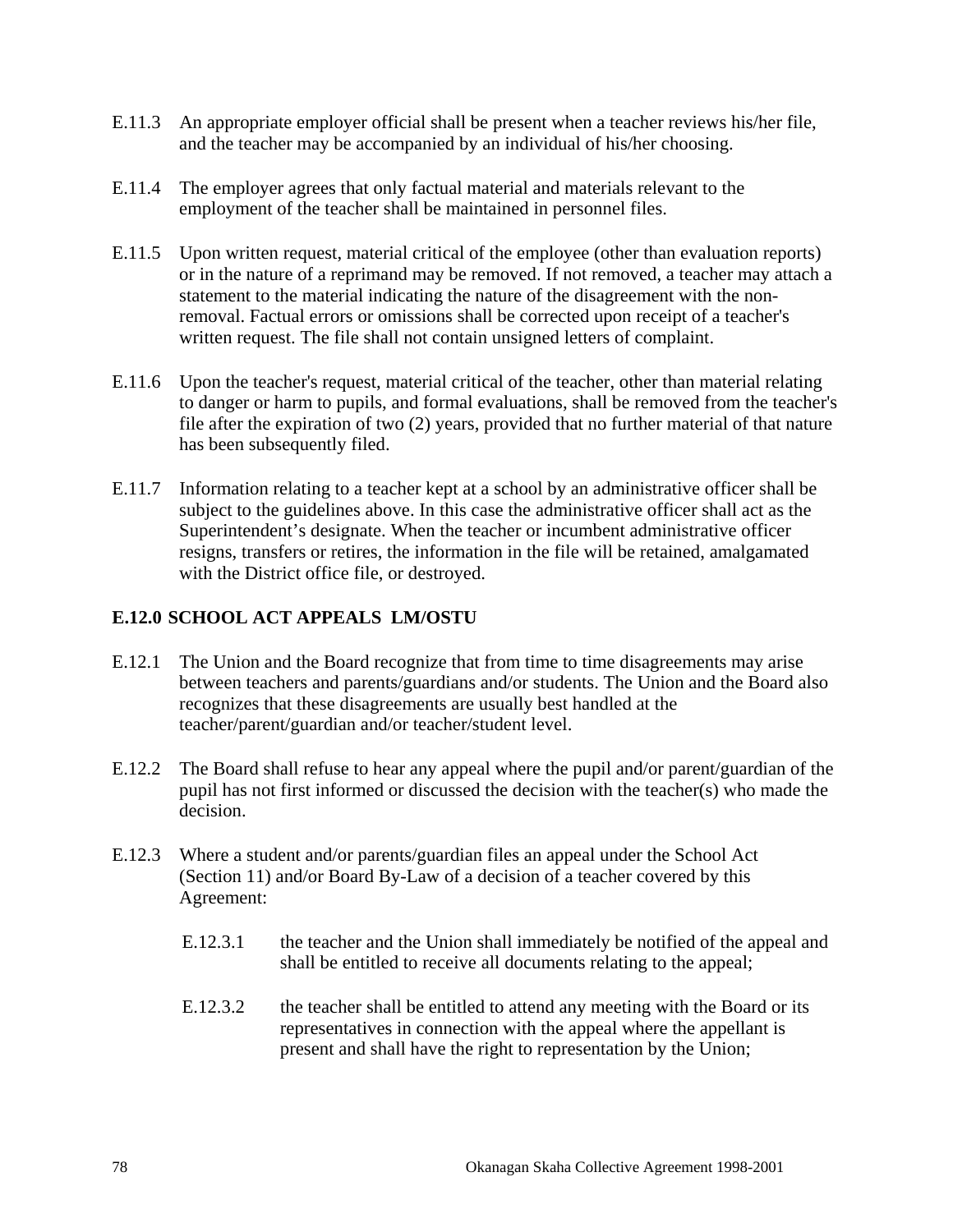- E.12.3.3 The teacher shall have the opportunity to provide a written reply to any allegations contained in the appeal.
- E.12.4 No decision or By-law of the Board with respect to the conduct of such appeals or the disposition of any appeal shall abrogate any right, benefit or process contained in this Agreement, or deprive the teacher of any right, benefit or process otherwise provided by law.

#### **E.13.0 FALSELY ACCUSED EMPLOYEE ASSISTANCE OSTU**

- E.13.1 When a teacher has been accused of child abuse or sexual misconduct in the course of exercising his/her duties as an employee of the Board, and
	- E.13.1.1 an investigation by the Board has concluded that the accusation is false, or
	- E.13.1.2 an arbitrator considering discipline or dismissal of the teacher finds the accusation to be false;
- E.13.2 The teacher shall be entitled to the following assistance from the Board, which shall be for the purpose of expediting the return to his/her full time teaching duties;
	- E.13.2.1 to provide the Teacher and the Teacher's family all reasonable specialist counselling and/or medical assistance to deal with negative effects of the allegation, beyond the Employee Assistance Program (EAP), as agreed by the Superintendent and the President of the OSTU.
	- E.13.2.2 short term (less than three (3) months) leave of absence with pay.
	- E.13.2.3 first priority for transfer to any vacant teaching position requested by the teacher for which he/she possesses the necessary qualifications.
	- E.13.2.4 where requested by the teacher, provision of factual information to parents by the Board.
- E.13.3 Where a teacher has been suspended pursuant to section 15, (4 or 7) of the School Act the teacher shall be reinstated with full back pay providing the teacher is acquitted of the charges and any additional investigation by the Board concludes that the teacher has not been guilty of any wrongdoing.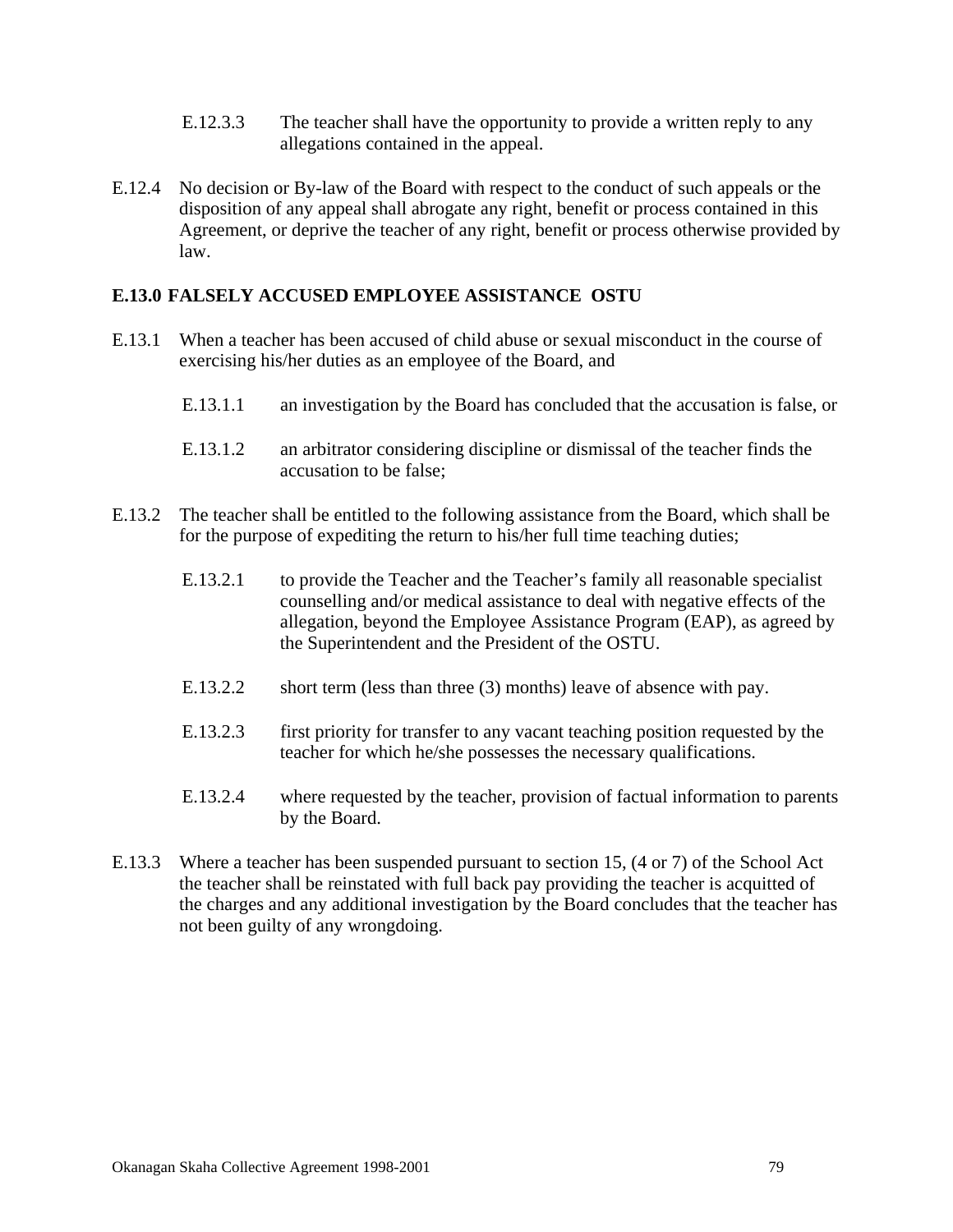## **SECTION F: PROFESSIONAL DEVELOPMENT**

#### **F.1.0 PROFESSIONAL DEVELOPMENT FUNDING AND CONTROL LM/OSTU**

- F.1.1 The Employer shall pay two hundred fifty dollars (\$250.00) per teacher and the OSTU shall pay sixty two dollars and fifty cents (\$62.50) per teacher to establish a fund for the purpose of professional development. The fund shall be controlled and administered by the District Professional Development Funding Committee.
	- F.1.1.2 The Employer shall pay six thousand four hundred dollars (\$6,400.00) into a fund for Teachers on Call. The fund shall be controlled and administered by the District Professional Development Committee.
- F.1.2 The District Professional Development Funding Committee shall be chaired by the Union's professional development chairperson, who shall have voting rights.
- F.1.3 The District Professional Development Funding Committee shall be comprised as follows:
	- F.1.3.1 three (3) representatives of the Union in addition to the professional development chairperson;
	- F.1.3.2 three (3) representatives of the District.
- F.1.4 The Professional Development Fund will not be required to finance curriculum implementation in the District.
- F.1.5 The District Professional Development Committee shall plan and organize district-wide professional development activities and shall carry out other professional development activities as directed by the Professional Development Funding Committee. This committee shall be comprised as follows:
	- F.1.5.1 the OSTU Pro-D chairperson who shall chair the committee;
	- F.1.5.2 one (1) teacher representative from each school;
	- F.1.5.3 one (1) representative of administrative officers;
	- F.1.5.4 the Superintendent or designate;
	- F.1.5.5 one (1) representative of the Board.
- F.1.6 The Employer shall provide ten (10) Teacher on Call days to the District Professional Development Committee to plan and organize professional development activities.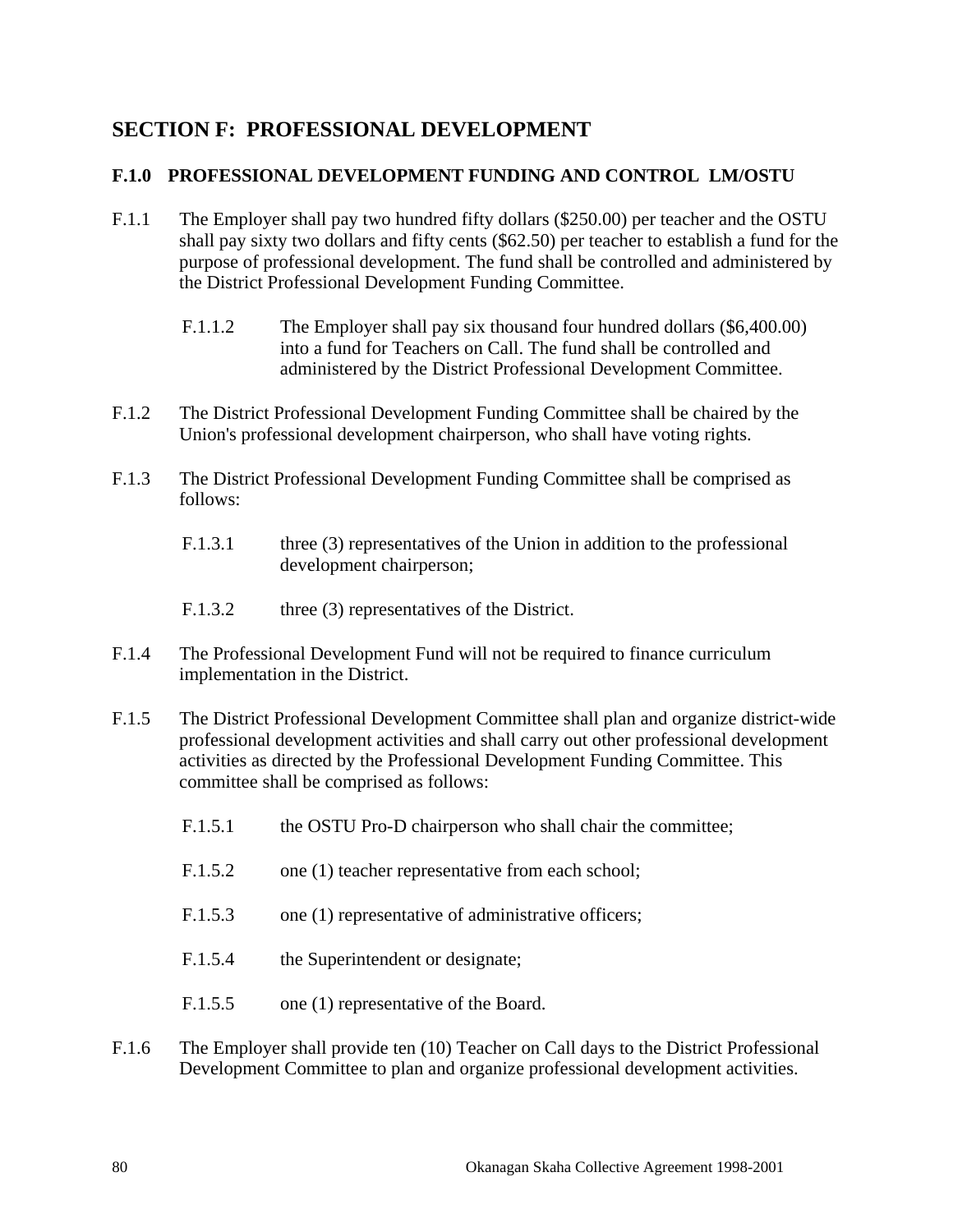F.1.7 The School Professional Development Committee shall include an Administrative Officer of the school.

### **F.2.0 DAYS FOR PROFESSIONAL DEVELOPMENT OSTU**

- F.2.1 There shall be a minimum of five (5) professional development days allocated for professional development activities, three (3) of which shall be school-based professional development days.
- F.2.2 Professional Development days shall be considered as instructional days for salary purposes.
- F.2.3 The Board shall approve such professional development day(s) activities as are sanctioned by the District Professional Development Committee or in the case of the school-based day(s) by the School Professional Development Committee. An outline of the planned activities shall be submitted to the District Professional Development Committee by the School Professional Development Committee at least one (1) month in advance of school-based professional days.

## **F.3.0 CURRICULUM IMPLEMENTATION OSTU**

- F.3.1 The composition of the existing Curriculum Development Advisory Committee (C.D.A.C.) shall be six (6) representatives from the Employer, six (6) representatives from the Union, and two (2) parent representatives as selected by the Parent Advisory Committees (P.A.C.). The committee shall elect its chairperson.
- F.3.2 The purpose of this committee shall be to advise the Employer and the Association regarding matters concerning the implementation of either provincial or local new curricula, including recommendations on terms of reference for other implementation committees. The committee is entitled to receive, on request, status reports from other committees necessary for implementation purposes.
- F.3.3 The committee shall meet, at a mutually agreeable time at the request of either party, to discuss and make recommendations for the implementation of the new curricula.
- F.3.4 Funding and time for curriculum implementation shall be provided by the Employer.
- F.3.5 The committee shall receive full information on Ministry funding for curriculum implementation and change.

### **F.4.0 SCHOOL ASSESSMENTS/ACCREDITATION OSTU**

F.4.1 The primary objective of the school accreditation/assessment process is the improvement of learning outcomes for students. The means of achieving this objective is by school self-assessment to recognize school strengths in serving students and the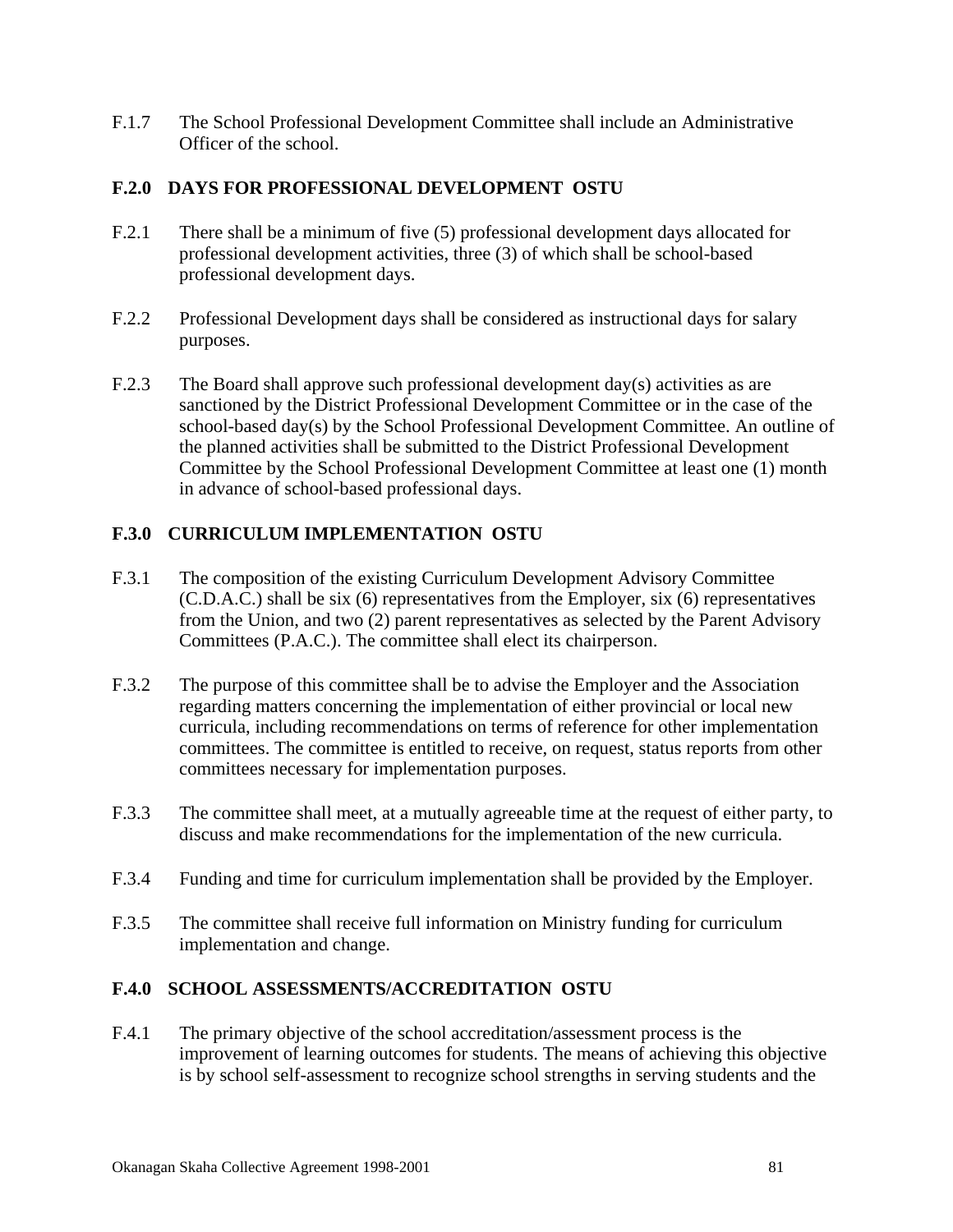identification and development of a school growth plan to address areas requiring development and improvements.

- F.4.2 The school shall receive full information on Ministry funding/resources available for school assessment/accreditation and follow-up activities.
- F.4.3 Prior to undertaking a school assessment/accreditation program, the school administration and staff shall advise the Board of desirable resources and the method of implementing the assessment/accreditation.
- F.4.4 It is acknowledged that an internal and external accreditation/assessment requires increased clerical time and release time for teachers in order to minimize the disruption to instruction. The Employer shall provide such time in accordance with the Ministry service levels and funding.
- F.4.5 The external assessment/accreditation team's report shall be provided to the school staff concerned, the Board, and when appropriate the Ministry of Education.
- F.4.6 Ministry funds targeted for follow-up activities in a school shall only be used for those purposes.

### **F.5.0 PROFESSIONAL AUTONOMY OSTU**

F.5.1 Within the bounds of effective educational practice, prescribed provincial and local curricula and programs, and school instructional goals that have been collegially determined, teachers shall have individual professional autonomy in determining the methods of instruction and the planning and presentation of course materials in the classes of pupils to which they are assigned.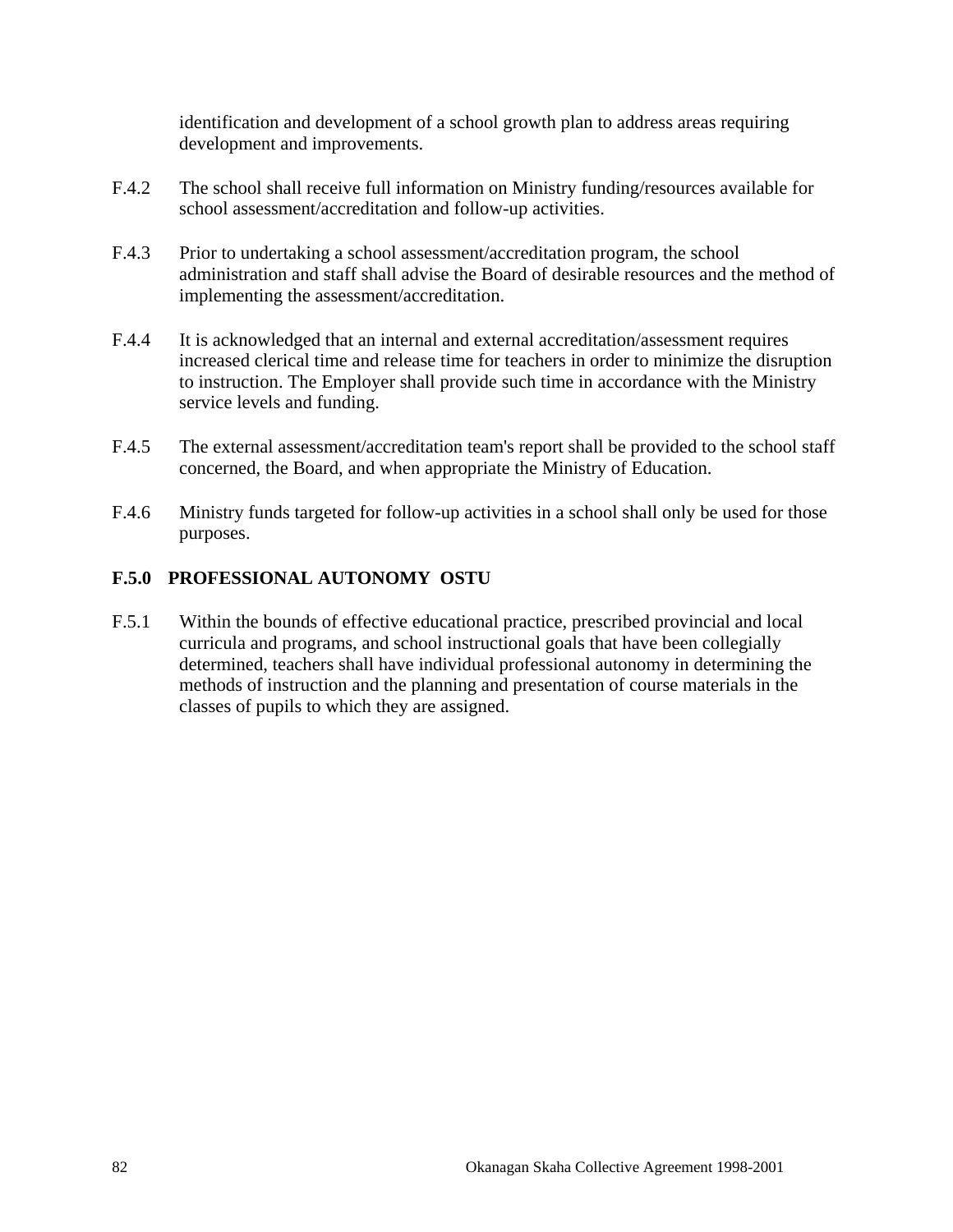# **SECTION G: LEAVES OF ABSENCE**

## **G.1.0 SICK LEAVE OSTU**

- G.1.1 Sick leave with pay is earned on the basis of one and one-half (1.5) days for each month in which the teacher has taught in the service of the Employer. Teachers on part-time appointments will accrue sick leave on a proportionate basis to their appointment.
- G.1.2 Any days during which the teacher has been absent with full pay for reasons of illness, injury or unavoidable quarantine shall be charged against sick leave accumulated by the teacher. A teacher on an approved unpaid leave or on layoff from the Employer shall not have access to or accumulate sick leave for the period of such absence, but shall retain his/her cumulative allowance, if any existing, at the time of such leave or layoff.
- G.1.3 The maximum number of days of sick leave allowed with full pay in any one school year shall not exceed one hundred and twenty (120).
- G.1.4 Each teacher shall receive by October 31 an annual statement of his/her accumulated sick leave as of June 30.
- G.1.5 In each year, fifteen (15) days of sick leave shall be advanced to each teacher at the beginning of the school year. Teachers commencing employment with the Employer during the year shall then have available to them the pro rata portion of sick leave benefits which would accrue to them for the balance of the school year. Where the Employer is unable to collect any outstanding balance as provided for above, the Union will join with the Employer and undertake a course of action as appropriate to recover any outstanding amount from the teacher.
- G.1.6 A teacher may be required to provide an acceptable medical certificate in relation to any absence due to illness or injury.
- G.1.7 Sick leave accumulated and unused prior to June 30, 1988 shall be carried forward on behalf of each teacher.

### **G.2.0 WORKERS' COMPENSATION BOARD - LEAVE WITH PAY OSTU**

- G.2.1 An employee prevented from performing his regular work with the Employer on account of an occupational accident that is recognized by the Workers' Compensation Board as compensable within the meaning of the Compensation Act shall receive from the Employer the difference between the amount payable by the Workers' Compensation Board and his regular salary, to a maximum of six (6) months, in the following manner:
	- G.2.1.1 the Employer shall be reimbursed by the W.C.B. for the compensation amount;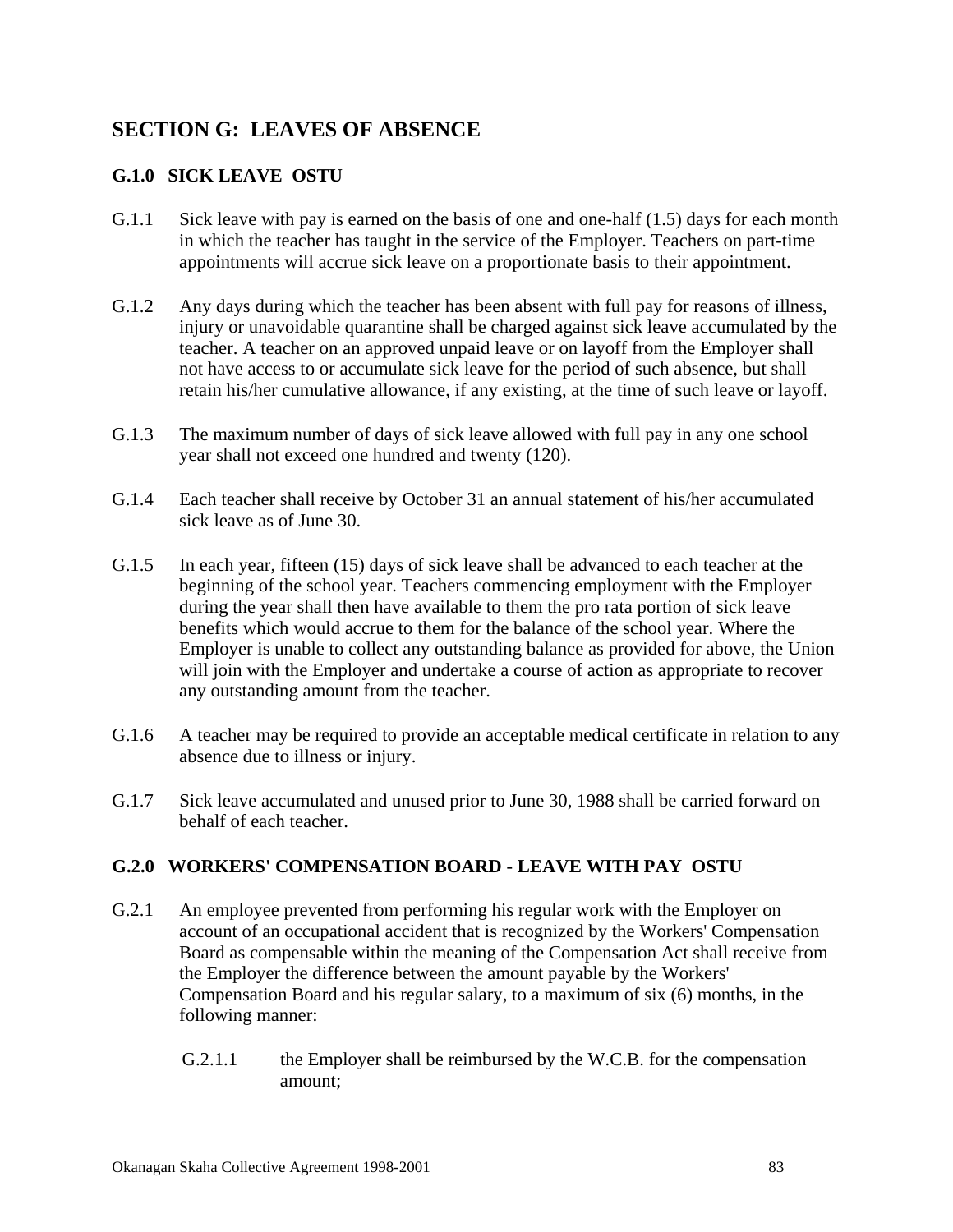- G.2.1.2 the employee shall receive his/her regular salary to a maximum of six (6) months;
- G.2.1.3 the employee's T-4 statement shall reflect the amount of W.C.B. earnings; provided, however that such employee shall not be entitled to use his/her sick leave credits for the time lost during the said six (6) month period by reason of any such disability.
- G.2.2 After six (6) months the Board will deduct from the accumulated sick leave of a teacher or amount proportional to the difference between the compensation payment and the teacher's full salary.
- G.2.3 In neither of the above sections shall the income of the teacher exceed that received had the teacher been at work.

### **G.3.0 COMPASSIONATE LEAVE OSTU**

G.3.1 Where a teacher makes written application on the Employer form for compassionate leave because of critical illness within the teachers' immediate family as defined in the Bereavement Leave section, leave with pay shall be granted to a maximum of five (5) days annually. The teacher may be required to produce a certificate from a duly qualified medical practitioner as proof of such illness in his or her family. In cases of emergency the leave form may be submitted retroactively.

### **G.4.0 BEREAVEMENT LEAVE OSTU**

- G.4.1 A teacher shall be granted up to three (3) days leave of absence with pay in the case of the death of a parent, spouse, child, sibling, mother-in- law, father-in-law, grandparent or grandchild, sister-in-law, brother-in- law. An additional two (2) days leave of absence with pay shall be granted for travel and estate matters.
- G.4.2 A teacher shall be granted one (1) day leave with pay to attend the funeral of any relative not listed above.

## **G.5.0 FUNERAL LEAVE OSTU**

G.5.1 A teacher shall be granted up to one-half (1/2) day leave with pay to act as a pallbearer at a funeral.

## **G.6.0 JURY DUTY/COURT APPEARANCE OSTU**

G.6.1 The Employer shall grant leave of absence with pay to any teacher summoned to serve on a jury or when subpoenaed as a witness in criminal or civil proceedings. A teacher on such leave shall pay over to the Employer any sums received for jury duty or witness fees, exclusive of traveling costs or meal allowances.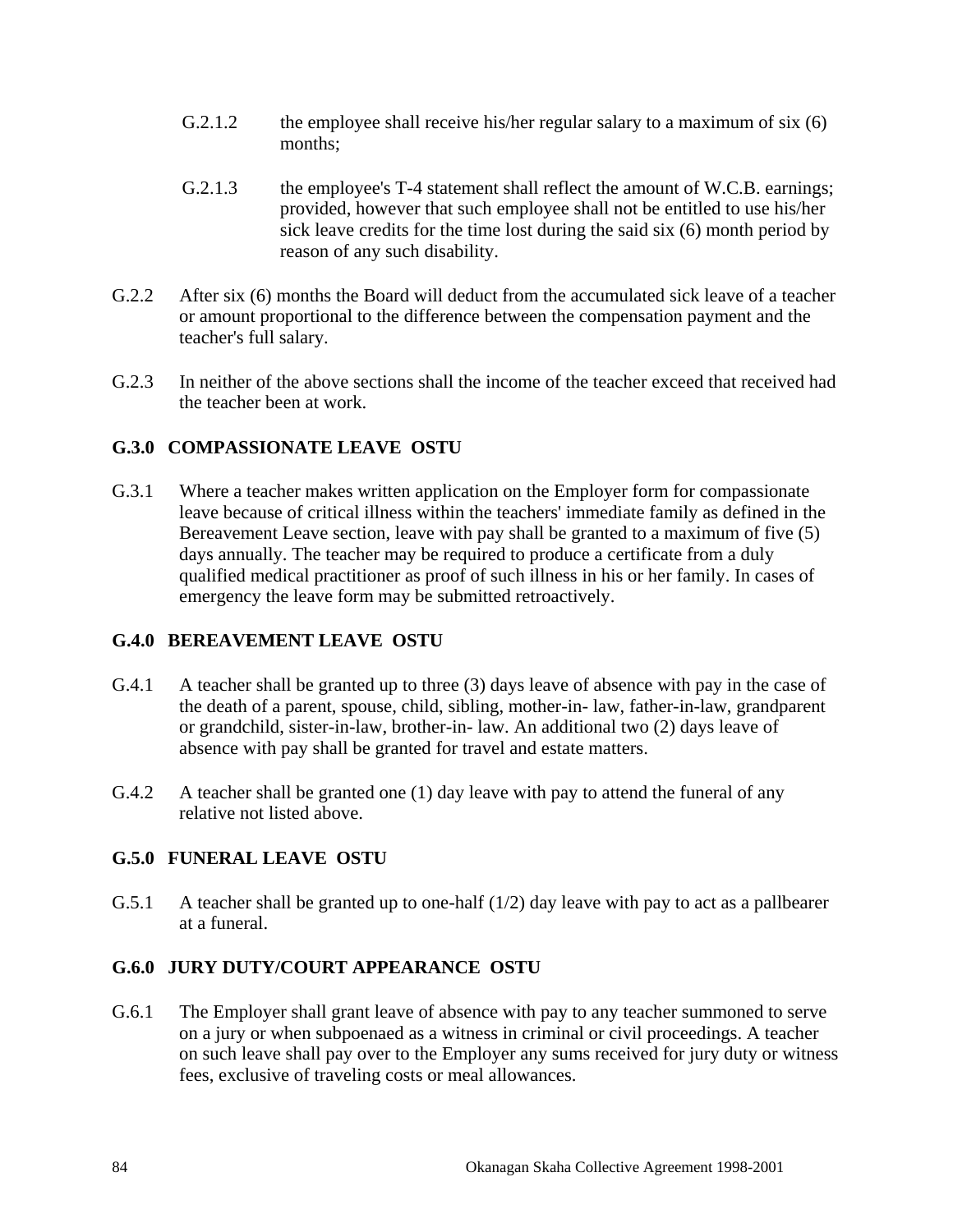- G.6.2 Leave of absence to appear in one's own defense or in appearances created by the teacher's private affairs shall be granted without pay.
- G.6.3 A teacher who attends court ceremonies to become a Canadian Citizen shall be granted one (1) day's leave with pay for that purpose.

### **G.7.0 COMMUNITY SERVICE OSTU**

G.7.1 Community service shall include services as a member of a municipal council or board, hospital board, regional district board, regional college board, or quasi-government organization. Leave with pay to a maximum of five (5) days per year and without pay to a maximum of ten (10) days per year, shall be granted to attend meetings of such bodies during school hours. A member of a municipal council shall be granted up to an additional five (5) days leave with pay per year. Cost of a Teacher on Call, where required shall be borne by the teacher when leave with pay is granted.

#### **G.8.0 POLITICAL LEAVE OSTU**

- G.8.1 When a teacher is nominated as a candidate and wishes to contest a municipal, regional, provincial or federal election, he/she shall be given leave of absence without pay, during the election campaign. Should the teacher be elected as a Member of Parliament or Member of the Legislative Assembly, he/she shall be granted an unpaid leave of absence for the first term of office. Leave for each subsequent term of office must be applied for in writing and must be approved by the District.
- G.8.2 The return from such leave of absence shall begin at the start of the school year in September or at the resumption of school following the Christmas break following proper notice, or at a date reached by mutual consent.

### **G.9.0 LEAVE FOR OUTSIDE ASSIGNMENT OSTU**

- G.9.1 Teachers accepting assignments with the Department of National Defense, External Affairs, C.I.D.A., or similar organizations, teachers appointed as teaching associates at British Columbia universities, or teachers on exchange programmes with other provinces or countries, may be granted leave of absence without pay for up to two (2) years on the following bases:
	- G.9.1.1 four (4) years prior satisfactory service within the District shall be required;
	- G.9.1.2 requests for leave must be received at least three (3) teaching months prior to the expected commencement of leave;
	- G.9.1.3 notification of the teacher's intention to return shall be required at least three (3) months prior to the expected return;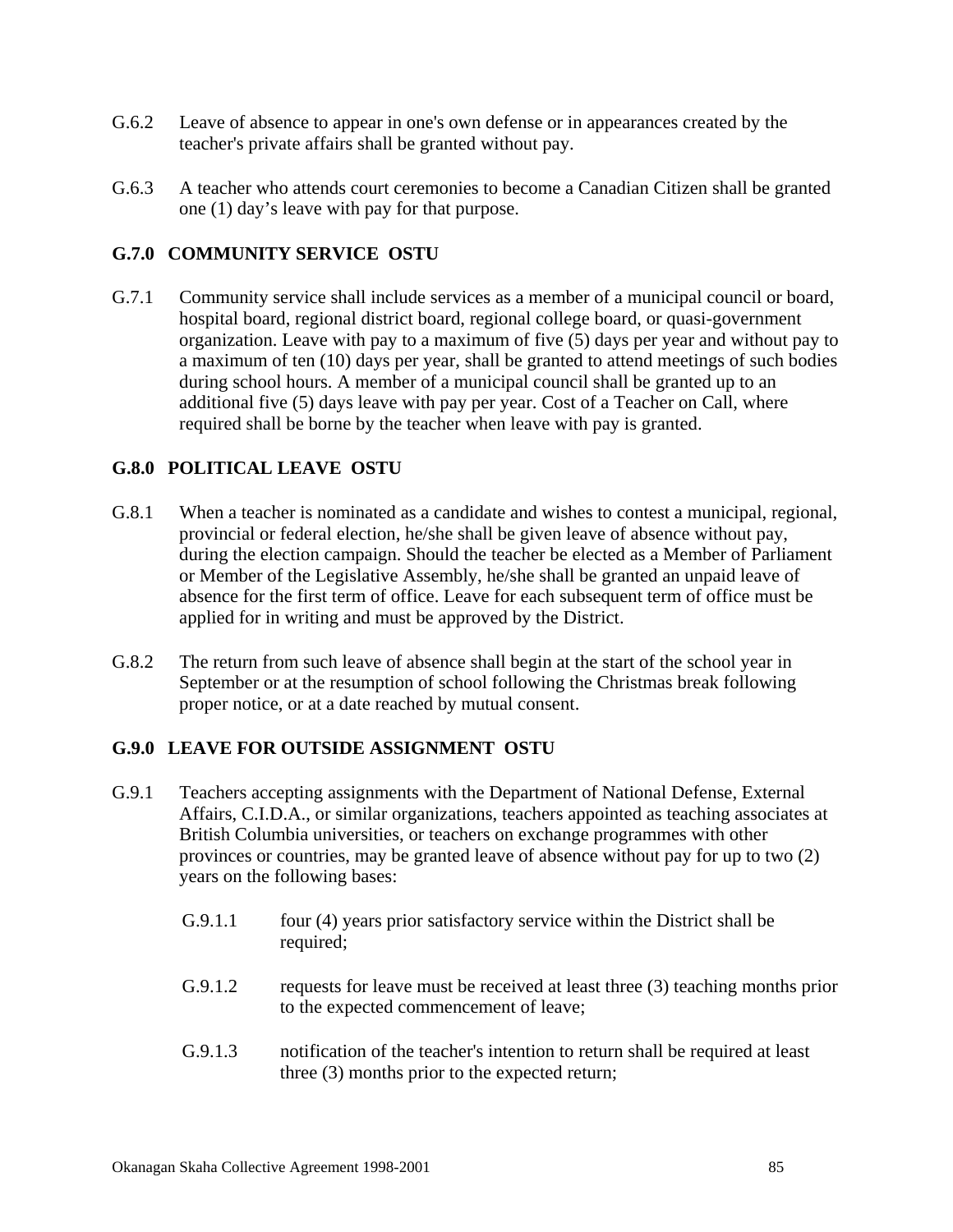- G.9.1.4 upon return to the District, the teacher may be assigned to any position within the District;
- G.9.1.5 the number of teachers allowed leave under this policy at any one time shall be limited to two (2).

#### **G.10.0 PERSONAL LEAVE OSTU**

- G.10.1 After seven (7) years of continuous service in the District, the Board may consider a request for a one (1) year leave of absence, which will not be renewable. Requests for such leave, without pay, will be considered on the following bases:
	- G.10.1.1 the requested leave period is one (1) academic year;
	- G.10.1.2 written notice of at least three (3) teaching months is given;
	- G.10.1.3 upon return to the District, the employee may be assigned to any position within the District;
	- G.10.1.4 a teacher shall only be allowed leave under this provision once every five (5) years.
- G.10.2 The request for leave shall not unreasonably be denied.

#### **G.11.0 EDUCATIONAL LEAVE WITHOUT PAY OSTU**

- G.11.1 Leave of absence without pay may be granted for the purpose of further educational studies or other professional development on the following basis:
	- G.11.1.1 such leave shall be not less than four (4) months or more than two (2) years in length;
	- G.11.1.2 three (3) years prior satisfactory service within the District shall be required;
	- G.11.1.3 requests for leave must be received at least three (3) teaching months prior to the expected commencement of leave.
- G.11.2 Documentary support of the applicant's intentions must be provided to the Superintendent of Schools upon application for leave under this section.
- G.11.3 Notification of the teacher's intention to return shall be required at least three (3) months prior to the expected return.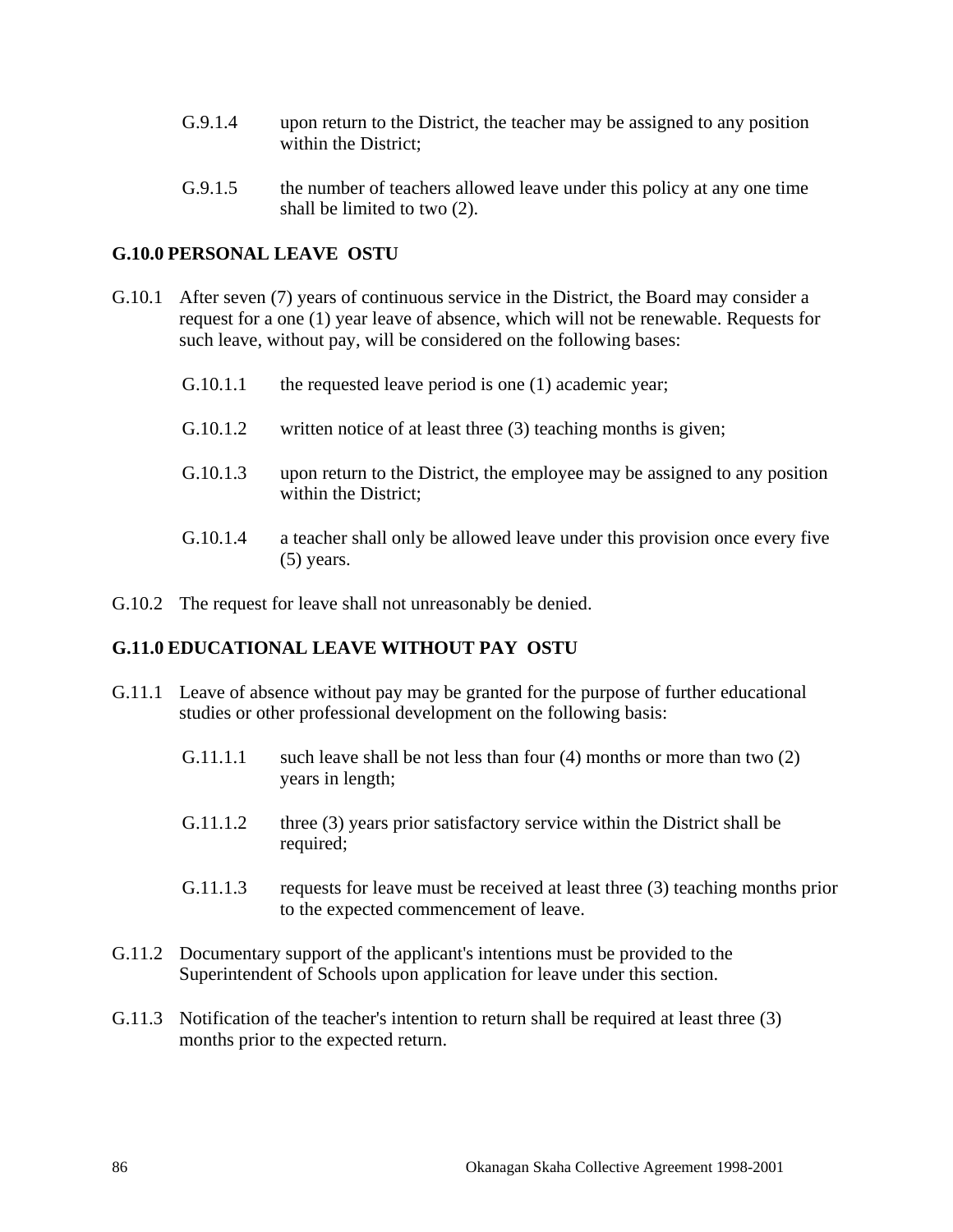- G.11.4 Upon return to the District, the employee may be assigned to any position within the District, and is expected to remain a District employee for a period of at least two (2) years.
- G.11.5 The number of teachers allowed leave under this Article, at any one time, will be determined by the Board.

### **G.12.0 EDUCATIONAL LEAVE WITH PAY OSTU**

- G.12.1 Leave of absence with pay may be granted for the purpose of further educational studies or other professional development (pursuant to the School Act) on the following bases:
	- G.12.1.1 work to be undertaken should be at the post-graduate level;
	- G.12.1.2 courses must be of practical value to the School District;
	- G.12.1.3 three (3) years prior satisfactory service within the School District shall be required;
	- G.12.1.4 documentary support of the applicant's intentions must be provided to the Superintendent of Schools upon application for leave under this section;
	- G.12.1.5 such requests will be considered on an individual merit basis.
- G.12.2 Educational conferences and/or Courses

 Leave of absence with pay may be granted for attendance at educational conferences and/or courses. All requests for such leave must be forwarded to the Superintendent.

### **G.13.0 ACADEMIC LEAVE OSTU**

- G.13.1 A teacher shall be granted one (1) day per year with pay to write a university examination in a subject related to his/her teaching field or professional development.
- G.13.2 A teacher shall be granted up to two (2) days with pay to attend convocation to receive an academic degree.
- G.13.3 A teacher may request up to two (2) days to give an address on educational matters or to otherwise assist in the presentation of workshops or conferences.

### **G.14.0 SPECIAL CIRCUMSTANCES LEAVE OSTU**

G.14.1 A teacher shall be granted four (4) days leave of absence with pay, per school year, for personal reasons, family illness or emergency situations. The teacher shall be billed 1/240 of annual salary, at category PC0, for each day of leave.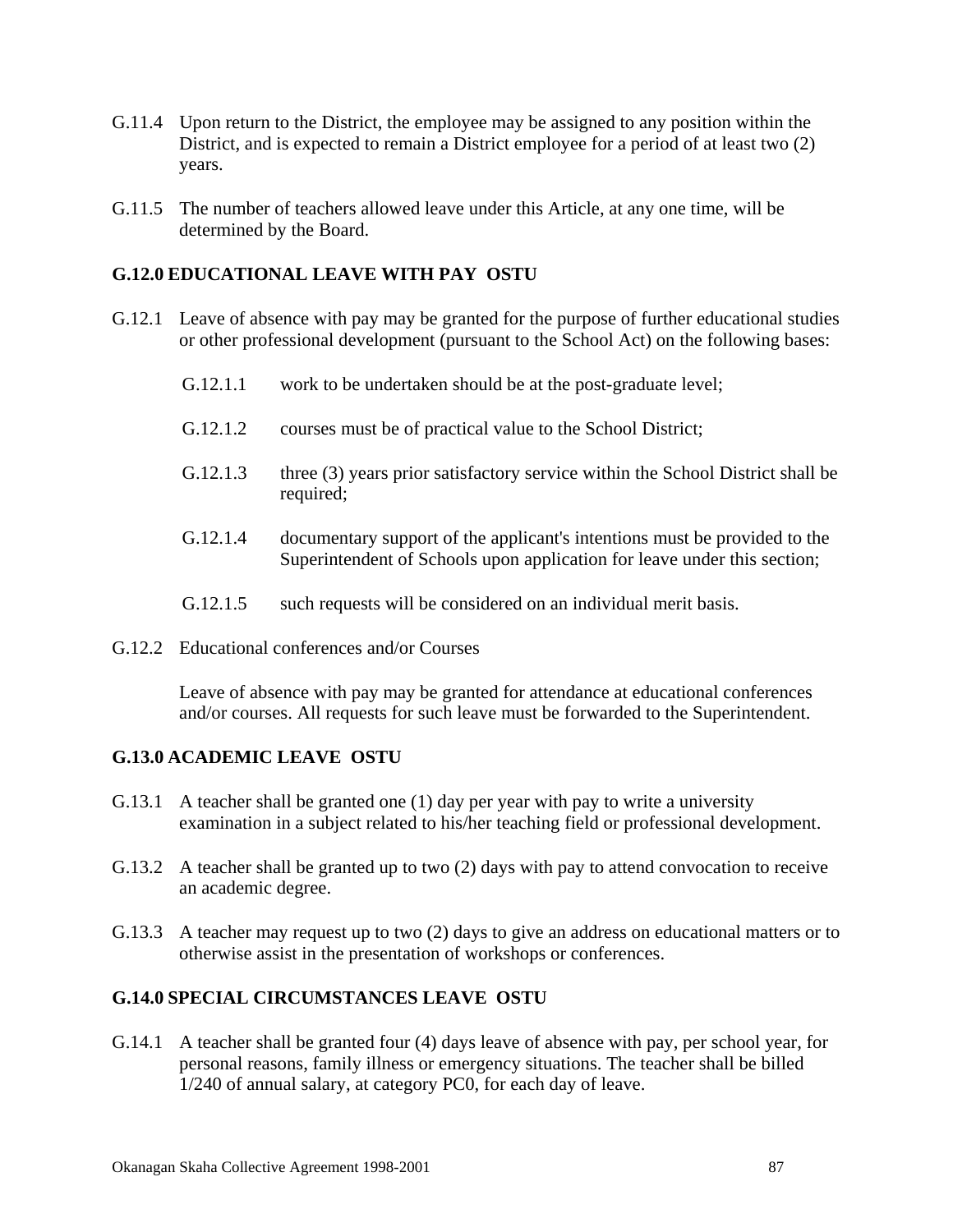### **G.15.0 HOLIDAY EXTENSION LEAVE OSTU**

- G.15.1 No leave will be granted for holiday extension purposes except upon the recommendation of the Superintendent of Schools where the applicant's service to the District merits special consideration. In no case shall any such extension exceed two (2) days.
	- G.15.1.1 At least thirty (30) days' notice shall be required.
	- G.15.1.2 The Superintendent must be satisfied that the educational need can be adequately met.
	- G.15.1.3 A salary deduction of 1/200th of the employee's annual salary shall be made for each day of leave.
	- G.15.1.4 Such leaves shall be referred to the School Board for approval.

 For the purpose of this Article, "holiday" is defined by reference to article D.5 (Regular Work Year for Teachers) of this Collective Agreement, i.e., at the beginning or end of Christmas vacation; at the beginning or end of Spring Break; and at the end of June.

#### **G.16.0 MATERNITY LEAVE OSTU**

- G.16.1 A pregnant teacher shall be granted upon request, a leave of absence without pay to a maximum of two  $(2)$  years.
- G.16.2 For the purposes of this Article, natural term breaks shall be considered to be the commencement of the school year, the commencement of school after the Christmas recess, and the commencement of school after the Spring Break.
- G.16.3 Short-term Maternity Leave
	- G16.3.1 The term of a short-term maternity leave shall be:
		- G.16.3.1.1 as provided for in Part 7 of the Employment Standards Act (1980), or;
		- G.16.3.1.2 for a stated period of time not to exceed one (1) year provided that any commencement or return date beyond the statutory time limits shall coincide with natural term breaks.
	- G.16.3.2 A teacher on short-term maternity leave shall receive experience recognition for the duration of the leave.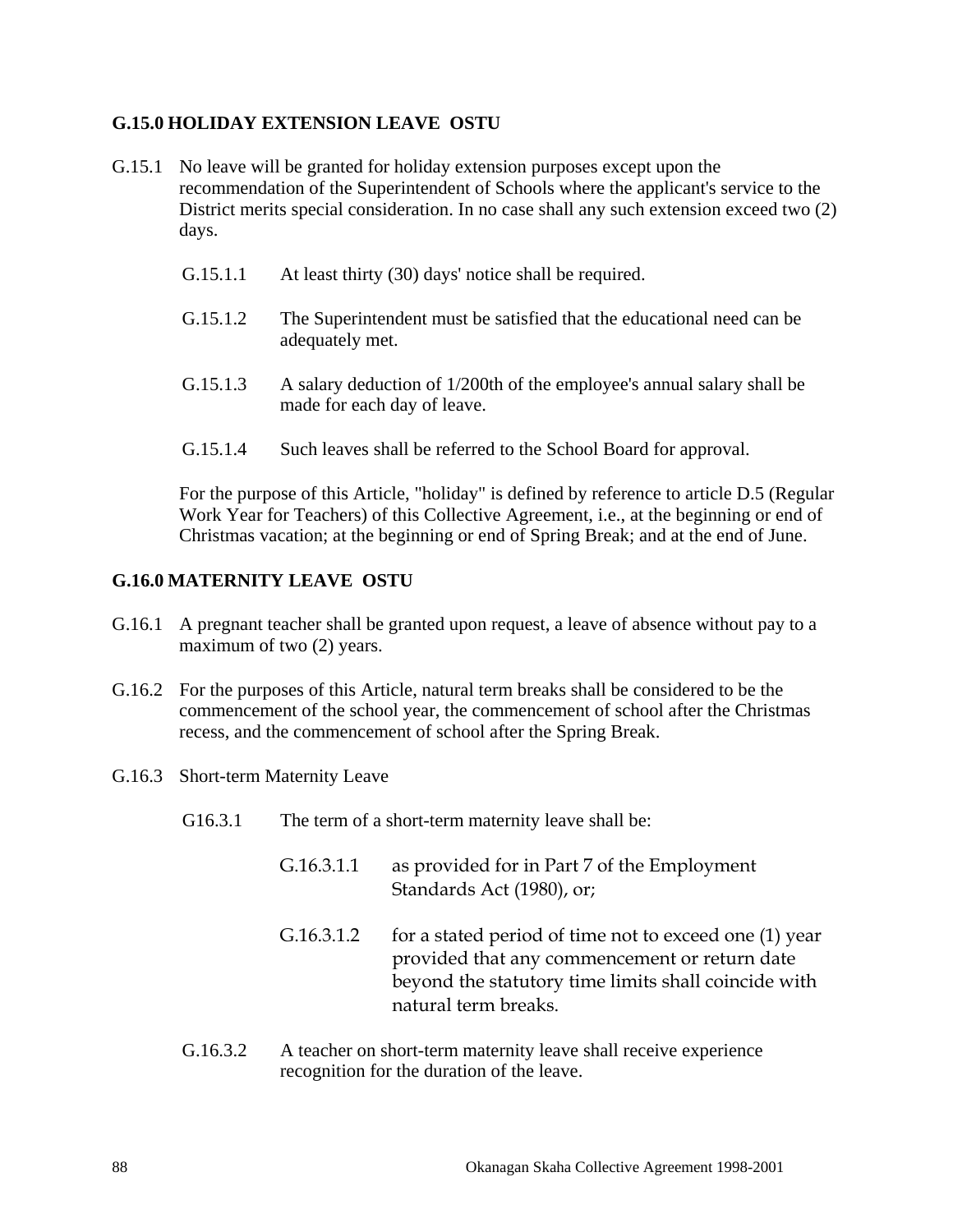- G.16.3.3 For those benefits capable of being maintained, a teacher on short-term maternity leave may, upon prepayment of the employee portion of premiums, by post-dated cheques, have her benefits maintained by the Employer for the duration of the leave.
- G.16.4 Extended Maternity Leave
	- G.16.4.1 Extended Maternity Leave is leave beyond the term of short-term maternity leave.
	- G.16.4.2 The term of extended maternity leave shall not exceed one year and the commencement and return dates shall coincide with natural term breaks.
	- G.16.4.3 A teacher on extended maternity leave shall not receive experience recognition for the duration of the extended maternity leave.
	- G.16.4.4 For those benefits capable of being maintained, a teacher on extended maternity leave may upon prepayment of the total premiums, by postdated cheques, have her benefits maintained by the Employer for the duration of the leave.
- G.16.5 A teacher who has requested and has been granted short-term or short-term plus extended maternity leave of less duration than the limits established in paragraphs G.16.3 and G.16.4 above, may by application to the Superintendent or designate request an extension to the return date. Such requests must comply with the limits and return date provisions set forth above, and shall not be unreasonably denied.
- G.16.6 Early return and emergency situations
	- G.16.6.1 In the case of an incomplete pregnancy, death of the child, or should a teacher's personal circumstances change, an application for return to duty at a date earlier than that previously agreed will be considered by the Employer. Every effort will be made to comply with such requests.
	- G.16.6.2 A teacher intending to make an early return to duty shall submit a written application and, where applicable, a medical certificate.
- G.16.7 A teacher returning to duty following a short-term or extended maternity leave shall be reassigned to:
	- G.16.7.1 the same position in the same school, or if the position does not exist;
	- G.16.7.2 a comparable position in the same school, commensurate with the teacher's experience and qualifications, or if there is no such position available;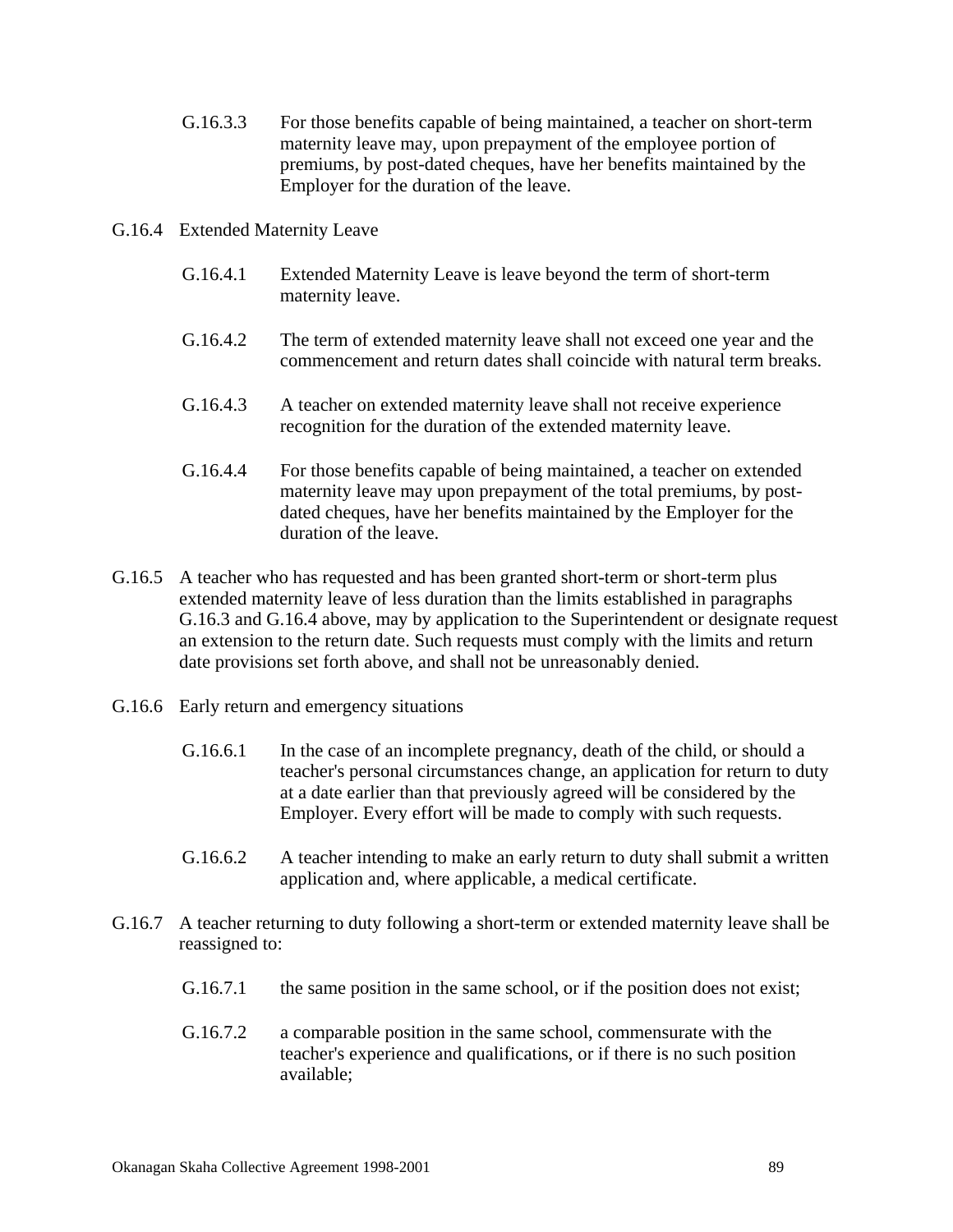#### G.16.7.3 a comparable position in the District.

#### **G.17.0 ADOPTION LEAVE OSTU**

- G.17.1 A teacher (or teachers, if both are employed by the Board) shall be granted leave with pay for one (1) day for purposes of adoption of a child. An additional two (2) days leave with pay for mandatory interviews and/or traveling time shall be granted to adoptive parents.
- G.17.2 Unpaid leave equivalent to the maternity leave provisions of the Agreement shall be granted in the case of adoption.

#### **G.18.0 MATERNITY (SUB PLAN) OSTU**

- G.18.1 When a pregnant teacher takes the maternity leave to which she is entitled pursuant to the Employment Standards Act, the Board shall pay the teacher:
	- G.18.1.1 ninety-five percent (95%) of the teacher's current salary for the first two (2) weeks of the leave, and, where the teacher is eligible to receive EI maternity benefits;
	- G.18.1.2 the difference between seventy per cent (70%) of the teacher's current salary and her weekly rate of EI. benefits, for a further fifteen (15) weeks.
		- G.18.1.3.1 Prior to payments provided under the Maternity SUB Plan being made to an employee, the employee must have applied for and be in receipt of EI benefits except if the employee is serving the two (2) week waiting period.
		- G.18.1.3.2 Employees have no vested right to payments under the Plan except to payments during a period of unemployment specified in the Plan.
		- G.18.1.3.3. Payments in respect of guaranteed annual remuneration or in respect of deferred remuneration or severance pay benefits will not be reduced or increased by payments received under the Plan.
- G.18.2 The Employer agrees to enter into the Supplementary Employment Benefit (SUB) Plan agreement required by the Employment Insurance Act in respect of such maternity payment.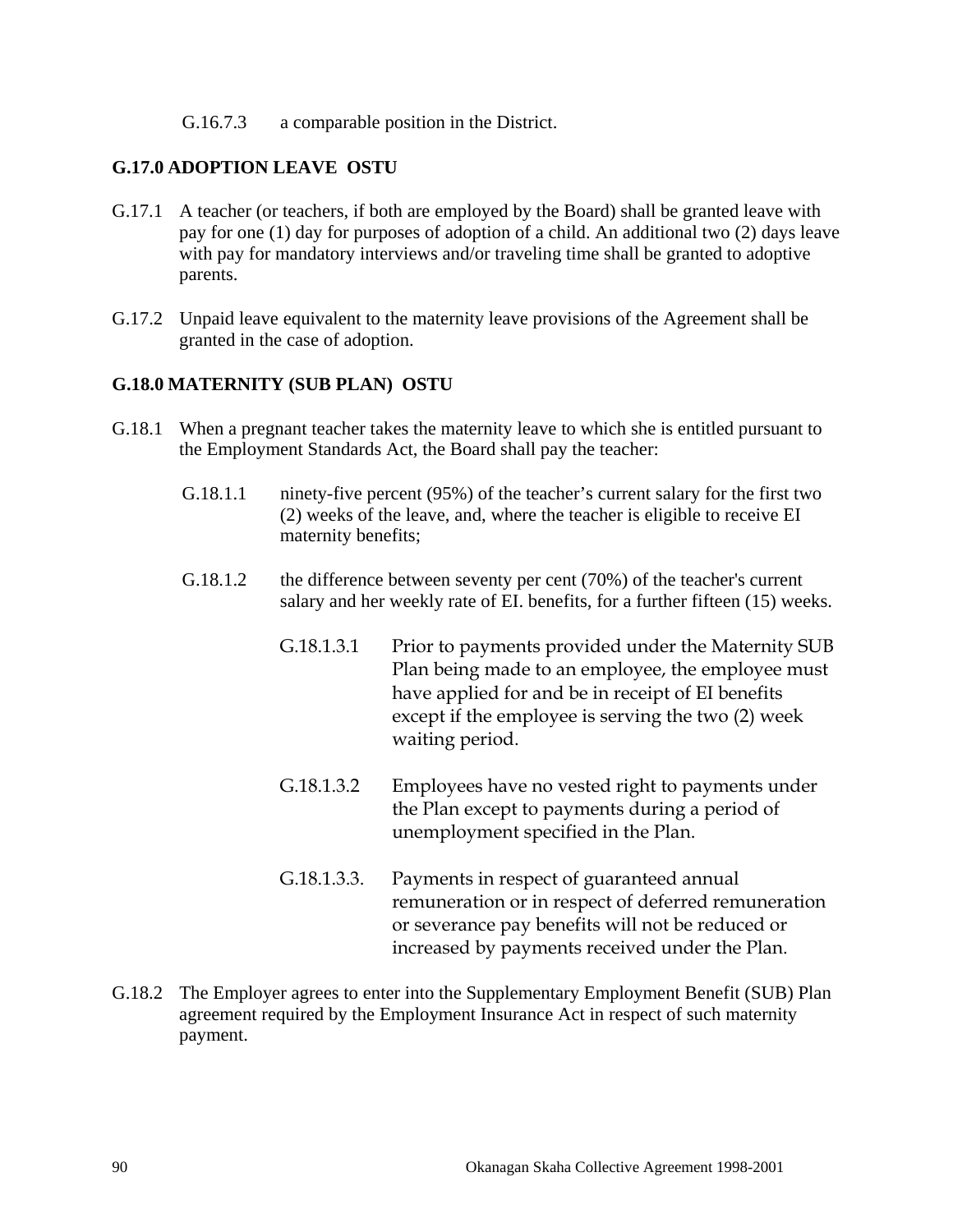#### **G.19.0 PATERNITY LEAVE OSTU**

G.19.1 A teacher shall be granted necessary time to take his partner to hospital, to return her home from hospital and/or to attend the birth of his child. Leave granted with pay for such purposes shall not exceed one (1) day, but may be taken in two (2) half-days.

#### **G.20.0 PARENTAL LEAVE OSTU**

- G.20.1 A parental leave (inclusive of adoption) leave shall be granted upon request;
	- G.20.1.1 as provided for in Part 7 of the Employment Standards Act, or;
	- G.20.1.2 for a stated period of time beyond G.20.1.1 so that the return to duty will coincide with the natural term break occurring next following the completion of statutory time limits. Natural term breaks shall be defined as provided for in G.16.2. The teacher shall be granted the same benefits, experience recognition and return to duty provisions of the Maternity Leave (G.16.0) clause.

#### **G.21.0 PARENTHOOD LEAVE LM/OSTU**

- G.21.1 A teacher with a dependent child shall be granted a Parenthood Leave of absence without pay for a stated period of time as requested by the teacher to a maximum of two (2) years.
- G.21.2 Unless exceptional circumstances exist, Parenthood Leave shall only commence at the start of the school year, at the start of school following the Christmas recess, or at the start of school following the Spring Break.
- G.21.3 Unless exceptional circumstances exist, applications shall be submitted no less than three (3) months prior to the requested commencement date of the leave.
- G.21.4 Parenthood Leave shall be granted to either parent if both parents are teaching employees of the Board.
- G.21.5 A further Parenthood Leave shall only be available to a teacher if they return for at least one (1) year of teaching following a Parenthood Leave.

#### **G.22.0 DEFERRED SALARY LEAVE PLAN LM/OSTU**

G.22.1 The Employer agrees to administer a mutually acceptable Deferred Salary Leave Plan.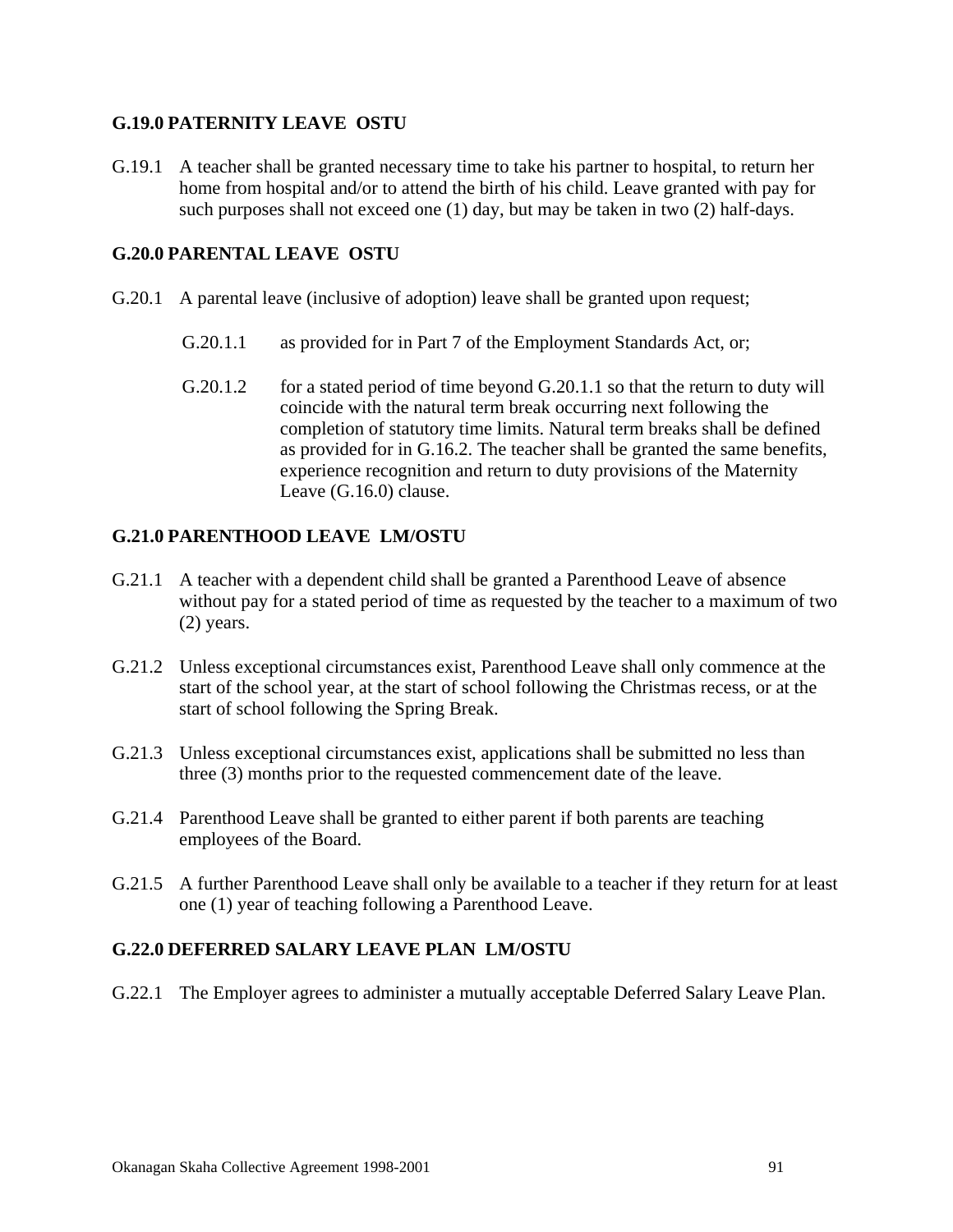### **APPENDIX A ASSOCIATED PROFESSIONALS**

#### **Replaced by Letter of Understanding Re Psychologists [MCM August 21, 2000]**

Whereas the Labour Relations board on April 21, 1998, granted a variation in the certification of the BCTF to include psychologists employed by the Board.

The parties agree to establish terms and conditions of employment for those employees as follows [article references changed to reflect current numbering]:

- 1. The Collective Agreement as it relates to employees in School District No. 67 (Okanagan Skaha) shall apply in full to psychologists except where the agreement language relates solely and exclusively to classroom based assignments (e.g. class size or class composition provisions), or where specifically modified by this Letter of Understanding. Wherever the term "teacher" is used in a provision in the Collective Agreement, that provision applies to psychologists.
- 2. The parties agree that Article B.6.2 shall be amended by adding B.6.2.1 as follows: "The category placement of psychologists shall be determined in line with the principles established by the Teacher Qualification Service and this agreement for determining the salary category of teachers based on years of university-level training."
- 3. The parties agree that the Article B.6 shall be amended by adding B.6.9 as follows: "Experience recognition shall be granted in accordance with the applicable provisions of B.6 for professional employment as a psychologist in a school district, hospital, clinic or government funded agency, provided that:
	- B.6.9.1 Employment shall be deemed to be equivalent to one full work year as follows:
		- B.6.9.1.1 for school district employment, ten (10) months,
		- B.6.9.1.2 for other employment, twelve (12) months.
- 4. The parties agree that Article D.5 shall be amended by adding D.5.10 as follows: "The work year of a psychologist shall not exceed the total number of days in session established for teachers pursuant to D.5.1 between July 1 and June 30, provided that no days of work may be scheduled during the Christmas or the spr8ing break without the agreement of the employee. Psychologists who agree to work more than the number of days so established shall be compensated pursuant to Article D.5.8."
- 5. The parties agree that Article D.9 shall be amended by adding D.9.4.1 as follows: "Despite D.9.4, staff meetings for psychologists may be held on any work day within the work year established pursuant to D.5.10."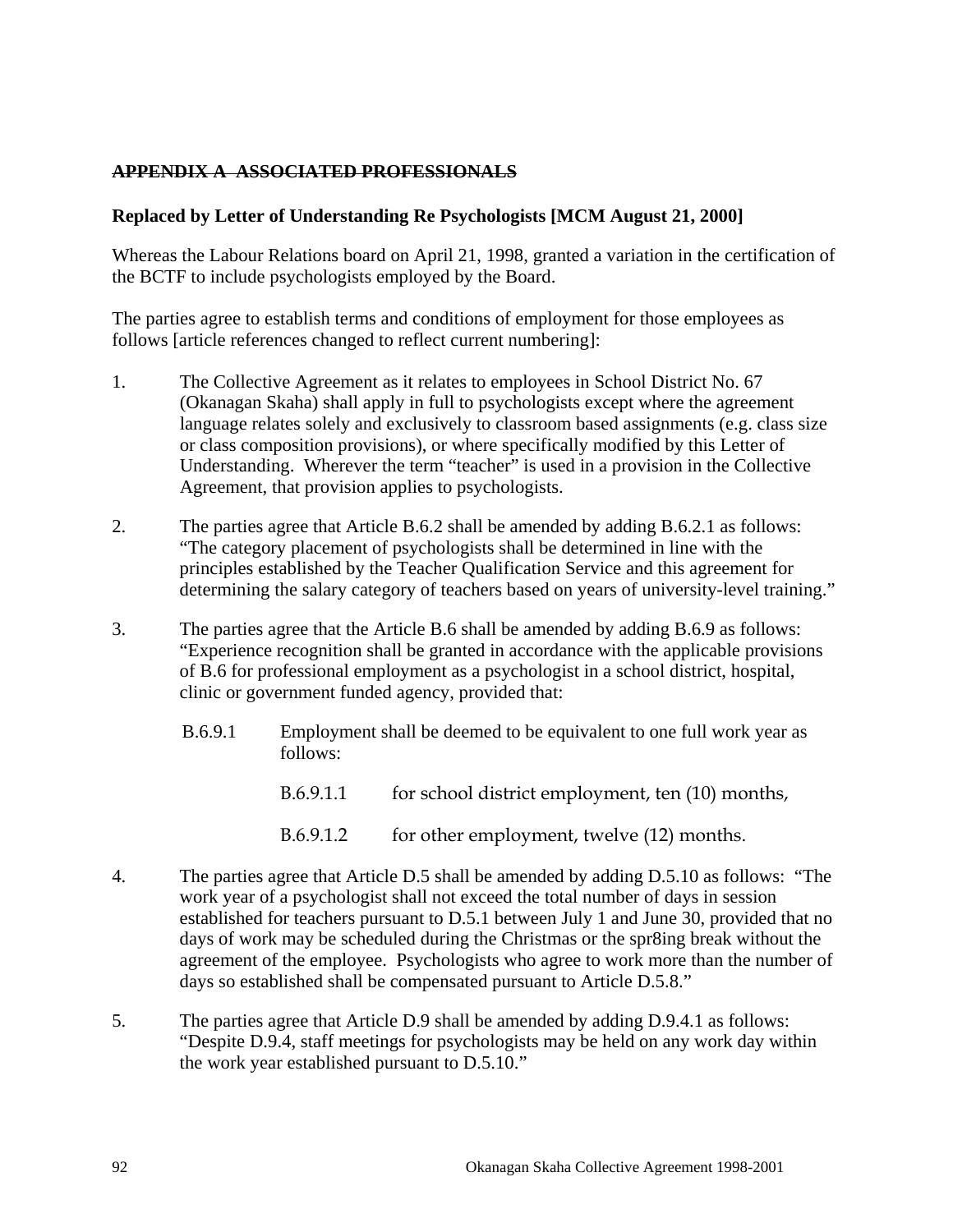- 6. The terms of this agreement come into effect as of the ratification of this Letter of Understanding except as agreed by the Local and the Board. The Local and the Board shall arrange a mutually agreeable transition from the benefit plans currently covering the incumbent to those provided in this agreement. Such a transition shall occur no later than September 30, 2000.
- 7. This agreement replaces Article B.6 and "Appendix A" of the District 67 agreement.

Date:

| For the Local | For the Board |
|---------------|---------------|
| For BCTF      | For BCPSEA    |

The parties agree that in the event of additional employees being included in the unit as certified by the Industrial Relations Council, the following conditions shall apply:

- 1. Within one (1) month of the variance in certification being granted, the parties shall commence collective bargaining in good faith to reach agreement on terms and conditions of employment established in this Agreement which shall apply to the Associated Professionals.
- 2. In the event that the parties are unable to conclude agreement on these matters within one (1) month of the commencement of collective bargaining, or such longer period as may be mutually agreed, the outstanding matters shall be referred to binding arbitration for final and conclusive settlement. [Replaced by MCM August 21, 2000.]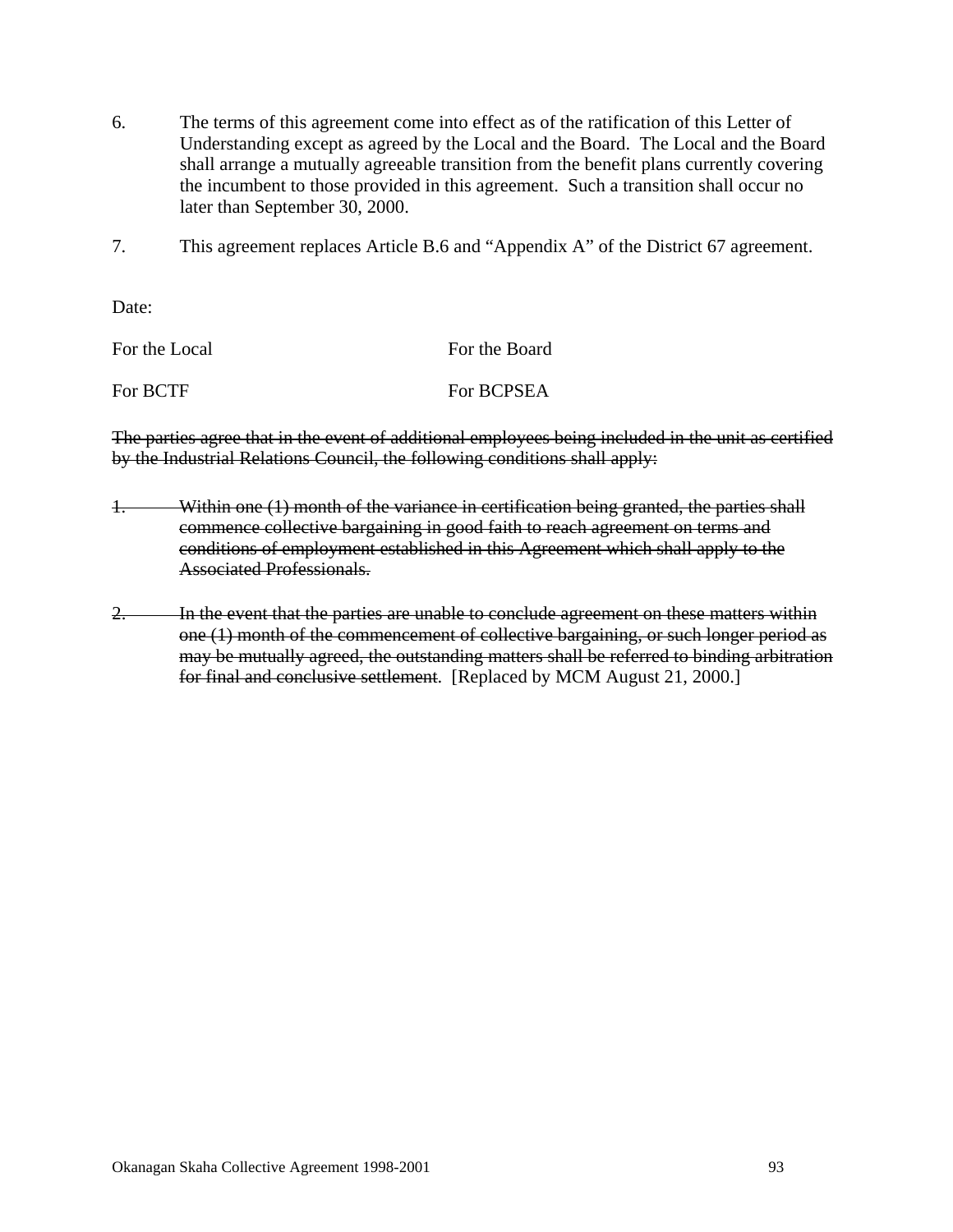### **Letter of Understanding re Middle Schools**

#### **Purpose**

Effective July 1, 1999 to June 30, 2001, the parties agree that notwithstanding the terms and conditions of the Transitional Collective Agreement, as it applies to School District No. 67, the following terms and conditions will apply to School District #67 Middle Schools.

1. Article B.7.0 Positions of Special Responsibility

The Board has created the position of Team Leader which is equivalent to a Department Head – Level 2.

2. Article D.5.0 Duration of School Day

Middle Schools shall be considered "secondary schools" with the following conditions:

- a. the duration of the school day will not exceed 6 hours and 5 minutes inclusive of:
	- i. five hours and 20 minutes of instructional time which shall be inclusive of time allotted for homeroom, students to change classes, breaks; and
	- ii. a regular lunch intermission.
- 3. Article D.3.0 Hours of Work

Each full-time teacher shall be entitled to one preparation period of 48 minutes per timetable cycle. Part-time teachers shall receive preparation time pro-rated according to their teaching assignment.

4. It is understood that the above letter of understanding is on a without prejudice basis to any collective bargaining that may occur at the provincial level on this topic. Furthermore, the parties agree that should there be language negotiated at the provincial table pertaining to middle schools, the provincial language shall supercede the terms and conditions contained in this letter of understanding.

Dated this  $26<sup>th</sup>$  day of April, 2001, on behalf of:

S.D. 67 (Okanagan Skaha) Okanagan Skaha Teachers' Union Vernon Berg Don Henry BCPSEA BCTF Neil Worboys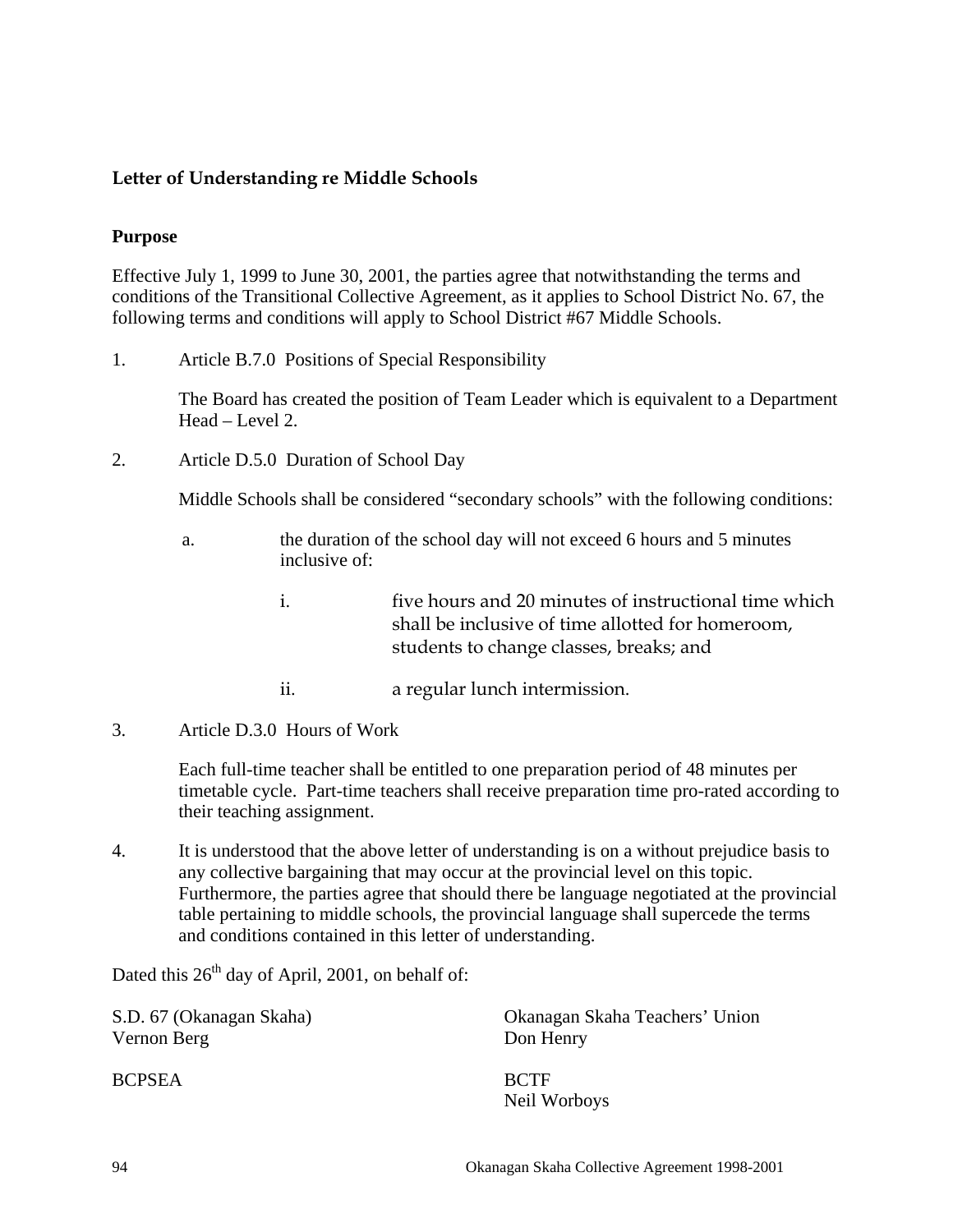### **APPENDIX B DUTIES DEPARTMENT HEAD - LEVEL I**

The role of the Department Head is to ensure a departmental philosophy consistent with a school's philosophy by assuming the following responsibilities under the supervision of the school's administration.

- 1. Implementing and co-ordinating curricula
- 2. Assessing new resources
- 3. Reviewing new curriculum changes
- 4. Monitoring School, District, provincial examinations and their results
- 5. Preparing summaries for student reporting procedures consistent with department practices
- 6. Ensuring that all grade 12 examinable courses are taught with due concern for the provincial and scholarship examination specifications
- 7. Assisting with collegial coaching
- 8. Assisting administration in determining appropriate resources
- 9. Advising administration concerning timetable organization for the department
- 10. Liaising with other departments within the school and other schools regarding programme information
- 11. Involvement in the hiring of and orientation of new staff to the department
- 12. Providing department members and the administration with agendas and minutes of department meetings
- 13. Preparing periodic reports as requested by the school's administration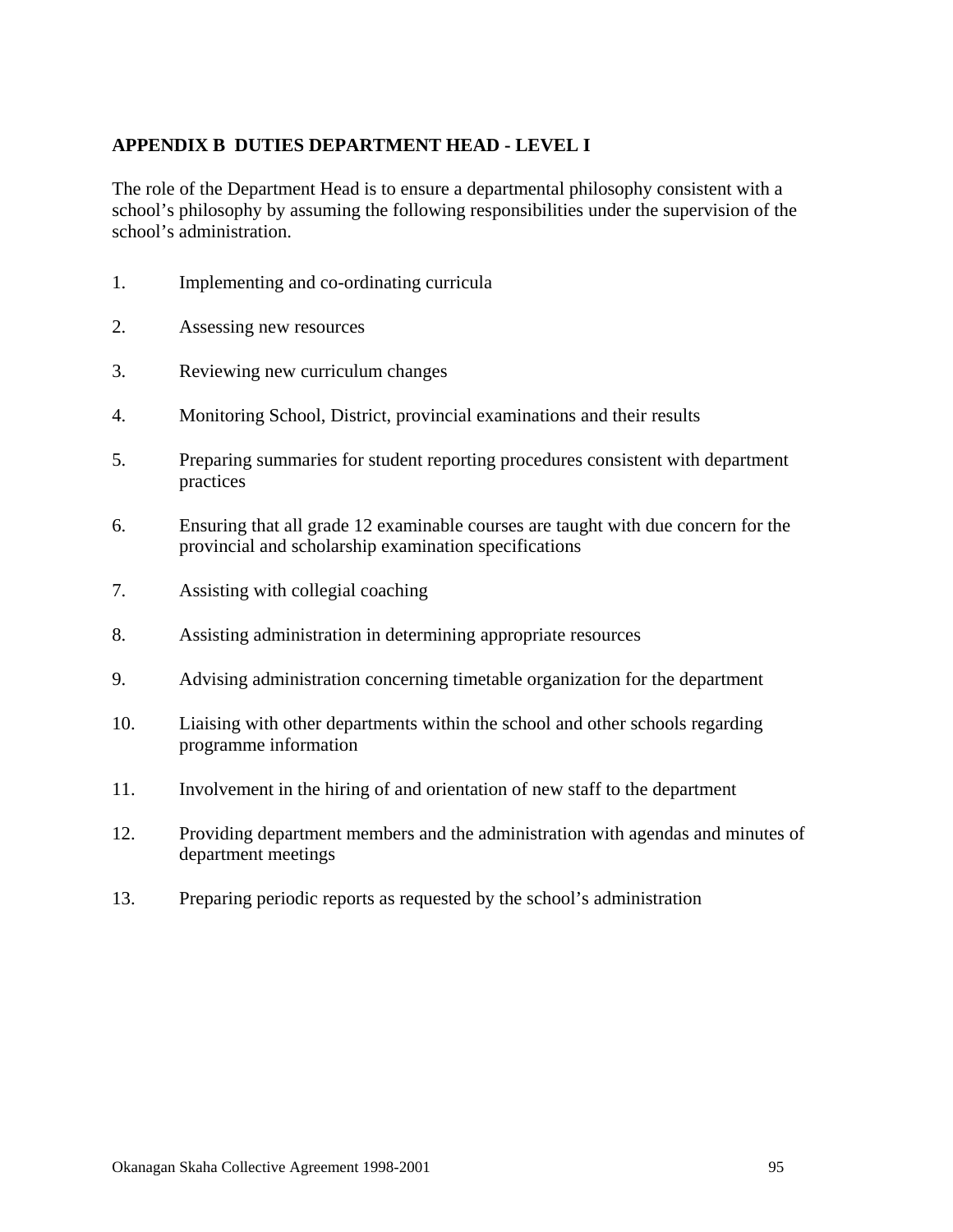### **APPENDIX C DUTIES DEPARTMENT HEAD - LEVEL II AND MIDDLE SCHOOL TEAM LEADER [MCM effective July 1, 1999]**

The role of the Department Head is to ensure a departmental philosophy consistent with a school's philosophy by assuming the following responsibilities under the supervision of the school's administration.

- 1. Implementing and coordinating curricula
- 2. Assessing new resources
- 3. Reviewing new curricula changes
- 4. Monitoring School, District, provincial examinations and their results
- 5. Preparing summaries for student reporting procedures consistent with department practices
- 6. Assisting with collegial coaching
- 7. Assisting administration in determining appropriate resources
- 8. Advising administration concerning timetable organization for the department
- 9. Liaising with other departments within the school and other schools regarding programme information
- 10. Involvement in the hiring of and orientation of new staff to the department
- 11. Providing department members and the administration with agendas and minutes of department meetings
- 12. Preparing periodic reports as requested by the school's administration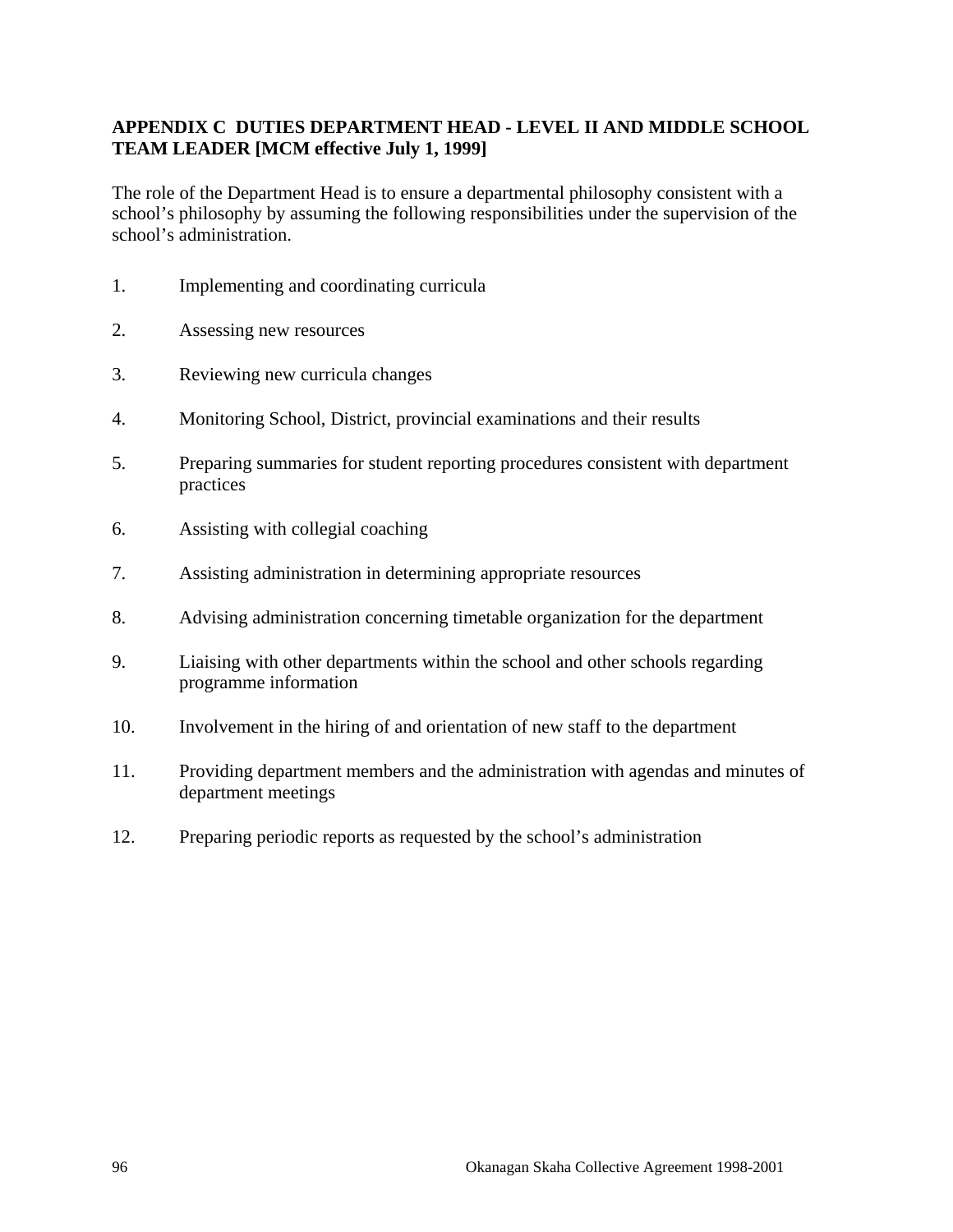### **APPENDIX D CURRICULUM COORDINATOR**

A curriculum coordinator is viewed as a teacher with future administrative aspirations. As a result, a curriculum coordinator will seek to acquire as much administrative experience as possible while functioning in this role. He/she will be expected to understudy and to work in close cooperation with the Administrative Officer in all major areas of the school's operation.

#### Responsibilities

A curriculum coordinator shall:

- 1. be available by mutual agreement with the Administrative Officer after school closing in June and before school opening in September to assist with matters of curriculum, administration and organization. Section D, Article 5(Regular Work Year for Teachers) will apply;
- 2. assume responsibility for the coordination of up to three curriculum areas of instruction;
- 3. provide assistance to the Administrative Officer in the following areas;
	- (a) coordinate the use of textbooks and physical education equipment,
	- (b) coordinate the athletic program,
	- (c) assist new staff members, student teachers and Teachers on Call in adopting school curriculum,
	- (d) contribute to curriculum responsibilities that may arise because of day-today operation of the school,
	- (e) coordinate the special events within the school;
- 4. assume administrative responsibilities for the proper functioning of the school in the absence of the Administrative Officer subject to the terms and conditions of this Collective Agreement and exclusive of supervisory evaluative duties with respect to other teachers;
- 5. following consultation with the staff committee assume other duties as agreed upon by the Curriculum Coordinator and the Administrative Officer.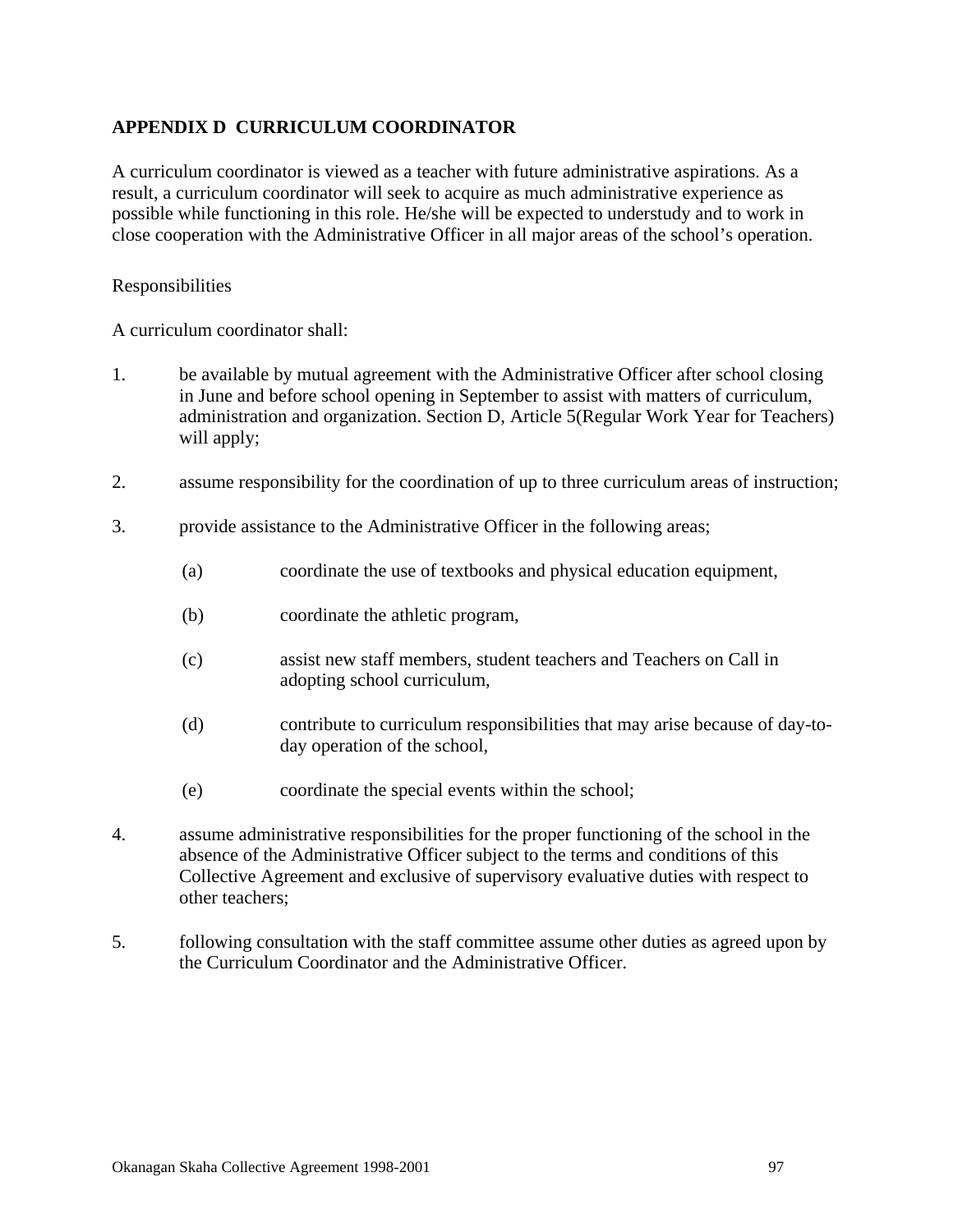### **APPENDIX E HEAD TEACHER**

- 1. The Board may appoint a Head Teacher to any facility that is considered separate from the main school facility.
- 2. The Board will post the position under Section E.4.0 of the Collective Agreement.
- 3. The head teacher is directly responsible to the principal by:
	- 3.1 assisting the principal to ensure the provision of adequate materials and supplies, the effective use of the facilities and the safety of students in the separate facility;
	- 3.2 maintaining effective contact with parents and the general public;
	- 3.3 maintaining such records and forms as are required by the principal/or the School District including but not limited to, pupil registration and attendance records, and teacher absence records.
- 4. The Head Teacher shall not be responsible for supervisory or evaluative duties with respect to other teachers.
- 5. While acting as Head Teacher, the teacher is covered by all terms and conditions of the Collective Agreement.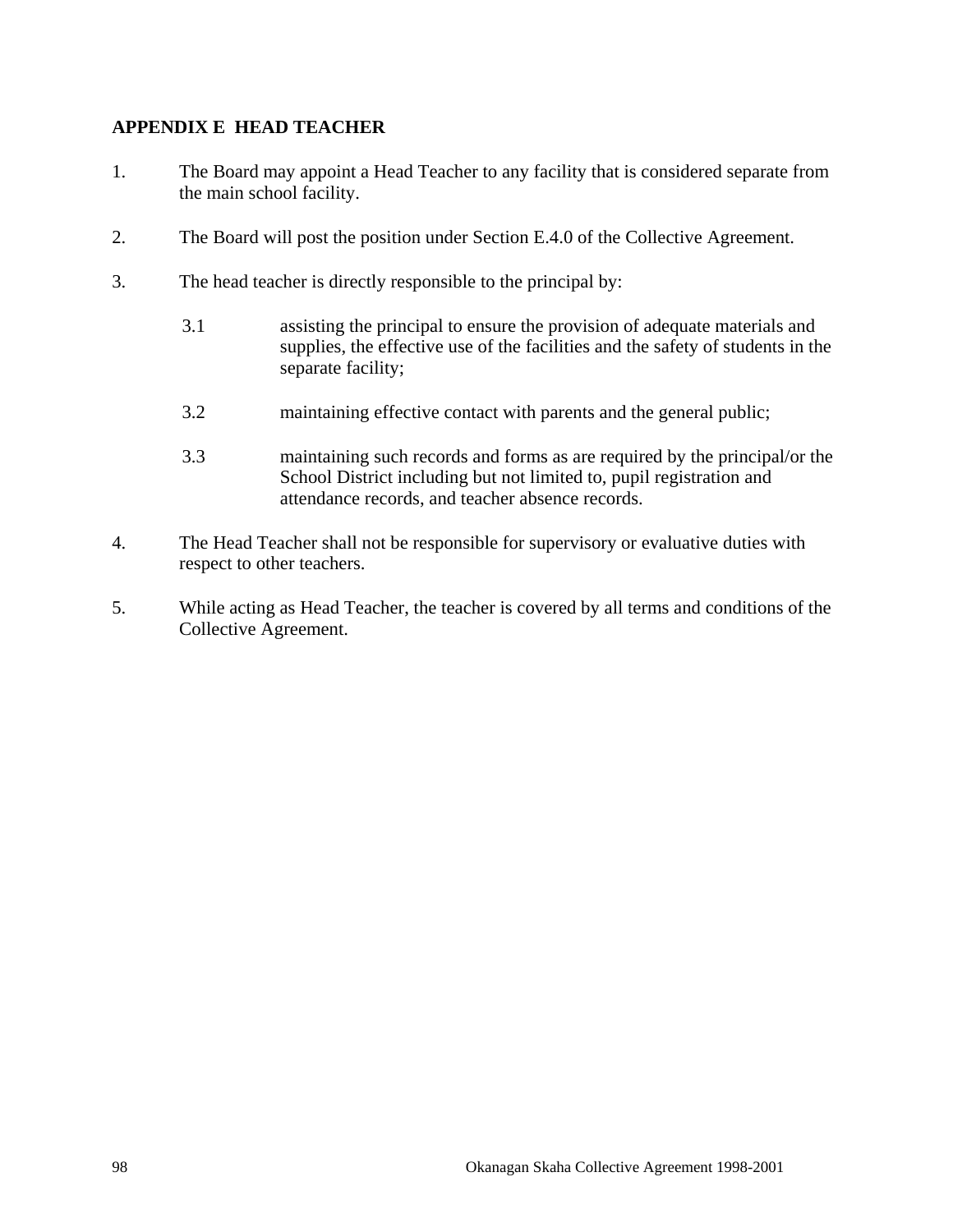### **APPENDIX F TEACHER-IN-CHARGE**

- 1. At the start of each school year, the Board will post in each school, under Section E.4.0 (Posting and Filling Vacant Positions) of the Collective Agreement, the position of teacher-in-charge. From the applicants in each school, the Board shall appoint a teacher-in-charge on an annual basis, except in schools which have a curriculum coordinator. Under special circumstances a teacher-in-charge may be appointed for a period of less than one year but not for less than one month.
- 2. In the event that the Administrative Officer(s) is/are absent from the school premises, the teacher-in-charge may be requested to assume some of the day-to-day routine duties and emergent situations that are normally performed by the Administrative Officer(s).
- 3. The teacher-in-charge shall not be responsible for supervisory or evaluative duties with respect to other teachers.
- 4. A Teacher on Call shall be provided for the teacher-in-charge with the Teacher on Call time being reflective of the administration time of the absent Administrative Officer. If it is known in advance that the Administrative Officer will be absent for one-half (1/2) day or more, a Teacher on Call shall be provided at the discretion of the teacher-incharge.
- 5. The base rate for a teacher-in-charge is for ten (10) accumulated F.T.E. days. After ten (10) accumulated days of acting as teacher-in- charge, the teacher-in-charge shall receive an allowance of thirty dollars (\$30.00) (30.60 ) effective April 1, 2000 per full day. This accumulation does not apply to a teacher-in- charge appointed on less than an annual basis. A teacher-in-charge appointed on a monthly basis will be paid thirty dollars (\$30.00) (3.60) effective April 1, 2000) for each full day following the first day as tea-in-charge in that month.
- 6. In a school where absences of the Administrative Officer(s) continue for more than five (5) consecutive school days and an Administrative Officer is not assigned to the school, the teacher-in-charge will assume all administrative duties, excluding only formal evaluation of instruction and personnel.
- 7. While acting as teacher-in-charge, the teacher is covered by all terms and conditions of the Collective Agreement.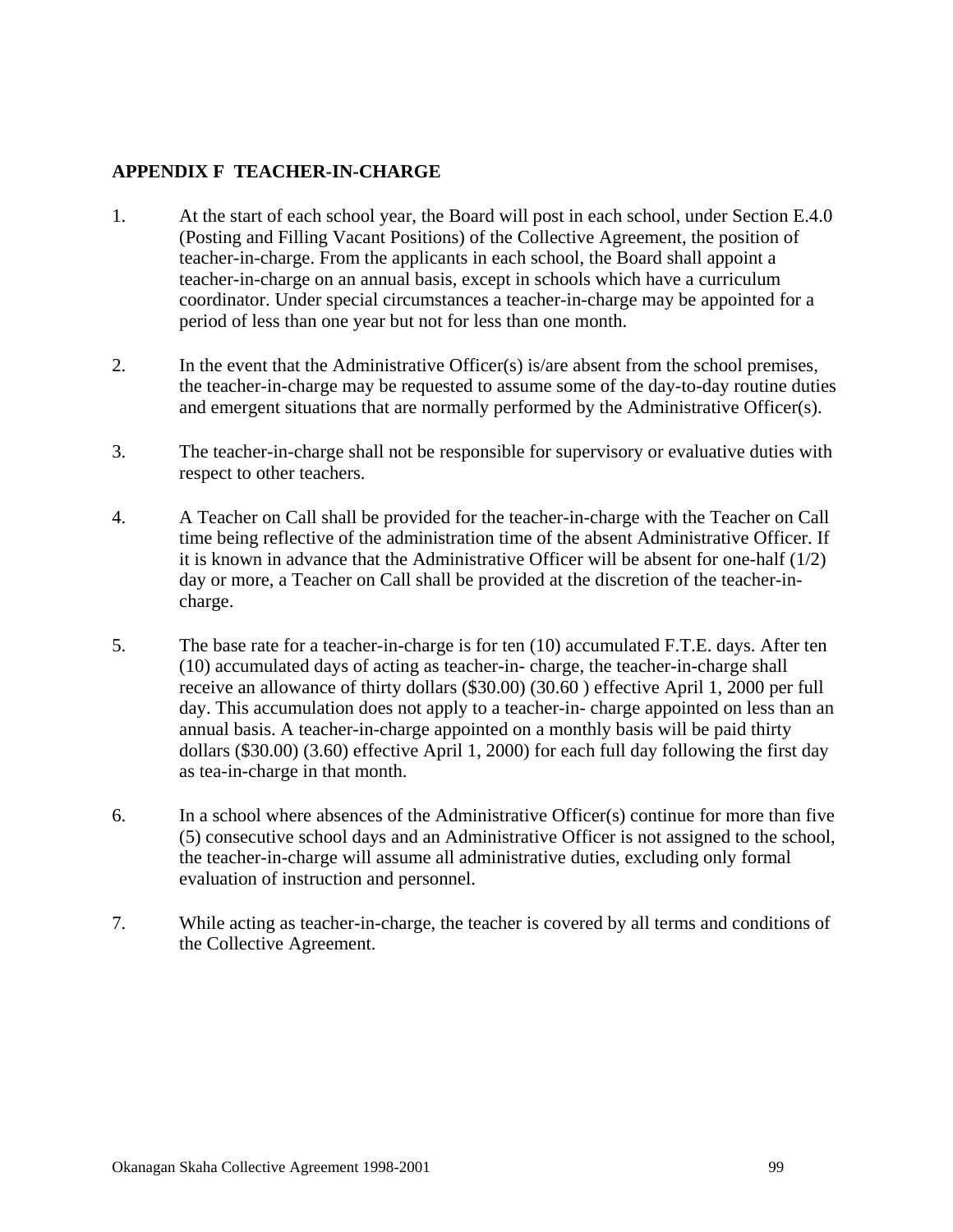## **APPENDIX G CRITERIA FOR EVALUATING TEACHERS**

#### I MANAGEMENT

 The teacher practices management suitable to the immediate educational objectives and the learning environment of the school.

#### A. Student-Classroom Management

- 1. Encourages students to assume responsibility for their own actions.
- 2. Establishes consistent routines and clear expectations for student conduct appropriate to the activity.
- 3. Develops an appropriate teaching/learning situation.
- 4. Fosters excellence and provides an opportunity for student displays.
- 5. Creates a physical setting that contributes to learning.

#### B. RECORD KEEPING AND STUDENT ACHIEVEMENT

- 1. Establishes a variety of procedures for assessing student performance and communicates these procedures clearly to students, parents and other personnel.
- 2. Utilizes the results of student performance assessments to plan for future instruction.
- 3. Interprets the results of student assessments.
- 4. Identifies the reasons students have or have not met instructional objectives.
- 5. Maintains appropriate, accurate records of student achievement, attendance, and other necessary data, and reports effectively to parents.
- 6. Respects the confidentiality (restricted nature) of information concerning students.

#### C. CONTROL OF TEACHING/LEARNING SITUATIONS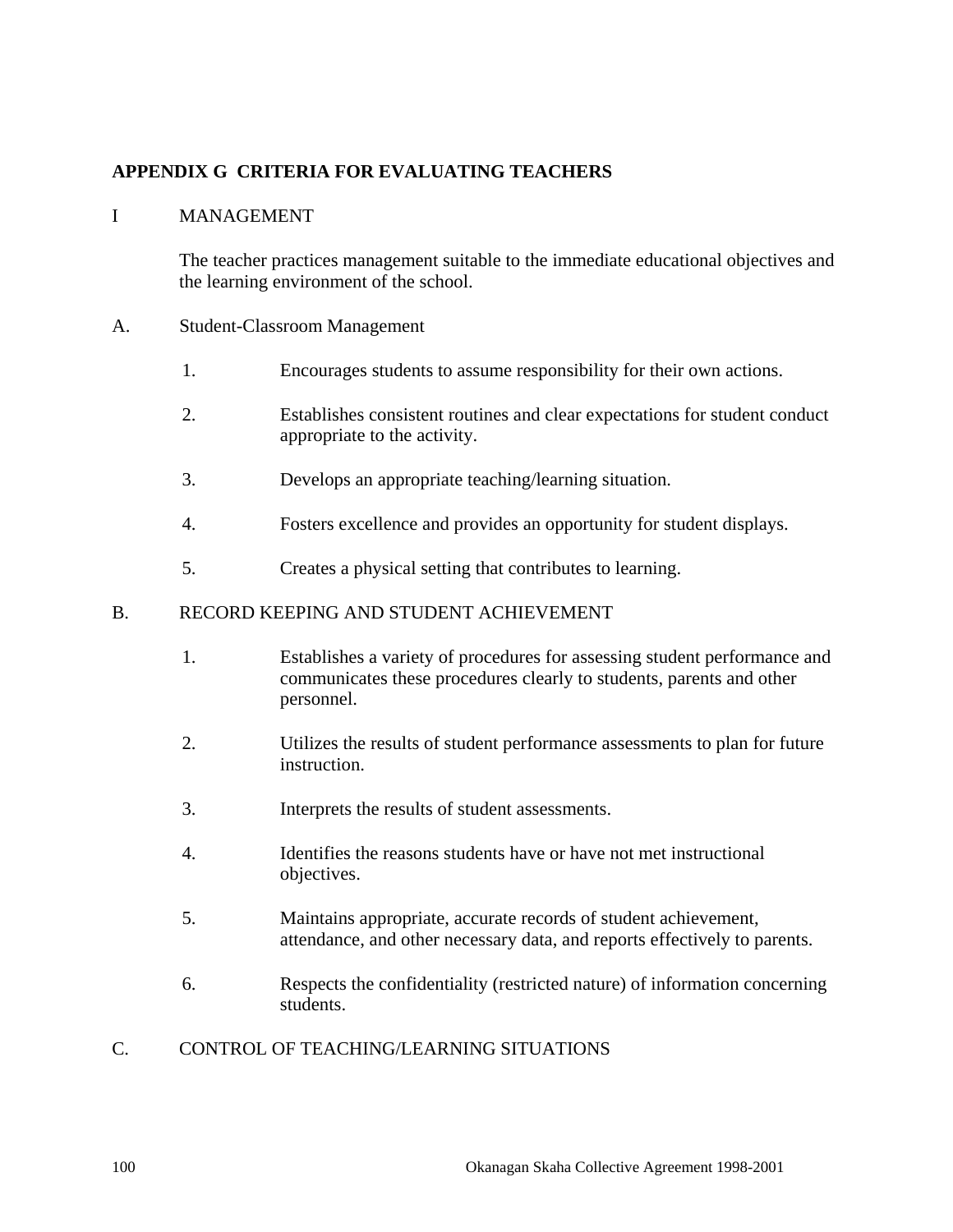- 1. Practices and maintains classroom management suitable to the educational objectives and learning environment.
- 2. Maintains an effective classroom environment by appropriate management of those factors within the teacher's control.
- II INSTRUCTION

#### A. CURRICULUM

- 1. Endeavors to maintain current knowledge of his/her teaching assignment.
- 2. Endeavors to remain current in knowledge of appropriate developments and trends in the teaching assignment being taught.
- 3. Makes appropriate judgments in selecting materials to suit curricula needs of the students.
- 4. Develops long and short-term objectives which provide a variety of learning experiences.
- 5. Plans and endeavors to provide for individual differences among students.

#### B. SKILLS

- 1. Encourages students to learn.
- 2. Uses various techniques and strategies to promote learning.
- 3. Uses relevant classroom displays to promote learning.
- 4. Asks questions which promote thinking skills.
- 5. Involves students in experiences and activities designed to develop and stimulate thought.
- 6. Creates assignments which utilize, reinforce or expand upon the content of the lesson.
- 7. Monitors individual understanding.
- 8. Provides opportunities for questioning, speculation, and originality.
- 9. Plans with clear objectives, communicates objectives to the pupils, and assesses outcomes in terms of the intended purposes.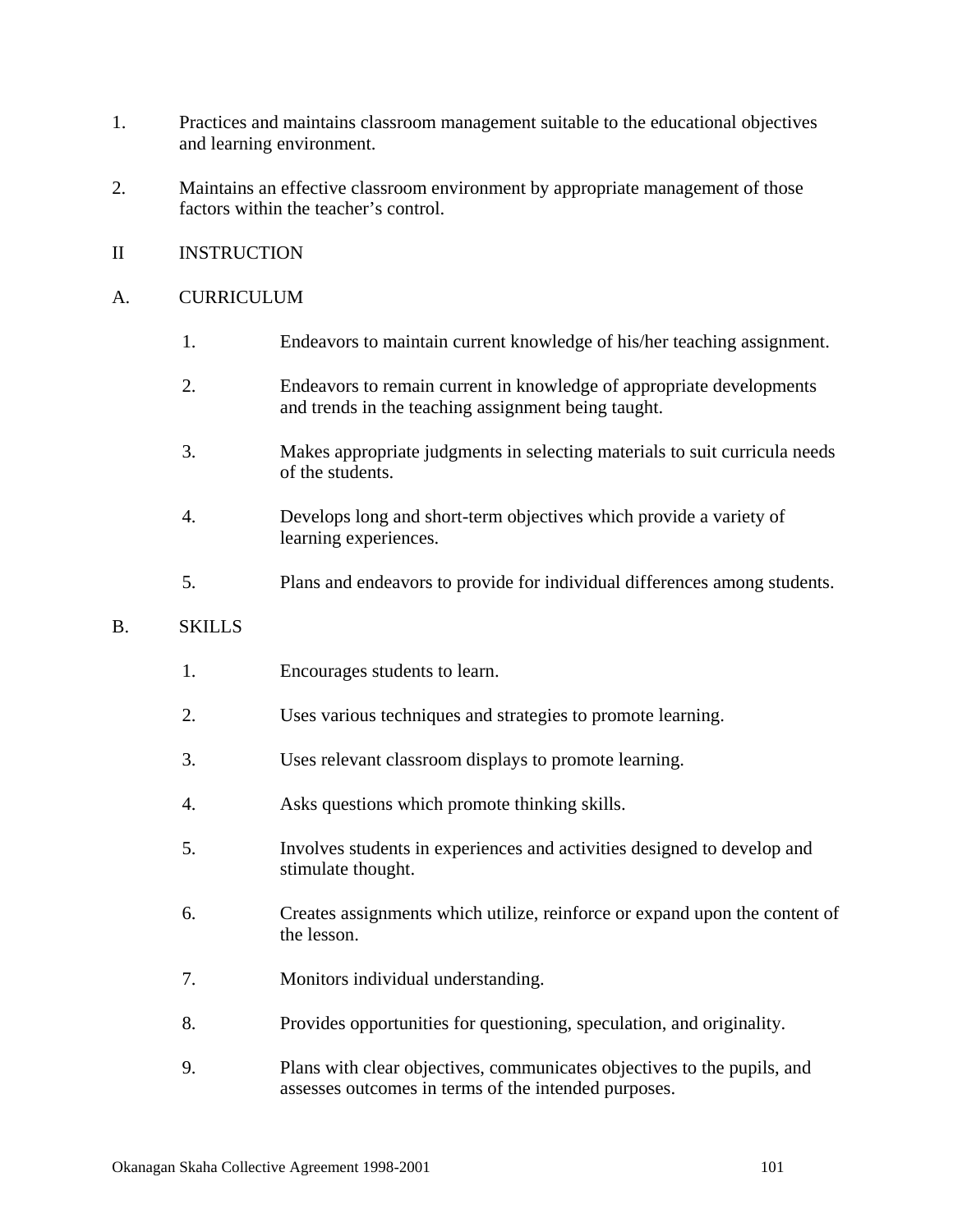#### III PROFESSIONAL RELATIONS

- 1. Attempts to establish and maintain a mutual respect between the teacher and students.
- 2. Develops positive rapport with students.
- 3. Promotes positive relationships with and among students.
- 4. Encourages students to assume responsibility for their own actions, to practice self-discipline, and to develop a positive self-concept.
- 5. Demonstrates consistency, respect, and firmness in dealing with students.
- 6. Maintains individually and cooperatively a high standard of professional conduct with pupils, colleagues and parents.
- 7. Displays tact when dealing with students and parents.
- 8. Maintains contact with parents and is accessible to them.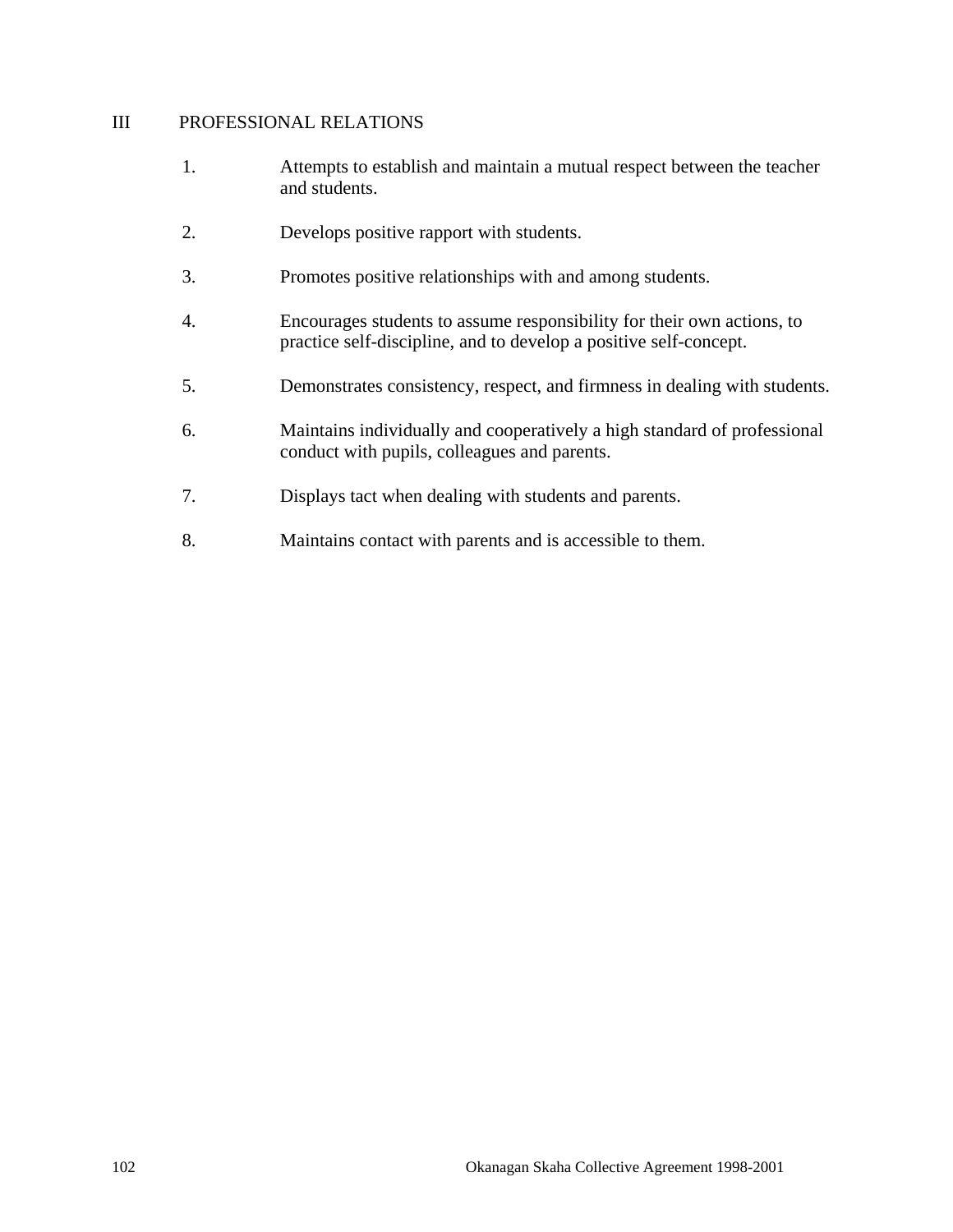### **LETTER OF UNDERSTANDING NO. 1: (DESIGNATION OF LOCAL AND PROVINCIAL MATTERS IN "APPENDIX 1" AND "APPENDIX 2")**

This Letter of Understanding, including Appendix 1 (Provincial Matters) and Appendix 2 (Local Matters) is not reproduced here. It is relevant for purposes of local and provincial negotiations, and for the later stages of processing grievances. Copies of this Letter of Understanding and Appendices are available from the local union office, the board office, British Columbia Teachers' Federation (Bargaining Services Division) or British Columbia Public School Employers' Association.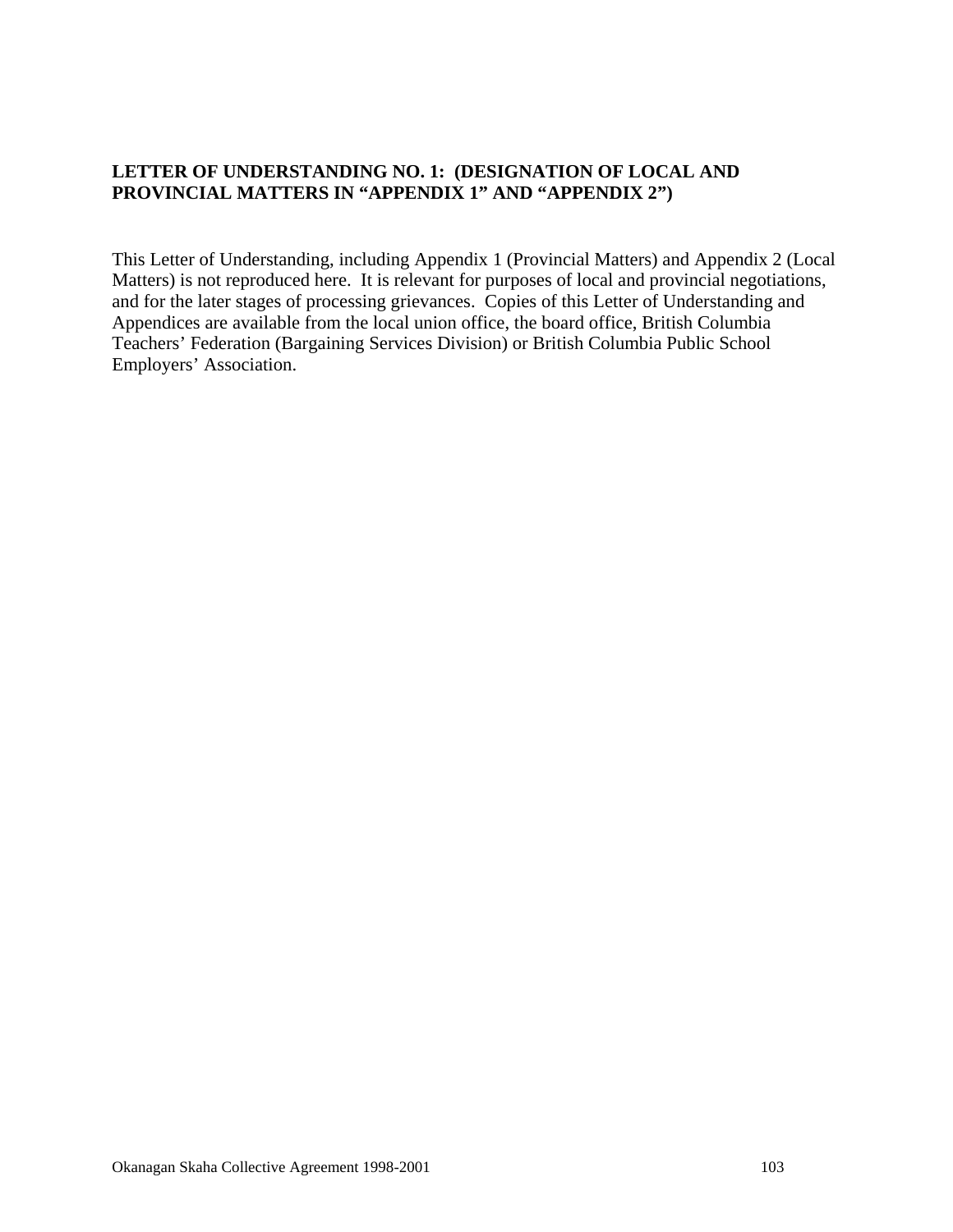### **LETTER OF UNDERSTANDING NO. 2: IMPLEMENTATION OF ARTICLE E.2.0 [P.C. ARTICLE E.2]**

#### **Between**

#### **BRITISH COLUMBIA PUBLIC SCHOOL EMPLOYERS' ASSOCIATION**

#### **and**

#### **BRITISH COLUMBIA TEACHERS' FEDERATION**

#### **Concerning**

#### **(Harassment / Sexual Harassment)**

The parties hereby agree to the following terms and conditions with regard to the implementation of Article E.2.0 [P.C. Article E.2] (Harassment / Sexual Harassment) of the collective agreement:

- 1. When a complainant approaches an administrative officer and alleges harassment by another BCTF member, the following shall apply:
	- a) Step One of the Resolution Process in Article E.2.0 [P.C. Article E.2] shall be solely an attempt to mediate the complaint;
	- b) Any and all discussions at Step One shall be completely off the record and will not form part of any record;
	- c) Only the complainant, respondent, and administrative officer shall be present at Step One meetings;
	- d) No discipline of any kind would be imposed on the respondent; and
	- e) The BCTF and its Locals, based on the foregoing, will not invoke the notice of investigation and other discipline provisions of the collective agreement at Step One.
- 2. Should a resolution be reached between the complainant and the respondent at Step One under the circumstances of #1 above, it shall be written up and signed by both. Only the complainant and the respondent shall have copies of the resolution and they shall be used only for the purpose of establishing that a resolution was reached. No other copies of the resolution shall be made.
- 3. In the circumstances where a respondent has acknowledged responsibility pursuant to #2 above, the employer may advise a respondent of the expectations of behavior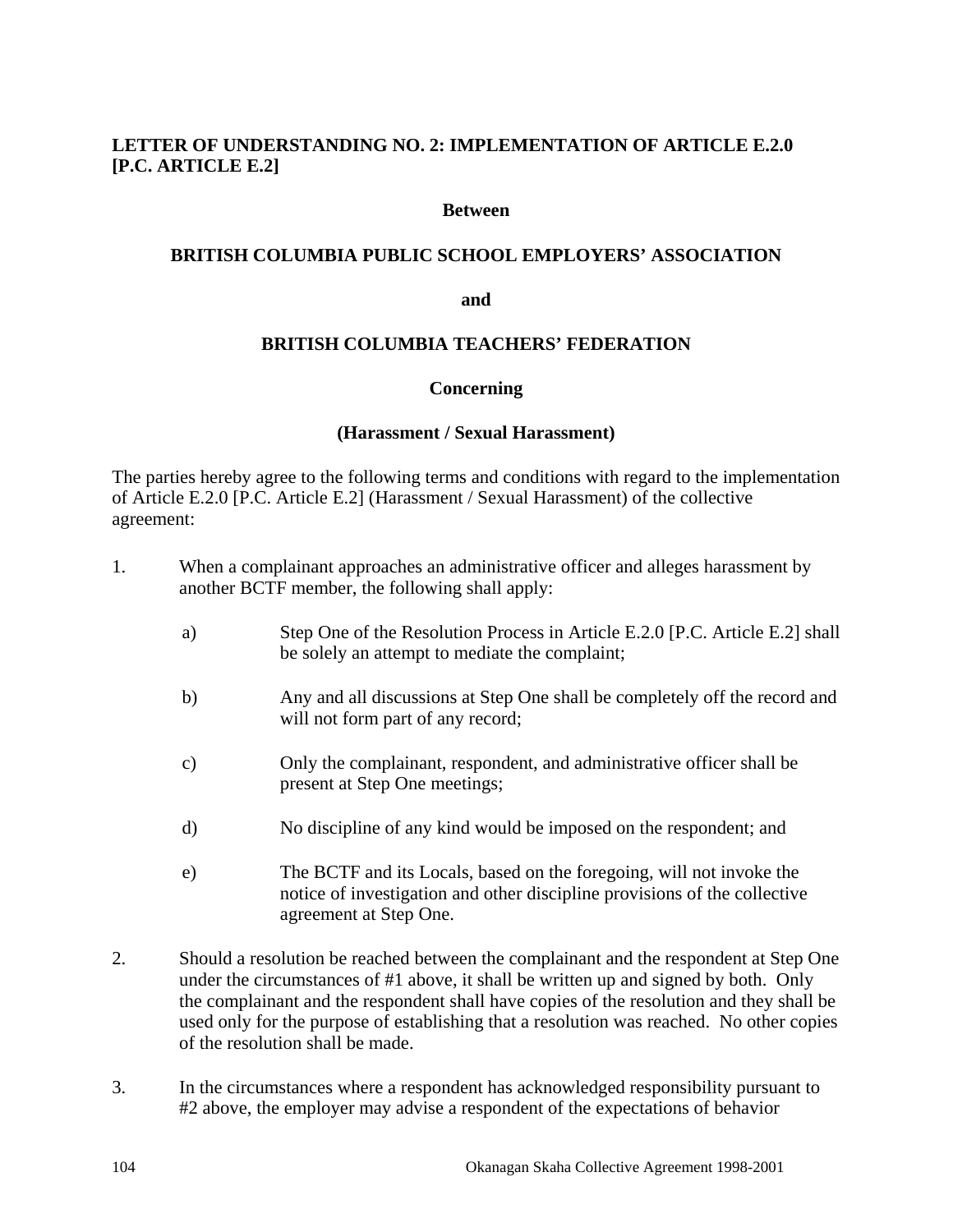pursuant to Article E.2.0 [P.C. Article E.2] in a neutral, circumspect memo. Such a memo shall be non-disciplinary in nature and shall not form part of any record. Only the respondent shall retain a copy of the memo. That the memo was sent can be referred to as proof that the respondent had been advised about the standard of conduct.

4. The form of complaint at Step Two should include specific behaviors which form the basis of the complaint and the definitions of sexual harassment/harassment which may apply; however, the form of the complaint will in no way restrict the investigation or its conclusions.

Dated this 14th day of March, 1997.

| Original signed by    | Original signed by |
|-----------------------|--------------------|
| Alice McQuade         | Sherida Harris     |
| <b>BCTF</b> President | <b>BCPSEA</b>      |

#### **Provincial Letter of Understanding No. 3: Mid Contract Modifications**

Between The British Columbia Teachers' Federation (BCTF) And The British Columbia Public School Employers' Association (BCPSEA)

The parties agree to the following to resolve disputes arising out of the implementation of the Provincial Collective Agreement:

- 1. Obligations of Boards re: Non-Enrolling/ESL Ratios
	- a. Boards are obligated to maintain the ratios so that they do not decrease below the 1997-98 ratios in Appendix A, including any amendments thereto.
	- b. Where a Board receives funding in order to decrease the ratios of nonenrolling/ESL teachers to students, the Board is obligated to expend the funds received exclusively on hiring additional teachers to those produced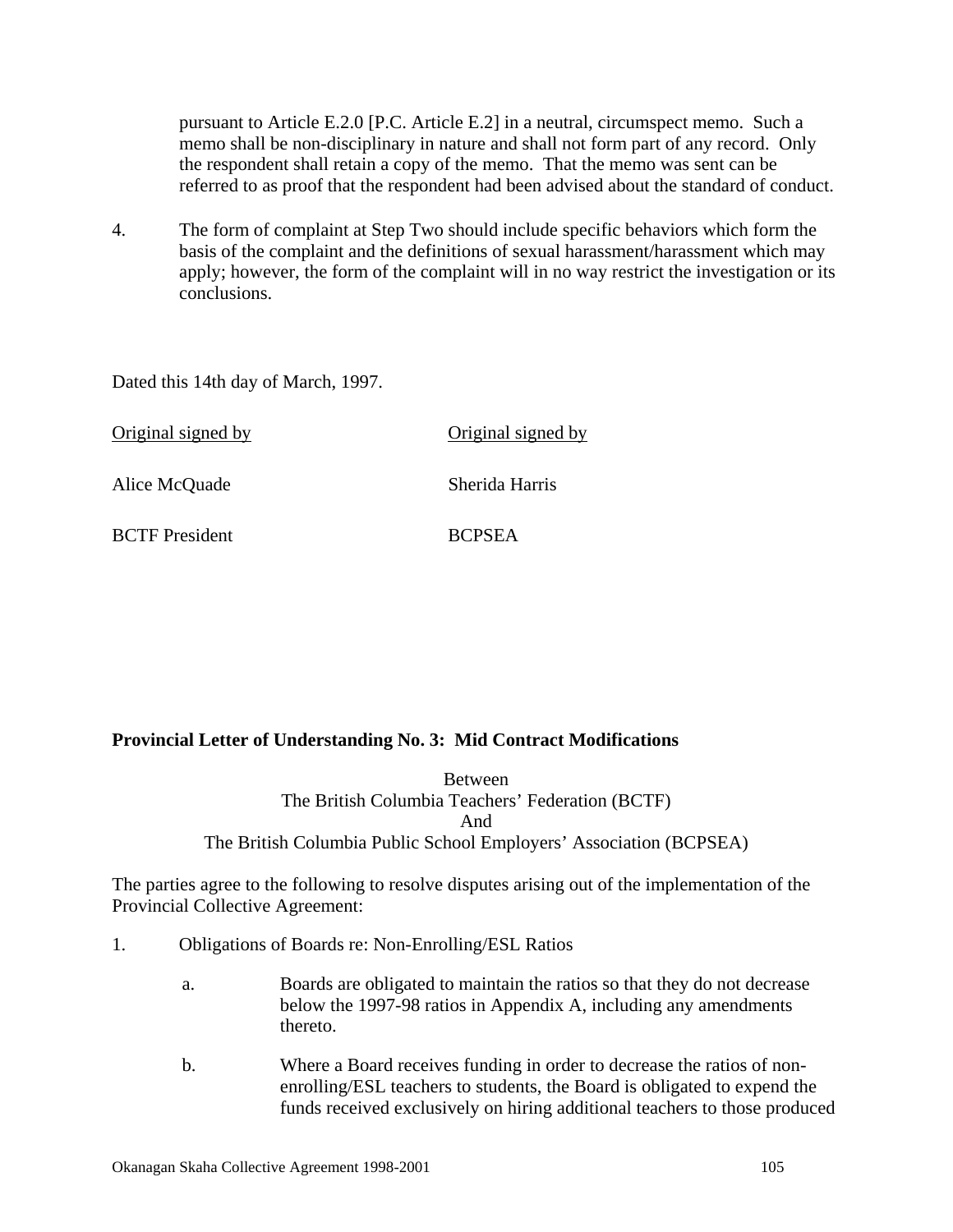by the ratios in (a) above within the category specified including costs necessarily and directly related thereto. A Board is not required to spend funds beyond those allocated by the Agreement for the purpose of decreasing the ratio and thus may not be able to meet the Appendix A ratios set out for Years 2 and 3.

- c. Where the 1997-98 ratio in Appendix A does not accurately reflect the non-enrolling/ESL service level in place on September 30, 1997, and where disputes regarding compliance have arisen, the 1997-98 ratio will be adjusted to reflect the level of service agreed by the Board and the Local by applying the following principles:
	- i. if the revised ratio remains superior to the provincial minimum ratio, then the revised ratio forms the base and Appendix A will be amended accordingly,
	- ii. if the revised ratio is inferior to the provincial minimum ratio, then the provincial minimum becomes the ratio in either Year 2 or 3.
	- iii. where the ratio in Appendix A included Administrative Officers in the "teacher" column when the levels of service were reported for 1997-98,
	- (i) if removal of the number of Administrative Officers from the 1997-98 ratio results in a ratio that remains superior to the provincial minimum ratio, then the revised ratio forms the base and Appendix A will be amended accordingly.
	- (ii) if removal of the number of Administrative Officers from the ratio results in a ratio that is inferior to the provincial minimum ratio, the incumbent is grandfathered. When the individual leaves the position he/she can no longer be counted for purposes of meeting the ratio and the ratio must be met by counting only teachers within the bargaining unit.
- d. Should Article A.1.2 of the Provincial Collective Agreement come into effect, the obligations of Boards will continue as outlined in a. and b. above as long as the Ministry continues to replicate both the funding and the funding distribution system for Year 3 as outlined in Appendix A except where amended by mutual agreement of the parties and subject to the Ministry providing a letter confirming that the funding distribution system and monies in place for Year 3 will be replicated during any bridging period prior to the ratification of a subsequent collective agreement.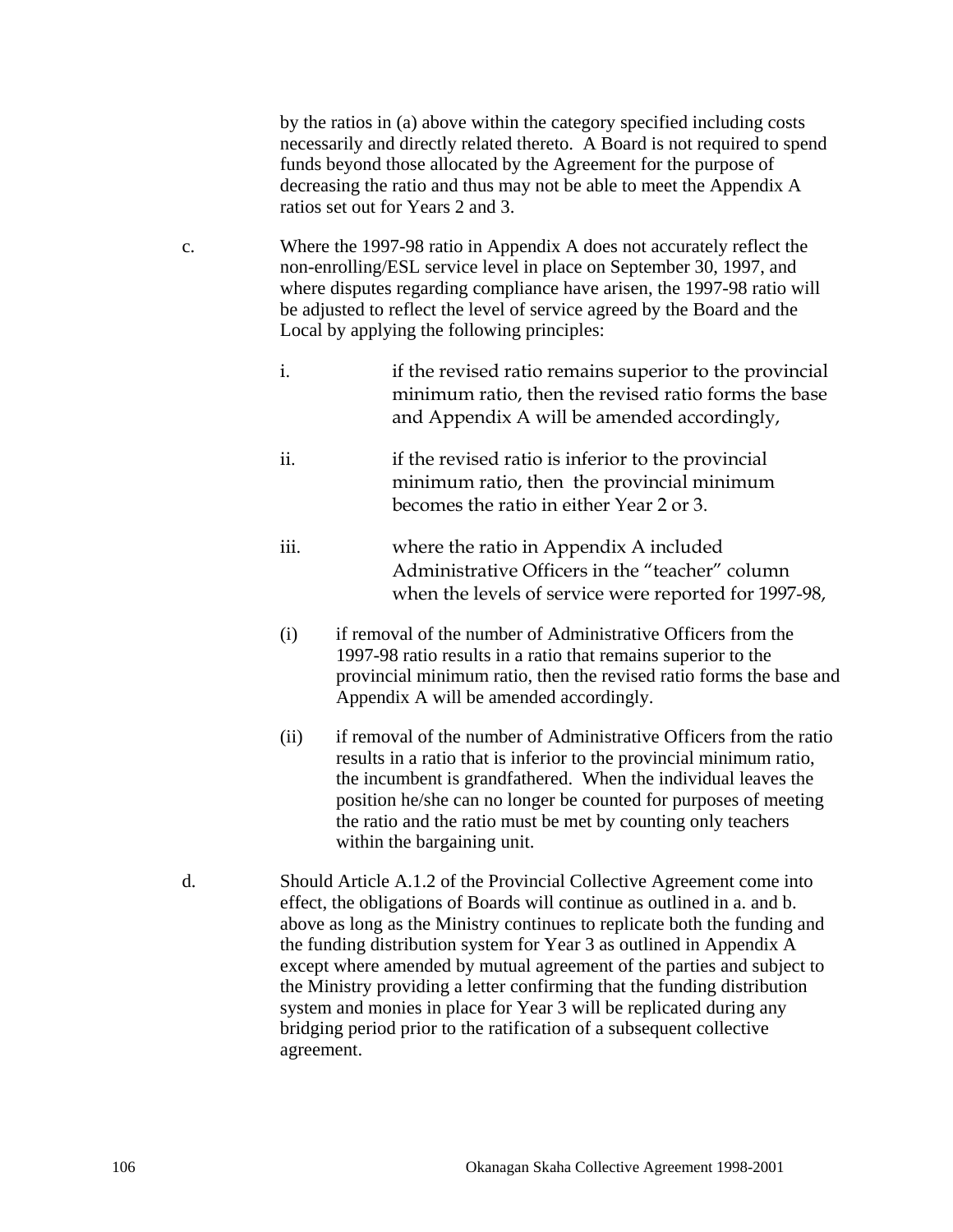- 2. Resolution of outstanding district-specific disputes.
	- a. School District No. 6 (Rocky Mountain)

 Special Education Appendix A ratio for Years 2 and 3 of the agreement is 1:342

 The parties agree to request Ministry funding for the necessary additional FTE teachers to assist in meeting this ratio.

b. School District No. 23 (Central Okanagan)

 Learning Assistance Appendix A ratio for Years 2 and 3 of the agreement is 1:490

c. School District No. 33 ( Chilliwack)

 Special Education Appendix A ratio for Years 2 and 3 of the agreement is 1:342

d. School District No. 43 (Coquitlam)

 Learning Assistance Appendix A ratio for Years 2 and 3 of the agreement is 1:504

e. School District No. 64 (Gulf Islands)

Counselling Appendix A ratio for Years 2 and 3 of the agreement is 1:651

f. School District No. 78 (Fraser Cascade)

 Teacher Librarian Appendix A ratio for Years 2 and 3 of the agreement is 1:569

g. School District No. 79 (Cowichan Valley)

 Teacher Librarian Appendix A ratio for Years 2 and 3 of the agreement is 1:559

3. Process to resolve outstanding district-specific disputes

The parties each agree to name an individual representative to meet and discuss the following disputes (a. and b.) with the local parties and to attempt to achieve a resolution by June 10, 1999.

a. School District No. 40 (New Westminster)

Counselling

Learning Assistance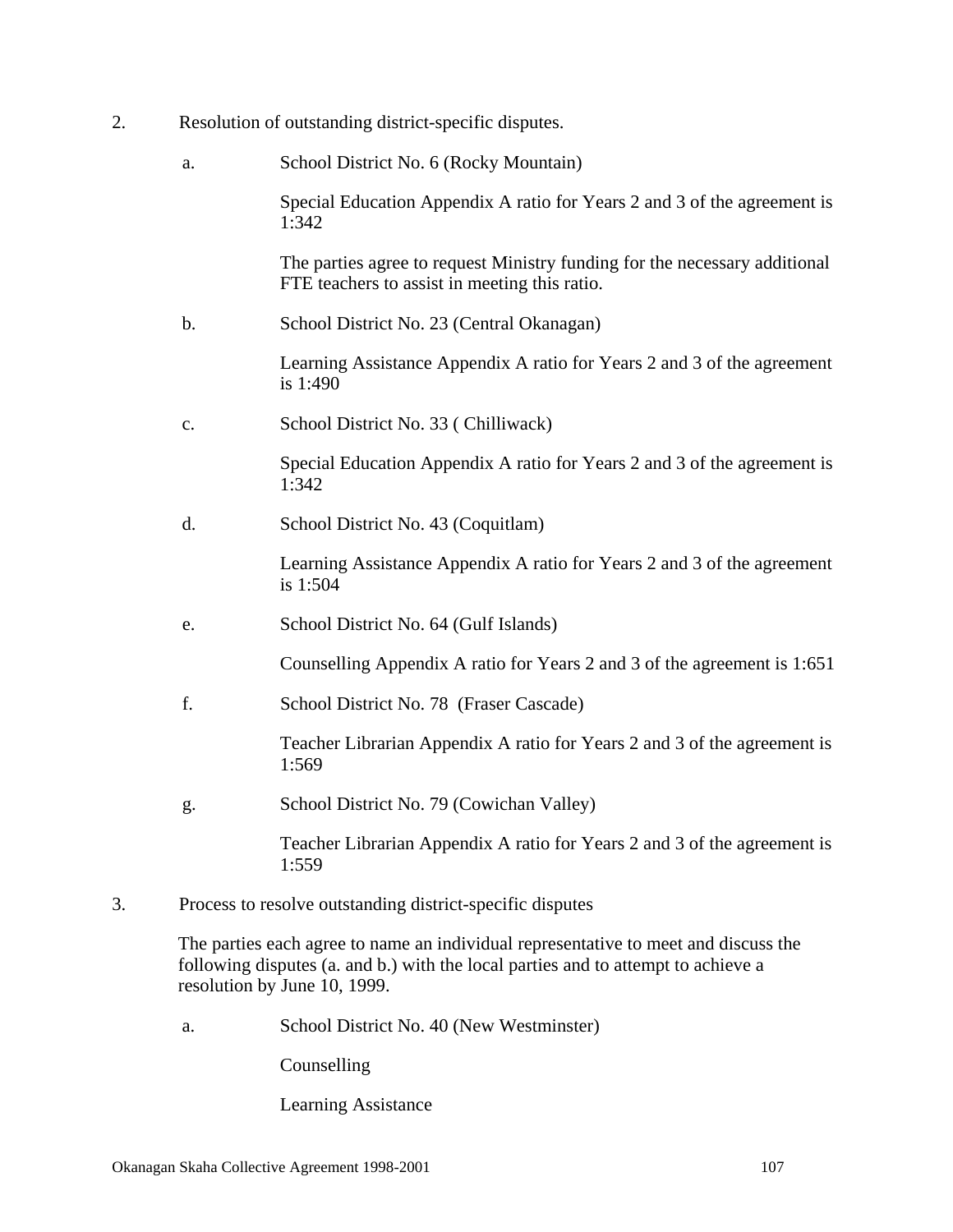#### Teacher Librarian

ESL.

b. School District No. 71 (Comox)

Teacher Librarian

Special Education

- 4. Teacher Librarian Preparation Time Relief
	- a. The BCTF agrees to withdraw its grievance pertaining to the provision of preparation time relief with respect to the following districts:
		- i. School District No. 22 (Vernon)
		- ii. School District No. 27 (Cariboo-Chilcotin)
		- iii. School District No. 52 (Prince Rupert)
		- iv. School District No. 67 (Okanagan Skaha)
		- v. School District No. 75 (Mission)
		- vi. School District No. 82 (Coast Mountains)
	- b. The parties agree that any matters in the above mentioned disputes (4.a) that pertain to 1530 reporting not related to the provision of preparation time relief by teacher librarians be referred to the process established in 3 above.
	- c. The BCTF reserves the right to grieve any allocation of teacher librarian time to preparation time coverage that is not reasonably associated with the duties of a teacher librarian.
- 5. Primary Class Sizes and Special Needs Reductions

The parties agree that the grievance filed by BCPSEA will proceed to arbitration in an expedited manner such that every effort will be made to conclude the hearing in time to have a decision rendered prior to September 1, 1999.

6. Teachers-On-Call - Employment Insurance

For purposes of Employment Insurance, Boards will report 9.1 hours per day (pro rata for partial days) for teachers-on-call for all time reported on records of employment issued on or after June 11, 1999\*. All previously issued Records of Employment, including coverage from September 1, 1997, will be revised on the basis of 9.1 hours per day and re-issued prior to October 31, 1999, unless a ruling from HRDC/Revenue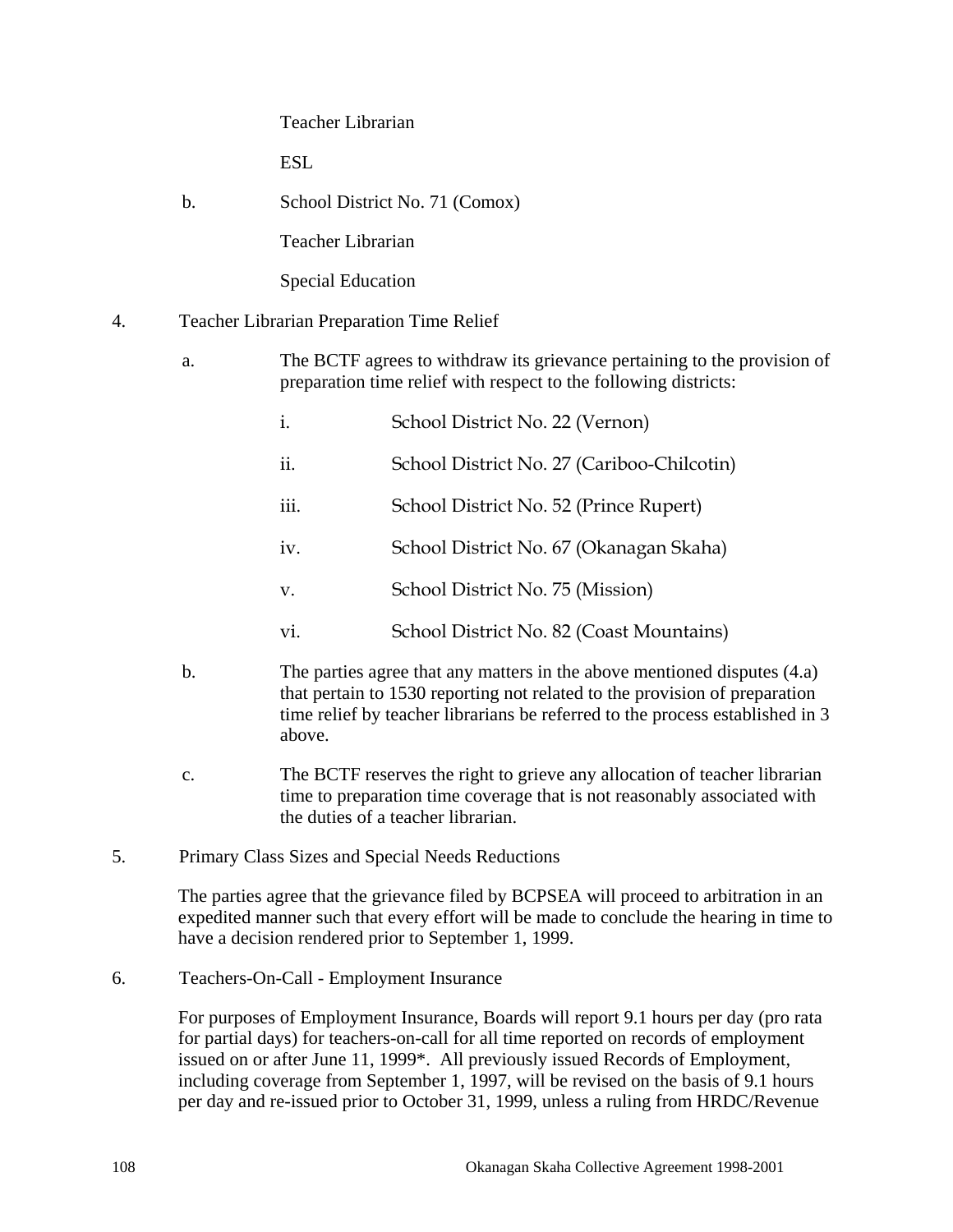Canada disallows claims based on the reporting level contained in the collective agreement.

Should Employment Insurance not accept 9.1 hours and substitute a lower number, Boards will not participate in any appeal process. Participation in any appeal process is the responsibility of the teacher-on-call and the BCTF.

The grievance filed by the BCTF is hereby resolved.

\*Note: this date is dependent upon signing this Letter of Understanding by June 4. Otherwise the date will need to change to reflect a date one week from signing.

7. Teachers-On-Call - Employment Standards Act (ESA) Part 7 (Annual Vacation) and Part 5 (Statutory Holidays)

The B.C. Labour Relations Board Decision No. B551/98 regarding Sections 43, 49 and 61 of the ESA requires "arbitrators to consider together the collective agreement provisions for all employees covered by the agreement, and to compare them to the corresponding requirements of the Act, as also considered together for all of the employees."

The parties agree that until this decision of the LRB is beyond any form of appeal, that no grievances regarding the above matters will proceed to arbitration. Should Decision No. B551/98 remain the same, the BCTF will withdraw all grievances related to this issue**.** 

8. Teachers-On-Call Benefits

The BCTF has identified 18 districts as not having advised teachers-on-call about their eligibility for benefits. BCPSEA will work with the districts identified to ensure that teachers-on-call eligible for benefits pursuant to Article B.2.4 are advised of that right. Where teachers-on-call have been advised that they are not eligible because of plan limitations, locals in those districts shall be provided with a copy of the master benefit plan identifying such limitations.

9. Accounting Manual Differences

The parties recognize that the methodology used to calculate service levels has varied from district to district.

Differences of interpretation by the parties of the Ministry of Education's Accounting, Budgeting and Financial Reporting Manual shall be referred to a three person committee composed of representatives of BCPSEA, BCTF and the Ministry of Education for final and binding decision.

10. Combined Intermediate/Primary Class Sizes

The parties agree that all fractions occurring from combined intermediate/primary class size splits shall be rounded down.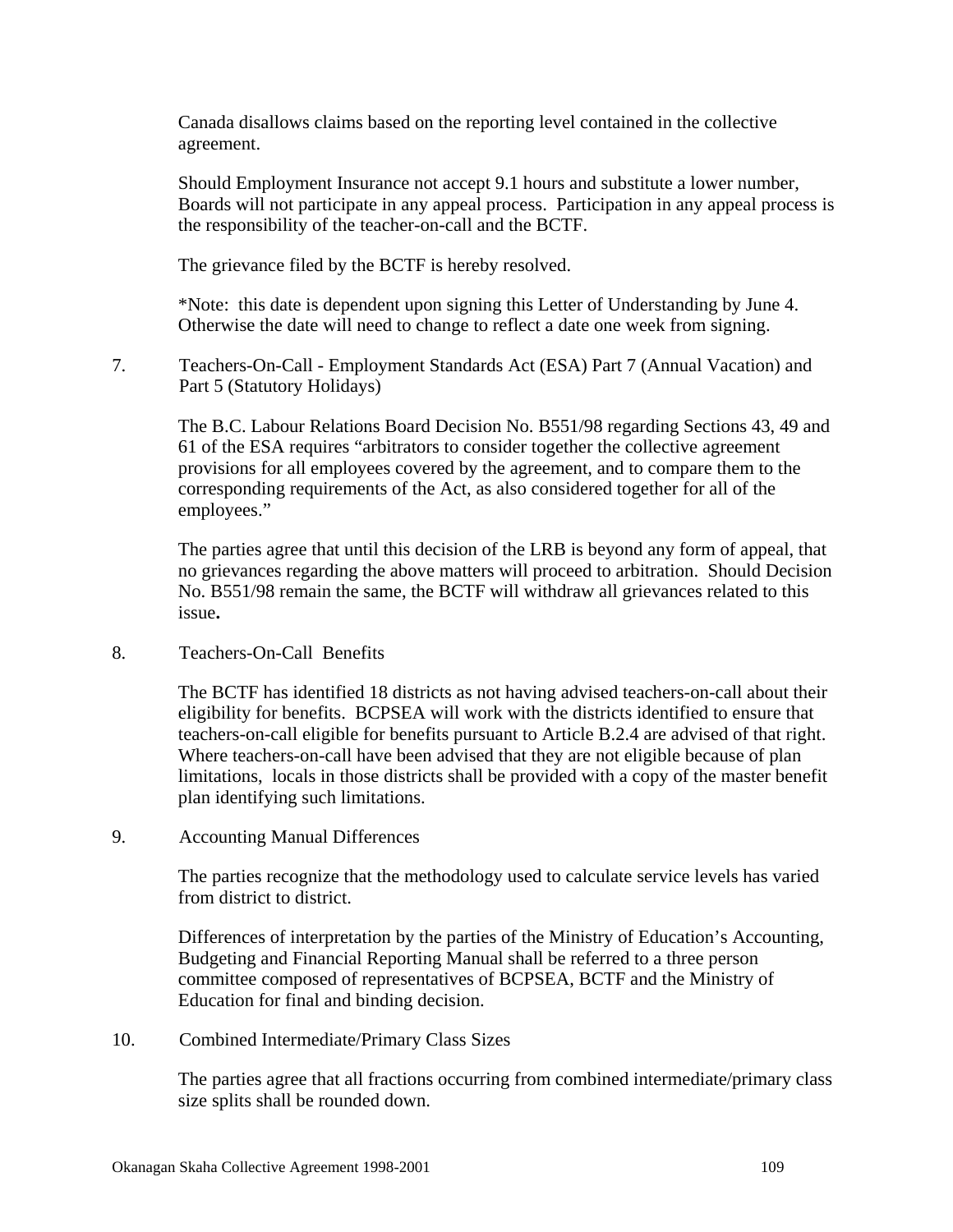# 11. ESL Funding - Appendix A

- a. For 1999/2000 and 2000/2001 school years, ESL PCA funding shall be provided to each district in the same amount as provided in 1998/1999.
- b. The number of ESL teachers required in each district for 1999/00 shall be the same number of ESL teachers as employed in 1998/1999.
- c. An equivalent ESL ratio to that contained in Appendix A shall be calculated for each district by dividing the number of Ministry funded ESL students enrolled in that district on September 30, 1999 by the number of ESL teachers pursuant to 11(b).
- d. The ratio calculated in  $11(c)$  shall be applied to determine the number  $\text{ESL}$ teachers employed by each district in 2000/2001 in consideration of the number of ESL students enrolled in that district on September 30, 2000.
- e. In no case shall the equivalent ratio of ESL teachers to ESL students be inferior to 1:74.
- f. A correction shall be made to Appendix A for School District No. 39 (Vancouver) to correct the error contained in the 1997 Form 1530 reported level of service. A special purpose grant shall be provided to School District No. 39 to enable the provision of 27 FTE additional ESL teachers such that the total number of ESL teachers employed by School District No. 39 on September 30th, 1999 will be 335.4.
- 12. Spring Staffing Process

 To amend the process outlined in Article D.1 [Provincial Article D.1.6] and Memorandum of Agreement clauses 9.b, c and d as follows:

- i. unchanged.
- ii. Prior to June 10, 1999 and May 30 in subsequent years, each School District shall hold a meeting with representatives of the Local for the purpose of general discussion of staffing plans for schools within that school district. The district shall make the local aware of any potential non-compliance with non-enrolling/ESL staffing ratios and/or the primary class size maximums and the reasons for that potential non-compliance.
- iii In the event that the district concludes it is not able to achieve the required ratios and/or the primary class size maximums with the estimated funds, or that implementation of the article creates other costs which cannot be met with the allocated funds, the District shall, by no later than June 15 of that year submit its staffing plan to the Ministry with copies to the Local, BCTF and BCPSEA and state therein the reasons why, in the opinion of the District, it is not possible to achieve the ratios or maximums which would otherwise apply.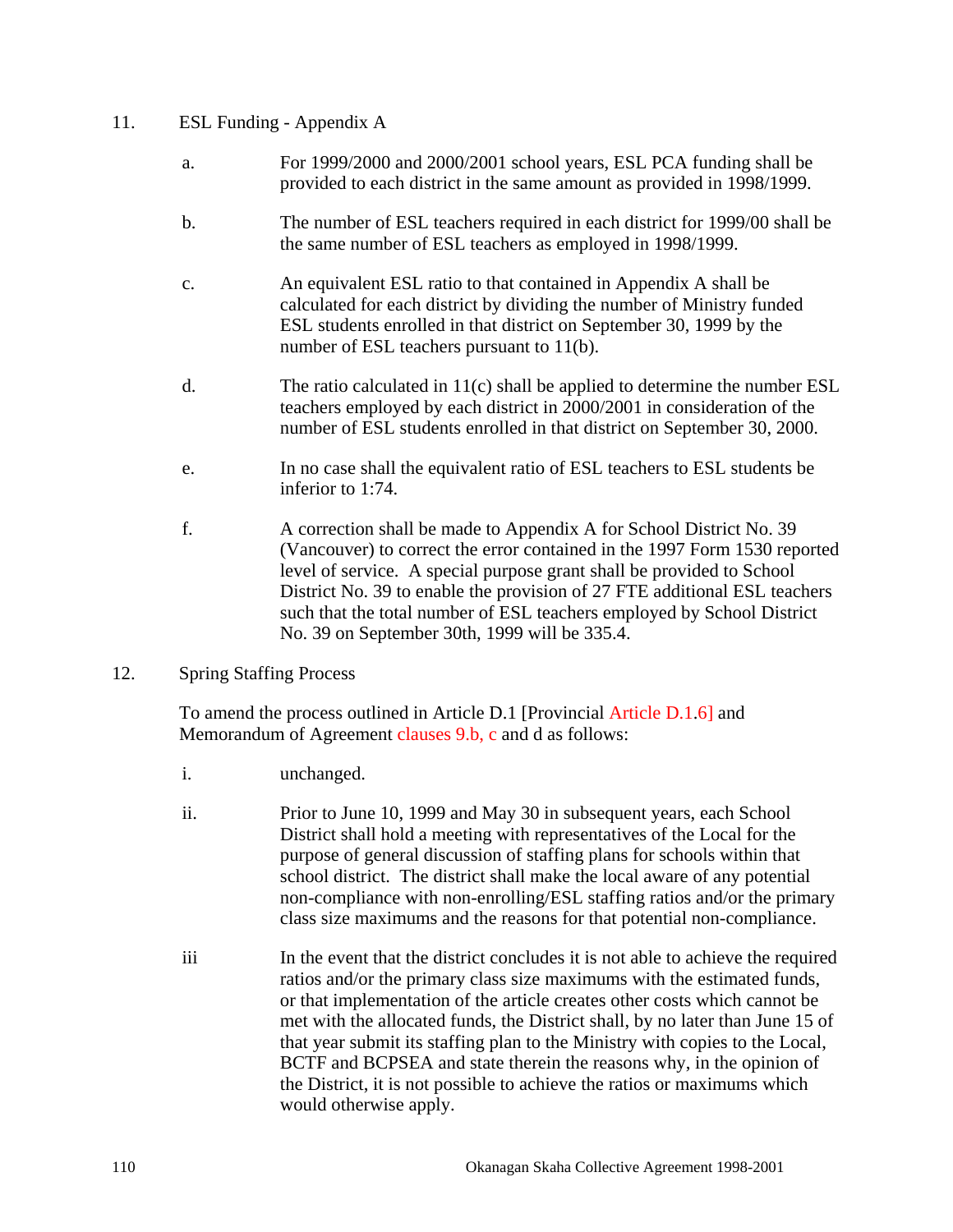- iv. Between June 16 and September 15, inclusive, the staffing plan may be referred to a joint committee of no more than 3 representatives of the District and no more than 3 representatives of the Local. Any local believing its Board not to be in compliance with respect to meeting required ratios, may also call for and have a meeting of the joint committee. The joint committee shall meet within five working days of such referral and shall address whether or not it is possible to resolve any outstanding issues in order to achieve the non-enrolling/ESL ratios and/or the primary class size maximums referred to in the Agreement.
- v. When this process fails, either party, within 5 working days, may refer the matter to a mutually acceptable arbitrator from the agreed upon list for an expedited arbitration.
- vi. By September 30, the Ministry of Education shall communicate to School Districts in writing the level of funding the District will receive in each year to support increased levels of non-enrolling staffing.
- vii. unchanged.

The undersigned agree to recommend this Letter of Understanding to their respective parties. Date: June 4, 1999 Original signed by Kit Krieger Original signed by Charles Hingston For the BCTF For the BCPSEA

Joint interpretation of 1.d of the Letter of Understanding between the BCTF and BCPSEA dated June 4, 1999.

The parties (BCTF and BCPSEA) agree that 1.d is intended to provide stability during a bridging period, if any, without prejudice to either party's position on the question of a Board's obligation to meet non-enrolling ratios after June 30, 2001.

Dated: June 4, 1999 Original signed by Charles Hingston Original signed by Kit Krieger for BCPSEA for BCTF ljl/utfe/IWA Local 1-3567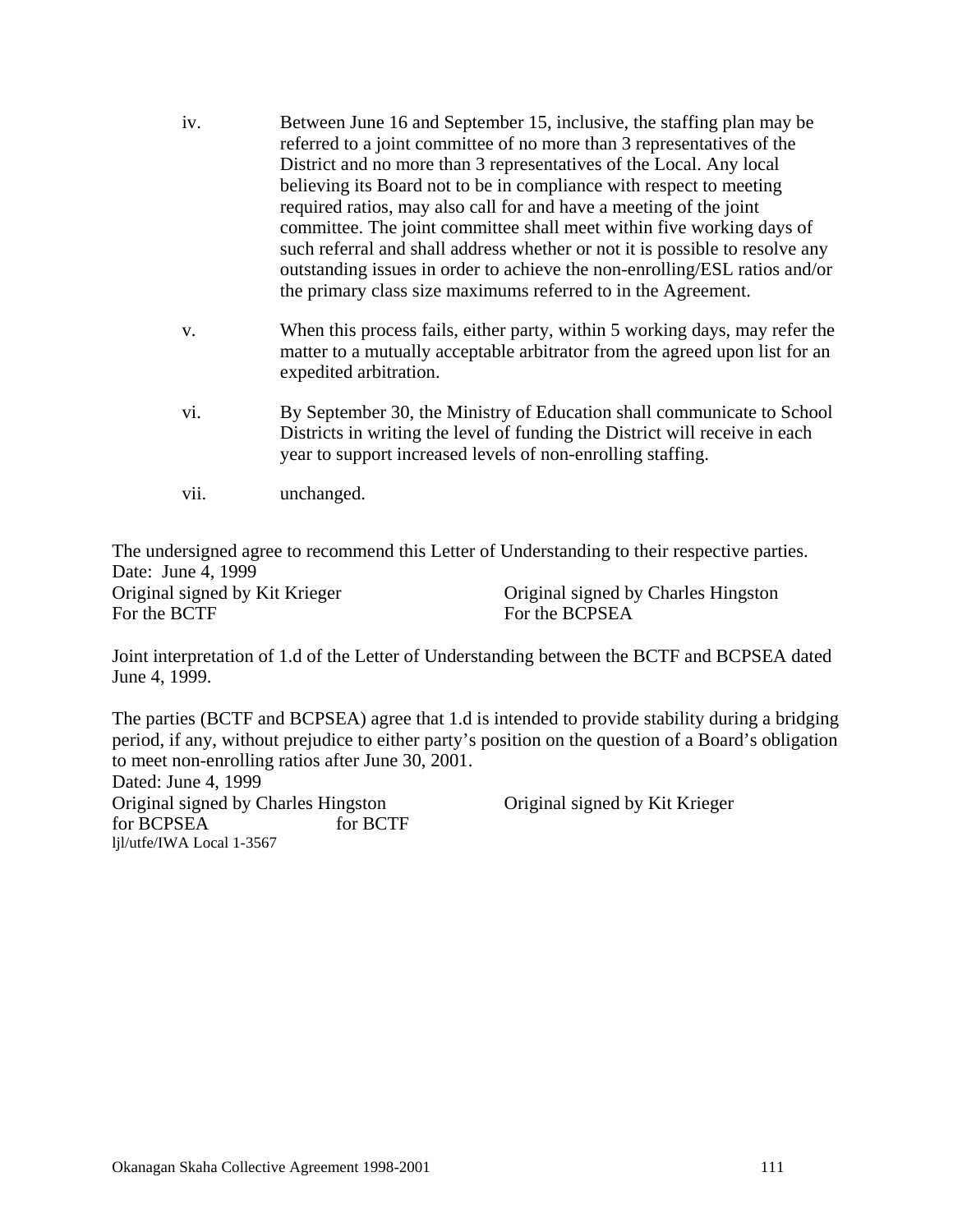#### **Provincial Letter of Understanding 4**

# **Between The B.C. Teachers' Federation (BCTF) And The B.C. Public School Employers' Association (BCPSEA) LETTER OF UNDERSTANDING: APPROVED LIST OF ARBITRATORS—SPRING STAFFING PROCESS**

The parties agree that the following constitutes the list of agreed arbitrators, as referred to in item 12.v of the Letter of Understanding between the parties dated June 4, 1999:

Robert Blasina Barbara Bluman Jim Dorsey Marguerite Jackson Stephen Kelleher Judith Korbin Don Munroe Vince Ready Colin Taylor

Furthermore, the parties agree to divide the agreed to list into three categories, as follows:

"A" – Jim Dorsey, Judi Korbin, Colin Taylor;

"B" – Marguerite Jackson, Don Munroe, Vince Ready;

"C" – Bob Blasina, Barbara Bluman, Stephen Kelleher.

The procedure for choosing an arbitrator under item 12.v of the Letter of Understanding is agreed to be as follows:

When a matter comes forward for reference to arbitration, the first arbitrator to be approached would be an agreed to person on the "A" list. If the parties are unable to agree who on the list should be approached first, then the first person in alphabetical order by last name from that list is to be approached first. If that arbitrator is available within 28 days to hear the dispute, then he or she will be appointed. If not, then the next arbitrator on the "A" list will be approached and the process will be repeated. If no one from the "A" list is available within 28 days, then arbitrators on the "B" list would be approached on the same basis. If, after exhausting both the "A" list and the "B" list, there is still no arbitrator who can hear the case within 28 days, then arbitrators on the "C" list would be approached on the same basis.

If the parties are still unable to find any arbitrator from the list to hear the case within 28 days, then the arbitrator will be the person from the "A" list with the first available time.

The second arbitration to come forward would follow the same system except that in the event that the parties are unable to agree who to approach first, then the first person on the "A" list alphabetically, who has not been assigned a case, would be the first approached. The same process as set out above would be repeated, if necessary, for arbitrators on the "B" and "C" lists. On subsequent arbitrations the arbitrator first approached from the "A" list will be chosen on an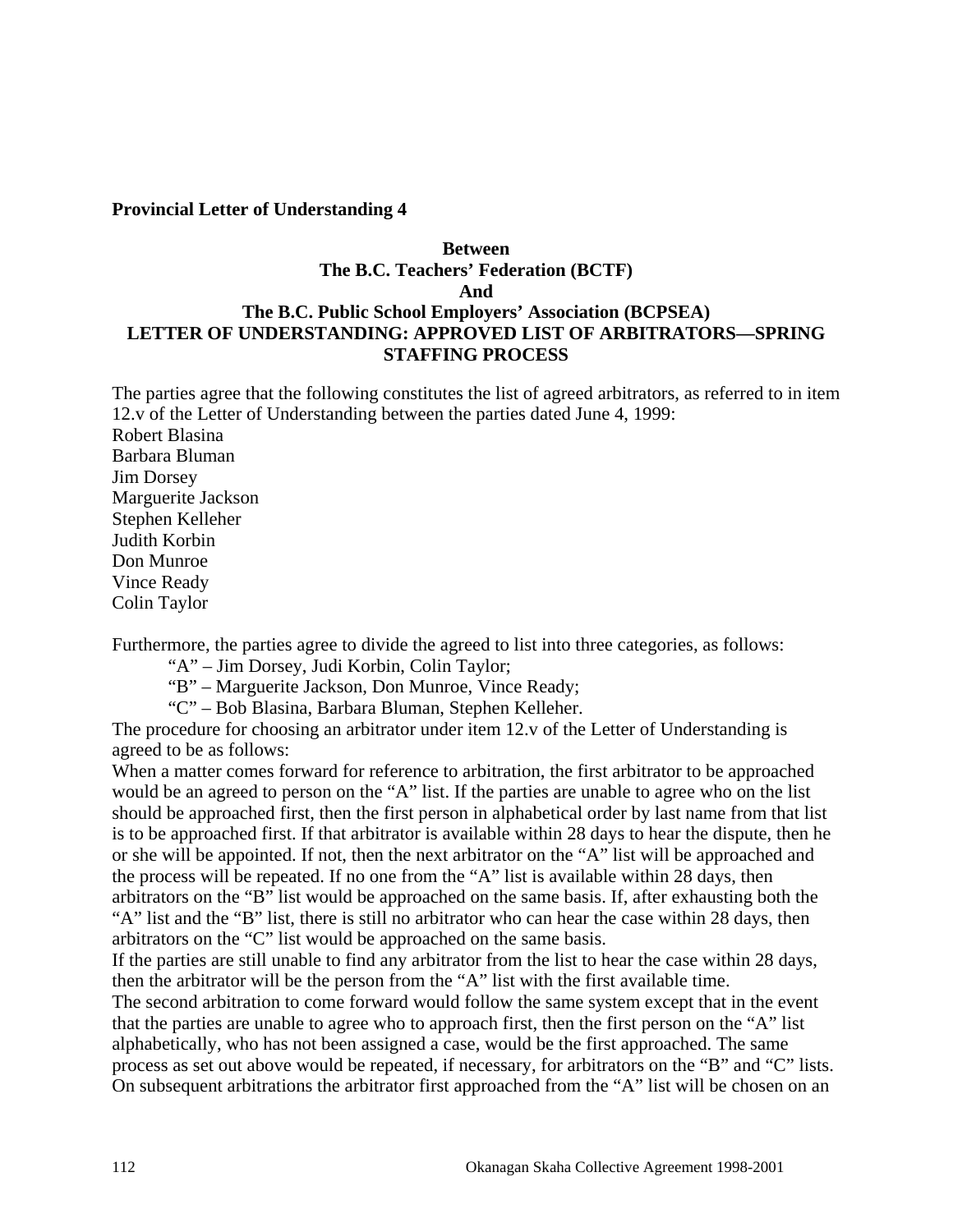alphabetical rotational basis unless there is agreement to the contrary. This same rotational system would apply to the "B" and "C" categories.

This letter of understanding shall expire upon the commencement of a new collective agreement.

For BCPSEA For BCTF

Original signed by Original signed by Kenneth Werker Kit Krieger

Dated June 22, 1999

ljl/utfe/IWA Local 1-3567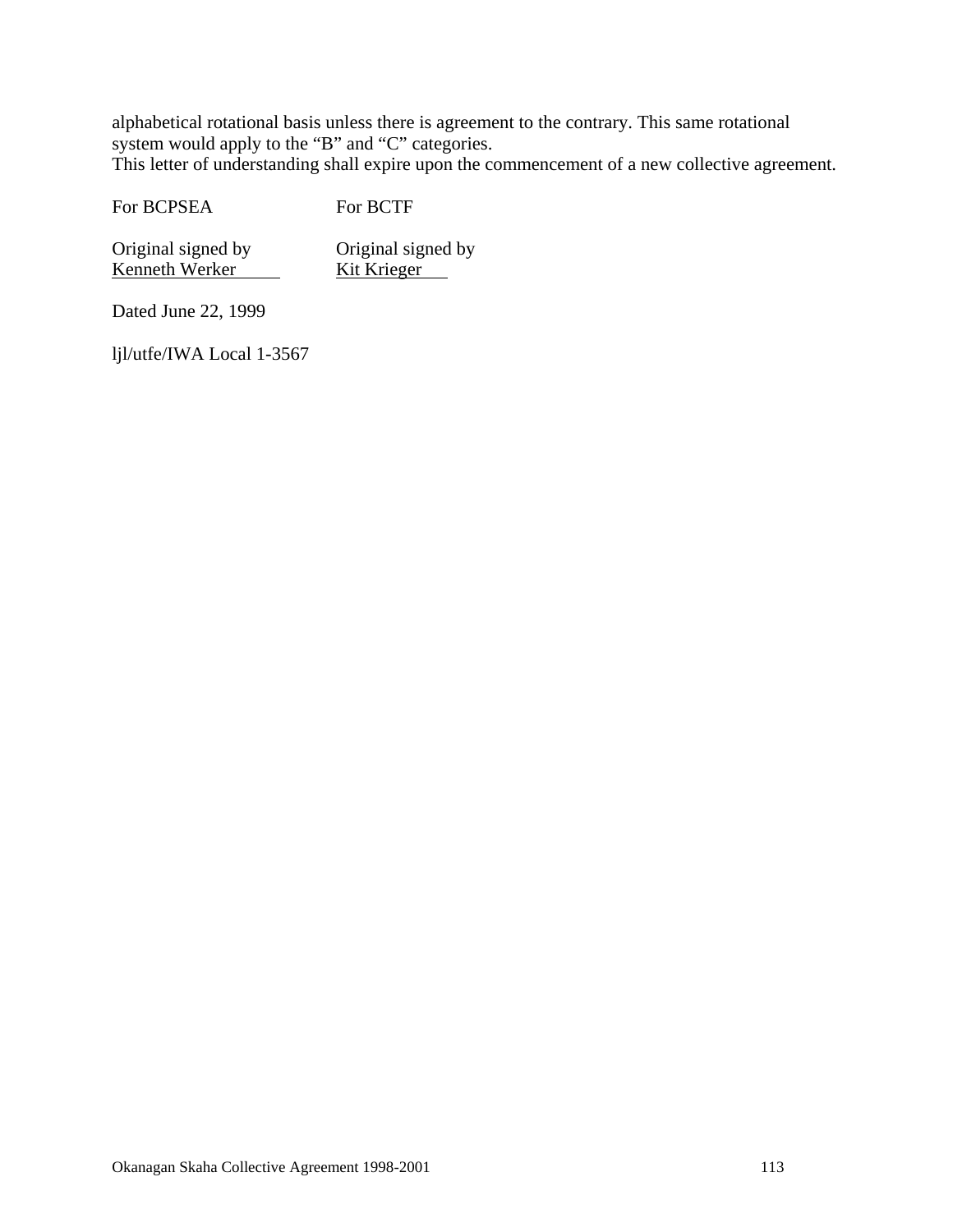### **Letter of Understanding 5 Between The B.C. Teachers' Federation (BCTF) And The B.C. Public School Employers' Association (BCPSEA)**

#### **Provincial Letter of Understanding No. 5: Provincial Collective Agreement (PCA) Article D.1 Staffing Formula Appendix A – Revised ESL Ratios**

The parties agree that pursuant to Letter of Understanding No. 3 (Provincial Collective Agreement – Resolution of Disputes and Mid-Contract Modifications) the ESL ratios for Year 3 on Appendix A have been revised as follows:

| 5  | Southeast Kootenay | 55.0 | 43 | Coquitlam             | 62.4 | 67 | Okanagan Skaha         | 58.1 |
|----|--------------------|------|----|-----------------------|------|----|------------------------|------|
| 6  | Rocky Mountain     | 52.3 | 44 | North Vancouver       | 55.3 | 68 | Nanaimo-Ladysmith      | 63.0 |
| 8  | Kootenay Lake      | 74.0 | 45 | <b>West Vancouver</b> | 51.6 | 69 | Qualicum               | 35.0 |
| 10 | <b>Arrow Lakes</b> | 74.0 | 46 | <b>Sunshine Coast</b> | 36.9 | 70 | Alberni                | 55.0 |
| 19 | Revelstoke         | 62.5 | 47 | Powell River          | 14.3 | 71 | Comox Valley           | 53.2 |
| 20 | Kootenay-Columbia  | 60.0 | 48 | Howe Sound            | 48.0 | 72 | Campbell River         | 39.9 |
| 22 | Vernon             | 13.5 | 49 | <b>Central Coast</b>  | N/A  | 73 | Kamloops/Thompson      | 64.0 |
| 23 | Central Okanagan   | 54.0 | 50 | Haida Gwaii/QC        | 27.0 | 74 | Gold Trail             | 74.0 |
| 27 | Cariboo Chilcotin  | 59.5 | 51 | Boundary              | 39.1 | 75 | Mission                | 23.5 |
| 28 | <b>Ouesnel</b>     | 36.1 | 52 | Prince Rupert         | 31.8 | 78 | <b>Fraser Cascade</b>  | 48.8 |
| 33 | Chilliwack         | 74.0 | 53 | Okanagan Sim.         | 62.7 | 79 | Cowichan Valley        | 74.0 |
| 34 | Abbotsford         | 57.9 | 54 | <b>Bulkley Valley</b> | 64.5 | 81 | Fort Nelson            | 33.3 |
| 35 | Langley            | 34.8 | 57 | Prince George         | 44.4 | 82 | <b>Coast Mountains</b> | 74.0 |
| 36 | Surrey             | 60.6 | 58 | Nicola Similkameen    | 17.0 | 83 | North Okanagan-S       | 24.5 |
| 37 | Delta              | 50.9 | 59 | Peace River South     | 43.8 | 84 | Vancouver Island W     | 74.0 |
| 38 | Richmond           | 53.4 | 60 | Peace River North     | 74.0 | 85 | Vancouver Island N     | 5.0  |
| 39 | Vancouver          | 57.5 | 61 | Greater Victoria      | 66.0 | 87 | <b>Stikine</b>         | 74.0 |
| 40 | New Westminster    | 61.4 | 62 | Sooke                 | 21.5 | 91 | Nechako Lakes          | 55.0 |
| 41 | Burnaby            | 63.4 | 63 | Saanich               | 50.9 | 92 | Nisga'a                | N/A  |
| 42 | Maple Ridge-Pitt M | 33.3 | 64 | <b>Gulf Islands</b>   | 17.0 | 93 | CSF                    | N/A  |

The parties agree that this completes the exercise provided for in Letter of Understanding No. 3, paragraph 11 and includes the adjustment required to address the incorrect inclusion of Offshore teachers under the ESL category.

Date: June 19, 2000

| David Chudnovsky | Hugh Finlayson |
|------------------|----------------|
| For BCTF         | For BCPSEA     |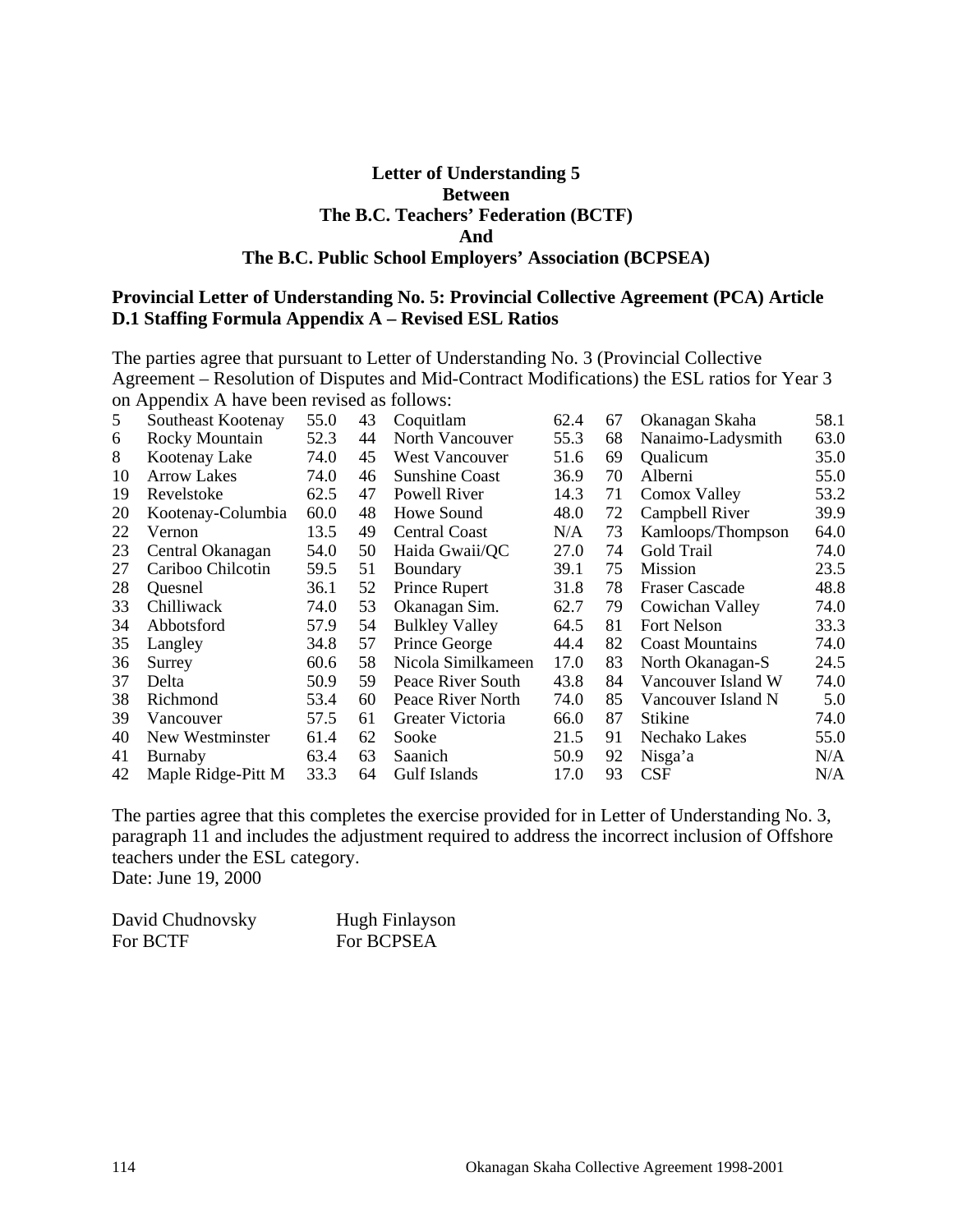## **Provincial Letter of Understanding No. 6: Grievance Procedure Release and TOC Costs**

The parties agree to amend Article A.6.9.e to read as follows:

- i. Any employee, whose attendance is required at any grievance meeting pursuant to this Article, shall be released without loss of pay when such meeting is held during instructional hours. If a teacher on call is required, such costs shall be borne by the employer.
- ii. Any employee whose attendance is required at an arbitration hearing shall be released without loss of pay when attendance is required during instructional hours; and
- iii. Unless the Previous Local Agreement specifically provides otherwise, the party that requires an employee to attend an arbitration hearing shall bear the costs for any teacher on call that may be required.

For BCTF For BCPSEA

Neil Worboys Hugh Finlayson

Dated:  $27<sup>th</sup>$  day of October, 2000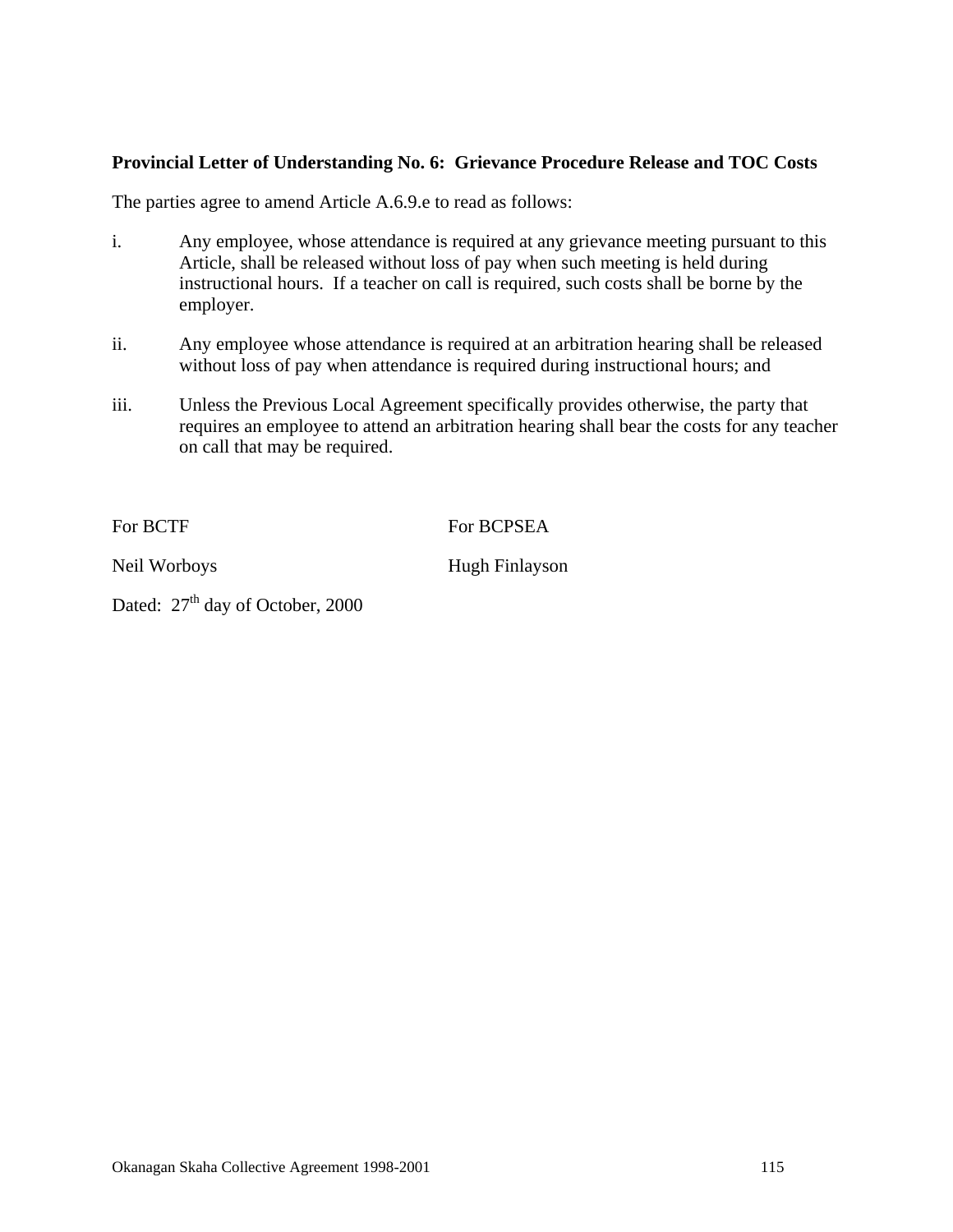# **Provincial Letter of Understanding No. 7**

#### **Between**

**The B.C. Teachers' Federation (BCTF)** 

#### **And**

#### **The B.C. Public School Employers' Association (BCPSEA)**

# **Provincial Letter of Understanding No. 7 Re: Provincial Collective Agreement Article B.1: Application of 2% Increase to Allowances**

The parties agree that effective April 1, 2000, the 2% general salary increase has application to allowances as follows:

| $2\%$ to Apply                          | 2% Not to Apply                          |
|-----------------------------------------|------------------------------------------|
| Department Head/Team Leader [MCM 07/99] | Mileage/Auto                             |
| Positions of Special Responsibility     | Per Diems                                |
| First Aid                               | Housing                                  |
| One Room School                         | ProD (unless formula-linked to the grid) |
| Isolation and Related Allowances        | Clothing                                 |
| Moving/Relocation                       | <b>Classroom Supplies</b>                |
| For BCTF:                               | For BCPSEA                               |
| Neil Worboys                            | Hugh Finlayson                           |
| Dated this 15th day of March, 2001      |                                          |
|                                         |                                          |

Okan Skaha MCM 990520 ljl/utfe/IWA Local 1-3567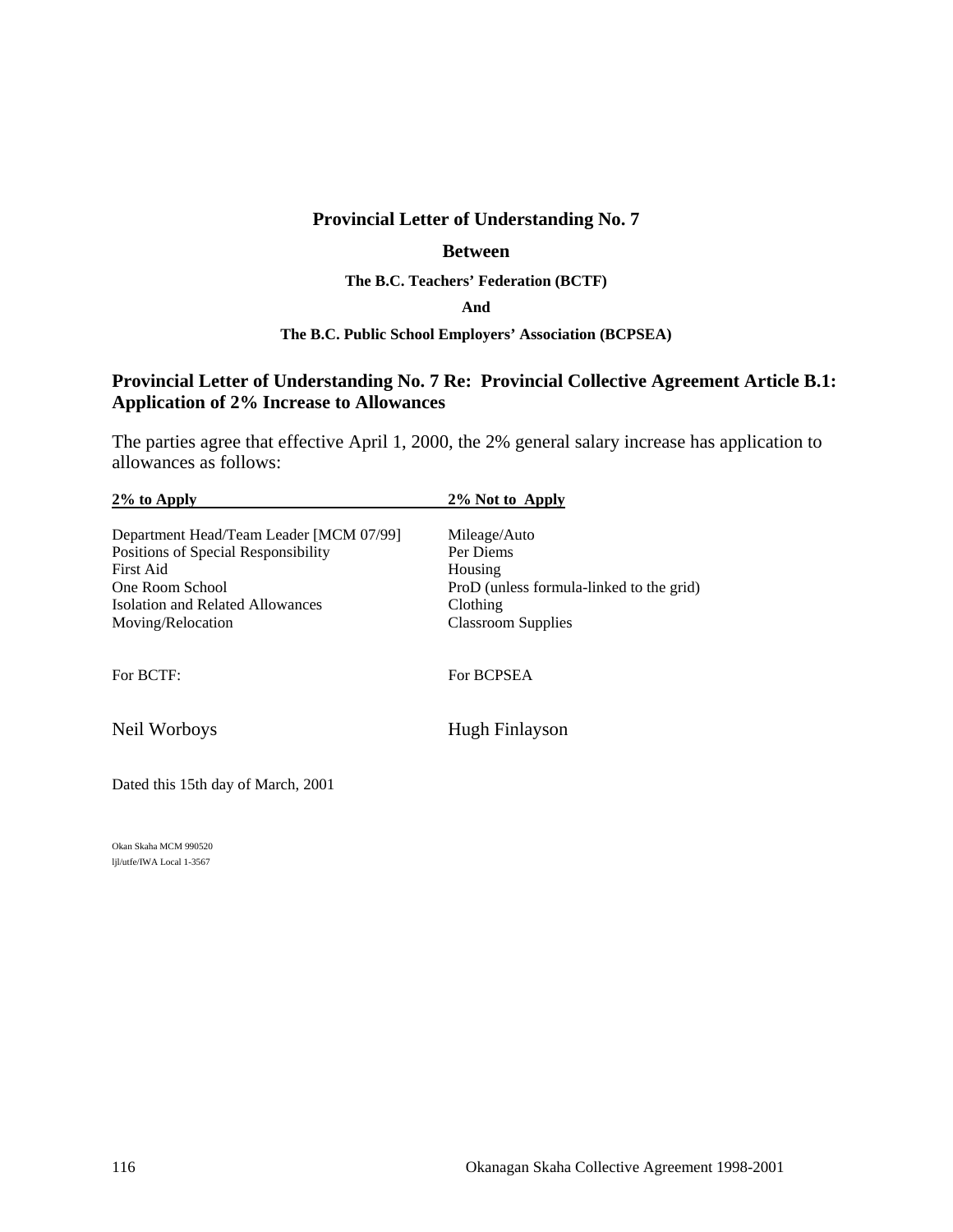# **INDEX**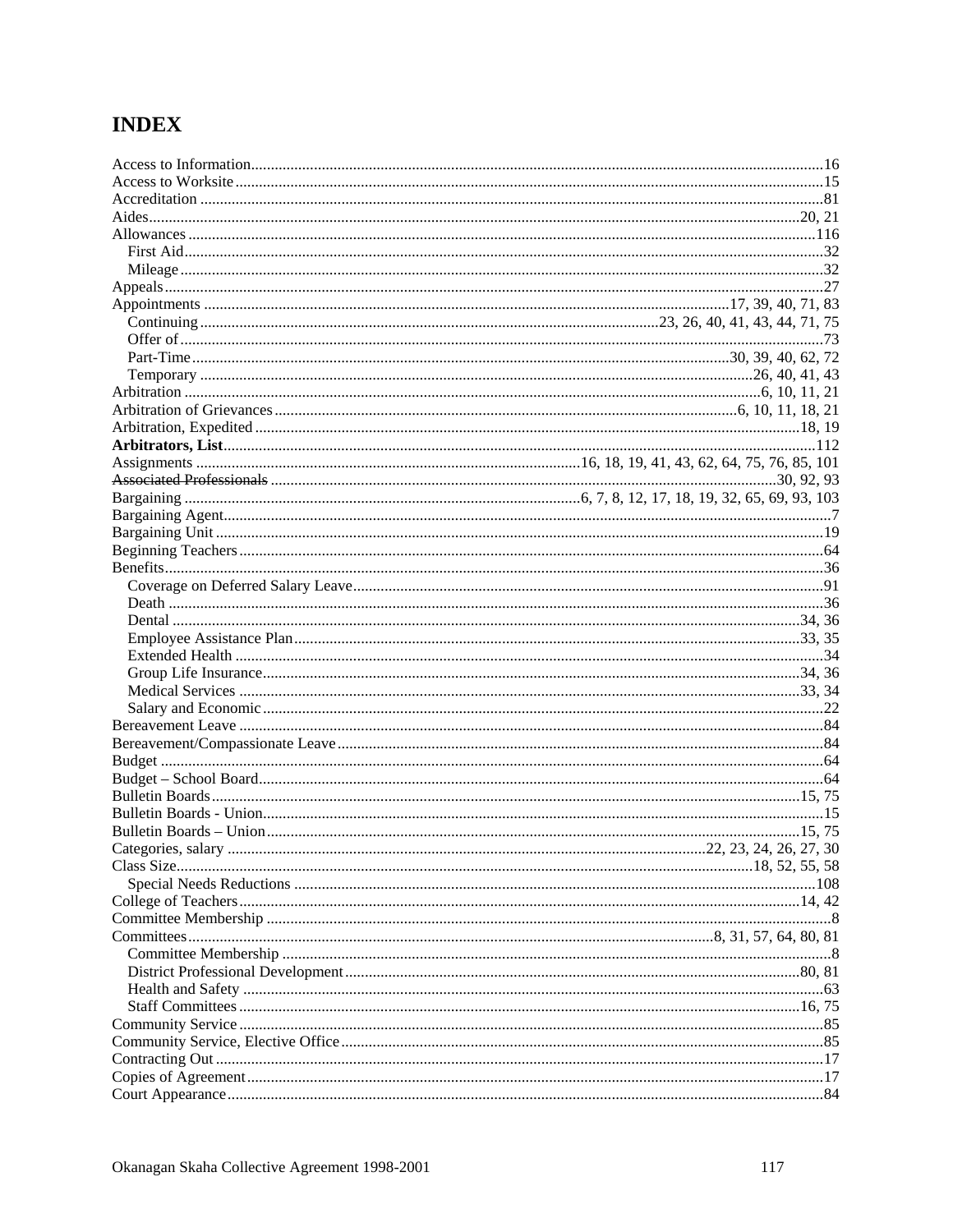| <b>Employees on Call</b> |  |
|--------------------------|--|
|                          |  |
|                          |  |
|                          |  |
|                          |  |
|                          |  |
|                          |  |
|                          |  |
|                          |  |
|                          |  |
|                          |  |
|                          |  |
|                          |  |
|                          |  |
|                          |  |
|                          |  |
|                          |  |
|                          |  |
|                          |  |
|                          |  |
|                          |  |
|                          |  |
|                          |  |
|                          |  |
|                          |  |
|                          |  |
|                          |  |
|                          |  |
|                          |  |
|                          |  |
|                          |  |
|                          |  |
| Insurance                |  |
|                          |  |
|                          |  |
|                          |  |
|                          |  |
|                          |  |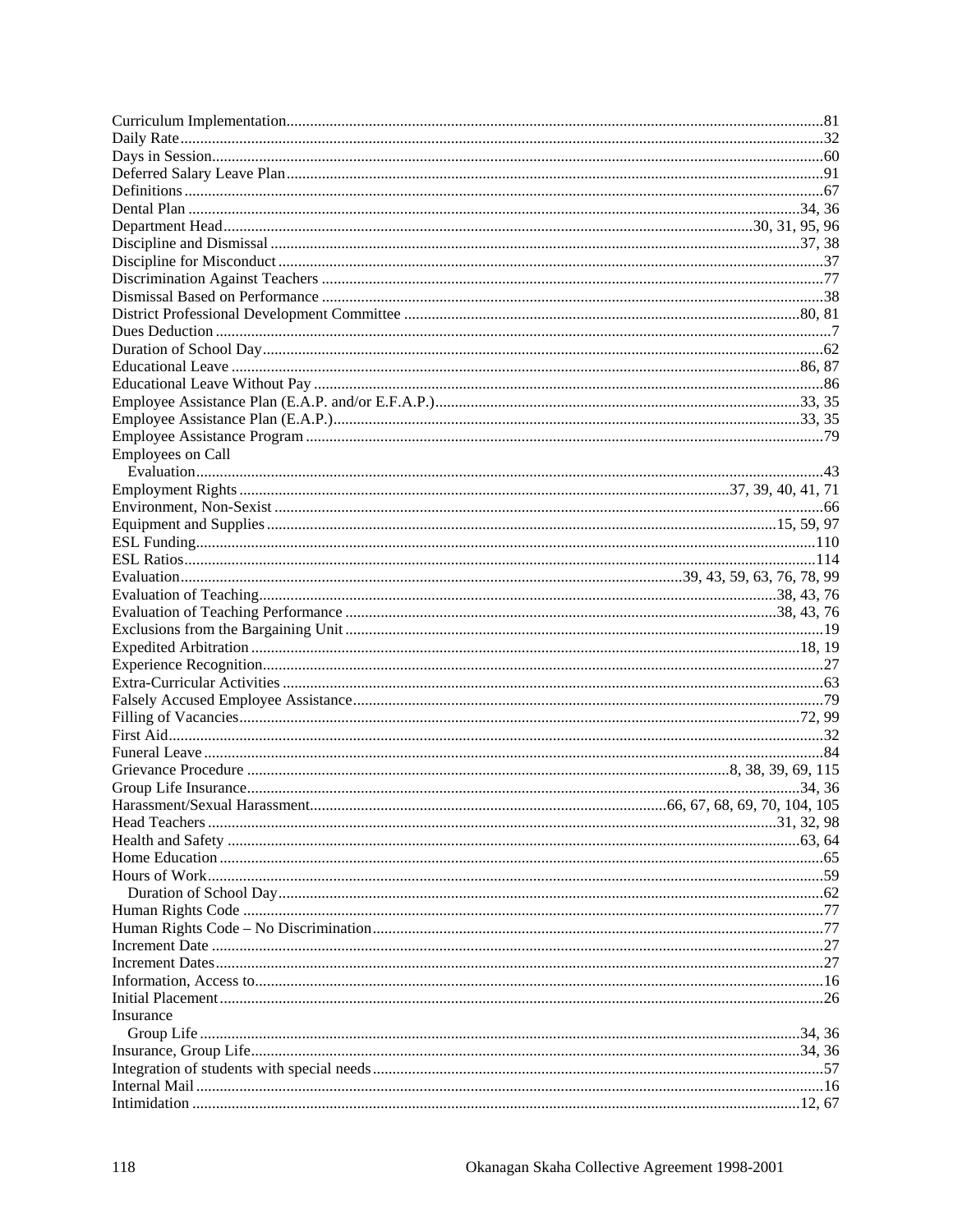| Leaves   |  |
|----------|--|
|          |  |
|          |  |
|          |  |
|          |  |
|          |  |
|          |  |
|          |  |
|          |  |
|          |  |
|          |  |
|          |  |
|          |  |
|          |  |
|          |  |
|          |  |
|          |  |
|          |  |
|          |  |
|          |  |
|          |  |
|          |  |
|          |  |
|          |  |
|          |  |
|          |  |
|          |  |
|          |  |
|          |  |
|          |  |
|          |  |
|          |  |
|          |  |
|          |  |
|          |  |
|          |  |
|          |  |
|          |  |
|          |  |
|          |  |
|          |  |
|          |  |
|          |  |
|          |  |
|          |  |
|          |  |
|          |  |
|          |  |
|          |  |
| Meetings |  |
|          |  |
|          |  |
|          |  |
|          |  |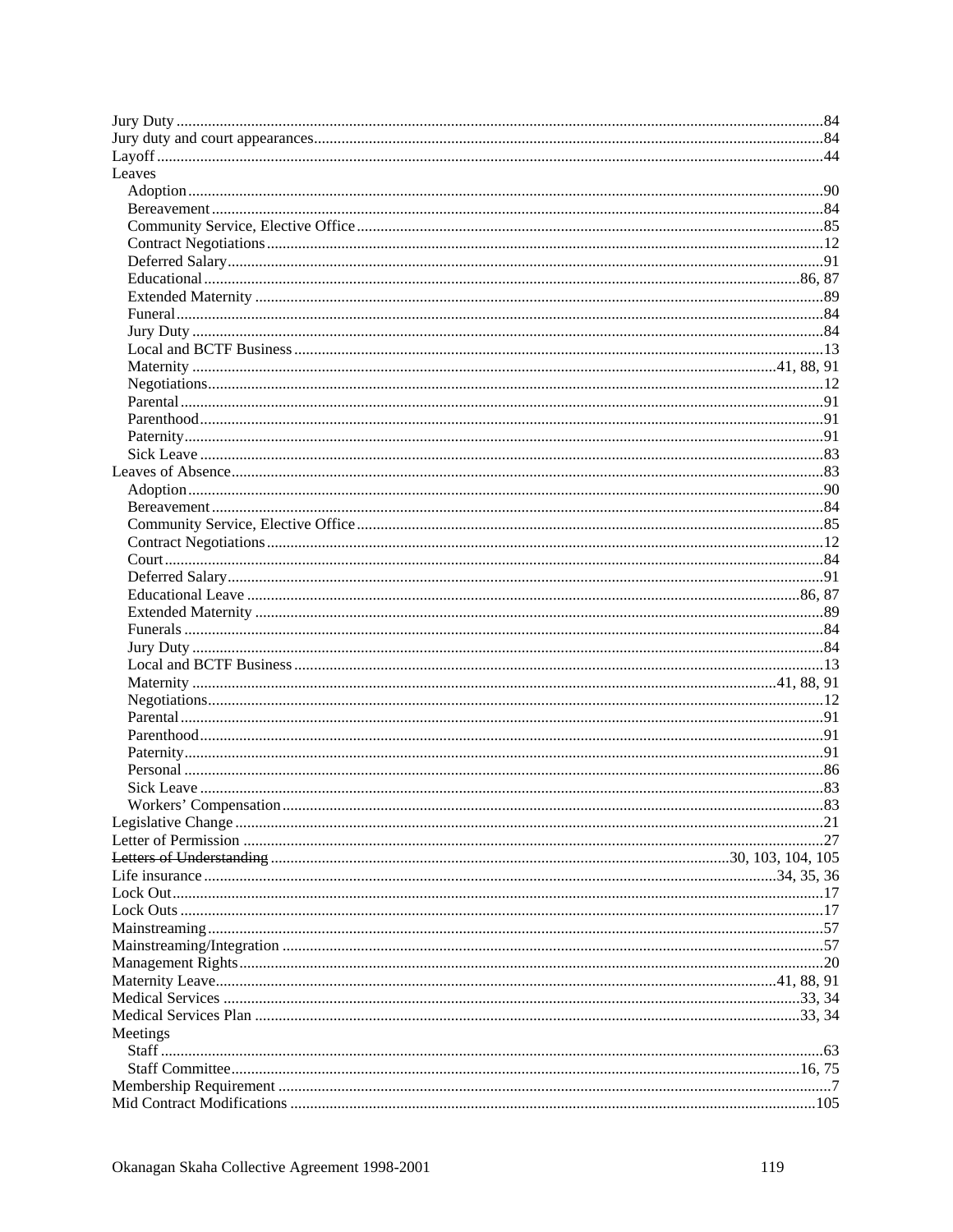| Pay    |  |
|--------|--|
|        |  |
|        |  |
|        |  |
|        |  |
|        |  |
|        |  |
|        |  |
|        |  |
|        |  |
|        |  |
|        |  |
|        |  |
|        |  |
|        |  |
|        |  |
|        |  |
|        |  |
|        |  |
|        |  |
|        |  |
|        |  |
|        |  |
|        |  |
|        |  |
|        |  |
|        |  |
|        |  |
|        |  |
|        |  |
|        |  |
|        |  |
|        |  |
|        |  |
|        |  |
|        |  |
| Salary |  |
|        |  |
|        |  |
|        |  |